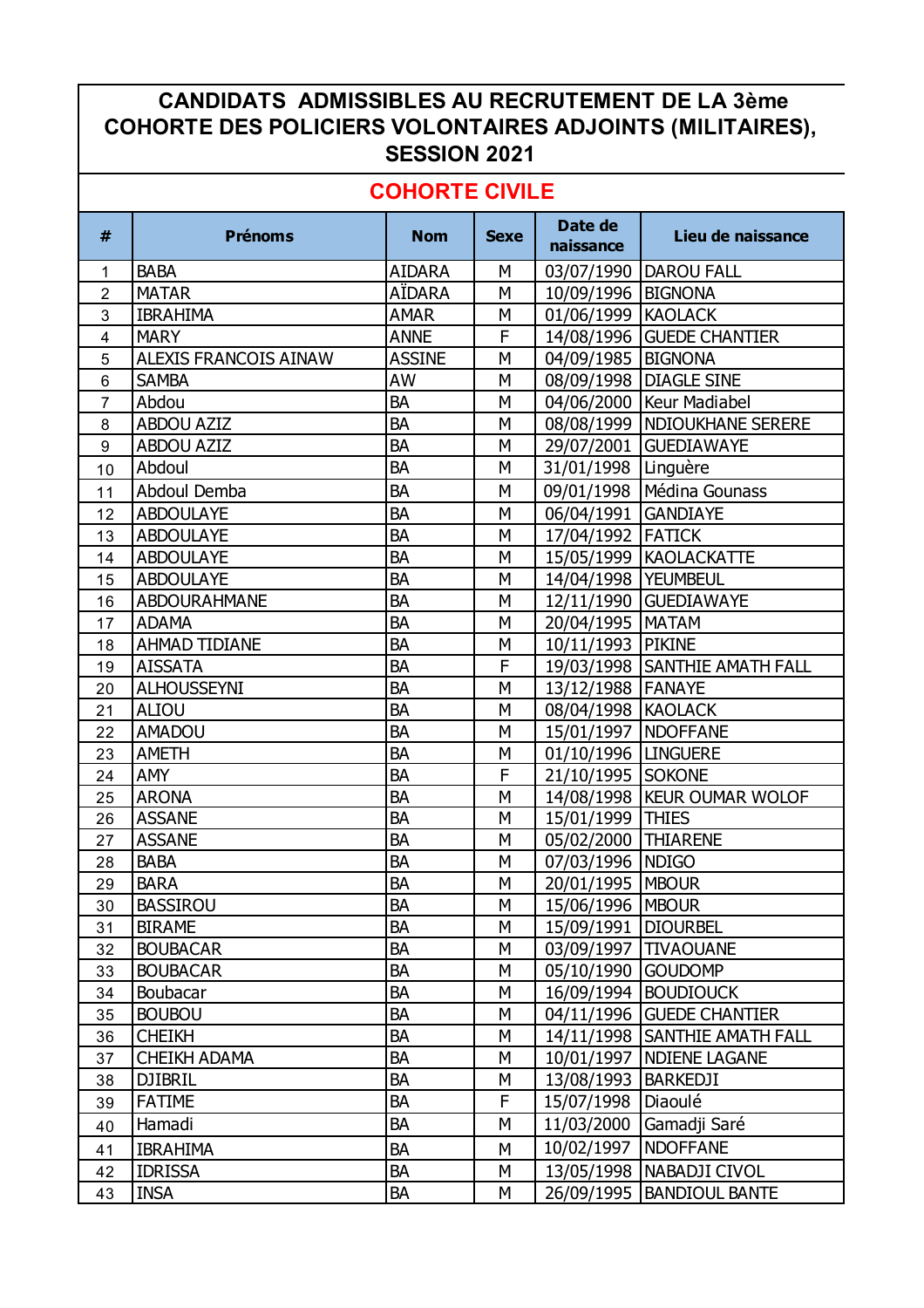| 44 | Ismaila                           | <b>BA</b>      | М |                         | 10/06/1990   Medina Gounasse    |
|----|-----------------------------------|----------------|---|-------------------------|---------------------------------|
| 45 | Kalidou                           | <b>BA</b>      | M | 11/02/1993   Djilacoune |                                 |
| 46 | <b>KALIDOU</b>                    | <b>BA</b>      | M | 04/05/1994              | <b>NDOFFANE</b>                 |
| 47 | <b>KALIDOU</b>                    | <b>BA</b>      | M |                         | 10/05/1995   NDOULOU MADJI      |
| 48 | Kalidou Sidy                      | <b>BA</b>      | M | 01/01/1999              | Gamadji Saré                    |
| 49 | <b>KHALIFA</b>                    | <b>BA</b>      | M | 11/08/1992              | <b>DAKAR</b>                    |
| 50 | <b>MALICK</b>                     | <b>BA</b>      | M | 15/10/1995 PIKINE       |                                 |
| 51 | <b>MAMADOU</b>                    | <b>BA</b>      | M | 17/01/1991              | <b>DJILOR</b>                   |
| 52 | MAMADOU DEMBELE                   | <b>BA</b>      | М | 03/08/1994              | <b>MERETO</b>                   |
| 53 | <b>MAMADOU LAMARANA</b>           | <b>BA</b>      | M |                         | 01/01/1998   KARANG POSTE       |
| 54 | <b>MAMADOU NIANG</b>              | <b>BA</b>      | M | 14/01/1997   KAHONE     |                                 |
| 55 | <b>MAMADOU OUMAR</b>              | <b>BA</b>      | M |                         | 02/09/1998  LEONA THIAROYE      |
| 56 | MAMADOU SAIDOU                    | <b>BA</b>      | M | 14/06/1993   DONAYE     |                                 |
| 57 | <b>MAME SOUKA</b>                 | <b>BA</b>      | M |                         | 02/06/1998   ARCELLES ASSAINIES |
| 58 | <b>MODY</b>                       | <b>BA</b>      | M |                         | 17/08/1994   MALEM THIALLENE    |
| 59 | <b>MOHAMETH</b>                   | <b>BA</b>      | M | 19/05/2000              | <b>GUEDE</b>                    |
| 60 | Mouhamadou                        | <b>BA</b>      | M | 01/01/1997              | Bambèye                         |
| 61 | <b>MOUHAMED</b>                   | <b>BA</b>      | M | 01/10/1999 GOSSAS       |                                 |
| 62 | <b>MOUSSA</b>                     | <b>BA</b>      | M | 04/12/1997              | DASSILAME SOCE                  |
| 63 | <b>MOUSSA</b>                     | <b>BA</b>      | М | 02/10/1999              | <b>THIES</b>                    |
| 64 | Moussa                            | <b>BA</b>      | M | 13/09/1993              | <b>PIKINE</b>                   |
| 65 | <b>MOUSTAPHA</b>                  | BA             | M |                         | 01/01/1991 TIVAOUANE            |
| 66 | MOUSTAPHA CISSE                   | <b>BA</b>      | М | 02/10/1999 DAKAR        |                                 |
| 67 | <b>NDEYE YACINE</b>               | <b>BA</b>      | F |                         | 30/08/1998   KEUR MASSAR        |
| 68 | <b>OMAR</b>                       | BA             | M | 21/08/1997              | <b>ZIGUINCHOR</b>               |
| 69 | <b>OULEYE</b>                     | <b>BA</b>      | F | 02/04/1985   PATAR LIA  |                                 |
| 70 | <b>OUMAR</b>                      | <b>BA</b>      | M |                         | 14/02/1995   DAGA SAMBARE       |
| 71 | <b>OUMAR</b>                      | BA             | M |                         | 12/12/1998 GUINGUINEO           |
| 72 | <b>OUSMANE</b>                    | <b>BA</b>      | M | 18/07/1996   KAFFRINE   |                                 |
| 73 | <b>OUSSEYNOU</b>                  | <b>BA</b>      | M | 09/05/1992   SABOYA     |                                 |
| 74 | SEYDOU WALY                       | BA             | M |                         | 13/02/1998   PATHE GALLO        |
| 75 | <b>SIRIFO</b>                     | <b>BA</b>      | М | 24/06/1998 TAMBA        |                                 |
| 76 | Souleymane                        | Ba             | M | 05/04/1998 Thies        |                                 |
| 77 | <b>TALLA</b>                      | BA             | M |                         | 08/10/1997   KOUNGHUEL          |
| 78 | <b>TALLA</b>                      | BA             | F | 10/02/1997   PASSY      |                                 |
| 79 | <b>FATOUMATA BINETOU E</b>        | <b>BABOU</b>   | F | 24/06/2000              | <b>BAMBEY</b>                   |
| 80 | <b>BABACAR</b>                    | <b>BADIANE</b> | M | 22/11/1997              | <b>DJILOR</b>                   |
| 81 | <b>BACARY A</b>                   | <b>BADIANE</b> | М |                         | 06/07/1998   THIAROYE/MER       |
| 82 | <b>CHEIKH AHMET TIDIANE</b>       | <b>BADIANE</b> | M | 18/12/1997              | <b>GANDIAYE</b>                 |
| 83 | ELHADJI DEMBA                     | <b>BADIANE</b> | M | 03/02/1995              | <b>MBACKE</b>                   |
| 84 | <b>FATOU</b>                      | <b>BADIANE</b> | F | 05/04/1996              | <b>PIKINE</b>                   |
| 85 | <b>IBRAHIMA</b>                   | <b>BADIANE</b> | M | 16/04/1995              | WAKHALDIAME                     |
| 86 | LAITY                             | <b>BADIANE</b> | M | 06/06/1997              | ziguinchor                      |
| 87 | <b>LANSANA</b>                    | <b>BADIANE</b> | М |                         | 25/03/1989   MEDINA GOUNASS     |
| 88 | <b>MAGUETTE NDIAYE</b>            | <b>BADIANE</b> | M | 09/09/1994   RUFISQUE   |                                 |
| 89 | <b>MALANG</b>                     | <b>BADIANE</b> | М | 29/01/1990              | <b>SANTACK</b>                  |
| 90 | <b>MANSOUR</b>                    | <b>BADIANE</b> | M | 30/08/1991              | <b>KAOLACK</b>                  |
| 91 | NOUHA YAGUINDI T                  | <b>BADIANE</b> | M | 25/06/1997              | <b>BIGNONA</b>                  |
| 92 | <b>OUMAR</b>                      | <b>BADIANE</b> | М | 26/10/1994 KAOLACK      |                                 |
| 93 | SOULEYMANE COUMBA NDOFFEN BADIANE |                | M | 12/07/1996              | <b>COUBALAN</b>                 |
| 94 | <b>ABBA</b>                       | <b>BADJI</b>   | М | 01/01/1999              | <b>THIES</b>                    |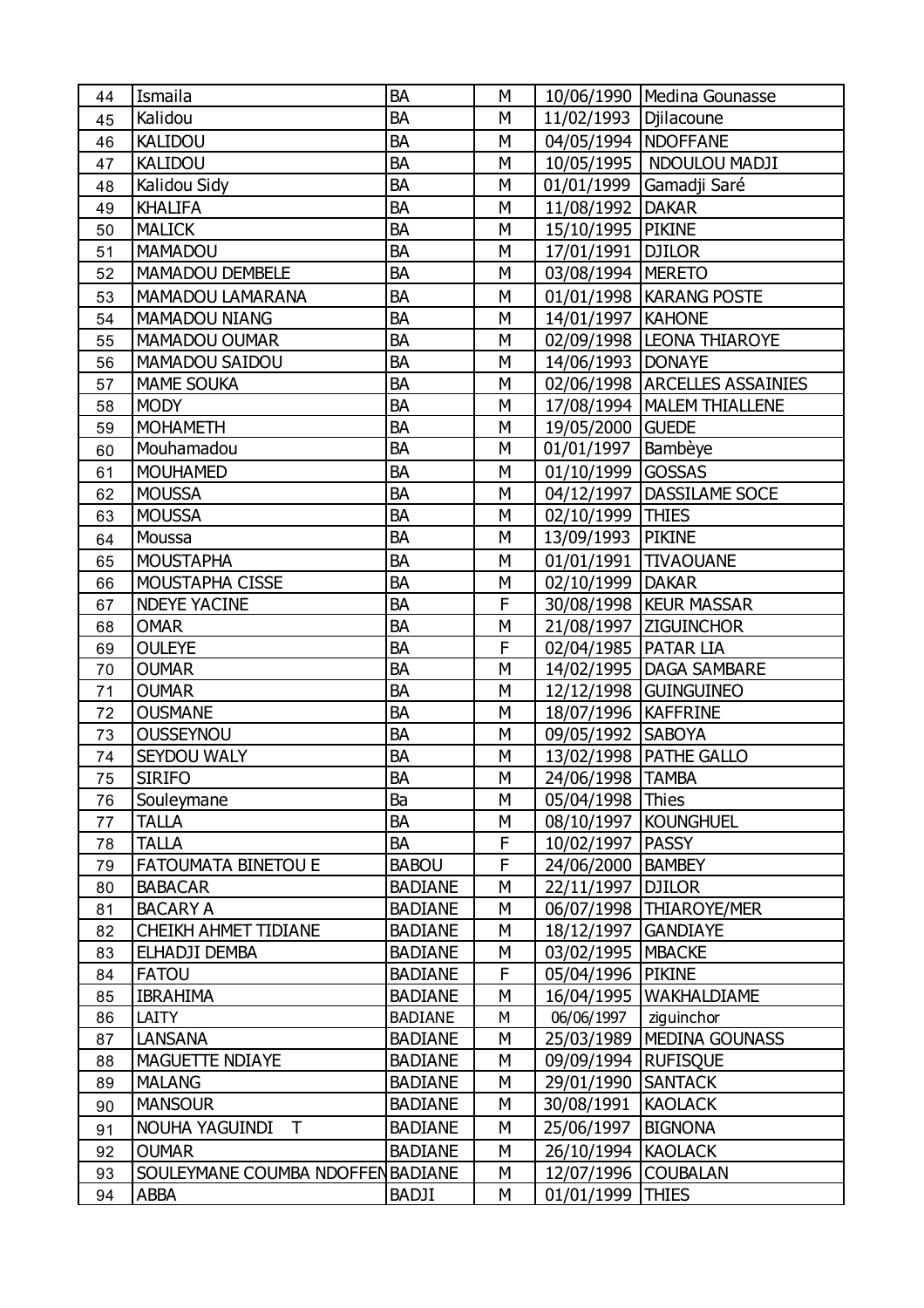| 95  | <b>ABDOULAYE</b>         | <b>BADJI</b> | М |                        | 02/05/1993   BALINGORE      |
|-----|--------------------------|--------------|---|------------------------|-----------------------------|
| 96  | <b>ABIBOU</b>            | BADJI        | M | 12/01/1993 THIES       |                             |
| 97  | <b>ALIOUNE BADARA</b>    | <b>BADJI</b> | M | 17/03/1998   KARTIACK  |                             |
| 98  | <b>ALPHOUSSEINI</b>      | <b>BADJI</b> | М | 02/02/1999             | <b>BIGNONA</b>              |
| 99  | <b>AMADOU</b>            | BADJI        | M |                        | 10/12/1992   BOUNKILING     |
| 100 | <b>AMADOU SADIO</b>      | <b>BADJI</b> | М | 08/02/1993   DAKAR     |                             |
| 101 | <b>AMADOU SALIF</b>      | BADJI        | М |                        | 15/06/1997   BALINGHOR      |
| 102 | <b>AMADOU TALL</b>       | <b>BADJI</b> | M | 27/07/1998   KARTIACK  |                             |
| 103 | <b>ATAB</b>              | BADJI        | M |                        | 15/03/1996   TOUBACOUTA     |
| 104 | <b>ATAB</b>              | <b>BADJI</b> | M | 15/01/1988   BIGNONA   |                             |
| 105 | <b>BASSENE ANDRE</b>     | <b>BADJI</b> | M | 16/05/1998   NIOMOUNE  |                             |
| 106 | <b>CHEIKH SARAMB</b>     | <b>BADJI</b> | М | 22/10/1992   DAKAR     |                             |
| 107 | <b>CHEIKH TIDIANE</b>    | <b>BADJI</b> | M | 20/10/1994   BIGNONA   |                             |
| 108 | <b>CHERIF</b>            | <b>BADJI</b> | M | 13/09/2000   MBOUR     |                             |
| 109 | <b>DELIANE</b>           | BADJI        | F |                        | 16/03/1985   BIGN779940867  |
| 110 | <b>DIANKE</b>            | <b>BADJI</b> | F | 13/03/1998   YEMBEUL   |                             |
| 111 | <b>DJIBRIL</b>           | <b>BADJI</b> | M | 29/09/1998   DAKAR     |                             |
| 112 | <b>FAMARA</b>            | <b>BADJI</b> | М | 11/05/1998 SINDIAN     |                             |
| 113 | <b>FATOU</b>             | <b>BADJI</b> | F | 15/01/1992   BITI BITI |                             |
| 114 | <b>FATOUMATA</b>         | <b>BADJI</b> | F |                        | 01/01/1991  ZIGUINCHOR      |
| 115 | <b>FATOUTAMA</b>         | BADJI        | F | 04/04/1997             | pikine                      |
| 116 | <b>FREDERIC BEBETO</b>   | <b>BADJI</b> | M | 25/11/1994   BIGNONA   |                             |
| 117 | <b>IBRAHIMA</b>          | <b>BADJI</b> | M |                        | 01/04/1993  LEONA THIAROYE  |
| 118 | <b>INSA</b>              | <b>BADJI</b> | М |                        | 28/08/1991   BOUNKILING     |
| 119 | <b>JACQUELINE</b>        | BADJI        | F | 21/06/1987   DAKAR     |                             |
| 120 | <b>KARFA</b>             | <b>BADJI</b> | M |                        | 11/11/1995   BANOUNGOUNE    |
| 121 | <b>KEMO</b>              | <b>BADJI</b> | М | 04/02/1994 SINDIAN     |                             |
| 122 | <b>LANDING</b>           | <b>BADJI</b> | M | 04/06/1995 KOLDA       |                             |
| 123 | LEUCORE SOPHIE           | <b>BADJI</b> | F | 15/10/1992             | <b>THIONCK ESSYL</b>        |
| 124 | <b>MAMADOU</b>           | <b>BADJI</b> | М | 04/02/1999   BALINGOR  |                             |
| 125 | <b>MAMADOU</b>           | BADJI        | M | 07/03/1998   KAGNOBON  |                             |
| 126 | MAMADOU LAMINE           | <b>BADJI</b> | M | 14/12/1993 AGNACK      |                             |
| 127 | <b>MAMADY</b>            | <b>BADJI</b> | М | 25/01/1996   KARTIACK  |                             |
| 128 | <b>MANSATA</b>           | BADJI        | F |                        | 16/12/1999   THIANGHOUTH    |
| 129 | <b>MARIETOU</b>          | <b>BADJI</b> | F | 10/05/1998             | <b>SILINKINE</b>            |
| 130 | <b>MOCTAR</b>            | <b>BADJI</b> | М | 02/02/1996 SINDIAN     |                             |
| 131 | MOUHAMADOU LAMINE ALMAMY | <b>BADJI</b> | M | 28/10/1997             | <b>BIGNONA</b>              |
| 132 | MOUHAMADOU MOCTAR        | BADJI        | М | 10/05/1991             | <b>THIONCK ESSYL</b>        |
| 133 | MOUHAMED CHERIF          | <b>BADJI</b> | М | 14/10/1997             | <b>DIAMAGUENE</b>           |
| 134 | <b>MOUSSA</b>            | <b>BADJI</b> | М | 24/10/1994             | <b>MBAO</b>                 |
| 135 | <b>NARCISSE</b>          | <b>BADJI</b> | М | 10/02/1996   KAGUITTE  |                             |
| 136 | <b>NFALLY</b>            | BADJI        | М | 01/01/2000             | <b>KARTIACK</b>             |
| 137 | Oumar                    | badji        | М | 08/02/1997             | Bignona                     |
| 138 | <b>OUSMANE</b>           | BADJI        | М | 30/01/1991             | <b>DIAMAGUENE</b>           |
| 139 | <b>OUSMANE</b>           | <b>BADJI</b> | М | 24/04/1995   DIAKINE   |                             |
| 140 | <b>SALIF</b>             | <b>BADJI</b> | М | 20/01/1992             | <b>BOUNKILING</b>           |
| 141 | <b>SARADING</b>          | <b>BADJI</b> | М | 13/09/1994 SINDIAN     |                             |
| 142 | <b>SEKOU</b>             | badji        | М | 08/08/2000   Mafongo   |                             |
| 143 | <b>SOULEYMANE</b>        | <b>BADJI</b> | М |                        | 25/04/1994   MADINA WANDIFA |
| 144 | SOULEYMANE DJIAMIL       | <b>BADJI</b> | М | 16/10/1998   KAOLACK   |                             |
| 145 | <b>TIDJANE</b>           | BADJI        | М | 05/02/1998             | F- NDIMBELANE               |
| 146 | <b>YOUSSOUPHA</b>        | <b>BADJI</b> | М | 03/10/1990             | <b>KAGNOBON</b>             |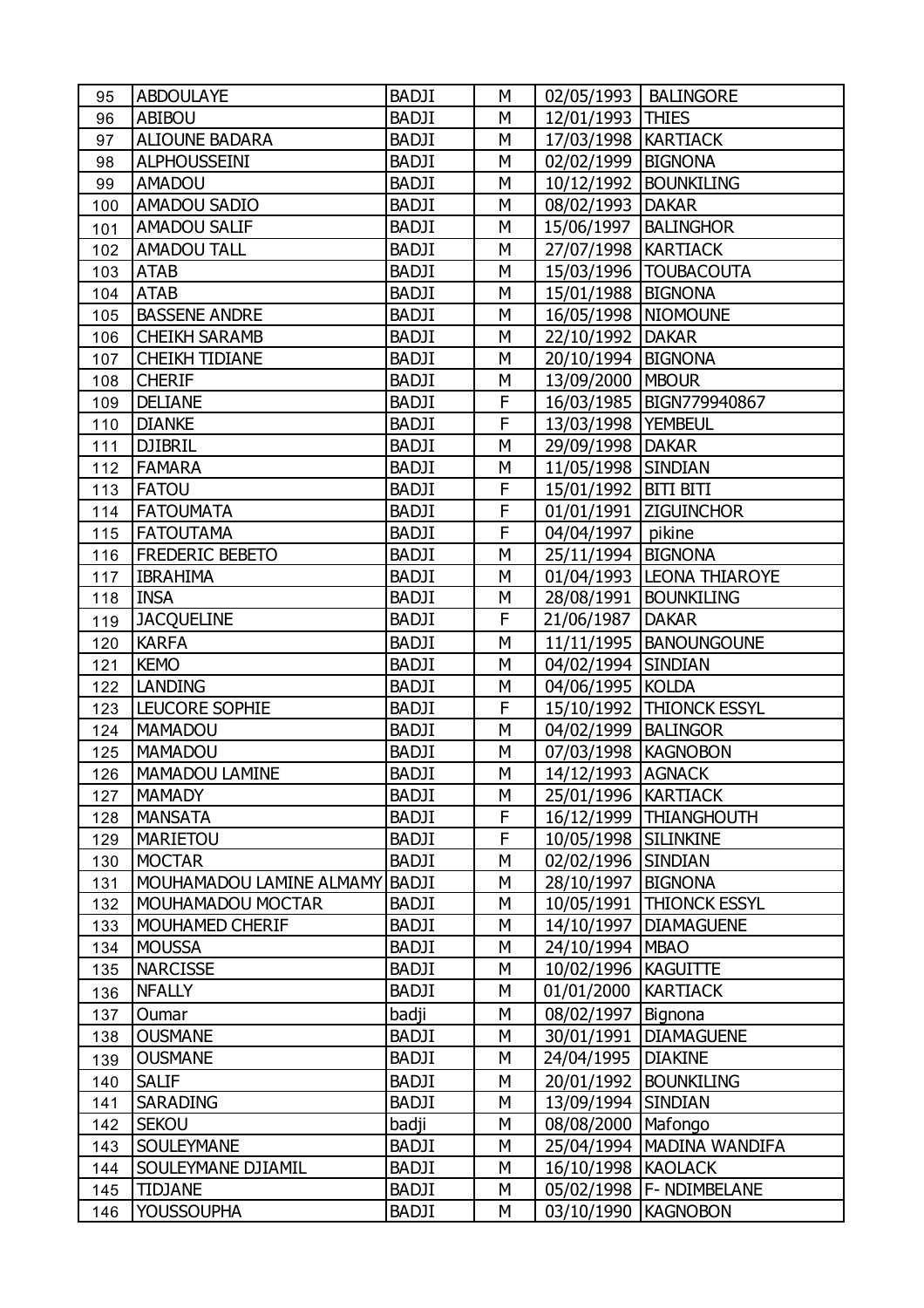| 147 | <b>SOULEYMANE</b>           | <b>BAHOUME</b>   | М | 14/02/1993   MBAM      |                               |
|-----|-----------------------------|------------------|---|------------------------|-------------------------------|
| 148 | <b>IBRAHIMA</b>             | Bakhayokho       | М | 10/04/1998  LALOYE     |                               |
| 149 | <b>MOHAMADOU MORIBA</b>     | Bakhayokho       | M | 24/06/1998   LALOYE    |                               |
| 150 | <b>FATOU</b>                | <b>BAKHAYOTH</b> | F |                        | 26/03/1986 P NGUETHIE         |
| 151 | <b>ALLASSANE</b>            | <b>BAKHOUM</b>   | M |                        | 06/04/2002 K,K,SERRERE        |
| 152 | <b>CHEIKH IBRA</b>          | <b>BAKHOUM</b>   | M | 10/02/1995   KHELCOM   |                               |
| 153 | <b>DIBOCOR</b>              | <b>BAKHOUM</b>   | M | 24/01/1993   SANGHARE  |                               |
| 154 | <b>ELISABETH DIAKHERE</b>   | <b>BAKHOUM</b>   | F | 30/08/1993   YAYEME    |                               |
| 155 | Ibrahima                    | <b>BAKHOUM</b>   | M | 07/04/1988   Banjul    |                               |
| 156 | <b>IDRISSA</b>              | <b>BAKHOUM</b>   | M | 10/01/2000 GANDIAYE    |                               |
| 157 | <b>JEAN PAUL</b>            | <b>BAKHOUM</b>   | M |                        | 19/02/1998   DIOB NDOFFENE    |
| 158 | <b>MAME DIAGA</b>           | <b>BAKHOUM</b>   | М | 18/01/1992   MBAM      |                               |
| 159 | <b>MARIE BIGUE</b>          | <b>BAKHOUM</b>   | F | 15/01/1991   NIAKHAR   |                               |
| 160 | <b>NGOR</b>                 | <b>BAKHOUM</b>   | M | 20/07/1989   DIOUROUP  |                               |
| 161 | <b>NGOR PIERRE</b>          | <b>BAKHOUM</b>   | M |                        | 04/05/1998   LOUL SESSENE     |
| 162 | Pape Modou                  | <b>BAKHOUM</b>   | М |                        | 28/12/2000   Ngayokhene       |
| 163 | Sambou                      | <b>BAKHOUM</b>   | M | 21/10/1999   Fimela    |                               |
| 164 | <b>EVARISTE FRANCOIS</b>    | <b>BALACOUN</b>  | M | 27/04/1994   BIGNONA   |                               |
| 165 | <b>ABDOUL</b>               | <b>BALDE</b>     | M | 25/08/1987   PIKINE    |                               |
| 166 | <b>AMADOU</b>               | <b>BALDE</b>     | M |                        | 10/05/1989   FAFACOUROU       |
| 167 | Ibra Almamy                 | <b>BALDE</b>     | M | 01/02/1991   BAMBEY    |                               |
| 168 | <b>IBRAHIMA DIA</b>         | <b>BALDE</b>     | M |                        | 25/02/1995   MEDINA ABDOULAYE |
| 169 | <b>KARIM</b>                | <b>BALDE</b>     | M |                        | 28/02/1995   MADINA SAMBAROU  |
| 170 | <b>KHADIDIATOU</b>          | <b>BALDE</b>     | F | 10/02/1994   BOUBEREL  |                               |
| 171 | <b>MAMADOU</b>              | <b>BALDE</b>     | M | 31/12/1992 KOLDA       |                               |
| 172 | MOUHAMADOU M                | <b>BALDE</b>     | M | 20/03/1995 KOUNKANE    |                               |
| 173 | <b>MOUSSA</b>               | <b>BALDE</b>     | M | 14/08/1994 NIANDIAYE   |                               |
| 174 | <b>OUMAR SAMBA</b>          | <b>BALDE</b>     | M | 18/12/1999             | <b>DIOULACOLON</b>            |
| 175 | SAIKOU OUMAR                | <b>BALDE</b>     | M | 15/09/1995   VELINGARA |                               |
| 176 | <b>SAMBAROU</b>             | <b>BALDE</b>     | M | 16/05/1988             | <b>DAKAR</b>                  |
| 177 | <b>SOULEYMANE</b>           | <b>BALDE</b>     | M | 18/07/1996             | <b>KOLDA</b>                  |
| 178 | <b>MOUHAMED BASSIROU</b>    | <b>BALL</b>      | M | 11/02/1992             | <b>THIES</b>                  |
| 179 | <b>SIMON</b>                | <b>BANDAGNY</b>  | М | 04/12/1988 KOLDA       |                               |
| 180 | <b>FATOU DIOP</b>           | <b>BANE</b>      | F | 14/08/1995   DAKAR     |                               |
| 181 | <b>JEROME</b>               | <b>BARAYE</b>    | M | 02/10/1997   BIGNONA   |                               |
| 182 | <b>MOUSSA</b>               | <b>BARRO</b>     | M |                        | 18/10/1995   KEUR NGOR        |
| 183 | <b>ABDOULAYE</b>            | <b>BARRY</b>     | М | 15/09/1998 SINDIA      |                               |
| 184 | <b>ABDOULAYE</b>            | <b>BARRY</b>     | М |                        | 30/12/1998   FOUNDIOUGNE      |
| 185 | AMADOU DIOULDE              | <b>BARRY</b>     | М | 17/02/1994             | <b>KAHENE</b>                 |
| 186 | <b>SALIF</b>                | <b>BARRY</b>     | М |                        | 04/03/1995   DIAMAGUEUNE      |
| 187 | <b>SALIOU</b>               | <b>BARRY</b>     | М |                        | 10/02/1998 ZIGUINCHOR         |
| 188 | <b>SOULEYMANE KORCA</b>     | <b>BARRY</b>     | М | 15/03/1994             | <b>KOLDA</b>                  |
| 189 | <b>AMINATA</b>              | <b>BASSE</b>     | F | 02/01/2000             | <b>YAYEME</b>                 |
| 190 | <b>AROUNA</b>               | <b>BASSE</b>     | M | 08/09/1993 KOLDA       |                               |
| 191 | <b>NGOR</b>                 | <b>BASSE</b>     | М | 08/06/1996             | <b>FAOYE</b>                  |
| 192 | <b>ABDOU KARIM</b>          | <b>BASSENE</b>   | М | 02/01/1998             | <b>ETAMA</b>                  |
| 193 | <b>ALBERT</b>               | <b>BASSENE</b>   | М | 17/01/1990             | <b>DIANTENE</b>               |
| 194 | <b>ALINA ANKELAW NOELIE</b> | <b>BASSENE</b>   | F | 30/03/1998   MBORO     |                               |
| 195 | <b>BACARY</b>               | <b>BASSENE</b>   | М | 01/02/1996             | <b>ETAMA</b>                  |
| 196 | <b>CHARLINE KOULINOLE</b>   | <b>BASSENE</b>   | F | 04/04/1999             | <b>EMAYE</b>                  |
| 197 | <b>CHEIKH SAMUEL</b>        | <b>BASSENE</b>   | М | 18/01/1998 KAOLACK     |                               |
| 198 | <b>FATOU</b>                | <b>BASSENE</b>   | F | 04/12/1997             | <b>BANDIALE</b>               |
|     |                             |                  |   |                        |                               |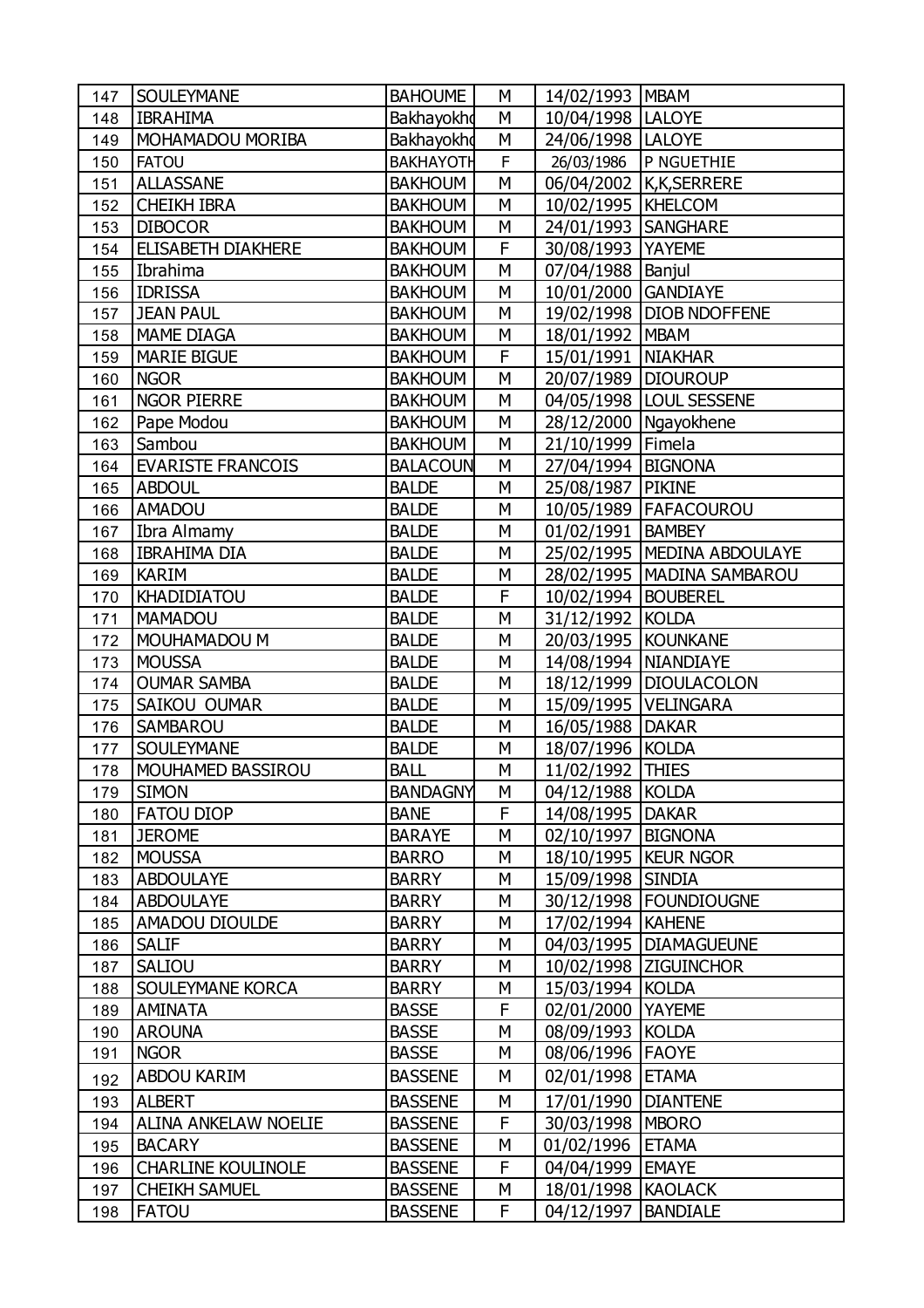| 199 | <b>FATOU SEYDI</b>       | <b>BASSENE</b> | F |                        | 06/07/1999 ZIGUINCHOR         |
|-----|--------------------------|----------------|---|------------------------|-------------------------------|
| 200 | <b>GUILLAUME</b>         | <b>BASSENE</b> | М |                        | 16/01/1997   DIANKE DIOLA     |
| 201 | <b>IDRISSA VINCENT</b>   | <b>BASSENE</b> | M | 24/12/1991 KOLDA       |                               |
| 202 | <b>INSA ATENDENG</b>     | <b>BASSENE</b> | M | 03/03/1996   DAKAR     |                               |
| 203 | <b>JACQUES</b>           | <b>BASSENE</b> | M | 14/04/1992   DJILAPAOR |                               |
| 204 | <b>JEANNOT</b>           | <b>BASSENE</b> | M |                        | 12/12/1993 SELEKY BAHIMBANE   |
| 205 | <b>JOSEPH BOUTAPOU</b>   | <b>BASSENE</b> | М | 16/09/1986 ETAMA       |                               |
| 206 | <b>MAMI ASTOU</b>        | <b>BASSENE</b> | F | 10/04/1999 COLOMBA     |                               |
| 207 | <b>MOUSTAPHA</b>         | <b>BASSENE</b> | M | 10/06/1999 ETAMA       |                               |
| 208 | <b>THEODORE</b>          | <b>BASSENE</b> | M |                        | 18/05/1992   ELOUBALINE       |
| 209 | <b>LASSANA</b>           | <b>BATHILY</b> | М |                        | 25/01/1994 AROUNDOU           |
| 210 | <b>JONAS</b>             | <b>BATIGA</b>  | M | 06/02/1991   DIALANG   |                               |
| 211 | <b>ROBERT DIEUDONNE</b>  | <b>BAYE</b>    | М |                        | 05/12/1999   DIEMBERING       |
| 212 | <b>ABDOULAYE</b>         | <b>BAYO</b>    | M | 12/03/1987   DARSALAM  |                               |
| 213 | <b>ALASSANE</b>          | <b>BAYO</b>    | M | 28/11/1990 FATICK      |                               |
| 214 | <b>SECKOU</b>            | <b>BAYO</b>    | M | 11/04/1992 GOUDOMP     |                               |
| 215 | <b>BAUDOUIN KOULAL</b>   | <b>BESSANE</b> | M |                        | 13/01/1992 EDIOUNGOU          |
| 216 | <b>ABDOULAYE GUEYE</b>   | <b>BEYE</b>    | M |                        | 10/08/1990 GUEDIAWAYE         |
| 217 | <b>ABLAYE YAKHINE</b>    | <b>BEYE</b>    | М | 17/09/1996 THIES       |                               |
| 218 | <b>AHMADOU BAMBA</b>     | <b>BEYE</b>    | M |                        | 25/10/1991 GUEDIAWAYE         |
| 219 | <b>MBAYE</b>             | <b>BEYE</b>    | M |                        | 14/10/1996   KEUR BAKARY MANE |
| 220 | <b>MOR SENE</b>          | <b>BEYE</b>    | M |                        | 07/01/1998 OUARKHOKH          |
| 221 | <b>MOUSTAPHA</b>         | <b>BEYE</b>    | M |                        | 10/05/1991   SAINT LOUIS      |
| 222 | <b>MOUSTAPHA</b>         | <b>BEYE</b>    | М | 26/02/1997   THIES     |                               |
| 223 | <b>FLORENCE DOROTHEE</b> | <b>BIAGUI</b>  | F | 24/12/1992 BRIN        |                               |
| 224 | <b>JEAN BERNARD</b>      | <b>BIAGUI</b>  | M |                        | 23/06/1995   DJIBONKEER       |
| 225 | <b>ABDOULAYE BILAL</b>   | <b>BIAYE</b>   | M | 03/02/1991   PIKINE    |                               |
| 226 | <b>ALIOU</b>             | <b>BIAYE</b>   | M | 31/12/1999 KAOLACK     |                               |
| 227 | <b>IBRAHIMA</b>          | <b>BIAYE</b>   | М | 14/12/1996 KAOLACK     |                               |
| 228 | MAMADOU ALIOU            | <b>BIDIAR</b>  | M |                        | 10/01/1996   BANDAFASSI       |
| 229 | <b>BASSIROU</b>          | <b>BINDIA</b>  | М | 24/12/1996   DAKAR     |                               |
| 230 | <b>DEMBA</b>             | <b>BINDIA</b>  | M | 09/03/1995 KOLDA       |                               |
| 231 | <b>JEAN LUC KALY</b>     | <b>BINDIA</b>  | M | 07/01/1994   EGNISSARA |                               |
| 232 | <b>ABLAYE</b>            | <b>BITEYE</b>  | М |                        | 03/02/1995   PASSY MBITEYENE  |
| 233 | <b>ALY</b>               | <b>BITEYE</b>  | М | 12/08/1995 GUINEE      |                               |
| 234 | <b>BABACAR</b>           | <b>BITEYE</b>  | М |                        | 07/09/1995  LEONA THIAROYE    |
| 235 | <b>BAYE</b>              | <b>BITEYE</b>  | М |                        | 25/02/1994   KARANG POSTE     |
| 236 | <b>MOHAMETH</b>          | <b>BITEYE</b>  | М | 12/11/1998   PASSY     |                               |
| 237 | <b>NDEYE FATOU</b>       | <b>BITEYE</b>  | F | 02/02/1998   KAOLACK   |                               |
| 238 | <b>OUSMANE</b>           | <b>BITEYE</b>  | М |                        | 04/08/1995   PASSY MBITEYENE  |
| 239 | <b>DIOMBO</b>            | <b>BOB</b>     | М |                        | 28/03/1992   BANDOULOU SERERE |
| 240 | <b>NGOUDA</b>            | <b>BOB</b>     | М | 14/01/1996   NGOTHIE   |                               |
| 241 | <b>ABDOU</b>             | <b>BODIAN</b>  | М | 10/01/1994             | <b>BALINGORE</b>              |
| 242 | <b>ABIBATOU</b>          | <b>BODIAN</b>  | F | 01/01/1999             | <b>KANDIADOU</b>              |
| 243 | <b>AMADOU</b>            | <b>BODIAN</b>  | М | 11/04/1996             | <b>BOUTOUTE</b>               |
| 244 | AMIDOU                   | <b>BODIAN</b>  | М | 04/03/1999             | <b>BOUCOTT SUD</b>            |
| 245 | <b>ANSOUMANA</b>         | <b>BODIAN</b>  | М | 05/01/1994   MBAO      |                               |
| 246 | <b>ARONA</b>             | <b>BODIAN</b>  | М | 03/12/1993             | <b>KAOLACK</b>                |
| 247 | <b>AWA</b>               | <b>BODIAN</b>  | F | 03/03/1995             | LATY                          |
| 248 | <b>BOUBACAR</b>          | <b>BODIAN</b>  | М | 01/01/1996   BASSIRE   |                               |
| 249 | Famara                   | <b>BODIAN</b>  | М | 30/08/1992   Diegoune  |                               |
| 250 | <b>MOHAMET</b>           | <b>BODIAN</b>  | М | 27/03/1996             | <b>DIEGOUNE</b>               |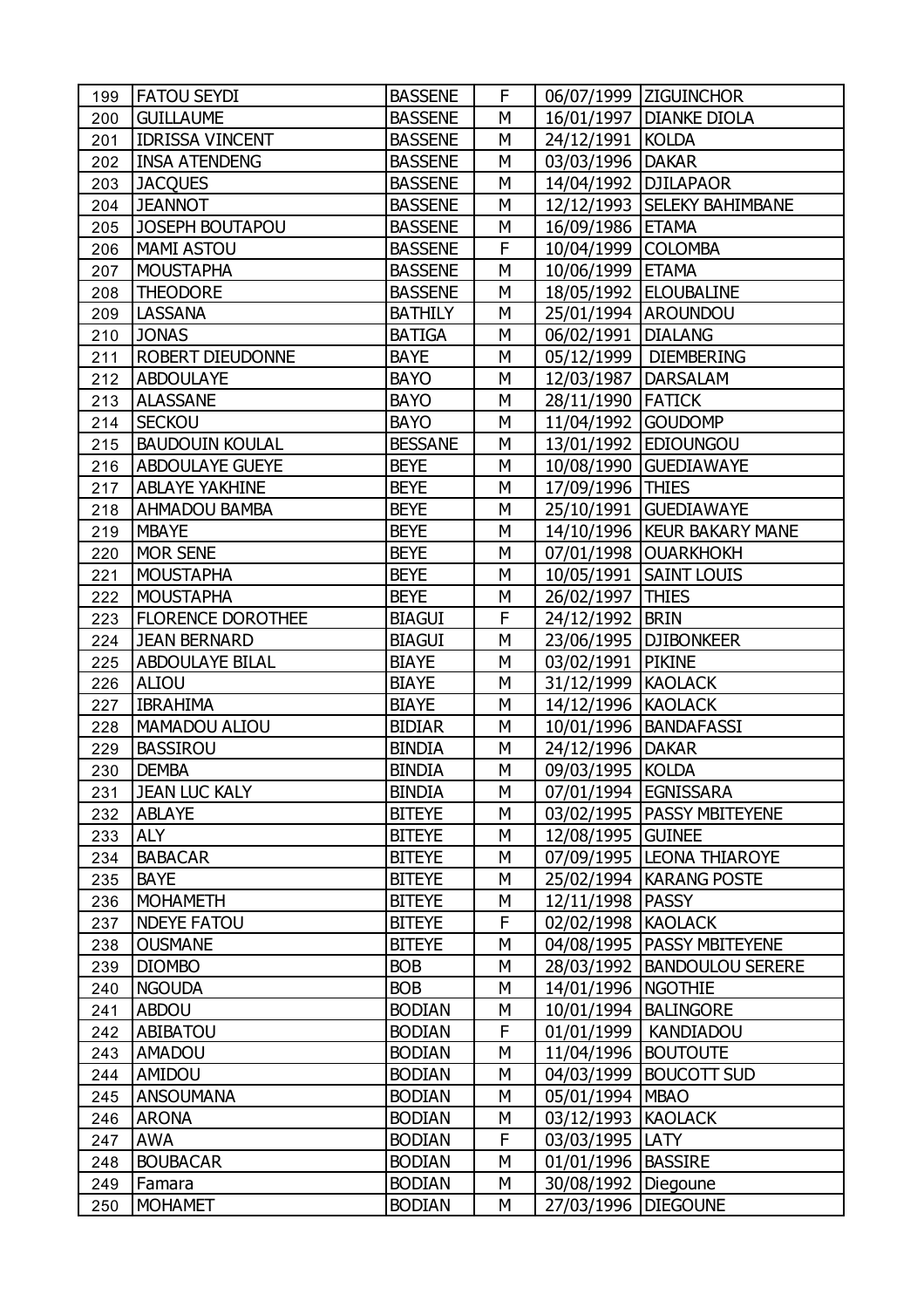| 251 | MOUHAMED LAMINE     | <b>BODIAN</b>  | М | 29/01/1990 SEDHIOU      |                                  |
|-----|---------------------|----------------|---|-------------------------|----------------------------------|
| 252 | <b>OMAR</b>         | <b>BODIAN</b>  | M |                         | 03/01/1994   BALINGORE           |
| 253 | <b>SECOU</b>        | <b>BODIAN</b>  | M | 16/08/1987   16/08/1987 |                                  |
| 254 | AMADOU SALIOU       | <b>BODIAN</b>  | M | 02/02/1998   DIATTANG   |                                  |
| 255 | <b>DJIBRIL</b>      | <b>BODIANG</b> | M |                         | 02/03/1997 COULAR SARAKHOLE      |
| 256 | PAPA MALANG         | <b>BODIANG</b> | M |                         | 03/10/1993   SAINT-LOUIS         |
| 257 | <b>ANGE GABRIEL</b> | <b>BOISSY</b>  | M |                         | 28/02/1996 GUINAW RAIL           |
| 258 | <b>CLEMENT</b>      | <b>BONANG</b>  | М |                         | 08/08/1988   TAMBACOUDA          |
| 259 | <b>ANDRE</b>        | <b>BOP</b>     | M | ####### SOUM            |                                  |
| 260 | <b>BIRAME</b>       | <b>BOP</b>     | М | 05/02/1995   FATICK     |                                  |
| 261 | <b>BIRAME</b>       | <b>BOP</b>     | M | 24/05/1991   KHODABA    |                                  |
| 262 | <b>IBRAHIMA</b>     | <b>BOP</b>     | М | 04/04/1998   MBISSEL    |                                  |
| 263 | <b>OUSMANE</b>      | <b>BOP</b>     | М | 29/01/1997   DIOURBEL   |                                  |
| 264 | SALIOU              | <b>BOP</b>     | M | 27/10/1995   PASSY      |                                  |
| 265 | <b>ASSANE</b>       | <b>BOYE</b>    | M |                         | 03/06/1995   NGATHIE NAOUDE      |
| 266 | <b>MOUSTAPHA</b>    | <b>BOYE</b>    | M |                         | 20/12/1995 GUINGUINEO            |
| 267 | <b>THIALIS</b>      | <b>BOYE</b>    | M | 10/12/1994   NIAGUIS    |                                  |
| 268 | <b>ABDOU BAKHE</b>  | <b>CAMARA</b>  | M |                         | 20/09/1988   TAMBA GOUREL DIADIE |
| 269 | <b>ABDOULAYE</b>    | <b>CAMARA</b>  | М | 15/05/1987   MAKHANA    |                                  |
| 270 | <b>ABDOULAYE</b>    | <b>CAMARA</b>  | M | 03/06/1999 PIKINE       |                                  |
| 271 | <b>ADAMA</b>        | <b>CAMARA</b>  | М | 06/09/1995   MBOUR      |                                  |
| 272 | <b>AISSATOU</b>     | <b>CAMARA</b>  | F |                         | 20/05/1989   TAMBACOUNDA         |
| 273 | <b>ALIOU BADARA</b> | <b>CAMARA</b>  | M | 15/07/1996 KAOLACK      |                                  |
| 274 | AMADOU              | <b>CAMARA</b>  | М |                         | 08/12/1989   DIAGUETTE COOPE     |
| 275 | AMADOU TIDIANE      | <b>CAMARA</b>  | M | 25/03/1998 SEDHIOU      |                                  |
| 276 | AMBROISE            | <b>CAMARA</b>  | M | 12/12/1998   KAFFRINE   |                                  |
| 277 | <b>BABA</b>         | CAMARA         | M |                         | 18/07/1996   KEDOUGOU            |
| 278 | <b>BACARY</b>       | <b>CAMARA</b>  | М |                         | 22/06/1991 ZIGUINCHOR            |
| 279 | <b>DJIBRIL</b>      | <b>CAMARA</b>  | M |                         | 20/08/1983   KEUR NDIAYE LO      |
| 280 | EL HADJI MAMADOU    | CAMARA         | М |                         | 17/05/1998 ZIGUINCHOR            |
| 281 | ELHADJI BIRGADIE    | <b>CAMARA</b>  | M |                         | 10/04/1995   DAGA DAOUR          |
| 282 | <b>IBRAHIMA</b>     | <b>CAMARA</b>  | M | 29/05/1996   DAKAR      |                                  |
| 283 | <b>KATY</b>         | CAMARA         | F |                         | 17/08/1997   DAKAR YOFF          |
| 284 | <b>MAGOR</b>        | <b>CAMARA</b>  | М | 01/03/2000   NDOMOR     |                                  |
| 285 | <b>MAIMOUNA</b>     | <b>CAMARA</b>  | F | 10/05/1997              | <b>DIAS</b>                      |
| 286 | <b>MALANG</b>       | <b>CAMARA</b>  | М |                         | 10/02/1998   TAMBACOUNDA         |
| 287 | <b>MAMADOU</b>      | <b>CAMARA</b>  | М | 12/08/1995              | <b>SAINT-LOUIS</b>               |
| 288 | <b>MANDOGALE</b>    | <b>CAMARA</b>  | М | 10/11/1990 PIKINE       |                                  |
| 289 | <b>MARIAMA</b>      | <b>CAMARA</b>  | F |                         | 17/07/1997   TAMBACOUNDA         |
| 290 | MOHAMADOU MOUSTAPHA | CAMARA         | М |                         | 10/05/1997   TATENE TOUCOULEUR   |
| 291 | MOHAMED LAMINE      | <b>CAMARA</b>  | М | 08/03/1991   MBOUR      |                                  |
| 292 | <b>MOUSSA</b>       | <b>CAMARA</b>  | М |                         | 16/06/1989 SINKERE BOUDHIE       |
| 293 | <b>NDEYE THIORO</b> | <b>CAMARA</b>  | F | 15/02/1995 GOREE        |                                  |
| 294 | <b>OUSMANE</b>      | <b>CAMARA</b>  | М |                         | 16/01/1994   TIVAOUANE           |
| 295 | <b>SOULEYMANE</b>   | <b>CAMARA</b>  | М |                         | 21/01/1996 COUMBA DIOUMA         |
| 296 | <b>YANKOBA</b>      | <b>CAMARA</b>  | М | 14/05/1992 TENDOUCK     |                                  |
| 297 | ABABACAR            | <b>CISS</b>    | М | 05/02/1996   DAKAR      |                                  |
| 298 | <b>ABABACAR</b>     | <b>CISS</b>    | М | 05/02/1996              | <b>DAKAR</b>                     |
| 299 | <b>ABDOU</b>        | <b>CISS</b>    | М |                         | 13/09/1998   KEUR YORO           |
| 300 | <b>ADAMA</b>        | <b>CISS</b>    | М |                         | 10/04/1994   KINIABOUR           |
| 301 | <b>DJIBY</b>        | <b>CISS</b>    | М |                         | 30/09/1997   MBOMBOYE            |
| 302 | EL HADJI MALICK     | <b>CISS</b>    | М | 10/04/1995 POUT         |                                  |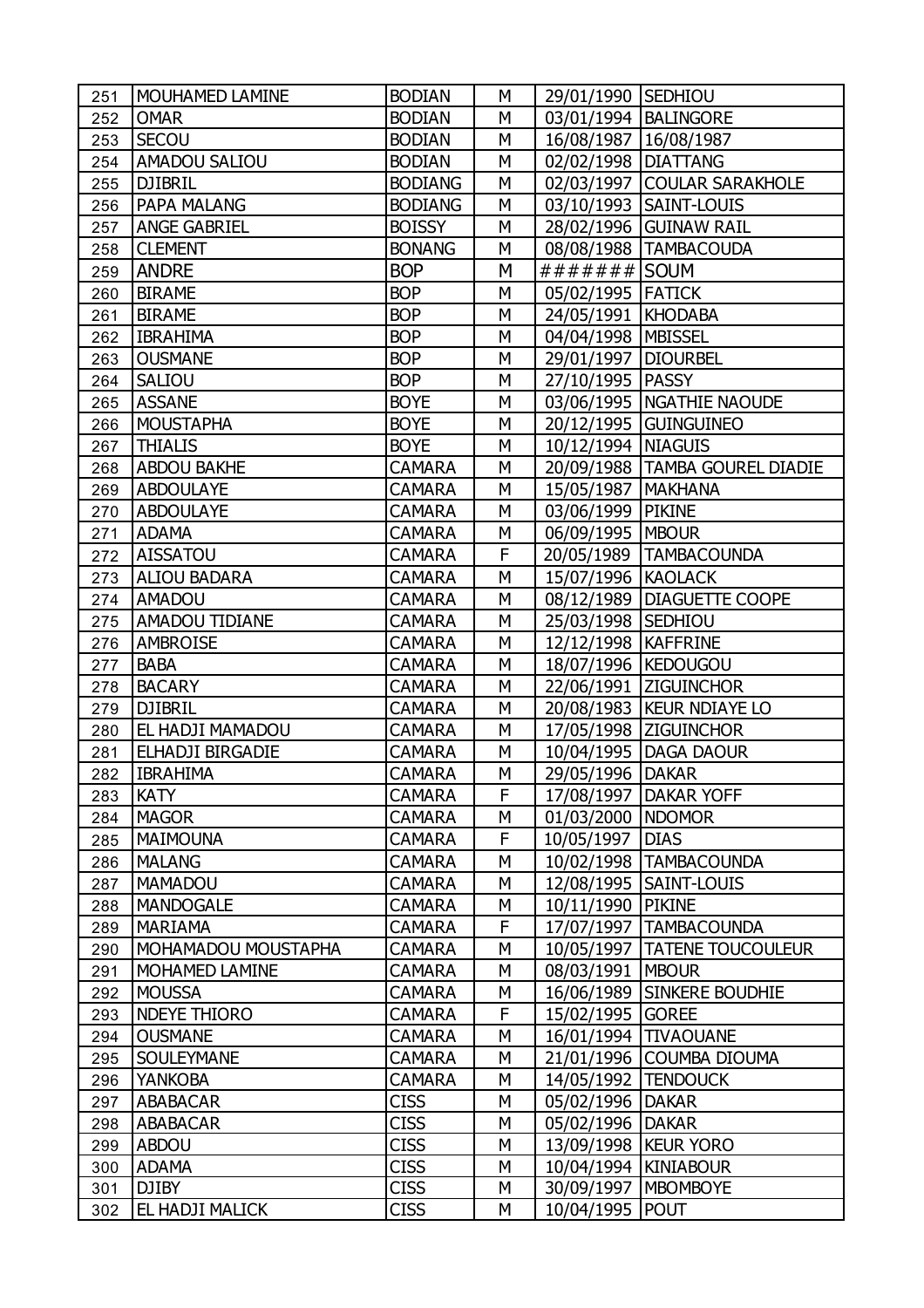| 303 | <b>IBRAHIMA</b>            | <b>CISS</b>     | M |                     | 16/11/1995   HAY SERERE       |
|-----|----------------------------|-----------------|---|---------------------|-------------------------------|
| 304 | <b>IBRAHIMA</b>            | <b>CISS</b>     | M |                     | 01/05/1997   KESSOUKHATT      |
| 305 | <b>MALICK</b>              | <b>CISS</b>     | M | 28/09/1999 GUEREO   |                               |
| 306 | <b>MAMADOU LAMINE</b>      | <b>CISS</b>     | M | 11/12/1999          | <b>THICKY</b>                 |
| 307 | <b>MOHAMET</b>             | <b>CISS</b>     | M | 26/08/2000          | <b>POPOGUINE</b>              |
| 308 | <b>OMAR</b>                | <b>CISS</b>     | M | 15/01/2000          | <b>MBIRDIAM</b>               |
| 309 | <b>OUMAR</b>               | <b>CISS</b>     | M | 22/03/1991   MBOUR  |                               |
| 310 | <b>OUMAR</b>               | <b>CISS</b>     | M | 10/03/1994 THIES    |                               |
| 311 | <b>ROKHAYA</b>             | <b>CISS</b>     | F | 26/10/1998          | <b>SINDIA</b>                 |
| 312 | <b>SOULEYMANE</b>          | <b>CISS</b>     | M | 23/06/1998          | <b>LOUGA</b>                  |
| 313 | <b>YATMA</b>               | <b>CISS</b>     | M | 31/07/2000          | <b>BARGNY</b>                 |
| 314 | <b>ABDOULAYE</b>           | <b>CISSE</b>    | M |                     | 12/03/1996   NDIEFFOUNE PALL  |
| 315 | <b>ABDOURAHMANE</b>        | <b>CISSE</b>    | M | 02/10/1990          | <b>DAKAR</b>                  |
| 316 | <b>ALIOU</b>               | <b>CISSE</b>    | M | 23/03/1999          | <b>PIRE</b>                   |
| 317 | <b>ALIOUNE</b>             | <b>CISSE</b>    | M | 01/07/1993          | <b>THIES</b>                  |
| 318 | <b>BINETOU</b>             | <b>CISSE</b>    | F | 21/09/1998          | <b>PASSY</b>                  |
| 319 | <b>BOUBACAR</b>            | <b>CISSE</b>    | M |                     | 01/01/1993   TAMBACOUNDA      |
| 320 | <b>CLAIRE PAUL EUGENIE</b> | <b>CISSE</b>    | F |                     | 12/10/1996   LOUKHOUSS        |
| 321 | <b>DOUDOU</b>              | <b>CISSE</b>    | M |                     | 13/08/1997   FOUNDIOUGNE      |
| 322 | ELHADJI MALICK             | <b>CISSE</b>    | M |                     | 15/07/1992   KEUR NGOR        |
| 323 | <b>IBRAHIMA</b>            | <b>CISSE</b>    | M | 12/11/1992 KOLDA    |                               |
| 324 | <b>MALICK</b>              | <b>CISSE</b>    | M |                     | 19/02/1992   KAMATANE MBAR    |
| 325 | <b>MAMOUR OUMY</b>         | <b>CISSE</b>    | M |                     | 12/04/1998   NDIAO BAMBALY    |
| 326 | <b>MODOU</b>               | <b>CISSE</b>    | M | 12/04/1997          | <b>TIVAOUANE</b>              |
| 327 | <b>MOHAMED</b>             | <b>CISSE</b>    | M | 10/09/197           | <b>DAROU WANAR</b>            |
| 328 | <b>MOMATH</b>              | <b>CISSE</b>    | M |                     | 24/01/1992   MEDIMA SABAKH    |
| 329 | <b>MOUSSA</b>              | <b>CISSE</b>    | M |                     | 15/04/1998   KEUR SAMBA GUEYE |
| 330 | <b>MOUSTAPHA</b>           | <b>CISSE</b>    | M | 12/11/1994          | <b>NDIAO BAMBALY</b>          |
| 331 | <b>OMAR</b>                | <b>CISSE</b>    | M | 01/02/2000 KAOLACK  |                               |
| 332 | <b>PAPE MALICK</b>         | <b>CISSE</b>    | M |                     | 10/11/1995   MEDINA SABAKH    |
| 333 | <b>SADIO</b>               | <b>CISSE</b>    | M | 08/11/1999          | <b>DAGA NDOUP</b>             |
| 334 | <b>SAMBA RACINE</b>        | <b>CISSE</b>    | M | 29/11/1998 SOKONE   |                               |
| 335 | <b>SOULEYMANE</b>          | <b>CISSE</b>    | M | 23/05/1994   MAKA   |                               |
| 336 | <b>THIANE</b>              | <b>CISSE</b>    | F |                     | 18/05/1999 SONKORONG          |
| 337 | <b>BILAL</b>               | <b>CISSOKHO</b> | М | 26/01/1997   NDANDE |                               |
| 338 | <b>MARIE THERESE</b>       | <b>CLARICE</b>  | F | 14/03/1997          | <b>BIGNONA</b>                |
| 339 | Malick                     | <b>COBAR</b>    | M | 20/02/1994          | Linguère                      |
| 340 | <b>ABBA</b>                | <b>COLY</b>     | M | 05/03/1990          | <b>KARONGUE</b>               |
| 341 | <b>ABDOU AZIZ</b>          | <b>COLY</b>     | M | 02/01/1993          | <b>DIEGOUNE</b>               |
| 342 | <b>ADAMA</b>               | <b>COLY</b>     | M |                     | 25/08/1992 KOBA AINOUMANE     |
| 343 | <b>ALASSANE</b>            | <b>COLY</b>     | M |                     | 12/02/1998   DIABOUDIOR       |
| 344 | <b>ALIOUNE</b>             | <b>COLY</b>     | M | 29/09/1992          | <b>KOLDA</b>                  |
| 345 | <b>AMINATA</b>             | <b>COLY</b>     | F | 21/01/1996          | <b>DIENGUE</b>                |
| 346 | <b>BABACAR</b>             | <b>COLY</b>     | M | 26/03/1998          | <b>GUEDIAWAYE</b>             |
| 347 | <b>BABACAR SADIKH</b>      | <b>COLY</b>     | M | 10/09/1997          | <b>SEDHIOU</b>                |
| 348 | <b>BABOUCAR</b>            | <b>COLY</b>     | M | 16/09/1990   ADEANE |                               |
| 349 | <b>BERNADETTE</b>          | <b>COLY</b>     | F | 12/07/1985          | SOUTOU                        |
| 350 | <b>BOUBACAR</b>            | <b>COLY</b>     | M | 14/03/1988          | <b>DABO</b>                   |
| 351 | <b>BOURAMA</b>             | <b>COLY</b>     | M | 18/07/1991          | <b>DJILONGUIA</b>             |
| 352 | <b>CHRISTIAN PAUL</b>      | <b>COLY</b>     | M | 21/04/1993          | <b>DJIFANGHOR</b>             |
| 353 | DAVI JOFFROY               | <b>COLY</b>     | M | 30/11/1994          | RICHARD-TOLL                  |
| 354 | <b>DOUDOU</b>              | <b>COLY</b>     | М | 18/09/1998          | <b>DIATTANG</b>               |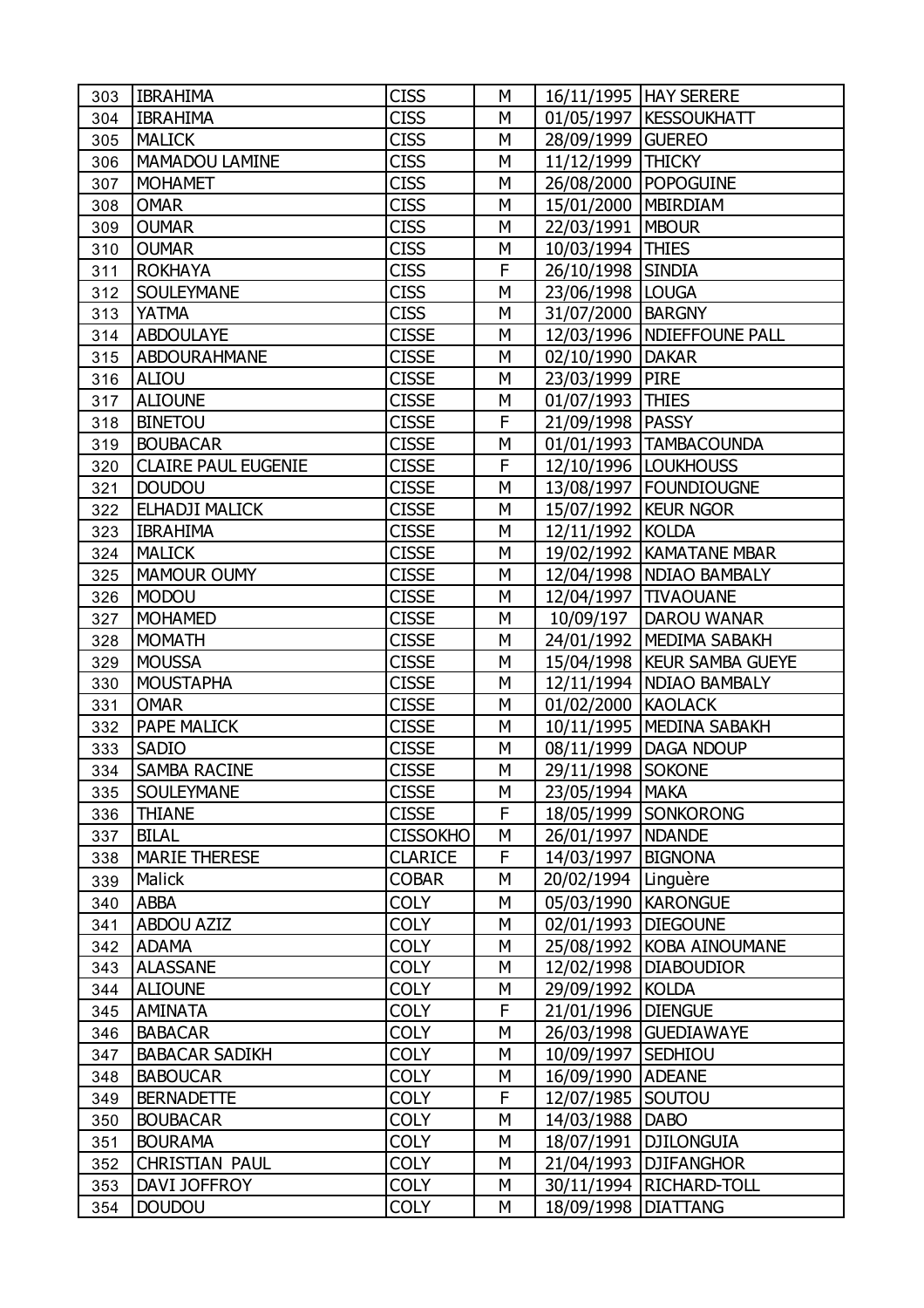| 355 | <b>FAMARA</b>           | <b>COLY</b>      | М | 22/07/1994   DJINAKI  |                             |
|-----|-------------------------|------------------|---|-----------------------|-----------------------------|
| 356 | <b>FANTA FIFI</b>       | <b>COLY</b>      | F | 21/10/1997   YEUMBEUL |                             |
| 357 | <b>IBRAHIMA</b>         | <b>COLY</b>      | M | 23/07/1998   YEUMBEUL |                             |
| 358 | <b>IBRAHIMA</b>         | <b>COLY</b>      | М | 15/05/1998   DIANKI   |                             |
| 359 | <b>IBRAHIMA DIALLO</b>  | <b>COLY</b>      | M | 05/10/1998 PIKINE     |                             |
| 360 | <b>JEROME</b>           | <b>COLY</b>      | M |                       | 13/12/1995   THIONCK ESSYL  |
| 361 | <b>JUNIOR NOËL</b>      | <b>COLY</b>      | М | 25/12/1996   MBAO     |                             |
| 362 | <b>KALILOU</b>          | <b>COLY</b>      | M | 15/06/1995   DIATTANG |                             |
| 363 | KHALIFA DIT SEKOU       | <b>COLY</b>      | M | 24/08/1991 KAOLACK    |                             |
| 364 | <b>LANDING</b>          | <b>COLY</b>      | М | 12/02/1987            | <b>BADIANA</b>              |
| 365 | <b>LANSANA</b>          | <b>COLY</b>      | M | 10/03/1996   BIGNONA  |                             |
| 366 | <b>MALANG</b>           | <b>COLY</b>      | M |                       | 14/01/1993   BALINGORE      |
| 367 | <b>MAMADOU LAMINE</b>   | <b>COLY</b>      | М | 15/11/1995   DIANKI   |                             |
| 368 | <b>MAMODOU SAMBA</b>    | <b>COLY</b>      | M |                       | 01/12/1992   KARTHIACK      |
| 369 | <b>MARIAMA</b>          | <b>COLY</b>      | F | 21/02/1999   DAKAR    |                             |
| 370 | <b>MARIETOU</b>         | <b>COLY</b>      | F |                       | 15/08/1998 ZIGUINCHOR       |
| 371 | <b>MASSATA</b>          | <b>COLY</b>      | F | 12/04/1991   BIGNONA  |                             |
| 372 | <b>MOMAR GARY</b>       | <b>COLY</b>      | M | 08/01/1999 KOLDA      |                             |
| 373 | MOUHAMADOU              | <b>COLY</b>      | М |                       | 18/06/1994   DJILACOUNE     |
| 374 | <b>MOUSSA</b>           | <b>COLY</b>      | M | 18/11/1991 SEDHIOU    |                             |
| 375 | PAPE SHEIKHOU           | <b>COLY</b>      | M | 30/12/1992 PIKINE     |                             |
| 376 | <b>SADIA</b>            | <b>COLY</b>      | М | 06/09/1991   DAKAR    |                             |
| 377 | <b>SAFIETOU</b>         | <b>COLY</b>      | F | 16/10/1995 EBINKINE   |                             |
| 378 | <b>SANA FOUFANE</b>     | <b>COLY</b>      | M | 02/10/1991   DAKAR    |                             |
| 379 | <b>SIAKA</b>            | <b>COLY</b>      | М |                       | 11/03/1988   KAGNOBON       |
| 380 | <b>YOUSSOUPHA</b>       | <b>COLY</b>      | M |                       | 20/10/1993   BRINDIAGO      |
| 381 | EL HADJI FALLILOU       | <b>CONDE</b>     | M |                       | 28/11/1998  LEONA THIAROYE  |
| 382 | PHILIPE GASTON          | <b>CORREA</b>    | М |                       | 15/10/1992   DIAMAGUENE     |
| 383 | <b>BOU</b>              | <b>COULIBALY</b> | M | 10/10/1996   NDIMBERE |                             |
| 384 | <b>FODE IBRAHIMA</b>    | <b>COULIBALY</b> | М | 28/01/1996   DAKAR    |                             |
| 385 | <b>MOHAMETH SEGA</b>    | <b>COULIBALY</b> | М | 26/02/1994 FATICK     |                             |
| 386 | <b>PAPA</b>             | <b>COULIBALY</b> | M |                       | 20/09/1991   DIAMAGUENE     |
| 387 | <b>PAPA LAMINE</b>      | <b>COULIBALY</b> | М | 08/06/1997   KEBEMER  |                             |
| 388 | <b>NDEYE MAGUETTE</b>   | <b>COUNDOUL</b>  | F | 10/10/1999   DAKAR    |                             |
| 389 | <b>ABDOUL KARIM</b>     | <b>DABO</b>      | M |                       | 27/11/1995 COLIBANTAN       |
| 390 | <b>ABDOULAYE</b>        | <b>DABO</b>      | М | 15/01/1999   NDOFFANE |                             |
| 391 | <b>BOUBACAR</b>         | <b>DABO</b>      | М |                       | 26/07/1989   FRANCOUNDA     |
| 392 | <b>FAMARA</b>           | <b>DABO</b>      | M | 26/04/1989   SUELLE   |                             |
| 393 | <b>IBRAHIMA</b>         | <b>DABO</b>      | М | 10/08/1989 GANDIAYE   |                             |
| 394 | MAMADOU-B               | <b>DABO</b>      | М | 18/07/1984 KOLDA      |                             |
| 395 | <b>OUSMANE BABADING</b> | <b>DABO</b>      | M |                       | 12/03/1998   VELINGARA      |
| 396 | <b>SALIOU</b>           | <b>DABO</b>      | М | 03/04/2000   MBACKE   |                             |
| 397 | ALIOU                   | <b>DAHABA</b>    | М |                       | 19/10/2000 ZIGUINCHOR       |
| 398 | <b>MOUSSA BALLA</b>     | <b>DAHABA</b>    | M | 30/04/1999 TIVAOUNE   |                             |
| 399 | YOUSSOUPH DEMBA         | <b>DAHABA</b>    | М | 08/09/1999   OUONCK   |                             |
| 400 | <b>ABDOU KHADIR</b>     | <b>DANFA</b>     | М |                       | 14/04/1999   BABACK SERERES |
| 401 | ELHADJI MALICK          | <b>DANFA</b>     | М | 18/03/2001   BIGNONA  |                             |
| 402 | <b>SAÏBA</b>            | <b>DANFAKHA</b>  | М | 31/10/1995            | <b>DAKAR</b>                |
| 403 | <b>SAIBO</b>            | <b>DANSOKHO</b>  | М | 05/02/1997   NAFADJI  |                             |
| 404 | SOULEYMANE              | <b>DARI</b>      | M | 20/05/1984            | <b>DIAROUME</b>             |
| 405 | <b>EMIRALDO</b>         | <b>DASYLVA</b>   | М | 12/02/1998   SANSAMBA |                             |
| 406 | <b>EVARISTE</b>         | <b>DASYLVA</b>   | М | 12/03/1990   DAKAR    |                             |
|     |                         |                  |   |                       |                             |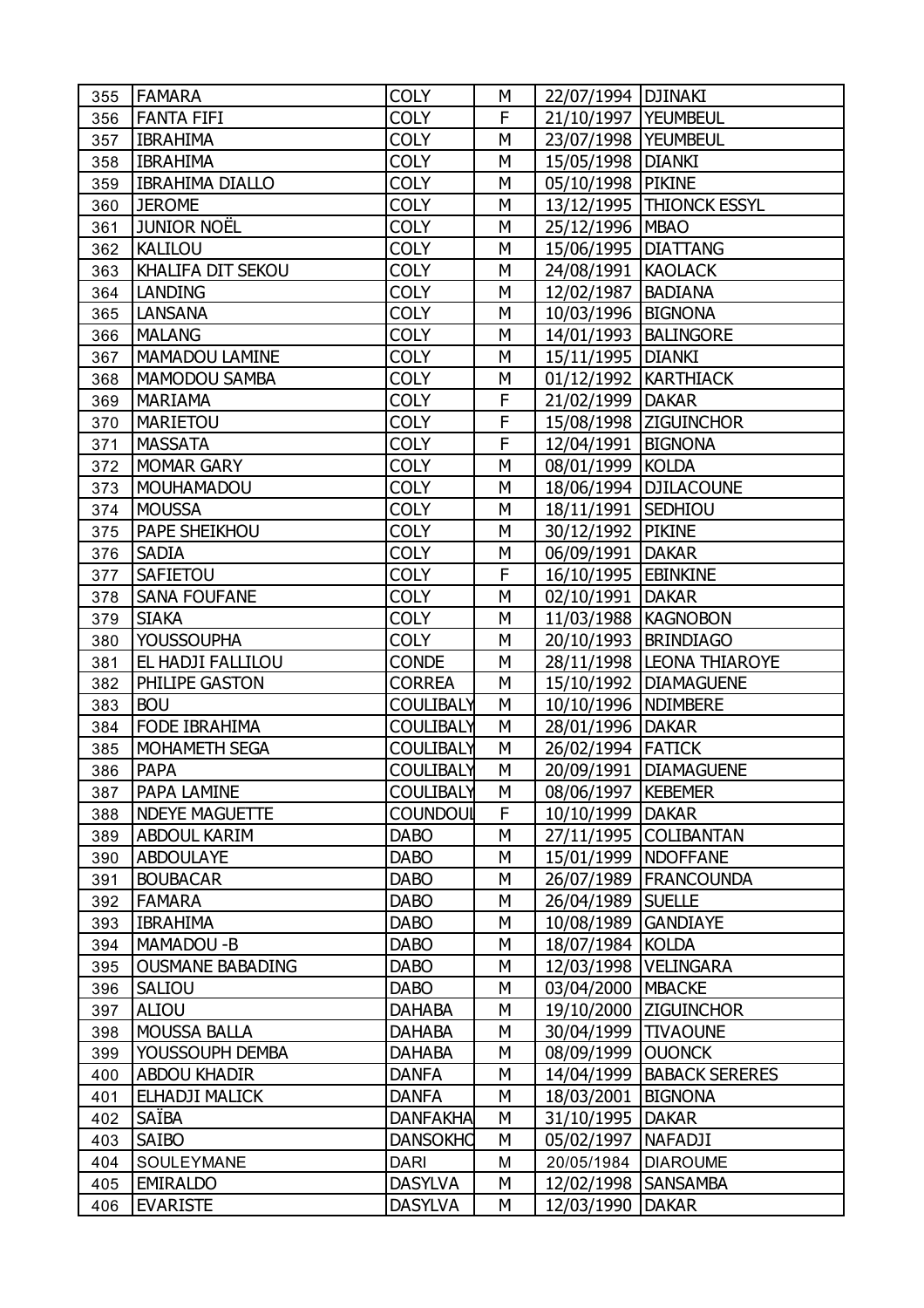| 407 | <b>LAM</b>                   | <b>DEMBA</b>    | М |                       | 10/09/1998   RICHARD TOLL         |
|-----|------------------------------|-----------------|---|-----------------------|-----------------------------------|
| 408 | <b>MAIMOUNA</b>              | <b>DEMBELE</b>  | F | 28/02/1997   KAFFRINE |                                   |
| 409 | <b>ABDOUL</b>                | <b>DEME</b>     | M |                       | 20/12/1998   NDOULOUMADJI         |
| 410 | <b>ADAMA</b>                 | <b>DEME</b>     | M | 15/01/1998   PODAR    |                                   |
| 411 | <b>ADAMA</b>                 | <b>DEME</b>     | M |                       | 21/11/1999 NDOULOUMADJI           |
| 412 | <b>ALIOU</b>                 | <b>DEME</b>     | M | 16/05/1997   KAFFRINE |                                   |
| 413 | <b>MALICK</b>                | <b>DEME</b>     | M | 15/12/1986   THIARE   |                                   |
| 414 | <b>MAMADOU</b>               | <b>DEME</b>     | M | 14/02/2000 MATAM      |                                   |
| 415 | <b>MOUSSA</b>                | <b>DEME</b>     | M | 17/06/1998   DAKAR    |                                   |
| 416 | <b>OUMAR</b>                 | <b>DEME</b>     | M | 19/08/1992 KOLDA      |                                   |
| 417 | <b>OUMAR</b>                 | <b>DEME</b>     | М |                       | 18/10/1998 GUEDE CHANTIER         |
| 418 | <b>OUMAR MAMADOU</b>         | <b>DEME</b>     | M | 15/06/1995   MATAM    |                                   |
| 419 | <b>OUMOU</b>                 | <b>DEME</b>     | F |                       | 18/07/1991   DIAMAGUENE           |
| 420 | <b>OUSMANE SAMBA</b>         | <b>DEME</b>     | М | 31/01/1990 THIES      |                                   |
| 421 | <b>PAPA SAMBA</b>            | <b>DEME</b>     | M |                       | 01/12/1999   NDIOSMONE            |
| 422 | <b>ABDOU</b>                 | <b>DIA</b>      | M | 29/07/1988 KAOLACK    |                                   |
| 423 | <b>ALASSANE</b>              | <b>DIA</b>      | М |                       | 15/08/1988   RICHARD TOLL         |
| 424 | <b>ANTA</b>                  | <b>DIA</b>      | F |                       | 30/10/1995   SALIF DIALLO GUEDIAW |
| 425 | <b>IBRAHIMA</b>              | <b>DIA</b>      | M |                       | 07/09/1998   TAMBACOUNDA          |
| 426 | <b>IBRAHIMA</b>              | <b>DIA</b>      | М | 30/03/1998   BODE LAO |                                   |
| 427 | <b>IDRISSA</b>               | <b>DIA</b>      | M | 12/02/1989   DIAMEL   |                                   |
| 428 | <b>LAMINE</b>                | <b>DIA</b>      | M |                       | 20/05/1998   THIAROYE GARE        |
| 429 | Mamadou                      | <b>DIA</b>      | М | 05/09/1994   Ndioum   |                                   |
| 430 | <b>MOUSSA</b>                | <b>DIA</b>      | M | 19/01/1999 SANGHAYE   |                                   |
| 431 | <b>PATHE</b>                 | DIA             | М | 08/02/1997   LINGUERE |                                   |
| 432 | <b>GEORGES</b>               | <b>DIABANG</b>  | M |                       | 15/01/1999   BOUMOUDA             |
| 433 | <b>ABDOU KHADRE</b>          | <b>DIABATE</b>  | M | 20/08/1996            | <b>THIES</b>                      |
| 434 | <b>BOUBACAR</b>              | <b>DIABONG</b>  | М |                       | 20/05/1993  LATMINGUE             |
| 435 | <b>MALANG</b>                | <b>DIABOULA</b> | M |                       | 18/11/1996  LEONA THIAROYE        |
| 436 | ABDOURAHMANE                 | <b>DIABY</b>    | M |                       | 18/06/1997   KOUTAL OUOLOF        |
| 437 | <b>IBRAHIMA</b>              | <b>DIABY</b>    | М | 15/04/1997   KAOLACK  |                                   |
| 438 | <b>ABDOULAHAT</b>            | <b>DIAGNE</b>   | M | 10/01/1993 FATICK     |                                   |
| 439 | <b>ALIOUNE</b>               | <b>DIAGNE</b>   | М | 24/07/1995 THIES      |                                   |
| 440 | <b>ALIOUNE BADARA</b>        | <b>DIAGNE</b>   | М | 15/01/1995 GOSSAS     |                                   |
| 441 | <b>ASSANE</b>                | <b>DIAGNE</b>   | М |                       | 16/12/1999 GUINAW RAIL            |
| 442 | <b>BABACAR</b>               | <b>DIAGNE</b>   | М |                       | 10/11/2000   FOUNDIOUGNE          |
| 443 | <b>Bruno Isidore Patrice</b> | Diagne          | М | 15/10/1997 Sakhor     |                                   |
| 444 | <b>CHEIKH</b>                | <b>DIAGNE</b>   | M | 03/02/1998            | <b>DIOURBEL</b>                   |
| 445 | <b>CHEIKH TIDIANE</b>        | <b>DIAGNE</b>   | М | 13/02/1986   MECKHE   |                                   |
| 446 | <b>DETHIE</b>                | <b>DIAGNE</b>   | М | 24/09/1997            | <b>BACK</b>                       |
| 447 | EL HADJI                     | <b>DIAGNE</b>   | М | 12/03/1996            | <b>SIMAL</b>                      |
| 448 | El Hadji Madiop              | <b>DIAGNE</b>   | М |                       | 11/11/1994   NGAPAROU             |
| 449 | <b>FAMARA TAMBA</b>          | <b>DIAGNE</b>   | М | 20/01/2001            | <b>TAMBACOUNDA</b>                |
| 450 | <b>FATOU</b>                 | <b>DIAGNE</b>   | F | 18/01/1989            | <b>DAKAR</b>                      |
| 451 | <b>FATOU</b>                 | <b>DIAGNE</b>   | F | 15/01/1997            | <b>BOOF MBALENE</b>               |
| 452 | <b>HABIB</b>                 | <b>DIAGNE</b>   | М | 06/10/1997   PAKH     |                                   |
| 453 | <b>IBRAHIMA</b>              | <b>DIAGNE</b>   | M | 22/11/1998 KAOLACK    |                                   |
| 454 | <b>JEAN</b>                  | <b>DIAGNE</b>   | М | 11/07/1998            | <b>NDIAGAMBA</b>                  |
| 455 | <b>LADIOUGANE</b>            | <b>DIAGNE</b>   | М | 10/05/1995            | <b>THIOMBY</b>                    |
| 456 | <b>MAME DIARRA</b>           | <b>DIAGNE</b>   | F | 01/01/2000   MBACKE   |                                   |
| 457 | <b>MARC</b>                  | <b>DIAGNE</b>   | М | 09/06/1998 DIOUROUP   |                                   |
| 458 | <b>MBAYE</b>                 | <b>DIAGNE</b>   | M | 12/12/1997            | <b>NDOFFANE</b>                   |
|     |                              |                 |   |                       |                                   |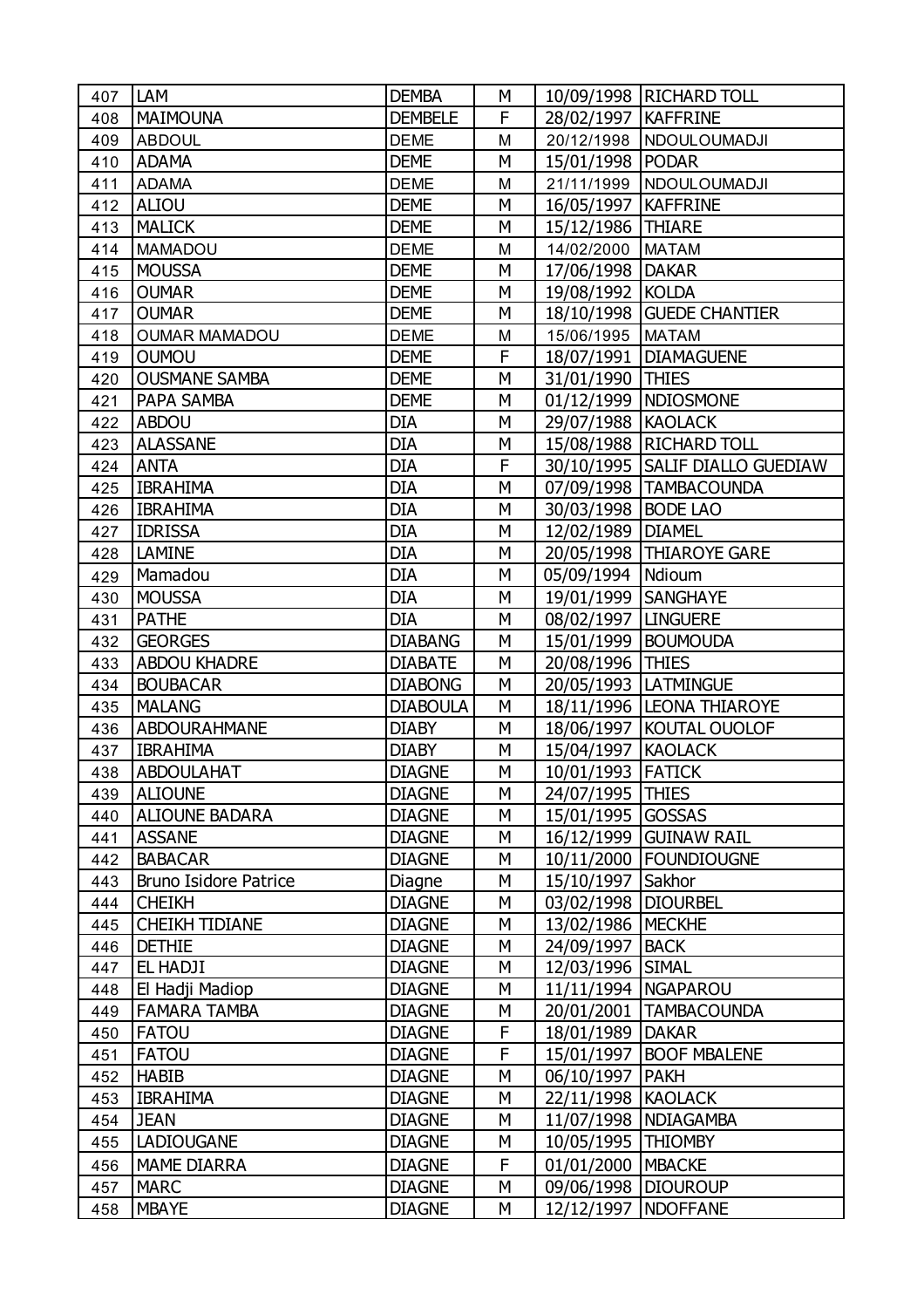| 459 | <b>MOR TALLA</b>         | <b>DIAGNE</b>   | M | 31/12/1998 THIADIAYE  |                                 |
|-----|--------------------------|-----------------|---|-----------------------|---------------------------------|
| 460 | SAIDOU                   | <b>DIAGNE</b>   | М |                       | 09/09/1998 AGNAM TONGUEL        |
| 461 | <b>SERIGNE THIERNO</b>   | <b>DIAGNE</b>   | M | 21/01/1992 KAOLACK    |                                 |
| 462 | <b>YIRMA</b>             | <b>DIAGNE</b>   | F |                       | 12/11/1989 SAINT LOUIS          |
| 463 | YOUSSOU                  | <b>DIAGNE</b>   | M | 03/07/1999   DAGANA   |                                 |
| 464 | <b>INSA</b>              | <b>DIAGO</b>    | M | 02/03/1992   KARCIA   |                                 |
| 465 | ELHADJI MALICK           | <b>DIAHAM</b>   | M | 23/08/1999 THIARE     |                                 |
| 466 | <b>ADAMA</b>             | <b>DIAKHATE</b> | М | 31/07/1998 THIES      |                                 |
| 467 | Baha                     | <b>DIAKHATE</b> | М |                       | 07/07/1998 Gamadji Saré         |
| 468 | <b>BIRAHIME</b>          | <b>DIAKHATE</b> | M | 15/03/1994            | <b>THIES</b>                    |
| 469 | MAMADOU                  | <b>DIAKHATE</b> | M | 20/03/1999 THIES      |                                 |
| 470 | <b>OMAR</b>              | <b>DIAKHATE</b> | M | 01/01/1989   KHOMBOLE |                                 |
| 471 | <b>SILEYMANE</b>         | <b>DIAKHATE</b> | М |                       | 11/12/1993 GUEUM YALLA          |
| 472 | ELHADJI BOUBACAR         | <b>DIAKITE</b>  | M |                       | 04/04/1995   KORKY BAMBARA      |
| 473 | <b>ABDOUL A</b>          | <b>DIALLO</b>   | M |                       | 20/05/1996   NGUISSAMA          |
| 474 | <b>ABDOULAYE</b>         | <b>DIALLO</b>   | М |                       | 13/06/1999   KEUR GALLO COUMBA  |
| 475 | <b>ABDOULAYE</b>         | <b>DIALLO</b>   | M | 10/02/1996   BOUDHIE  |                                 |
| 476 | <b>ABDOURAHMANE</b>      | <b>DIALLO</b>   | M | 25/10/1995   DIMBOLI  |                                 |
| 477 | <b>ADAMA</b>             | <b>DIALLO</b>   | М | 19/11/1995   TENDIEME |                                 |
| 478 | <b>AHMEDOU</b>           | <b>DIALLO</b>   | M | 07/06/1997   MBERAYE  |                                 |
| 479 | <b>AISSATA ABDOULAYE</b> | <b>DIALLO</b>   | F | 18/11/1993   DEMETTE  |                                 |
| 480 | <b>AISSATOU</b>          | <b>DIALLO</b>   | F | 26/12/1991   DAKAR    |                                 |
| 481 | <b>AISSATOU</b>          | <b>DIALLO</b>   | F | 19/06/1985   THIES    |                                 |
| 482 | <b>AISSATOU LAMARANA</b> | <b>DIALLO</b>   | F |                       | 28/03/1993   TAMBACOUNDA        |
| 483 | <b>AMADOU</b>            | <b>DIALLO</b>   | M |                       | 04/03/1996   NIORO DU RIP       |
| 484 | Amadou                   | <b>DIALLO</b>   | M |                       | 17/08/1998 Campement Ibou Drame |
| 485 | <b>AMADOU</b>            | <b>DIALLO</b>   | M | 22/12/1999            | <b>KOLDA</b>                    |
| 486 | <b>AMADOU DIOULDE</b>    | <b>DIALLO</b>   | M | 17/08/1991   BIGNONA  |                                 |
| 487 | <b>AMADOU SADIO</b>      | <b>DIALLO</b>   | M | 15/01/1990 KOLDA      |                                 |
| 488 | <b>AMADOU SEKOU</b>      | <b>DIALLO</b>   | M | 12/04/1992   LESFALO  |                                 |
| 489 | <b>AMADOU WOURY</b>      | <b>DIALLO</b>   | М | 15/12/1997            | <b>GUINGUINEO</b>               |
| 490 | lami                     | <b>DIALLO</b>   | F | 18/10/1997            | g mody                          |
| 491 | <b>ASSANATOU</b>         | <b>DIALLO</b>   | F | 31/12/1998   PASSY    |                                 |
| 492 | <b>ASSANATOU</b>         | <b>DIALLO</b>   | F | 02/01/1999 KAOLACK    |                                 |
| 493 | <b>ASSANE</b>            | <b>DIALLO</b>   | M | 06/05/1990 SENOBA     |                                 |
| 494 | <b>BASSIROU</b>          | <b>DIALLO</b>   | M |                       | 01/01/1993   NDIOURBEL          |
| 495 | <b>BASSIROU</b>          | <b>DIALLO</b>   | М |                       | 10/01/1989   DAGA MIGNANE       |
| 496 | <b>DIEYNABA</b>          | <b>DIALLO</b>   | F | 31/12/1999   NDIAPTO  |                                 |
| 497 | ELHADJI AMIDOU           | <b>DIALLO</b>   | М | 10/02/1995   MBAM     |                                 |
| 498 | <b>GALLO</b>             | <b>DIALLO</b>   | М |                       | 17/03/1996   WACK NGOUNA        |
| 499 | <b>IBRAHIMA</b>          | <b>DIALLO</b>   | М | 01/04/1992   KARAKOTO |                                 |
| 500 | <b>IBRAHIMA</b>          | <b>DIALLO</b>   | М | 07/10/1995            | <b>DAKAR</b>                    |
| 501 | <b>MAGUETT DIOUF</b>     | <b>DIALLO</b>   | М | 12/02/1999            | <b>DAKAR</b>                    |
| 502 | Malick                   | <b>DIALLO</b>   | М | 05/02/1997   Mbambara |                                 |
| 503 | <b>MALICK</b>            | <b>DIALLO</b>   | М |                       | 22/11/1997   SARE ALKALY        |
| 504 | <b>MALICK</b>            | <b>DIALLO</b>   | М |                       | 20/07/1997 SONKORONG            |
| 505 | MAMADOU BOYE             | <b>DIALLO</b>   | М | 10/01/1996            | <b>SEGOU</b>                    |
| 506 | <b>MAMADOU DIARRA</b>    | <b>DIALLO</b>   | М | 10/11/1991            | <b>KOLDA</b>                    |
| 507 | <b>MAMADOU LAMARANA</b>  | <b>DIALLO</b>   | М |                       | 26/06/1998   THIAROYE SUR MER   |
| 508 | <b>MAMADOU LAMINE</b>    | <b>DIALLO</b>   | М | 05/10/1996 KOLDA      |                                 |
| 509 | <b>MATY</b>              | <b>DIALLO</b>   | М | 27/05/1998 KAOLACK    |                                 |
| 510 | MOHAMADOU DIOUKHE        | <b>DIALLO</b>   | M | 06/01/1998 KOLDA      |                                 |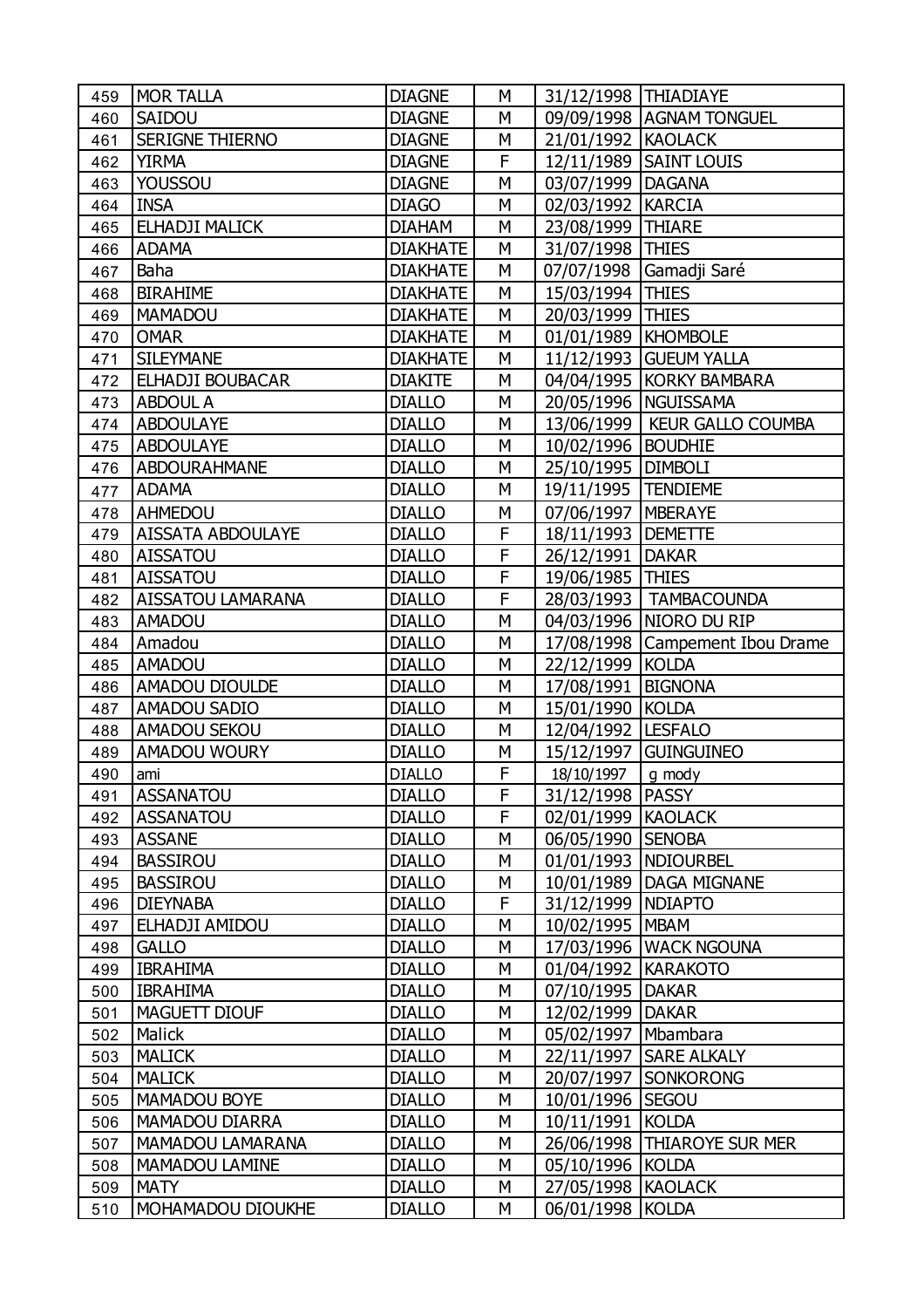| 511 | <b>MOHAMED AIDARA</b>    | <b>DIALLO</b>   | М | 14/01/1993   THIES    |                                 |
|-----|--------------------------|-----------------|---|-----------------------|---------------------------------|
| 512 | <b>MOUHAMADOU BAILO</b>  | <b>DIALLO</b>   | М |                       | 20/10/1997   KOUTHIABA          |
| 513 | <b>OMAR</b>              | <b>DIALLO</b>   | M | 11/10/1995   KOLDA    |                                 |
| 514 | <b>OMAR</b>              | <b>DIALLO</b>   | M |                       | 05/04/1996   NDALLANE K MASSAMB |
| 515 | <b>OUSMANE</b>           | <b>DIALLO</b>   | M | 20/08/1990 KOLDA      |                                 |
| 516 | <b>OUSMANE</b>           | <b>DIALLO</b>   | M | 04/11/2000 KAOLACK    |                                 |
| 517 | <b>OUSMANE</b>           | <b>DIALLO</b>   | М | 10/12/1990 SEDHIOU    |                                 |
| 518 | <b>SADIBOU</b>           | <b>DIALLO</b>   | M |                       | 11/05/1997   SAINT-LOUIS        |
| 519 | <b>SAMBA</b>             | <b>DIALLO</b>   | M |                       | 06/09/1998   AGNACK PETIT       |
| 520 | <b>SERIGNE ABIB SY</b>   | <b>DIALLO</b>   | M | 11/10/1988   DAKAR    |                                 |
| 521 | <b>TAAMBA</b>            | <b>DIALLO</b>   | M | 08/01/1996 SEORO      |                                 |
| 522 | <b>THIERNO SAMBA</b>     | <b>DIALLO</b>   | M | 02/10/1997   DAKAR    |                                 |
| 523 | <b>THIETRNO SAMBA</b>    | <b>DIALLO</b>   | М | 02/10/1997   DAKAR    |                                 |
| 524 | <b>ABDOULAYE SARR</b>    | <b>DIAM</b>     | M | 20/08/1996 DIOFIOR    |                                 |
| 525 | <b>HELENE EMILIE</b>     | <b>DIAM</b>     | F |                       | 06/09/1994   FOUNDIOUGNE        |
| 526 | <b>FABIENNE</b>          | <b>DIAMACOU</b> | F |                       | 30/11/1997   SENGHALENE         |
| 527 | <b>ABDOU</b>             | <b>DIAMANKA</b> | M |                       | 21/03/1994 SARE BOCAR           |
| 528 | <b>MAMADOU</b>           | <b>DIAMANKA</b> | M |                       | 06/06/1994   TAMBACOUNDA        |
| 529 | <b>MOHAMED</b>           | <b>DIANE</b>    | М |                       | 25/07/1995   KOUNAYAN AN MAND   |
| 530 | <b>OUSMANE</b>           | <b>DIANE</b>    | M | 11/04/1996   YEUMBEUL |                                 |
| 531 | <b>OUSMANE</b>           | <b>DIANE</b>    | M | 25/12/1995   YEUMBEUL |                                 |
| 532 | <b>ABDOULAYE</b>         | <b>DIANGAR</b>  | M | 16/11/1995   DIOFIOR  |                                 |
| 533 | <b>GORGUI</b>            | <b>DIANGAR</b>  | M | 22/06/1990   DIOFIOR  |                                 |
| 534 | <b>MAMADOU</b>           | <b>DIANGAR</b>  | M | 10/12/1992   DIOFIOR  |                                 |
| 535 | <b>MOUSSA</b>            | <b>DIANGNOK</b> | M |                       | 12/04/1994   FONGOLIMI          |
| 536 | <b>DEMBA</b>             | <b>DIAO</b>     | M |                       | 12/06/1994   TAMBACOUNDA        |
| 537 | <b>KADY</b>              | <b>DIAO</b>     | F | 17/11/1999   NIANAO   |                                 |
| 538 | <b>MAMADOU FARBA</b>     | <b>DIAO</b>     | M | 11/11/1994   SEDHIOU  |                                 |
| 539 | <b>AWA</b>               | <b>DIARRA</b>   | F | 16/06/1995 DAKAR      |                                 |
| 540 | <b>MAMECOR</b>           | <b>DIASSE</b>   | M |                       | 18/10/1998   SAKHAO SERERE      |
| 541 | <b>ABDOULAYE NAZAIRE</b> | <b>DIATTA</b>   | М | 18/11/1987   BIGNONA  |                                 |
| 542 | <b>ADAMA</b>             | <b>DIATTA</b>   | F | 17/05/1993 TENDOUCK   |                                 |
| 543 | <b>AHMED</b>             | <b>DIATTA</b>   | M |                       | 20/12/1993   BOUGOUTOUB         |
| 544 | <b>ANTOINE LAURENT</b>   | <b>DIATTA</b>   | М |                       | 03/08/1995   NIORO DU RIP       |
| 545 | <b>AUGUSTIN</b>          | <b>DIATTA</b>   | М | 07/04/1995 EDIAMATE   |                                 |
| 546 | <b>AWA</b>               | <b>DIATTA</b>   | F | 17/02/1990            | <b>BIGNONA</b>                  |
| 547 | <b>BASSIROU</b>          | <b>DIATTA</b>   | М | 17/10/1998            | <b>TENDOUCK</b>                 |
| 548 | <b>CESAR ARMAND</b>      | <b>DIATTA</b>   | M |                       | 24/01/1993   KAFOUNTINE         |
| 549 | <b>CHAR ATAKEUX</b>      | <b>DIATTA</b>   | М | 11/06/1995   ADEANE   |                                 |
| 550 | <b>CHARLES</b>           | <b>DIATTA</b>   | М |                       | 04/11/1993 ZIGUINCHOR           |
| 551 | <b>CHARLES SCANDA</b>    | <b>DIATTA</b>   | М |                       | 19/04/1994   GUEDIAWAYE         |
| 552 | <b>CHEICK SADIBOU</b>    | <b>DIATTA</b>   | М | 06/04/1996 AFFINIAM   |                                 |
| 553 | <b>DAMAS SIRONKANI</b>   | <b>DIATTA</b>   | М | 06/08/1992            | <b>BOUGNACK</b>                 |
| 554 | <b>DYENABA</b>           | <b>DIATTA</b>   | F | 08/04/1991            | <b>BOUTEGOL</b>                 |
| 555 | <b>EDMOND</b>            | <b>DIATTA</b>   | M | 13/05/1996 HITOU      |                                 |
| 556 | <b>ELHADJI</b>           | <b>DIATTA</b>   | М | 10/07/1998   NIAMONE  |                                 |
| 557 | ELHADJI MOUHIDDINE       | <b>DIATTA</b>   | М | 13/01/1998            | <b>SAFANE</b>                   |
| 558 | Emilie Vaessa            | <b>DIATTA</b>   | F | 05/05/1998            | <b>KALEME</b>                   |
| 559 | <b>IBOU</b>              | <b>DIATTA</b>   | М | 15/01/1991            | <b>THIONCK ESSYL</b>            |
| 560 | <b>IBRAHIMA</b>          | <b>DIATTA</b>   | М | 14/02/1997            | <b>MAFONGO</b>                  |
| 561 | <b>IBRAHIMA</b>          | <b>DIATTA</b>   | М | 27/05/2000            | <b>TAMBACOUNDA</b>              |
| 562 | <b>IBRAHIMA</b>          | <b>DIATTA</b>   | М | 17/02/1997            | <b>DIANKI</b>                   |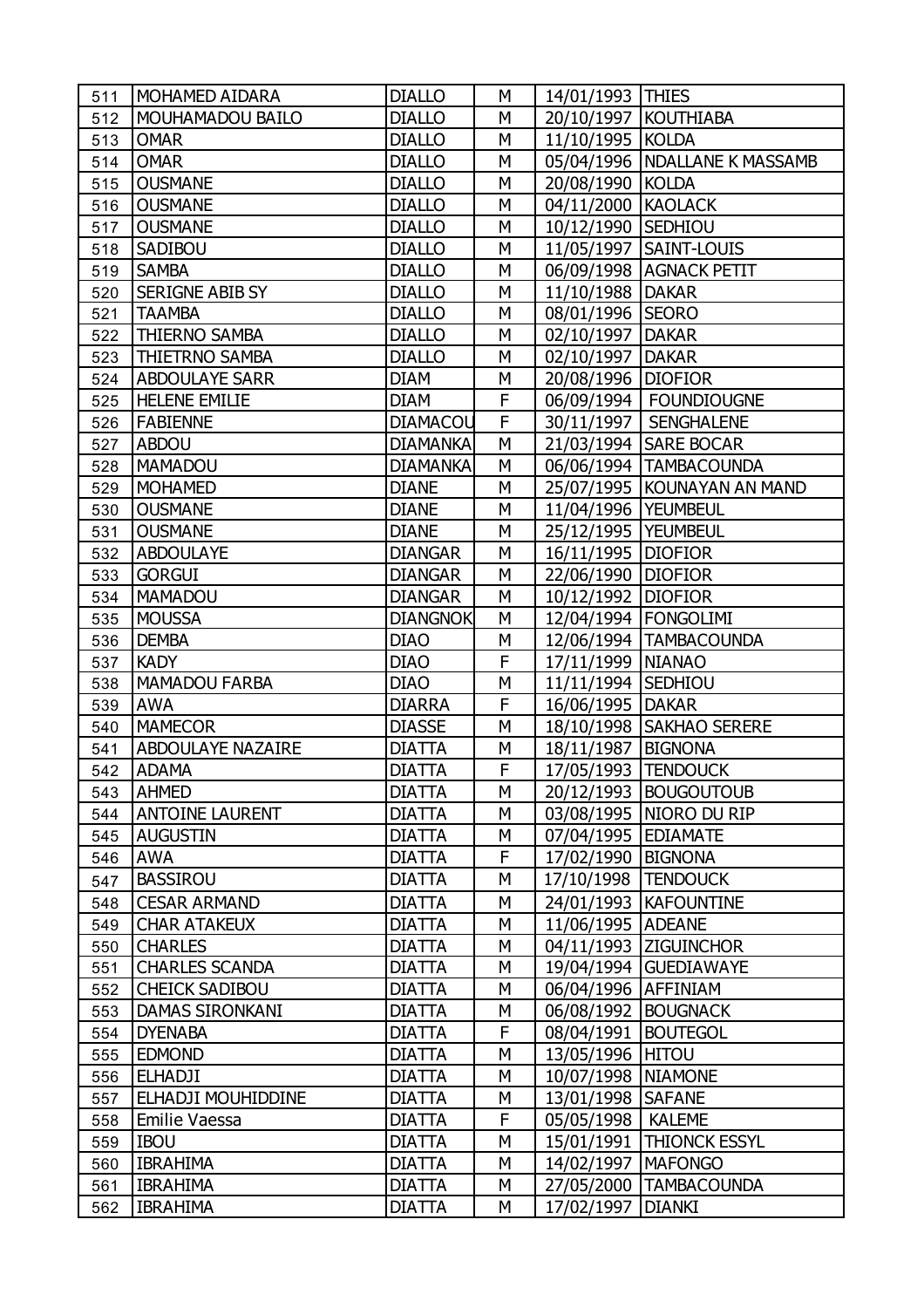| 563 | <b>IBRAHIMA KALILOU DIABY</b> | <b>DIATTA</b> | M | 06/01/1996   INOR     |                              |
|-----|-------------------------------|---------------|---|-----------------------|------------------------------|
| 564 | <b>IBRAHIMA M DIT EDOUARD</b> | <b>DIATTA</b> | M |                       | 14/04/1990   VELINGARA       |
| 565 | <b>IBRAHIMA SAMBA</b>         | <b>DIATTA</b> | M | 14/01/1995            | <b>DIANKI</b>                |
| 566 | <b>IBRAHIMA SOLO</b>          | <b>DIATTA</b> | M |                       | 12/03/1994   THIONCK ESSYL   |
| 567 | <b>JEAN BAPTISTE</b>          | <b>DIATTA</b> | M |                       | 23/10/1994   MADINA BIRASSOU |
| 568 | <b>JEAN GABRIEL ASSINABO</b>  | <b>DIATTA</b> | M | 12/02/1996   BOUTEGOL |                              |
| 569 | <b>JEAN MARIE</b>             | <b>DIATTA</b> | M |                       | 01/06/1999 ZIGUINCHOR        |
| 570 | <b>JULES DANIEL BARAMOKHO</b> | <b>DIATTA</b> | M |                       | 28/02/1999   DIAMAGUENE      |
| 571 | <b>KHADY</b>                  | <b>DIATTA</b> | F | 15/04/1999   BOUTEGOL |                              |
| 572 | <b>LAMINE</b>                 | <b>DIATTA</b> | M | 07/09/1998   KAFFRINE |                              |
| 573 | <b>LAMINE</b>                 | <b>DIATTA</b> | M |                       | 01/01/1997   KAGNOBON        |
| 574 | LANDING SAMBOU                | <b>DIATTA</b> | M | 25/09/1993   BIGNONA  |                              |
| 575 | <b>MAMA ADAMA</b>             | <b>DIATTA</b> | F | 14/08/1999   THIES    |                              |
| 576 | MAMADOU                       | <b>DIATTA</b> | M | 10/03/1995 MLOMP      |                              |
| 577 | <b>MAMADOU</b>                | <b>DIATTA</b> | M |                       | 25/08/1996   THIONK ESSYL    |
| 578 | <b>MAMADOU LAMINE</b>         | <b>DIATTA</b> | M |                       | 18/02/1993   THIONCK ESSYL   |
| 579 | <b>MARCEL</b>                 | <b>DIATTA</b> | M |                       | 05/02/1998   EFFOC EGHINA    |
| 580 | <b>MARIAMA</b>                | <b>DIATTA</b> | F | 02/12/1995            | <b>DAKAR</b>                 |
| 581 | <b>MARIAMA ACOLY</b>          | <b>DIATTA</b> | F |                       | 10/01/1995   THIONCK ESSYL   |
| 582 | <b>MARIETOU</b>               | <b>DIATTA</b> | F | 26/04/1998   DAKAR    |                              |
| 583 | <b>MATHIAS SIBIBO</b>         | <b>DIATTA</b> | M | 18/07/1997            | DIAKENE DIOLA                |
| 584 | <b>MOHAMED</b>                | <b>DIATTA</b> | M | 26/01/1997   BIGNONA  |                              |
| 585 | <b>MOUHAMADOU</b>             | <b>DIATTA</b> | M | 08/04/1998 GNAGUIS    |                              |
| 586 | <b>MOUSSA FAYE</b>            | <b>DIATTA</b> | M |                       | 14/02/1989   NIAMBALANG      |
| 587 | <b>MOUSTAPHA</b>              | <b>DIATTA</b> | M |                       | 12/12/1993   TAMBACOUNDA     |
| 588 | <b>NDEYE AWA</b>              | <b>DIATTA</b> | F | 09/06/1992   YEUMBEUL |                              |
| 589 | <b>OULIMATA ASSOUNDOUCK</b>   | <b>DIATTA</b> | F | 02/01/1997            | <b>TENDOUCK</b>              |
| 590 | <b>OUSMANE</b>                | <b>DIATTA</b> | M | 10/10/1995            | <b>MBAO</b>                  |
| 591 | <b>OUSMANE</b>                | <b>DIATTA</b> | M | 19/03/2000 BIGNONA    |                              |
| 592 | PIERRE LANSANA                | <b>DIATTA</b> | M | 28/01/2000            | <b>BOUCOTTE SONARD</b>       |
| 593 | <b>RAHMATOULLAH</b>           | <b>DIATTA</b> | F |                       | 24/10/1992   THIONCK ESSYL   |
| 594 | <b>REINE</b>                  | <b>DIATTA</b> | F | 24/06/1993   KABADIO  |                              |
| 595 | <b>SADIA</b>                  | <b>DIATTA</b> | M | 07/08/1994   TOUBA    |                              |
| 596 | <b>SANA SAGNA</b>             | <b>DIATTA</b> | M | 11/10/1993   NIAFOR   |                              |
| 597 | <b>SECKOU SIDATE</b>          | <b>DIATTA</b> | M |                       | 17/09/1988   KAGNOBON        |
| 598 | <b>SERAPHIN</b>               | <b>DIATTA</b> | M | 20/12/1996            | <b>NIOMOUNE</b>              |
| 599 | <b>SIDY</b>                   | <b>DIATTA</b> | M | 01/10/1990            | <b>BOUGNACK</b>              |
| 600 | <b>SONA</b>                   | <b>DIATTA</b> | F | 08/05/1997            | <b>KOLDA</b>                 |
| 601 | <b>SOULEYMANE</b>             | <b>DIATTA</b> | M | 29/01/1988 SEDHIOU    |                              |
| 602 | <b>SOULEYMANE</b>             | <b>DIATTA</b> | M | 30/12/1996            | DOUMASSOU GOUDOMP            |
| 603 | <b>SUZANNE NOELIA</b>         | <b>DIATTA</b> | F | 20/12/1997            | <b>SOKONE</b>                |
| 604 | <b>VICTOIRE BEATRICE</b>      | <b>DIATTA</b> | F | 29/04/1991            | <b>BIGNONA</b>               |
| 605 | <b>VICTOR</b>                 | <b>DIATTA</b> | М | 03/10/1993            | <b>SOKONE</b>                |
| 606 | <b>VICTOR</b>                 | <b>DIATTA</b> | М | 23/12/1994 NYASSIA    |                              |
| 607 | <b>YOLLANDE</b>               | <b>DIATTA</b> | F | 11/09/2000            | <b>KOLDA</b>                 |
| 608 | <b>YVES</b>                   | <b>DIATTA</b> | М | 15/11/1994            | <b>GUEDIAWAYE</b>            |
| 609 | <b>ABDOU</b>                  | <b>DIAW</b>   | M | 01/09/1999   MBOBENE  |                              |
| 610 | <b>ABDOULAYE DETHIE</b>       | <b>DIAW</b>   | M | 25/10/1994            | <b>SAGATTA</b>               |
| 611 | <b>ALASSANE</b>               | <b>DIAW</b>   | М | 22/05/1996            | CAS CAS                      |
| 612 | <b>AMADOU LAMINE</b>          | <b>DIAW</b>   | M | 11/11/1997            | <b>MBILOR</b>                |
| 613 | <b>AMADY</b>                  | <b>DIAW</b>   | М | 06/08/1991            | <b>GUEDIAWAYE</b>            |
| 614 | <b>MOR</b>                    | <b>DIAW</b>   | М | 17/10/1995            | <b>KHOMBOLE</b>              |
|     |                               |               |   |                       |                              |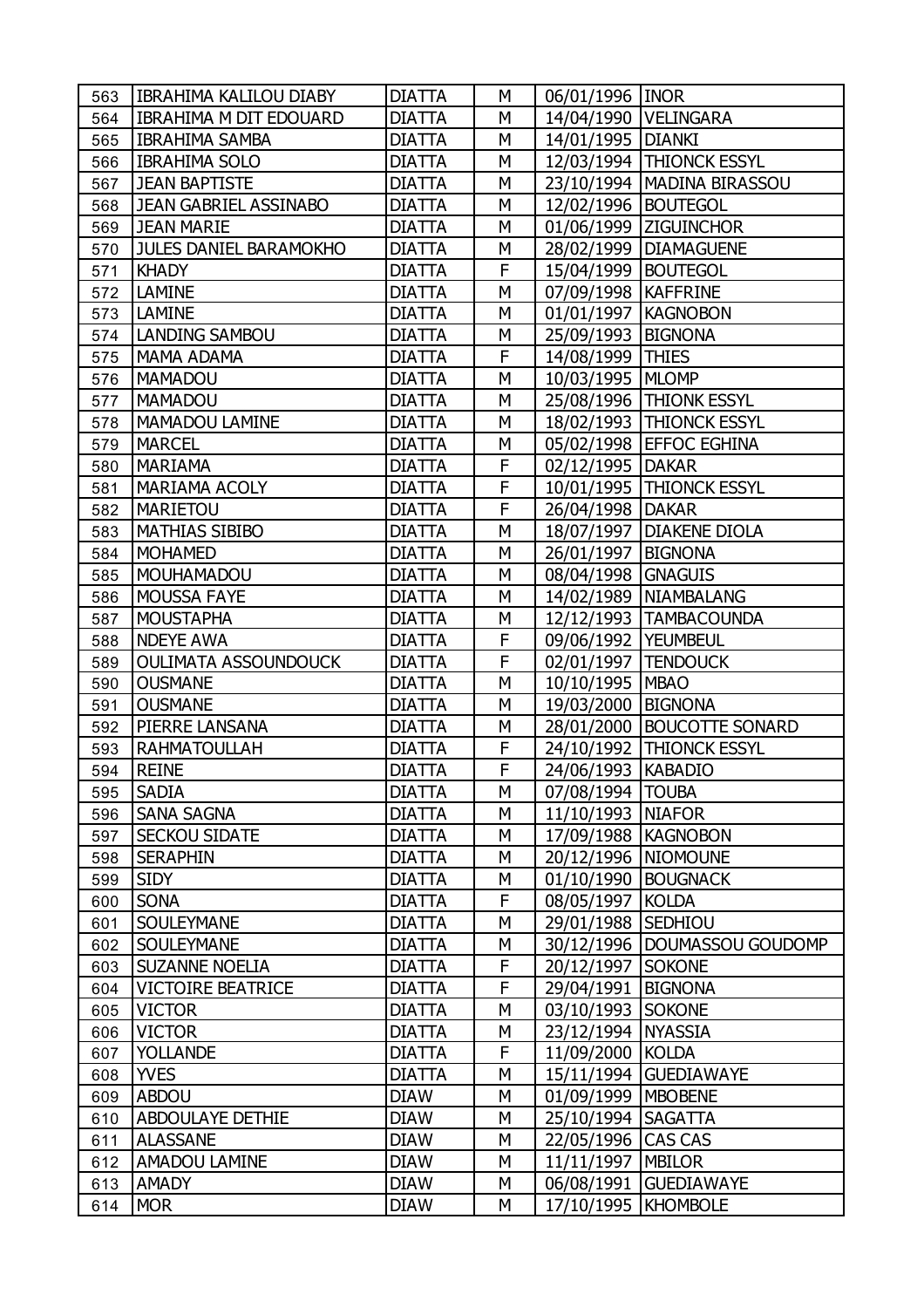| 615 | <b>MOUHAMET SEMOU</b>         | <b>DIAW</b>     | M | 02/12/1996   BOULEL   |                               |
|-----|-------------------------------|-----------------|---|-----------------------|-------------------------------|
| 616 | <b>NGAL</b>                   | <b>DIAW</b>     | M | 25/09/1991   BOKHOL   |                               |
| 617 | <b>OUSEYNOU</b>               | <b>DIAW</b>     | M |                       | 10/08/1994   RICHARD TOLL     |
| 618 | <b>OUSMANE</b>                | <b>DIAW</b>     | M |                       | 20/09/1994   MEDINA GOUNASS   |
| 619 | <b>SOKHNA</b>                 | <b>DIAW</b>     | F |                       | 22/06/1999   NIORO DU RIP     |
| 620 | Mohamed                       | <b>DIAWARA</b>  | M | 15/06/1999   NIAGUIS  |                               |
| 621 | <b>DEMBA</b>                  | <b>DIAWO</b>    | M |                       | 05/01/1991   KEUR SAMBA GUEYE |
| 622 | <b>THIERNO</b>                | <b>DIAWO</b>    | M | 25/10/1998   BARKEWEL |                               |
| 623 | <b>WALY</b>                   | <b>DIAWO</b>    | M |                       | 28/01/1999   KEUR SAMBA GUEYE |
| 624 | ALIOU                         | <b>DICKO</b>    | M |                       | 11/12/1999   NIORO DU RIP     |
| 625 | <b>ABA</b>                    | <b>DIEDHIOU</b> | M | 04/04/1994   BIGNONA  |                               |
| 626 | <b>ABBA</b>                   | <b>DIEDHIOU</b> | M |                       | 06/03/1989   EBINKINE/DJINAKY |
| 627 | <b>ABDOULAYE</b>              | <b>DIEDHIOU</b> | М | 21/05/1997   KOLDA    |                               |
| 628 | <b>ADAMA</b>                  | <b>DIEDHIOU</b> | F | 20/01/1994 DIAGOUR    |                               |
| 629 | AISSATOU AIDA AYA BADJI       | <b>DIEDHIOU</b> | F | 25/05/1996            | <b>BIGNONA</b>                |
| 630 | <b>ALASSANE</b>               | <b>DIEDHIOU</b> | М |                       | 17/12/1989 ZIGUINCHOR         |
| 631 | <b>ALIOU</b>                  | <b>DIEDHIOU</b> | M |                       | 13/12/1994   MARSASSOUM       |
| 632 | <b>ALIOU BADOU</b>            | <b>DIEDHIOU</b> | M | 15/04/1999   DIEGOUNE |                               |
| 633 | <b>AMINATA</b>                | <b>DIEDHIOU</b> | F |                       | 07/06/1999   BANDJIKAKY       |
| 634 | <b>ANNA</b>                   | <b>DIEDHIOU</b> | F | 05/01/1994   DIAKINE  |                               |
| 635 | <b>ARONA</b>                  | <b>DIEDHIOU</b> | M | 29/10/1993            | <b>KAFFRINE</b>               |
| 636 | <b>ASSANE</b>                 | <b>DIEDHIOU</b> | M | 09/08/1997            | <b>MEDEGANE</b>               |
| 637 | <b>BABOU DAFFE</b>            | <b>DIEDHIOU</b> | M | 15/12/1995   BIGNONA  |                               |
| 638 | <b>BACARY</b>                 | <b>DIEDHIOU</b> | M | 10/10/1999   KATABA 2 |                               |
| 639 | <b>BECAYE</b>                 | <b>DIEDHIOU</b> | M |                       | 26/01/1996   DIAMAGUENE       |
| 640 | CHEIKH AMADOU TIDIANE         | <b>DIEDHIOU</b> | M | 10/03/1996   KAGNABON |                               |
| 641 | <b>CLEDOR</b>                 | DIEDHIOU        | M | 04/02/1989            | <b>CAGNOUT</b>                |
| 642 | <b>DADY</b>                   | <b>DIEDHIOU</b> | M | 25/07/1992            | <b>SINGANAR</b>               |
| 643 | <b>DIOMBIYAN</b>              | <b>DIEDHIOU</b> | M | 20/01/1997            | <b>TENDOUCK</b>               |
| 644 | <b>FADILA</b>                 | <b>DIEDHIOU</b> | F | 16/03/1993            | <b>BARANLIR</b>               |
| 645 | <b>FATOUMATA</b>              | <b>DIEDHIOU</b> | F | 09/03/1990            | <b>THIONCK ESSYL</b>          |
| 646 | <b>FRANCOIS ELAURE</b>        | <b>DIEDHIOU</b> | M | 06/12/1997            | YOUTOU BOUHEME                |
| 647 | <b>IBOU DIENG</b>             | <b>DIEDHIOU</b> | M | 15/10/1997            | <b>BIGNONA</b>                |
| 648 | <b>IDRISSA</b>                | <b>DIEDHIOU</b> | М | 23/09/1999            | <b>BIGNONA</b>                |
| 649 | <b>INSA</b>                   | <b>DIEDHIOU</b> | М | 08/01/1995   TAKEME   |                               |
| 650 | <b>KHADY</b>                  | <b>DIEDHIOU</b> | F | 03/03/1996            | <b>GUETHIE</b>                |
| 651 | <b>MAMADOU</b>                | <b>DIEDHIOU</b> | M | 05/05/1988            | <b>BADIANA</b>                |
| 652 | <b>MAMADOU KEBA</b>           | <b>DIEDHIOU</b> | M | 14/09/1996            | <b>MLOMP</b>                  |
| 653 | <b>MARCELIN</b>               | <b>DIEDHIOU</b> | М | 20/03/1995            | <b>SIGANAR</b>                |
| 654 | <b>MISS AISSATOU.A</b>        | <b>DIEDHIOU</b> | F | 01/12/1999            | <b>TENDOUCK</b>               |
| 655 | <b>MOHAMED</b>                | <b>DIEDHIOU</b> | M | 23/09/1989            | <b>THIOBON</b>                |
| 656 | <b>MOUHAMED</b>               | <b>DIEDHIOU</b> | M | 25/12/1998            | <b>MBAO</b>                   |
| 657 | <b>NATHALIE</b>               | <b>DIEDHIOU</b> | F | 03/03/1995            | <b>JOAL</b>                   |
| 658 | <b>NICOLE</b>                 | <b>DIEDHIOU</b> | F | 03/05/1994            | <b>DIANTENE</b>               |
| 659 | PAPE BOURAMA                  | <b>DIEDHIOU</b> | M | 27/05/1992            | <b>SOUDA</b>                  |
| 660 | PHILIBERT MAXIM               | <b>DIEDHIOU</b> | M | ####### BIGNONA       |                               |
| 661 | <b>SEKOU</b>                  | <b>DIEDHIOU</b> | M | 15/12/1996            | <b>DIEGOUNE</b>               |
| 662 | <b>SENY</b>                   | <b>DIEDHIOU</b> | М | 30/06/1999            | <b>MAHMOUDA CHERIF</b>        |
| 663 | <b>SEYDOU</b>                 | <b>DIEDHIOU</b> | M | 20/08/1991            | <b>TABI</b>                   |
| 664 | <b>SOULEYMANE ADIONSE</b>     | <b>DIEDHIOU</b> | М | 24/10/1990            | <b>GUEDIENE</b>               |
| 665 | <b>SOULEYMANE TOMBON SANE</b> | <b>DIEDHIOU</b> | М | 07/10/1996            | <b>THIAROYE SUR MER</b>       |
| 666 | <b>YOUNOUSS</b>               | <b>DIEDHIOU</b> | M | 03/11/1998 SOKONE     |                               |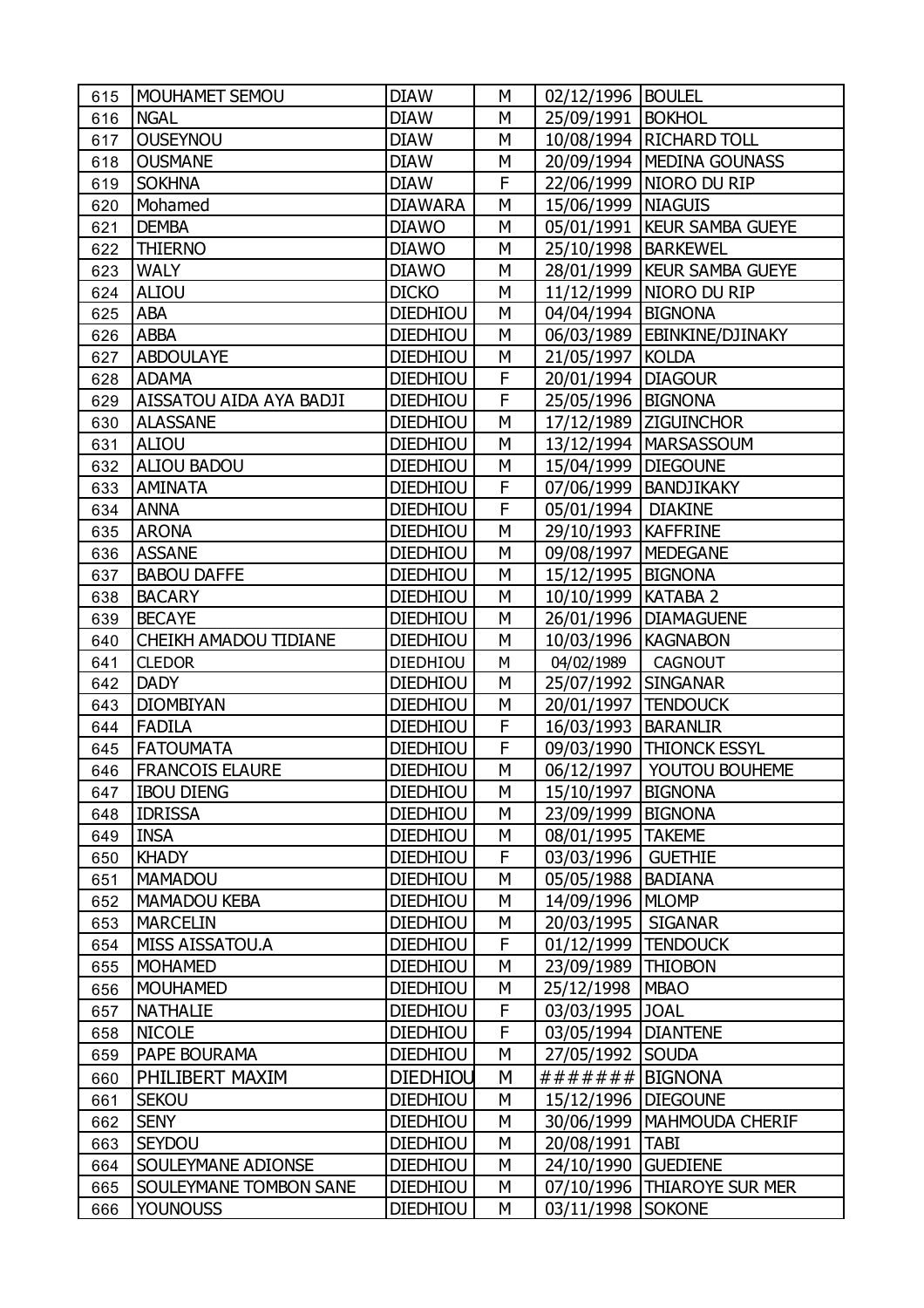| 667 | <b>YOUSSOUPH</b>          | <b>DIEDHIOU</b> | M              |                       | 04/01/1994   KAFOUNTINE    |
|-----|---------------------------|-----------------|----------------|-----------------------|----------------------------|
| 668 | <b>SIAKA</b>              | <b>DIEDIOU</b>  | M              | 10/12/1998   BIGNONA  |                            |
| 669 | <b>ABDOU KARIM</b>        | <b>DIEME</b>    | M              | 06/11/1997            | <b>BIGNONA</b>             |
| 670 | <b>ABLAYE</b>             | <b>DIEME</b>    | M              | 06/06/1996            | <b>DJILACOUNE</b>          |
| 671 | <b>ABOUBACRY</b>          | <b>DIEME</b>    | M              | 20/09/1992            | <b>YEUMBEUL</b>            |
| 672 | <b>ALIOU</b>              | <b>DIEME</b>    | M              | 12/09/1996            | <b>BALINGORE</b>           |
| 673 | <b>ALIOU BADARA</b>       | <b>DIEME</b>    | M              | 20/02/1991            | <b>BADIANA</b>             |
| 674 | <b>AMINATA</b>            | <b>DIEME</b>    | F              | 03/03/1989   THIONBON |                            |
| 675 | <b>AWA</b>                | <b>DIEME</b>    | F              | 02/04/1994            | <b>KOLDA</b>               |
| 676 | <b>BABACAR</b>            | <b>DIEME</b>    | M              | 12/03/1992            | <b>GANDIAYE</b>            |
| 677 | <b>BINTA</b>              | <b>DIEME</b>    | F              | 01/12/1994   TENDOUCK |                            |
| 678 | <b>CHEIKH</b>             | <b>DIEME</b>    | M              | 17/11/1998            | <b>BIGNONA</b>             |
| 679 | <b>CLAVERE</b>            | <b>DIEME</b>    | M              | 11/03/1993            | <b>DAKAR</b>               |
| 680 | <b>DIALAMA</b>            | <b>DIEME</b>    | M              | 16/07/1997            | <b>BOULIGHOYE</b>          |
| 681 | <b>DIANATOU</b>           | <b>DIEME</b>    | F              | 08/07/1991            | <b>BADIANA</b>             |
| 682 | <b>DJIBRIL</b>            | <b>DIEME</b>    | M              | 18/11/1998   TENDOUCK |                            |
| 683 | <b>ELHADJI</b>            | <b>DIEME</b>    | M              | 04/05/1996   KAFESSE  |                            |
| 684 | <b>FAMATA</b>             | <b>DIEME</b>    | F              | 03/01/1996 SELETY     |                            |
| 685 | FELIXE                    | <b>DIEME</b>    | M              | 19/04/1993   KARTIACK |                            |
| 686 | <b>GEORGES VINCENT</b>    | <b>DIEME</b>    | M              | 28/11/1999   DAKAR    |                            |
| 687 | <b>GNIMA</b>              | <b>DIEME</b>    | F              | 13/10/1998            | <b>DIAGONGUE</b>           |
| 688 | <b>IBOU THIBIS BATIGA</b> | <b>DIEME</b>    | M              | 20/01/1995            | <b>DJIFANGHOR</b>          |
| 689 | <b>MALANG</b>             | <b>DIEME</b>    | M              | 16/03/1996   DIEGOUNE |                            |
| 690 | MAMADOU LAMINE            | <b>DIEME</b>    | M              |                       | 03/03/1996   THIONCK ESSYL |
| 691 | <b>MARIE ANTOINETTE</b>   | <b>DIEME</b>    | F              | 30/12/1993            | <b>SELEKY</b>              |
| 692 | <b>MOHAMED</b>            | <b>DIEME</b>    | M              | 13/01/1997            | <b>DAKAR</b>               |
| 693 | <b>MOUSSA BA</b>          | <b>DIEME</b>    | M              | 20/07/1992            | <b>EBINKINE</b>            |
| 694 | <b>NAFI</b>               | <b>DIEME</b>    | $\overline{F}$ | 16/12/1999            | <b>DIONJI</b>              |
| 695 | <b>NDENE NGOM</b>         | <b>DIEME</b>    | M              |                       | 21/10/1989   THIONCK ESSYL |
| 696 | <b>NDEYE SATOU</b>        | <b>DIEME</b>    | F              | 28/11/1992            | <b>BOUTEGOL</b>            |
| 697 | <b>OUSMANE</b>            | <b>DIEME</b>    | M              | 10/11/1995            | <b>BIGNONA</b>             |
| 698 | <b>OUSMANE</b>            | <b>DIEME</b>    | M              | 08/06/1997            | DIACOYE BANGA              |
| 699 | PHILOMENE ANGELIQUE       | <b>DIEME</b>    | F              | 08/03/1993   SELEKY   |                            |
| 700 | <b>RENE PIERRE</b>        | <b>DIEME</b>    | M              | 03/12/1999            | <b>TENDIEME</b>            |
| 701 | <b>VIEUX FAMARA</b>       | <b>DIEME</b>    | M              | 10/02/1993            | <b>AGNAK PETIT</b>         |
| 702 | <b>BAYE SAMBALA</b>       | <b>DIENE</b>    | M              | 17/10/1997            | <b>GUEDIAWAYE</b>          |
| 703 | <b>GEORGES PAPE CLAIR</b> | <b>DIENE</b>    | M              | 24/12/1996            | <b>THIES</b>               |
| 704 | Ibrahima                  | Diene           | M              | 29/02/1988            | Missirah                   |
| 705 | <b>OMAR</b>               | <b>DIENE</b>    | M              | 02/06/1988            | <b>MECKHE</b>              |
| 706 | <b>ADAMA</b>              | <b>DIENG</b>    | M              | 12/02/1992            | <b>KALOME</b>              |
| 707 | <b>ARONA</b>              | <b>DIENG</b>    | M              | 15/07/1993            | <b>MBOUR</b>               |
| 708 | <b>ASSANE</b>             | <b>DIENG</b>    | M              | 27/10/1998            | <b>PIKINE</b>              |
| 709 | <b>BABACAR</b>            | <b>DIENG</b>    | M              | 07/04/1998            | <b>THIES</b>               |
| 710 | <b>BAIDY</b>              | <b>DIENG</b>    | M              | 17/04/1994            | <b>NDIAMBOUR</b>           |
| 711 | <b>BALLA</b>              | <b>DIENG</b>    | M              | 10/10/1994            | <b>GUINGUINEO</b>          |
| 712 | <b>BIRANE</b>             | <b>DIENG</b>    | M              | 15/03/1994            | <b>POMBANE</b>             |
| 713 | EL HADJI MAMADOU          | <b>DIENG</b>    | M              | 10/01/1999            | <b>TAMBACOUNDA</b>         |
| 714 | <b>FAMA</b>               | <b>DIENG</b>    | F              | 25/01/1997            | <b>KEUR DEMBA ANTA</b>     |
| 715 | <b>FATOU</b>              | <b>DIENG</b>    | F              | 14/05/1997            | <b>KEUR MODY SALLA</b>     |
| 716 | <b>GAIKY</b>              | <b>DIENG</b>    | M              | 21/09/1998            | <b>GODAGUENE</b>           |
| 717 | <b>HAMADY</b>             | <b>DIENG</b>    | M              | 16/01/1999            | <b>NDIEDIENG</b>           |
| 718 | Ibrahima                  | <b>DIENG</b>    | M              | 01/01/1998            | nguédiane                  |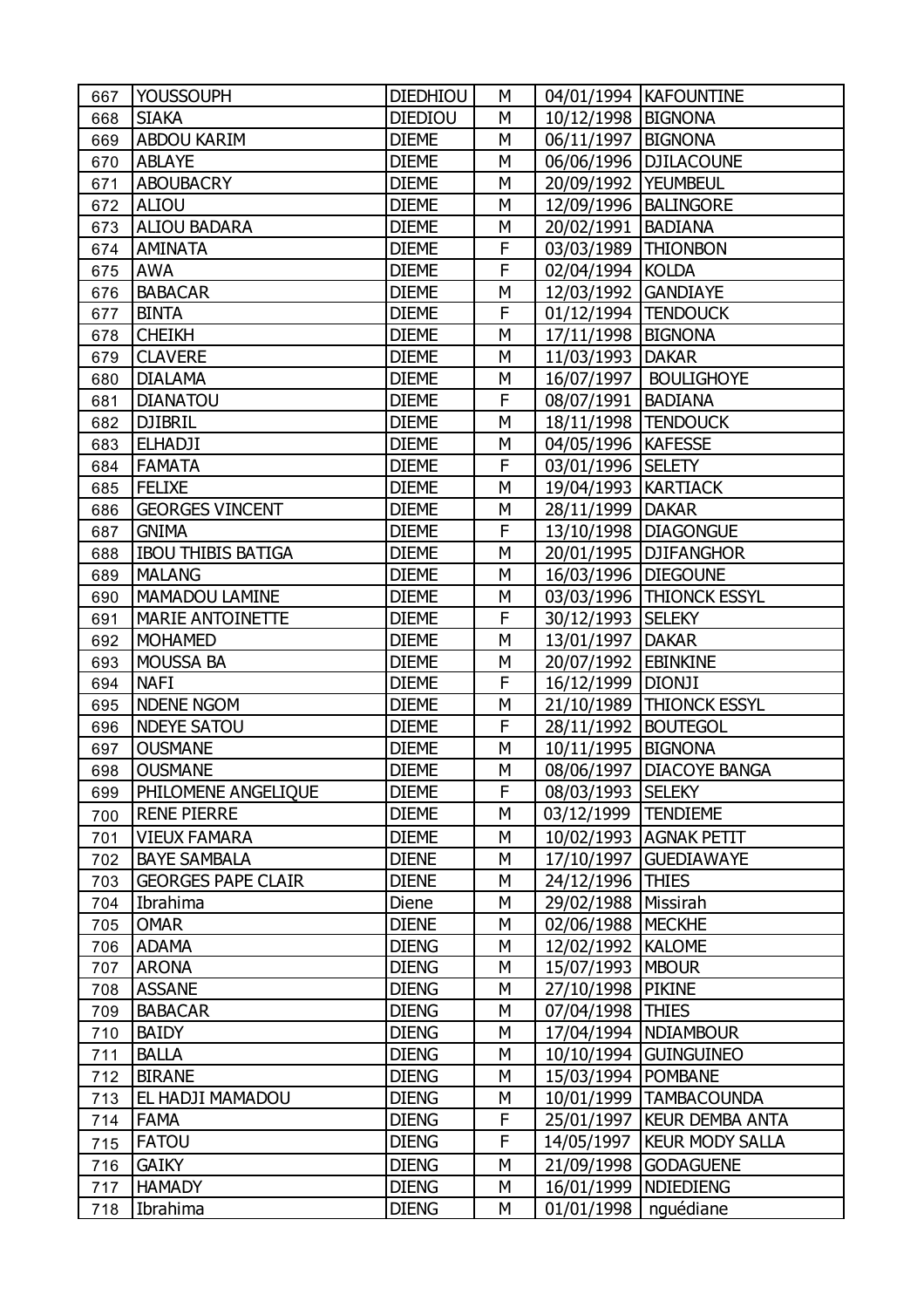| 719 | Ibrahima                     | <b>DIENG</b>  | M |                       | 01/01/1993   Bambey serere      |
|-----|------------------------------|---------------|---|-----------------------|---------------------------------|
| 720 | <b>ISSA</b>                  | <b>DIENG</b>  | M |                       | 06/07/1998   TOCKY TOUCOULEUR   |
| 721 | <b>JEAN MARIE</b>            | <b>DIENG</b>  | M | 10/01/1998   MBEDAP   |                                 |
| 722 | <b>LAMINE</b>                | <b>DIENG</b>  | M | 23/02/1996            | <b>GUINGUINEO</b>               |
| 723 | <b>MAMADOU MANSOUR</b>       | <b>DIENG</b>  | M | 15/03/1997            | <b>DAKAR</b>                    |
| 724 | <b>MAME THIERNO BIRAHIMA</b> | <b>DIENG</b>  | M | 15/02/1998            | <b>DAHRA</b>                    |
| 725 | <b>MAODO</b>                 | <b>DIENG</b>  | M |                       | 10/05/1996 GUINGUINEO           |
| 726 | <b>MBAYE BABACAR</b>         | <b>DIENG</b>  | M | 30/11/1999 DIENG      |                                 |
| 727 | <b>MOUSSA</b>                | <b>DIENG</b>  | M |                       | 01/01/1993   KEUR NDIOGOU NDIA. |
| 728 | Moustapha                    | Dieng         | M | 01/02/2000            | Gandiaye                        |
| 729 | <b>OUMY</b>                  | <b>DIENG</b>  | F | 16/06/1999            | <b>SAOKOM</b>                   |
| 730 | <b>PAPA SAMBA</b>            | <b>DIENG</b>  | M |                       | 01/04/1995   RICHARD TOLL       |
| 731 | <b>SALIOU</b>                | <b>DIENG</b>  | M | 10/04/1995   NIAKHENE |                                 |
| 732 | <b>SALIOU</b>                | <b>DIENG</b>  | M |                       | 07/12/1993 GUEDIAWAYE           |
| 733 | <b>SERIGNE</b>               | <b>DIENG</b>  | M | 14/12/1999   NGHADIOR |                                 |
| 734 | <b>SERIGNE BASSIROU</b>      | <b>DIENG</b>  | M | 06/07/1995            | <b>GOLF SUD</b>                 |
| 735 | <b>SOKHNA</b>                | <b>DIENG</b>  | F |                       | 06/06/1997   NDIEYENE SIRAKH    |
| 736 | <b>SOULEMANE</b>             | <b>DIENG</b>  | M | 20/11/1997   DAKAR    |                                 |
| 737 | <b>SOULEYE</b>               | <b>DIENG</b>  | M | 02/04/1996   DIOUROUP |                                 |
| 738 | <b>WALLY</b>                 | <b>DIENG</b>  | M |                       | 17/01/1997   MBELONGUITH        |
| 739 | <b>ADAMA</b>                 | <b>DIEYE</b>  | M | 17/11/1998 REFANE     |                                 |
| 740 | <b>MADIAWAR</b>              | <b>DIEYE</b>  | M |                       | 10/12/1997   MEDINA GOUNASS     |
| 741 | MAMADOU                      | <b>DIEYE</b>  | M | 11/09/1998 THIES      |                                 |
| 742 | <b>ABLAYE</b>                | <b>DIOME</b>  | M |                       | 23/06/1993   TATTAGUINE ESCALE  |
| 743 | <b>ATAB</b>                  | <b>DIOME</b>  | M | 25/02/1986   KANDIOU  |                                 |
| 744 | <b>LAMINE</b>                | <b>DIOME</b>  | M | 07/07/1998 DIOFIOR    |                                 |
| 745 | <b>MALICK NDENE</b>          | <b>DIOME</b>  | M |                       | 09/02/1996   FOUNDIOUGNE        |
| 746 | <b>MOUHAMED</b>              | <b>DIOME</b>  | M | 01/01/1992            | <b>NDORONG MALICK</b>           |
| 747 | <b>CLARICE PASCALINE</b>     | <b>DIOMPY</b> | F |                       | 11/04/1998 ZIGUINCHOR           |
| 748 | <b>ABDOU</b>                 | <b>DIONE</b>  | M | 28/09/1997            | <b>GANDAL</b>                   |
| 749 | <b>AISSATOU</b>              | <b>DIONE</b>  | F | 23/01/2001            | <b>MAKA KAHONE</b>              |
| 750 | <b>ALPHA</b>                 | <b>DIONE</b>  | M | 27/05/1999   MBASSIS  |                                 |
| 751 | <b>AMIE</b>                  | <b>DIONE</b>  | F | 15/03/1999 FATICK     |                                 |
| 752 | <b>AWA</b>                   | <b>DIONE</b>  | F |                       | 14/02/1995   NDOFFANE COLY      |
| 753 | <b>BABACAR</b>               | <b>DIONE</b>  | М | 28/01/1997            | SAINT-LOUIS                     |
| 754 | <b>BOUGAR</b>                | <b>DIONE</b>  | М |                       | 20/03/1999   NDJILASSEME        |
| 755 | <b>CHEIKH</b>                | <b>DIONE</b>  | М | 22/11/1998            | <b>LAKHAR</b>                   |
| 756 | <b>DIBOCOR</b>               | <b>DIONE</b>  | М | 28/11/1998 FATICK     |                                 |
| 757 | <b>ELHADJI</b>               | <b>DIONE</b>  | М |                       | 19/12/1996   FOUNDIOUGNE        |
| 758 | <b>IBOU</b>                  | <b>DIONE</b>  | М | 13/04/1991            | <b>NDIOB THIARENE</b>           |
| 759 | <b>IBRAHIMA</b>              | <b>DIONE</b>  | М | 04/01/2000 FATICK     |                                 |
| 760 | <b>KHEMESSE</b>              | <b>DIONE</b>  | F | 10/11/1996            | <b>DIARRERE</b>                 |
| 761 | <b>MAMADOU</b>               | <b>DIONE</b>  | М | 06/05/1996            | <b>OULY SANDE SERERE</b>        |
| 762 | <b>MAURICE</b>               | <b>DIONE</b>  | M | 02/01/1998   MBEDAP   |                                 |
| 763 | <b>MBAYE</b>                 | <b>DIONE</b>  | М |                       | 14/08/1995   NGINTH TOUCOULEUR  |
| 764 | <b>MODOU</b>                 | <b>DIONE</b>  | М | 11/01/1991            | <b>MBASSIS</b>                  |
| 765 | <b>MOUSSA</b>                | <b>DIONE</b>  | М | 25/11/1993   DIARRERE |                                 |
| 766 | <b>NDIANKOU</b>              | <b>DIONE</b>  | М | 10/01/1994            | <b>DIAMAGUEN S MBAO</b>         |
| 767 | Ngor                         | <b>DIONE</b>  | М | 14/09/1999            | Ndiaffate                       |
| 768 | <b>NGOR AMIE</b>             | <b>DIONE</b>  | М | 24/08/1996            | <b>THIOMBY</b>                  |
| 769 | <b>OMAR</b>                  | <b>DIONE</b>  | М | 13/12/1996            | <b>BABACK SERERES</b>           |
| 770 | <b>OUSMANE</b>               | <b>DIONE</b>  | M | 15/01/2000            | <b>MBODIENE</b>                 |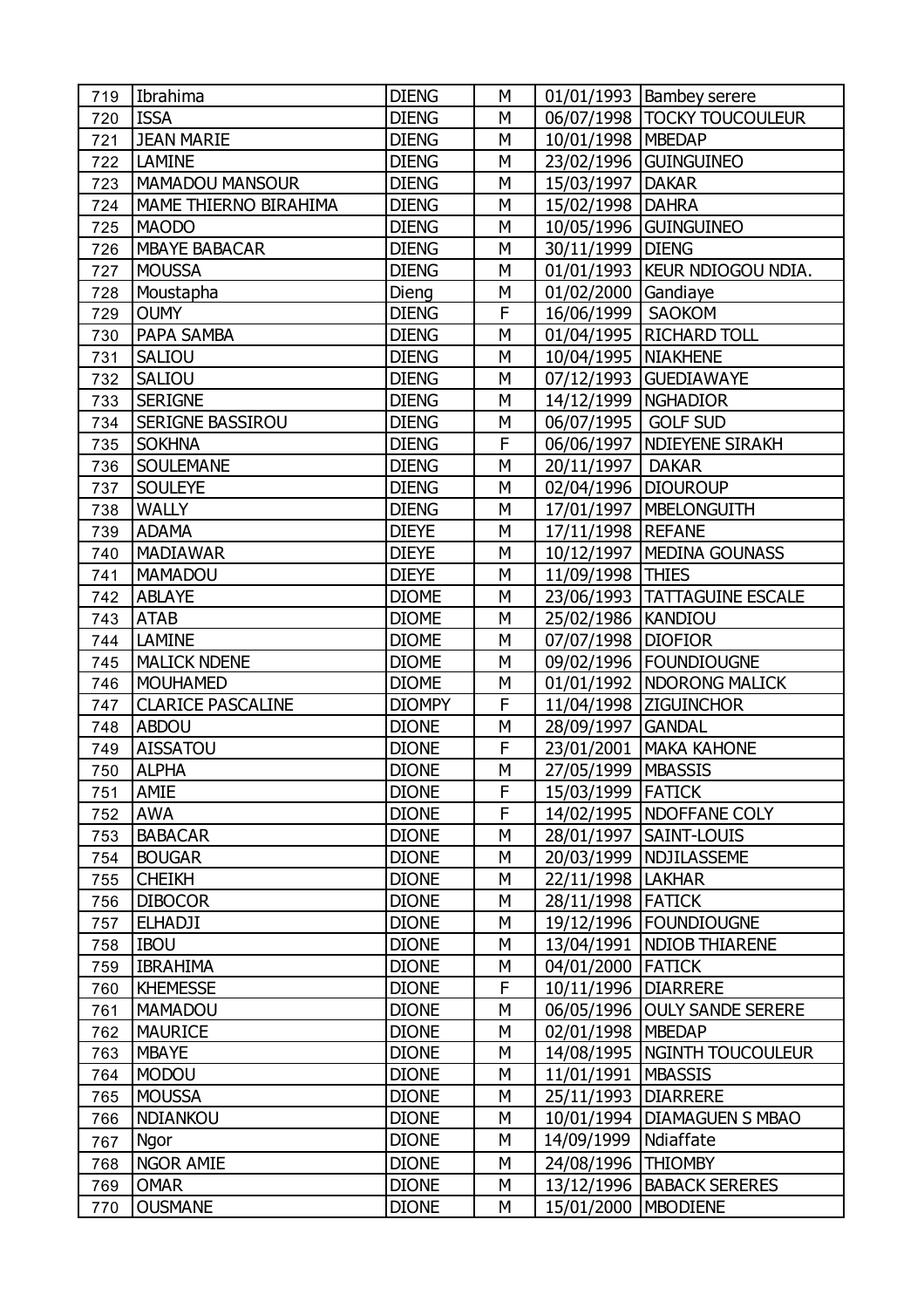| 771 | <b>OUSMANNE</b>           | <b>DIONE</b>   | M |                       | 25/10/1997 ZIGUINCHOR          |
|-----|---------------------------|----------------|---|-----------------------|--------------------------------|
| 772 | <b>PAPE SALIOU</b>        | <b>DIONE</b>   | M | 07/12/1996   DIARRERE |                                |
| 773 | <b>PHILOMENE</b>          | <b>DIONE</b>   | F | 03/02/1997   NDIEMENE |                                |
| 774 | <b>SALIOU</b>             | <b>DIONE</b>   | M | 10/02/1994            | <b>SOKONE</b>                  |
| 775 | <b>SIMON</b>              | <b>DIONE</b>   | M |                       | 02/10/1991   LOUL SESSENE      |
| 776 | <b>FAOZIE</b>             | <b>DIONGUE</b> | F |                       | 25/09/1995 ZIGUINCHOR          |
| 777 | <b>RICHARD OLIVIER</b>    | <b>DIONOU</b>  | M |                       | 01/10/1993 GUEDIAWAYE          |
| 778 | <b>ABDOU</b>              | <b>DIOP</b>    | M | 12/03/2000   NDOFFANE |                                |
| 779 | <b>ABDOU</b>              | <b>DIOP</b>    | M | 14/03/1995            | touba                          |
| 780 | <b>ABDOU</b>              | <b>DIOP</b>    | M | 23/01/1989            | <b>FOUNDIOUGNE</b>             |
| 781 | <b>ABDOU</b>              | <b>DIOP</b>    | M |                       | 01/12/1991   KEUR PATHE MALICK |
| 782 | <b>ABDOU</b>              | <b>DIOP</b>    | M | 27/06/1999            | <b>MBAO</b>                    |
| 783 | <b>ABDOU ABASS L DIOR</b> | <b>DIOP</b>    | M | 17/05/1999 THIES      |                                |
| 784 | <b>ABDOULAYE</b>          | <b>DIOP</b>    | M | 18/07/1999   SANGUE   |                                |
| 785 | <b>ABDOULAYE</b>          | <b>DIOP</b>    | M |                       | 10/11/1992   SAINT LOUIS       |
| 786 | <b>ABDOULAYE</b>          | <b>DIOP</b>    | M | 08/10/1996            | DAGA MIGNANE                   |
| 787 | <b>ABIB</b>               | <b>DIOP</b>    | M | 24/11/1998 PIKINE     |                                |
| 788 | <b>ABLAYE</b>             | <b>DIOP</b>    | M |                       | 18/07/1997   NDIENGUENE MADY   |
| 789 | <b>ADAMA</b>              | <b>DIOP</b>    | M |                       | 03/03/1997   MEDINA GOUNASS    |
| 790 | <b>ADAMA</b>              | <b>DIOP</b>    | F |                       | 23/03/1991   SAINT LOUIS       |
| 791 | <b>AL SEYNI MOUSSA</b>    | <b>DIOP</b>    | M | 19/09/1989 THIES      |                                |
| 792 | <b>ALIOUNE</b>            | <b>DIOP</b>    | M | 22/03/1988            | SAINT-LOUIS                    |
| 793 | <b>ALIOUNE B</b>          | <b>DIOP</b>    | M | 09/11/1999 RUFISQUE   |                                |
| 794 | <b>ALIOUNE MBAR</b>       | <b>DIOP</b>    | M | 16/12/1998            | <b>GUEDIAWAYE</b>              |
| 795 | <b>AMADOU</b>             | <b>DIOP</b>    | M | 26/10/1999            | <b>SALY</b>                    |
| 796 | <b>AMADOU MOCTAR</b>      | <b>DIOP</b>    | M | 10/03/1999            | <b>NGANDA</b>                  |
| 797 | <b>AMATH</b>              | <b>DIOP</b>    | M | 16/05/1987            | <b>DAKAR</b>                   |
| 798 | <b>AMATH PASCAL</b>       | <b>DIOP</b>    | M | 06/06/1998            | <b>NGUINDOR</b>                |
| 799 | <b>AMETH</b>              | <b>DIOP</b>    | M |                       | 10/06/2000   MBEULEUKHE        |
| 800 | <b>ARFANG MANE</b>        | <b>DIOP</b>    | M | 06/08/1999            | <b>KAOALACK</b>                |
| 801 | <b>ASSANE</b>             | <b>DIOP</b>    | M | 10/04/2000            | <b>KEUR MOUSSA FRONT</b>       |
| 802 | <b>AWA</b>                | <b>DIOP</b>    | F | 31/01/2000            | <b>LINGUERE</b>                |
| 803 | <b>BABA</b>               | <b>DIOP</b>    | M |                       | 18/11/1989   DABAYE SARR       |
| 804 | <b>BABACAR</b>            | <b>DIOP</b>    | M | 17/09/1996 KAOLACK    |                                |
| 805 | <b>BABACAR</b>            | <b>DIOP</b>    | M | 13/04/1993   SABOYA   |                                |
| 806 | <b>BABACAR</b>            | <b>DIOP</b>    | M | 16/10/1996            | <b>ROSSO SENEGAL</b>           |
| 807 | <b>BARA</b>               | <b>DIOP</b>    | M | 04/12/1998            | SANGALCAM                      |
| 808 | <b>BASSIROU</b>           | <b>DIOP</b>    | M | 25/04/2001            | SOUSSANE                       |
| 809 | <b>BERNARD</b>            | <b>DIOP</b>    | M | 26/11/1998            | <b>FAYIL</b>                   |
| 810 | <b>BOUNAMA</b>            | <b>DIOP</b>    | M | 29/12/1992            | SAINT G. EN LAYE               |
| 811 | <b>CHEIKH</b>             | <b>DIOP</b>    | M | 10/12/1998            | <b>TOUBA</b>                   |
| 812 | <b>CHEIKH</b>             | <b>DIOP</b>    | M | 11/08/1991            | <b>PIKINE</b>                  |
| 813 | <b>CHEIKH BABA</b>        | <b>DIOP</b>    | M | 15/02/1997            | NDIAFFATE SOCE                 |
| 814 | <b>CHEIKH S</b>           | <b>DIOP</b>    | M | 03/01/1996            | <b>D LALEM</b>                 |
| 815 | <b>CHEIKH TIDIANE</b>     | <b>DIOP</b>    | M | 10/05/1996            | <b>GANDOUL</b>                 |
| 816 | <b>CISSE</b>              | <b>DIOP</b>    | M | 24/12/1993            | <b>LENE</b>                    |
| 817 | <b>DAME</b>               | <b>DIOP</b>    | M | 05/10/1989            | <b>PARBA</b>                   |
| 818 | <b>DAME</b>               | <b>DIOP</b>    | M | 24/01/1998            | <b>KEUR MADOUMBE</b>           |
| 819 | Dame                      | <b>DIOP</b>    | M | 22/09/1994            | Medina Gounass                 |
| 820 | <b>DAME</b>               | <b>DIOP</b>    | M | 16/03/2000            | <b>KEUR MATAR</b>              |
| 821 | <b>DEMBA</b>              | <b>DIOP</b>    | M | 27/08/1995            | <b>MALICOUNDA</b>              |
| 822 | <b>DEMBA</b>              | <b>DIOP</b>    | M | 18/06/1989            | <b>DAGANA</b>                  |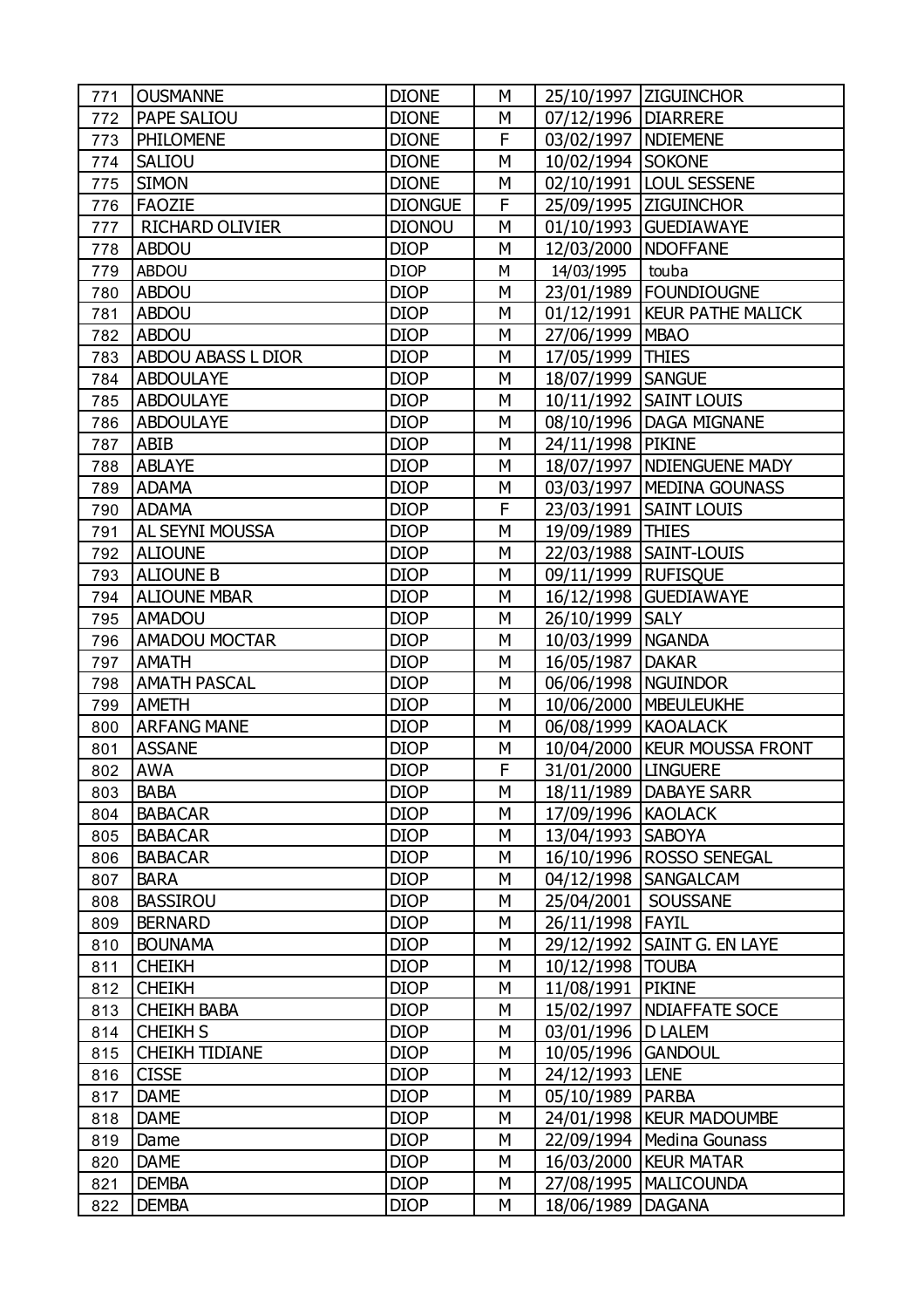| 823 | <b>DIAGA</b>                  | <b>DIOP</b> | М            |                       | 13/01/1999   NDOFFANE BOURE   |
|-----|-------------------------------|-------------|--------------|-----------------------|-------------------------------|
| 824 | <b>DIAL</b>                   | <b>DIOP</b> | F            | 10/09/1997   MEOUNE   |                               |
| 825 | <b>DIAWDINE</b>               | <b>DIOP</b> | M            | 26/01/1999   MBOUR    |                               |
| 826 | <b>DIEYNABA</b>               | <b>DIOP</b> | $\mathsf F$  | 27/10/1994            | <b>PIKINE</b>                 |
| 827 | <b>DJIBRIL</b>                | <b>DIOP</b> | M            | 06/10/1996   DIOFIOR  |                               |
| 828 | <b>DJIBY</b>                  | <b>DIOP</b> | M            | 21/10/1994            | <b>TOULY</b>                  |
| 829 | el HADJI                      | <b>DIOP</b> | М            | 19/06/1987            | <b>GANDOR</b>                 |
| 830 | <b>FAOZIE</b>                 | <b>DIOP</b> | F            |                       | 12/08/1997 GUEDE CHANTIER     |
| 831 | <b>FARMATA</b>                | <b>DIOP</b> | F            | 13/06/1995   FIMELA   |                               |
| 832 | <b>FATIM</b>                  | <b>DIOP</b> | $\mathsf F$  | 06/06/1998 PIKINE     |                               |
| 833 | <b>FATOU</b>                  | <b>DIOP</b> | F            | 02/03/1993 THIES      |                               |
| 834 | <b>Fatou Bintou</b>           | <b>DIOP</b> | $\mathsf F$  | 15/04/1994   Wadane   |                               |
| 835 | <b>GAHI</b>                   | <b>DIOP</b> | M            |                       | 12/01/1995   EL MOUHAMED AMAR |
| 836 | <b>GALAYE</b>                 | <b>DIOP</b> | M            |                       | 28/10/1998   RICHARD TOLL     |
| 837 | <b>GANA</b>                   | <b>DIOP</b> | М            | 30/10/1994   NDAYANE  |                               |
| 838 | <b>HAWOLY</b>                 | <b>DIOP</b> | F            | 07/02/1992 DIMAT      |                               |
| 839 | <b>IBRAHIMA</b>               | <b>DIOP</b> | M            | 09/02/1996   DIAKHAO  |                               |
| 840 | <b>IBRAHIMA</b>               | <b>DIOP</b> | M            |                       | 03/08/1989   MAR FAFACO       |
| 841 | <b>IBRAHIMA</b>               | <b>DIOP</b> | М            |                       | 07/11/1998   NIORO DU RIP     |
| 842 | <b>IBRAHIMA SAER</b>          | <b>DIOP</b> | M            | 05/02/1995   DAKAR    |                               |
| 843 | <b>ISSAGHA</b>                | <b>DIOP</b> | M            |                       | 10/12/1994   DIAKENE OUOLOFF  |
| 844 | <b>JEAN THOMAS GANOUTH</b>    | <b>DIOP</b> | M            | 11/09/1991   LALANE   |                               |
| 845 | <b>LAMINE</b>                 | <b>DIOP</b> | M            | 30/06/1998   MBAMBARA |                               |
| 846 | Ma Salla                      | <b>DIOP</b> | M            | 18/07/1992            | Dakar                         |
| 847 | <b>MADICKE</b>                | <b>DIOP</b> | M            |                       | 17/11/1991   RICHARD TOLL     |
| 848 | <b>MAFAMA</b>                 | <b>DIOP</b> | М            | 01/01/1998            | <b>DAKAR</b>                  |
| 849 | <b>MAGUETTE</b>               | <b>DIOP</b> | $\mathsf{F}$ | 04/02/2000            | pikine                        |
| 850 | <b>MAGUETTE</b>               | <b>DIOP</b> | M            | 26/09/1995   KAOLACK  |                               |
| 851 | <b>MALICK</b>                 | <b>DIOP</b> | M            | 01/02/1991            | <b>PIRE</b>                   |
| 852 | <b>MALICK</b>                 | <b>DIOP</b> | М            |                       | 15/08/1999   KANENE NDIOB     |
| 853 | <b>MAMADOU</b>                | <b>DIOP</b> | М            |                       | 01/01/1991 SAINT LOUIS        |
| 854 | <b>MAMADOU</b>                | <b>DIOP</b> | M            |                       | 12/01/1990   NDOUMBOUDJI      |
| 855 | <b>MAMADOU</b>                | <b>DIOP</b> | М            | 28/06/1991   DAKAR    |                               |
| 856 | <b>MAMADOU</b>                | <b>DIOP</b> | M            |                       | 10/11/1991 THICATH NDONGO     |
| 857 | MAMADOU MOUSTAPHA MBACKE DIOP |             | М            | 10/10/1994   NDIOBENE |                               |
| 858 | MAME D. BOUSSO                | <b>DIOP</b> | F            | 01/02/1999            | <b>THIES</b>                  |
| 859 | <b>MAME MOT MOHAMED</b>       | <b>DIOP</b> | M            | 07/03/1990            | <b>DAKAR</b>                  |
| 860 | <b>MARE</b>                   | <b>DIOP</b> | M            | 06/07/1998            | <b>GANDIAYE</b>               |
| 861 | <b>MAREME</b>                 | <b>DIOP</b> | F            | 26/05/1997            | <b>PIKINE</b>                 |
| 862 | <b>MARIAMA</b>                | <b>DIOP</b> | F            | 08/07/1999            | <b>SOUM</b>                   |
| 863 | <b>MARIE MADELEINE</b>        | <b>DIOP</b> | F            | 18/02/1994            | <b>NGUETHIE</b>               |
| 864 | <b>MARIETOU</b>               | <b>DIOP</b> | F            | 13/10/2000            | <b>PIKINE</b>                 |
| 865 | <b>MATY</b>                   | <b>DIOP</b> | F            | 10/10/1994            | WARDIAKHAL                    |
| 866 | <b>MBAYE</b>                  | <b>DIOP</b> | M            | 20/08/1995            | <b>SAKAL</b>                  |
| 867 | <b>MBAYE</b>                  | <b>DIOP</b> | М            | 11/02/1991   KAFFRINE |                               |
| 868 | <b>MBAYE</b>                  | <b>DIOP</b> | M            | 11/02/1991            | <b>KAFFRINE</b>               |
| 869 | <b>MODOU</b>                  | <b>DIOP</b> | М            | 20/09/1987            | <b>MBIRKIFANE</b>             |
| 870 | <b>MODOU NDIAYE</b>           | <b>DIOP</b> | M            |                       | 14/02/1996   KEUR MADY YACINE |
| 871 | <b>MOMAR</b>                  | <b>DIOP</b> | M            | 12/09/1999            | <b>SAINT LOUIS</b>            |
| 872 | <b>MOR</b>                    | <b>DIOP</b> | М            | 25/11/1996   NGUEKOKH |                               |
| 873 | MOUHAMADOU OUMAR              | <b>DIOP</b> | М            | 16/09/1999   MBAO     |                               |
| 874 | <b>MOUHAMED</b>               | <b>DIOP</b> | М            | 23/11/1998            | PARCELLES ASSAINIES           |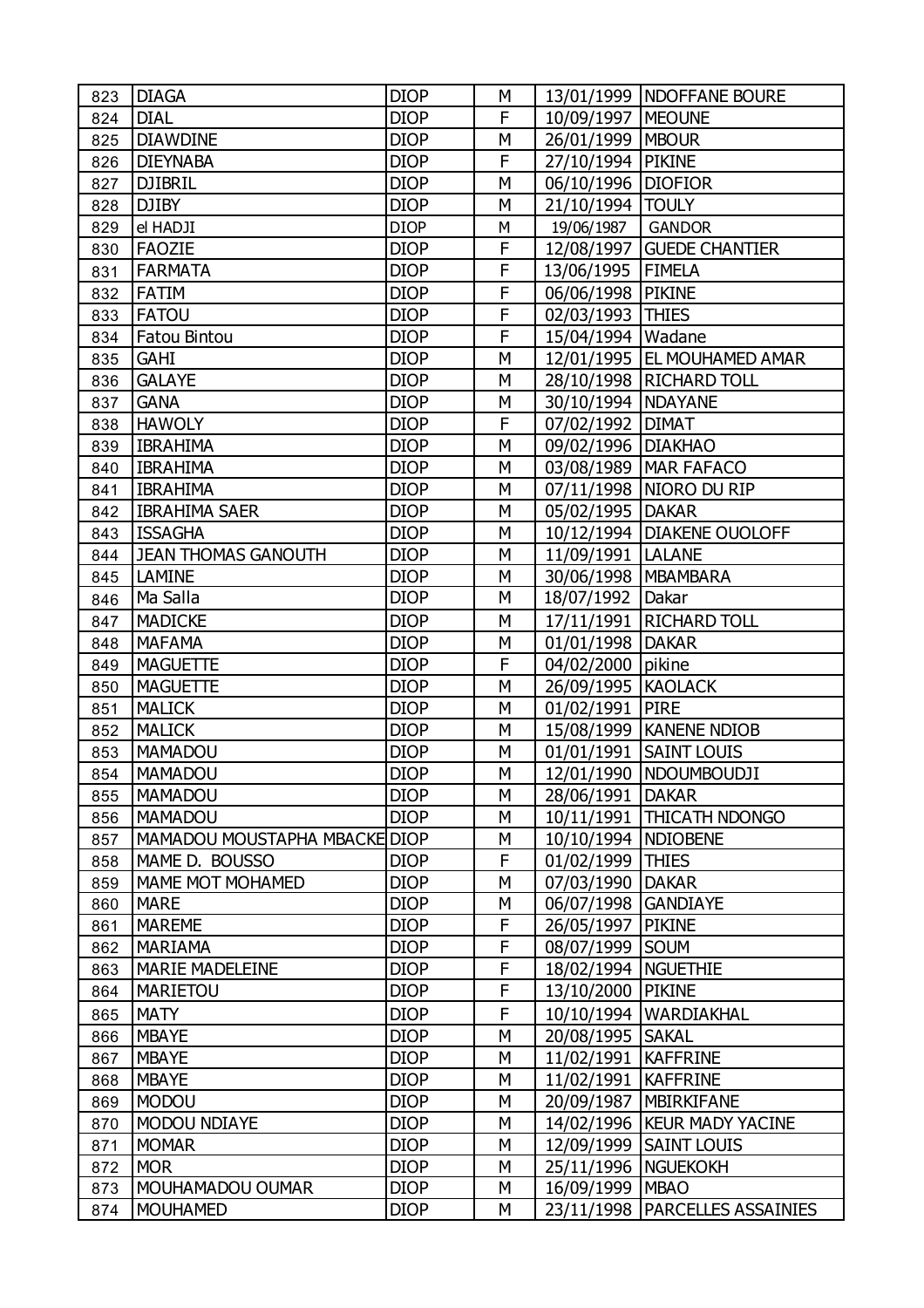| 875 | <b>MOUSSA</b>           | <b>DIOP</b>   | M            | 07/01/1993   NDOFFANE |                             |
|-----|-------------------------|---------------|--------------|-----------------------|-----------------------------|
| 876 | <b>MOUSSA</b>           | <b>DIOP</b>   | M            | 18/04/1996 RUFISQUE   |                             |
| 877 | Moustapha               | <b>DIOP</b>   | M            | 26/07/1986            | <b>DAKAR</b>                |
| 878 | <b>NAFI</b>             | <b>DIOP</b>   | F            |                       | 06/01/1994   SAINT LOUIS    |
| 879 | <b>NDEYE</b>            | <b>DIOP</b>   | F            | 07/08/1997            | <b>LOULY SINDIANE</b>       |
| 880 | <b>NDEYE FATOU</b>      | <b>DIOP</b>   | F            | 26/06/1992            | <b>THIES</b>                |
| 881 | <b>NDEYE KHADY</b>      | <b>DIOP</b>   | F            | 22/07/1997   YEUMBEUL |                             |
| 882 | <b>NDEYE KHADY</b>      | <b>DIOP</b>   | F            | 21/02/1992            | <b>NDORONG LOG</b>          |
| 883 | <b>NDEYE MAREME</b>     | <b>DIOP</b>   | F            | 27/12/1991            | <b>THIES</b>                |
| 884 | <b>NDEYE PENDA</b>      | <b>DIOP</b>   | F            | 20/10/1988 PIKINE     |                             |
| 885 | <b>NDEYE SOKHNA</b>     | <b>DIOP</b>   | F            | 29/08/1997            | <b>MBEDIENE</b>             |
| 886 | <b>NOGOYE</b>           | <b>DIOP</b>   | F            | 04/04/1994            | PIDJI                       |
| 887 | <b>OUMAR</b>            | <b>DIOP</b>   | M            | 17/12/1999            | <b>THIES</b>                |
| 888 | <b>OUMAR</b>            | <b>DIOP</b>   | M            | 04/02/1987            | PIKINE                      |
| 889 | <b>OUMOU DICKO</b>      | <b>DIOP</b>   | $\mathsf{F}$ | 29/03/1983            | SAINT-LOUIS                 |
| 890 | <b>OUMOUR</b>           | <b>DIOP</b>   | F            | 18/04/1997            | <b>YEUMBEUL</b>             |
| 891 | <b>OUSMANE</b>          | <b>DIOP</b>   | M            | 05/06/1985            | <b>DIAMAGUENE</b>           |
| 892 | <b>OUSSEYNOU</b>        | <b>DIOP</b>   | M            |                       | 02/11/1996   MBOUROKH       |
| 893 | PAPA AMADOU             | <b>DIOP</b>   | М            | 17/06/1990   DAGANA   |                             |
| 894 | <b>PENDA</b>            | <b>DIOP</b>   | F            | 11/10/1993            | <b>KAOLACK</b>              |
| 895 | <b>ROKHAYA</b>          | <b>DIOP</b>   | F            | 19/09/1997            | <b>DAKAR</b>                |
| 896 | <b>SALIF</b>            | <b>DIOP</b>   | M            | 17/05/1986            | <b>PIKINE</b>               |
| 897 | Samba                   | <b>DIOP</b>   | M            | 20/06/1997            | Thiès                       |
| 898 | <b>SAMBA FARY LECOR</b> | <b>DIOP</b>   | M            | 21/03/1997 THIES      |                             |
| 899 | <b>SASSY</b>            | <b>DIOP</b>   | M            | 10/01/1996            | <b>DAGA DAOUR</b>           |
| 900 | <b>SERIGNE</b>          | <b>DIOP</b>   | M            | 16/09/1994            | <b>NGHASS</b>               |
| 901 | <b>SERIGNE SALIOU</b>   | <b>DIOP</b>   | M            | 03/10/1990            | <b>MBOUR</b>                |
| 902 | <b>SILEYE</b>           | <b>DIOP</b>   | M            | 12/04/1989            | <b>LABGAR</b>               |
| 903 | <b>SOCE</b>             | <b>DIOP</b>   | F            | 03/04/2000            | <b>KOLDA</b>                |
| 904 | <b>SOKHNA</b>           | <b>DIOP</b>   | F            | 02/08/1996   YEUMBEUL |                             |
| 905 | <b>SOKHNA KHADY</b>     | <b>DIOP</b>   | F            |                       | 11/02/1989   MEDINA GOUNASS |
| 906 | <b>SOULEYMANE</b>       | <b>DIOP</b>   | M            | 16/03/1999            | <b>PIKINE</b>               |
| 907 | <b>SOUNKAROU</b>        | <b>DIOP</b>   | М            | 03/01/1991   DIOHER   |                             |
| 908 | <b>TAPSIR</b>           | <b>DIOP</b>   | M            | 26/02/1996            | DAKAR HANN DALIFOR          |
| 909 | <b>TOUTANE</b>          | <b>DIOP</b>   | F            | 06/06/1990            | <b>RUFISOUE</b>             |
| 910 | <b>TOUTY</b>            | <b>DIOP</b>   | F            | 04/01/1999            | <b>DIAMAGUENE</b>           |
| 911 | <b>YABA</b>             | <b>DIOP</b>   | M            | 16/03/2000            | <b>KEUR YABA DIOP</b>       |
| 912 | <b>FATOU NIANG</b>      | <b>DIOUCK</b> | F            | 19/03/1998            | SAINT-LOUIS                 |
| 913 | <b>ABDOU</b>            | <b>DIOUF</b>  | М            | 03/10/1993 DIOFIOR    |                             |
| 914 | <b>ABDOU</b>            | <b>DIOUF</b>  | M            | 20/02/1998            | KOULOUCK SERERE             |
| 915 | <b>ABDOU</b>            | <b>DIOUF</b>  | M            | 12/01/1999            | <b>MALEM HODAR</b>          |
| 916 | <b>ABDOU</b>            | <b>DIOUF</b>  | М            | 08/01/1995            | <b>LAKHAR</b>               |
| 917 | <b>ABDOU AZIZ</b>       | <b>DIOUF</b>  | M            | 10/04/1996            | NDOFFANE COLY               |
| 918 | <b>ABDOUL AZIZ</b>      | <b>DIOUF</b>  | M            | 15/04/1994            | <b>DIAMAGUENE</b>           |
| 919 | <b>ABDOULAYE</b>        | <b>DIOUF</b>  | М            | 13/01/1999 THIES      |                             |
| 920 | <b>ABDOULAYE</b>        | <b>DIOUF</b>  | M            | 18/05/1988            | <b>THIARE</b>               |
| 921 | <b>ABDOULAYE</b>        | <b>DIOUF</b>  | M            | 14/09/1994            | <b>NGOHE</b>                |
| 922 | <b>ABDOULAYE</b>        | <b>DIOUF</b>  | М            | 01/01/1991            | <b>FATICK</b>               |
| 923 | <b>ABLAYE</b>           | <b>DIOUF</b>  | M            | 15/04/1997            | <b>BARISIM</b>              |
| 924 | <b>ABLAYE</b>           | <b>DIOUF</b>  | M            | 10/10/1992            | <b>NGANDIAYE</b>            |
| 925 | <b>ADAMA</b>            | <b>DIOUF</b>  | F            | 07/10/1996   DIADIAKH |                             |
| 926 | <b>ADAMA</b>            | <b>DIOUF</b>  | M            | 28/10/1998            | NDIEULBERT1                 |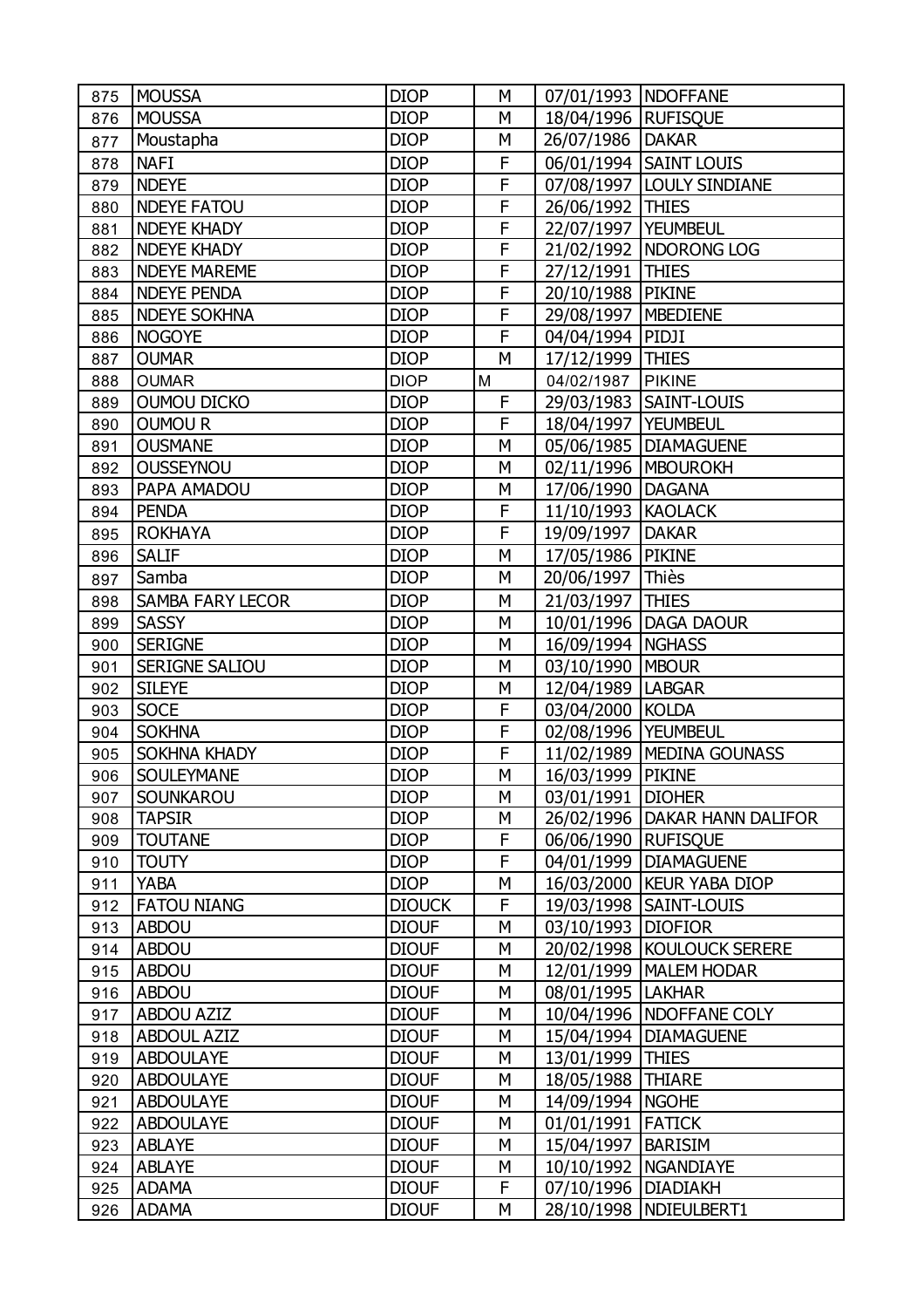| 927 | <b>ADAMA</b>          | <b>DIOUF</b> | F | 01/01/1997           | <b>BOULEL</b>                   |
|-----|-----------------------|--------------|---|----------------------|---------------------------------|
| 928 | <b>ADAMA</b>          | <b>DIOUF</b> | M | 06/01/1994   MBAM    |                                 |
| 929 | <b>ADAMA</b>          | <b>DIOUF</b> | F |                      | 08/10/1999   KHAOUL GODAGUENE   |
| 930 | <b>ADIOMA</b>         | <b>DIOUF</b> | M | 12/03/1997           | NDONDOL SESSENE                 |
| 931 | <b>AISSATOU</b>       | <b>DIOUF</b> | F | 03/02/1996           | <b>DIAMSIRA</b>                 |
| 932 | <b>AISSATOU</b>       | <b>DIOUF</b> | F | 05/02/1999 SOUKHEME  |                                 |
| 933 | Alexandre             | <b>DIOUF</b> | M | 08/02/1991           | Boof Louloum                    |
| 934 | <b>ALIOU</b>          | <b>DIOUF</b> | M | 15/02/1998           | <b>SANGUE</b>                   |
| 935 | <b>ALIOU</b>          | <b>DIOUF</b> | M | 05/01/1991           | <b>KHALAMBASSE</b>              |
| 936 | <b>ALIOU</b>          | <b>DIOUF</b> | М | 10/03/1991           | <b>YEUMBEUL</b>                 |
| 937 | <b>ALIOU BADARA</b>   | <b>DIOUF</b> | M | 05/12/1995           | <b>DOUDAME</b>                  |
| 938 | <b>ALIOU NDAO</b>     | <b>DIOUF</b> | M | 20/01/1997           | <b>DIAKHAO</b>                  |
| 939 | <b>ALIOUNE</b>        | <b>DIOUF</b> | М |                      | 30/03/1994   DIAMAGUENE 1 GANDI |
| 940 | AMAD                  | <b>DIOUF</b> | M | 10/02/1984           | NG DIARAF                       |
| 941 | <b>AMADOU</b>         | <b>DIOUF</b> | M | 07/01/1992           | <b>MBOUR</b>                    |
| 942 | <b>AMADOU</b>         | <b>DIOUF</b> | M | 14/03/1990 KOUTAL    |                                 |
| 943 | <b>AMADOU TIDIANE</b> | <b>DIOUF</b> | M | 24/06/1987           | <b>MADINA KOKOUM</b>            |
| 944 | <b>AMATH</b>          | <b>DIOUF</b> | M | 06/05/1999           | <b>GOUDEME</b>                  |
| 945 | <b>AMATH</b>          | <b>DIOUF</b> | M | 05/03/1995           | <b>GANDIAYE</b>                 |
| 946 | AMI                   | <b>DIOUF</b> | F | 21/11/1993           | <b>KAOLACK</b>                  |
| 947 | <b>AMINATA CISSE</b>  | <b>DIOUF</b> | F | 25/10/1987           | <b>THIES</b>                    |
| 948 | <b>AMSATOU</b>        | <b>DIOUF</b> | F | 10/08/1996           | WARDIAKHAL                      |
| 949 | <b>AMY</b>            | <b>DIOUF</b> | F | 25/09/1993           | <b>SOUM</b>                     |
| 950 | <b>ARONA</b>          | <b>DIOUF</b> | M | 08/06/1994           | <b>TOULY</b>                    |
| 951 | <b>ASSANE</b>         | <b>DIOUF</b> | M | 14/02/1990           | mbouloum                        |
| 952 | <b>ASTOU</b>          | <b>DIOUF</b> | F | 03/03/1996           | <b>BAMBEY</b>                   |
| 953 | <b>AWA</b>            | <b>DIOUF</b> | F | 03/02/1991           | <b>KAOLACK</b>                  |
| 954 | <b>AWA</b>            | <b>DIOUF</b> | F | 05/06/1995 KAOLACK   |                                 |
| 955 | <b>BABACAR</b>        | <b>DIOUF</b> | M | 05/03/1993           | <b>TANGUISS</b>                 |
| 956 | <b>BABACAR</b>        | <b>DIOUF</b> | M | 20/07/1988           | <b>PIKINE</b>                   |
| 957 | <b>BABACAR</b>        | <b>DIOUF</b> | M | 18/11/1992           | <b>SANGHAIE</b>                 |
| 958 | <b>BABACAR</b>        | <b>DIOUF</b> | M | 15/06/1998           | <b>DIADIEL</b>                  |
| 959 | <b>BABACAR</b>        | <b>DIOUF</b> | M | 08/04/1992 SOMB      |                                 |
| 960 | <b>BABACAR CHERIF</b> | <b>DIOUF</b> | M | 05/01/1999   NIAKHAR |                                 |
| 961 | <b>BABACAR DIOMBO</b> | <b>DIOUF</b> | M | 19/02/1995           | <b>YAYEME</b>                   |
| 962 | <b>BABACAR NGOR</b>   | <b>DIOUF</b> | M | 13/06/1994           | <b>FOUNDIOUGNE</b>              |
| 963 | <b>BABOU</b>          | <b>DIOUF</b> | M | 11/05/1994           | <b>FATICK</b>                   |
| 964 | <b>BASSIROU</b>       | <b>DIOUF</b> | M | 28/09/1998           | <b>NDIOULBETH</b>               |
| 965 | <b>BASSIROU</b>       | <b>DIOUF</b> | M | 18/02/1997   SENGHOR |                                 |
| 966 | <b>BAYE</b>           | <b>DIOUF</b> | M | 10/03/1997           | <b>BATAMAR</b>                  |
| 967 | <b>BENOIT</b>         | <b>DIOUF</b> | M | 10/02/1993           | <b>FAYIL</b>                    |
| 968 | <b>BENOIT OUSMANE</b> | <b>DIOUF</b> | M | 22/01/1991           | <b>DIOURBEL</b>                 |
| 969 | <b>BIRAME</b>         | <b>DIOUF</b> | M | 30/10/1996           | <b>NGOUYE</b>                   |
| 970 | <b>BIRAME</b>         | <b>DIOUF</b> | M | 07/09/1997           | <b>DJILOR</b>                   |
| 971 | <b>BOUBACAR</b>       | <b>DIOUF</b> | M | 10/06/1999           | <b>DIAOULE</b>                  |
| 972 | <b>BOUCAR KORY</b>    | <b>DIOUF</b> | M | 30/08/2000           | <b>MBASSIS</b>                  |
| 973 | <b>BOURE</b>          | <b>DIOUF</b> | M | 21/07/2000           | <b>MAKA KAHOURE</b>             |
| 974 | <b>CHEIKH</b>         | <b>DIOUF</b> | M | 10/01/1993           | <b>GAGNICK MACK</b>             |
| 975 | <b>CHEIKH</b>         | <b>DIOUF</b> | M | 23/04/1998           | <b>BOTIL NDONE</b>              |
| 976 | <b>CLARISSE DIBOR</b> | <b>DIOUF</b> | F | 04/04/2000           | <b>SANGHARE</b>                 |
| 977 | <b>COUMBA</b>         | <b>DIOUF</b> | F | 19/07/1999           | <b>NDIANDA</b>                  |
| 978 | <b>COUMBA MAMECOR</b> | <b>DIOUF</b> | F | 10/03/1993           | <b>NDIOULBETH</b>               |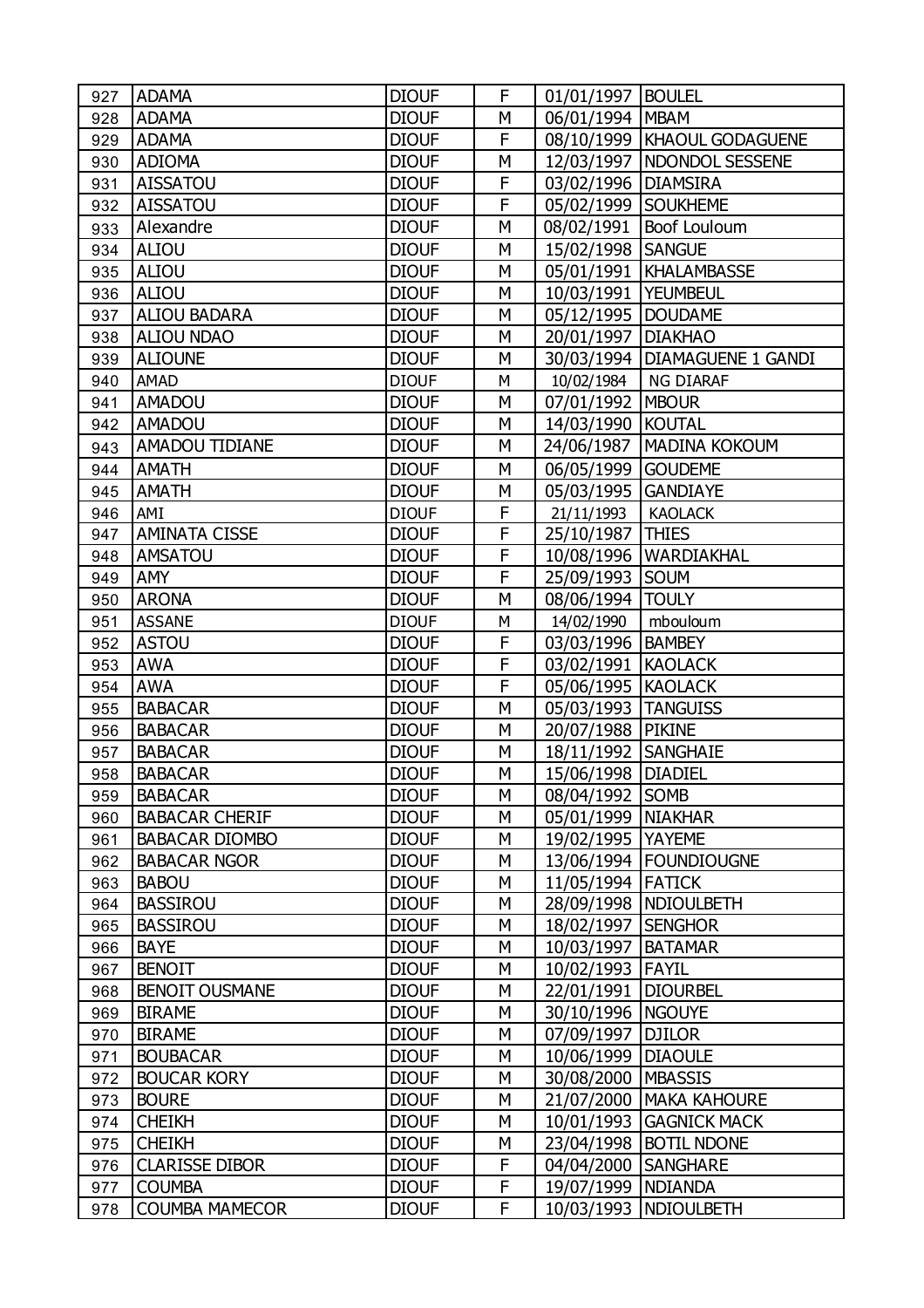| 979       | <b>DABA</b>              | <b>DIOUF</b> | F | 10/06/1998   DIOUROUP |                                |
|-----------|--------------------------|--------------|---|-----------------------|--------------------------------|
| 980       | <b>DABA</b>              | <b>DIOUF</b> | F |                       | 08/11/1990 TIVAOUANE           |
| 981       | <b>DAOUDA</b>            | <b>DIOUF</b> | M | 04/04/1996            | NIORO DU RIP                   |
| 982       | <b>DAOUDA</b>            | <b>DIOUF</b> | M | 05/04/1993 FATICK     |                                |
| 983       | <b>DAOUDA</b>            | <b>DIOUF</b> | M | 30/06/1999   NDIEMOU  |                                |
| 984       | <b>DETHIE</b>            | <b>DIOUF</b> | M | 25/08/1997            | <b>NDIDOR</b>                  |
| 985       | <b>DIAGA</b>             | <b>DIOUF</b> | M | 06/04/1996   NGOTHIE  |                                |
| 986       | <b>DIAGA</b>             | <b>DIOUF</b> | M |                       | 04/05/1999   NGOKHE NDOFFONGOR |
| 987       | <b>DIEGANE</b>           | <b>DIOUF</b> | M | 02/06/1996            | <b>NIAKHAR</b>                 |
| 988       | <b>DIENE</b>             | <b>DIOUF</b> | M | 01/01/2000 FATICK     |                                |
| 989       | <b>DIOGOYE</b>           | <b>DIOUF</b> | M | 04/05/1997            | <b>NOBANDANE</b>               |
| 990       | <b>DIOMAYE</b>           | <b>DIOUF</b> | M | 25/07/1994            | <b>DACK</b>                    |
| 991       | <b>DIOUMA AGATH</b>      | <b>DIOUF</b> | F | 12/03/1997            | <b>DIOFIOR</b>                 |
| 992       | <b>DJIBRIL</b>           | <b>DIOUF</b> | M |                       | 10/02/1994 GUEDIAWAYE          |
| 993       | <b>DJIDE</b>             | <b>DIOUF</b> | F |                       | 18/05/1988   VELOR SERERE      |
| 994       | EL HADJI                 | <b>DIOUF</b> | M | 20/01/1997            | <b>MBALLING</b>                |
| 995       | EL HADJI MAMADOU         | <b>DIOUF</b> | M |                       | 13/09/1993   MBELLOU GUITH     |
| 996       | ELHADJI COLY             | <b>DIOUF</b> | M |                       | 23/08/1998   NDORONG SERERE    |
| 997       | ELHADJI DEMBA            | <b>DIOUF</b> | M |                       | 22/02/1995   THIANDENE         |
| 998       | <b>EMIL</b>              | <b>DIOUF</b> | M |                       | 25/05/1994   DIOLOFIRA SERERE  |
| 999       | <b>EMMANUEL DIOGOYE</b>  | <b>DIOUF</b> | M | 05/01/1997            | <b>GANDIGAL</b>                |
| 1000      | <b>ERNEST DJIRE</b>      | <b>DIOUF</b> | M | 01/03/1993            | <b>THIADIAYE</b>               |
| 1001      | <b>ERNEST RENE</b>       | <b>DIOUF</b> | M | 18/11/1999            | <b>LOUL SESSENE</b>            |
| 1002      | <b>FARBA</b>             | <b>DIOUF</b> | M | 23/07/1998            | <b>MALIKA</b>                  |
|           | 1003   FATOU BINETA      | <b>DIOUF</b> | F | 06/08/1992            | <b>BICOLE</b>                  |
| 1004      | <b>GABRIEL LAT DEMBA</b> | <b>DIOUF</b> | M | 29/12/1993            | <b>DAKAR</b>                   |
| 1005      | <b>GALANDOU</b>          | <b>DIOUF</b> | M | 10/02/1992            | <b>THIES</b>                   |
| 1006      | <b>GNILANE</b>           | <b>DIOUF</b> | F | 10/12/1999            | <b>FOUNDIOUGNE</b>             |
| 1007      | <b>GORGUI</b>            | <b>DIOUF</b> | M | 17/03/1993            | <b>NGOTHIE</b>                 |
|           | 1008   IBRAHIMA          | <b>DIOUF</b> | M | 10/01/1997            | <b>KAOLACK</b>                 |
|           | 1009   IBRAHIMA          | <b>DIOUF</b> | M | 08/05/1998   SANGHAIE |                                |
|           | 1010 IBRAHIMA            | <b>DIOUF</b> | M | 28/11/1991            | <b>DIAMAGUENE</b>              |
|           | 1011   IBRAHIMA          | <b>DIOUF</b> | M |                       | 04/06/1995   NDOSS MBADIOCK    |
|           | 1012   IBRAHIMA          | <b>DIOUF</b> | M | 28/12/1996 THIADIAYE  |                                |
|           | 1013   IBRAHIMA          | <b>DIOUF</b> | M | 20/12/1998            | <b>KAOLACK</b>                 |
|           | 1014   IBRAHIMA          | <b>DIOUF</b> | M | 14/02/1992            | LOUMBEL SAYE                   |
|           | 1015   IBRAHIMA          | <b>DIOUF</b> | M | 18/02/1993            | <b>FATICK</b>                  |
|           | 1016   IBRAHIMA          | <b>DIOUF</b> | M | 01/01/1998            | <b>THICKY</b>                  |
|           | 1017 IBRAHIMA            | <b>DIOUF</b> | M | 01/01/1993            | <b>BOLY</b>                    |
|           | 1018   IBRAHIMA          | <b>DIOUF</b> | М | 18/07/1996            | <b>NGOUYE</b>                  |
|           | 1019   IBRAHIMA          | <b>DIOUF</b> | M | 05/10/1989            | <b>NIAKHAR</b>                 |
|           | 1020 Ibrahima Cheikhou   | <b>DIOUF</b> | M | 06/02/1993            | Rao                            |
|           | 1021   IBRAHIMA MBOW     | <b>DIOUF</b> | M | 15/03/1997            | <b>KAFFRINE</b>                |
| 1022 INSA |                          | <b>DIOUF</b> | M | 19/03/1990            | DAGA NGUIDALDY                 |
|           | 1023 JEAN MARIE DIAGA    | <b>DIOUF</b> | M | 08/01/1999            | NGOHE NDOFFONGOR               |
|           | 1024 JEAN PAUL           | <b>DIOUF</b> | M | 11/01/1993            | <b>MBASSIS</b>                 |
|           | 1025 JEAN PIERRE DIOGOYE | <b>DIOUF</b> | M | 14/01/1998            | <b>DIOUROUP</b>                |
|           | 1026 JULES NGOR          | <b>DIOUF</b> | M | 28/06/1997            | NGOHE POFFINE                  |
|           | 1027 KABIR               | <b>DIOUF</b> | М | 16/06/1995            | <b>GAGNICK KHODJIL</b>         |
| 1028      | KHADY                    | <b>DIOUF</b> | F | 18/05/1999            | <b>NOBANDANE</b>               |
|           | 1029   KHADY FATOU       | <b>DIOUF</b> | F | 29/03/1992            | <b>MBASSIS</b>                 |
|           | 1030   LAITY ALASSANE    | <b>DIOUF</b> | M | 15/06/1990            | <b>KAOLACK</b>                 |
|           |                          |              |   |                       |                                |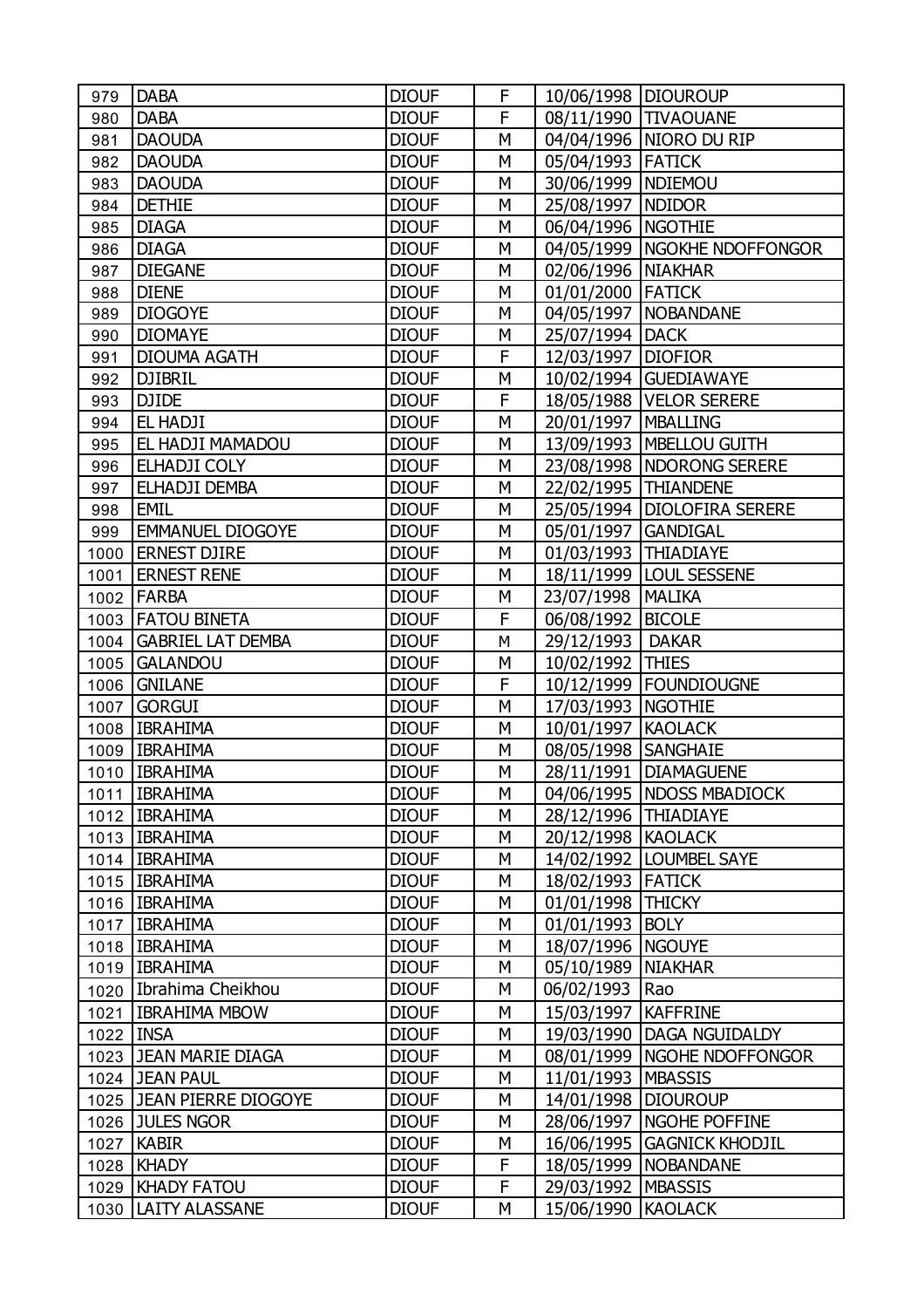|      | <b>LATYR</b>                              | <b>DIOUF</b>                 | M      |                                          |                                                        |
|------|-------------------------------------------|------------------------------|--------|------------------------------------------|--------------------------------------------------------|
| 1031 | 1032  LEON WALY                           | <b>DIOUF</b>                 | M      | 20/02/1996   NDIDOR<br>10/02/1995 SOBEME |                                                        |
| 1033 | <b>MAISSA</b>                             | <b>DIOUF</b>                 | M      | 09/02/1995                               | <b>GANDIAYE</b>                                        |
| 1034 | <b>MALICK</b>                             | <b>DIOUF</b>                 | M      | 01/01/1993   NIAKHAR                     |                                                        |
| 1035 | <b>MALICK</b>                             | <b>DIOUF</b>                 | M      | 12/05/1996 FAYIL                         |                                                        |
|      | 1036   MAMA NGOR                          | <b>DIOUF</b>                 | M      |                                          |                                                        |
|      |                                           |                              |        | 16/02/1999                               | <b>DIOFIOR</b>                                         |
| 1037 | <b>MAMADOU</b><br>MAMADOU L GANE          | <b>DIOUF</b><br><b>DIOUF</b> | M<br>M |                                          | 03/05/1992   NDIOULBETH                                |
| 1038 |                                           |                              |        | 13/04/1996   MBADATTE                    |                                                        |
| 1039 | MAMADOU LEYTI<br><b>MAMADOU MOUSTAPHA</b> | <b>DIOUF</b>                 | M      | 12/04/1998 SOKONE                        |                                                        |
| 1040 | MAME CHEIKH                               | <b>DIOUF</b><br><b>DIOUF</b> | M<br>M | 10/01/1998 FATICK                        |                                                        |
| 1041 | MAME DIALE                                | <b>DIOUF</b>                 | F      | 30/01/2000   LAKHAR                      |                                                        |
| 1042 | 1043   MAME DIENE                         | <b>DIOUF</b>                 | M      |                                          | 02/01/1900   NDIEYENE SIRAKH<br>16/01/1999   NGOUNGOUL |
|      |                                           | <b>DIOUF</b>                 | M      |                                          |                                                        |
| 1044 | MAME NGOR<br>MAME THIERNO BIRAHIM         |                              |        | 12/03/1993   NASROU                      |                                                        |
| 1045 |                                           | <b>DIOUF</b>                 | M      | 26/11/1996   NGOTHIE                     |                                                        |
| 1046 | <b>MANSOR</b><br><b>MANSOUR</b>           | <b>DIOUF</b>                 | M<br>M | 10/09/1986                               | <b>TOULY</b>                                           |
| 1047 |                                           | <b>DIOUF</b>                 | F      |                                          | 16/10/1999   FARABOUGOU                                |
| 1048 | <b>MARIE</b>                              | <b>DIOUF</b>                 |        | 12/03/1999   MBOUMA                      |                                                        |
| 1049 | <b>MARIEME</b>                            | <b>DIOUF</b>                 | F      |                                          | 05/01/1985   POUT DIACK                                |
| 1050 | <b>MASSAMBA</b>                           | <b>DIOUF</b>                 | M      |                                          | 15/12/1997   MBALAMSONE                                |
| 1051 | <b>MASSENE</b>                            | <b>DIOUF</b>                 | M      | 16/04/1997                               | <b>SOMB</b>                                            |
| 1052 | <b>MASSI</b>                              | <b>DIOUF</b>                 | M      | 15/02/1996   NGUECOKH                    |                                                        |
| 1053 | <b>MBOUGAR</b>                            | <b>DIOUF</b>                 | M      |                                          | 21/03/2000 GAGUE MODY                                  |
| 1054 | MICHEL                                    | <b>DIOUF</b>                 | M      | 10/01/1993 FAYIL                         |                                                        |
| 1055 | MODOU                                     | <b>DIOUF</b>                 | M      |                                          | 11/04/1985   ZIGUINCHOR                                |
| 1056 | MOUHAMADOU BAMBA                          | <b>DIOUF</b>                 | M      |                                          | 29/08/1993 GUEDIAWAYE                                  |
| 1057 | <b>MOUHAMED</b>                           | <b>DIOUF</b>                 | M      | 06/01/2000                               | <b>DJILOR</b>                                          |
| 1058 | Mouhamed Moustapha                        | <b>DIOUF</b>                 | M      | 08/04/2000                               | <b>KIRENE</b>                                          |
| 1059 | <b>MOUSSA</b>                             | <b>DIOUF</b>                 | M      | 07/02/1996                               | <b>NDIEMOU</b>                                         |
| 1060 | MOUSSA                                    | <b>DIOUF</b>                 | M      | 28/09/1998                               | <b>YEUMBEUL</b>                                        |
| 1061 | <b>MOUSSA</b>                             | <b>DIOUF</b>                 | М      | 12/08/1998 KAOLACK                       |                                                        |
| 1062 | MOUSSA                                    | <b>DIOUF</b>                 | M      | 22/06/1996                               | <b>DIOFIOR</b>                                         |
|      | 1063 MOUSTAPHA                            | <b>DIOUF</b>                 | М      | 20/01/1998   DIARRERE                    |                                                        |
|      | 1064 NDELLA                               | <b>DIOUF</b>                 | F      | 28/07/1998   LAKHAR                      |                                                        |
|      | 1065   NDENE                              | <b>DIOUF</b>                 | М      |                                          | 15/10/1998   MBADAKHOUNE                               |
|      | 1066   NDEYE COUMBA                       | <b>DIOUF</b>                 | F      |                                          | 13/01/1998   NDIELEME SOUP                             |
| 1067 | <b>NDEYE FANTA</b>                        | <b>DIOUF</b>                 | F      | 13/04/1999                               | <b>DIOUROUP</b>                                        |
| 1068 | <b>NDEYE FATOU</b>                        | <b>DIOUF</b>                 | F      | 16/10/1993                               | <b>NDIAMBOUR</b>                                       |
| 1069 | <b>NDEYE MADJIGUENE</b>                   | <b>DIOUF</b>                 | F      | 15/06/1998                               | <b>THIES</b>                                           |
| 1070 | <b>NDIAO</b>                              | <b>DIOUF</b>                 | М      | 27/05/1997                               | <b>DIARRERE</b>                                        |
| 1071 | <b>NDOFFENE</b>                           | <b>DIOUF</b>                 | М      | 01/07/1999                               | SAOKOM2                                                |
| 1072 | <b>NDONGO</b>                             | <b>DIOUF</b>                 | М      | 11/05/1994                               | <b>KAOLACK</b>                                         |
| 1073 | <b>NGOR</b>                               | <b>DIOUF</b>                 | М      | 10/12/1990                               | <b>MBOUDAYE SERERE</b>                                 |
| 1074 | Ngor                                      | <b>DIOUF</b>                 | М      | 14/1997 à                                | Mbam                                                   |
|      | 1075 OMAR                                 | <b>DIOUF</b>                 | М      | 18/02/1994                               | <b>THIES</b>                                           |
|      | 1076 OMAR                                 | <b>DIOUF</b>                 | М      | 01/02/1992                               | <b>DOUGAR</b>                                          |
| 1077 | <b>OMAR</b>                               | <b>DIOUF</b>                 | М      | 10/03/2000                               | <b>TOCOMACK</b>                                        |
| 1078 | <b>OUSMANE</b>                            | <b>DIOUF</b>                 | М      | 07/01/1996                               | <b>DANTAKHOUNE</b>                                     |
| 1079 | <b>OUSMANE</b>                            | <b>DIOUF</b>                 | М      | 22/01/1998   MBOUDAYE                    |                                                        |
| 1080 | <b>OUSMANE</b>                            | <b>DIOUF</b>                 | М      | 20/05/1996                               | <b>SOUMBEL</b>                                         |
| 1081 | <b>OUSMANE</b>                            | <b>DIOUF</b>                 | М      | 09/09/1996                               | <b>SOKONE</b>                                          |
| 1082 | <b>OUSMANE CORA</b>                       | <b>DIOUF</b>                 | М      | 08/07/1999                               | NDOFFANE COLY                                          |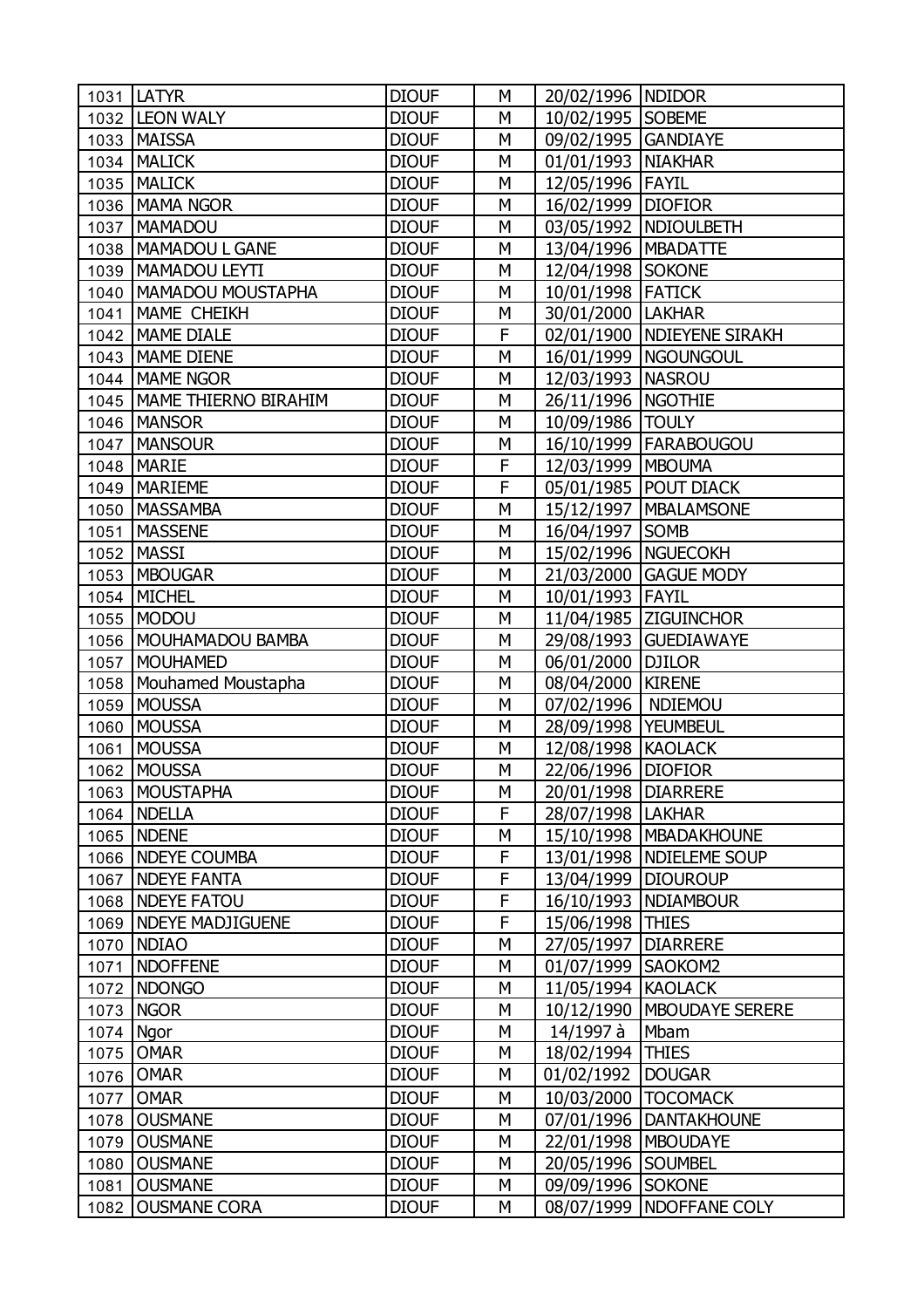|           | 1083   OUSMANE DANIEL      | <b>DIOUF</b> | М |                        | 02/03/1995   LOUL SESSENE      |
|-----------|----------------------------|--------------|---|------------------------|--------------------------------|
|           | 1084   OUSSEYNOU DIALANE   | <b>DIOUF</b> | М | 01/07/1996 DIOFIOR     |                                |
| 1085      | <b>PAPA</b>                | <b>DIOUF</b> | M | 15/07/1998 THIES       |                                |
|           | 1086   PAPA CHEIKH ND      | <b>DIOUF</b> | M | 06/09/1994             | <b>DIAKHAO</b>                 |
| 1087      | <b>PAPE</b>                | <b>DIOUF</b> | M | 13/05/1999   LAMARAME  |                                |
| 1088      | <b>PAPE AIDAR</b>          | <b>DIOUF</b> | M | 17/04/1993   THIOMBY   |                                |
|           | 1089   PAPE AMADY CISSE    | <b>DIOUF</b> | M | 03/04/1998   MBAFAYE   |                                |
|           | 1090   PAPE BENJAMIN       | <b>DIOUF</b> | M |                        | 22/02/1999   PALMARIN NGUETHIE |
| 1091      | <b>PAPE ISSA</b>           | <b>DIOUF</b> | M | 02/03/1993 DIOFIOR     |                                |
|           | 1092   PASCAL NDANE        | <b>DIOUF</b> | M |                        | 08/05/1996 NDIAGAMBA           |
|           | 1093   PIERRE              | <b>DIOUF</b> | М |                        | 24/10/1998   NDIOL MANGANE     |
|           | 1094   ROKHEYA DABA        | <b>DIOUF</b> | F | 10/01/1988   TAGDIAM   |                                |
|           | 1095   ROSALIE DABA        | <b>DIOUF</b> | F | 05/04/1996             | <b>DAKAR</b>                   |
|           | 1096 SADY                  | <b>DIOUF</b> | M | 21/03/1994 DIOFIOR     |                                |
| 1097      | <b>SAER</b>                | <b>DIOUF</b> | M | 05/02/1989   THIADIAYE |                                |
|           | 1098   SALIF               | <b>DIOUF</b> | M |                        | 23/03/1998   NDOUBOUKH         |
| 1099      | <b>SALIOU</b>              | <b>DIOUF</b> | M | 15/03/1996 SOB         |                                |
| 1100      | <b>SALIOU</b>              | <b>DIOUF</b> | M | 14/04/1990             | <b>KOUMARE</b>                 |
| 1101      | <b>SALY</b>                | <b>DIOUF</b> | F | 10/03/1992             | <b>BOULEL</b>                  |
|           | 1102 SAMBA                 | <b>DIOUF</b> | M | 10/03/1994 KOTHIOKH    |                                |
|           | 1103 SAMBA                 | <b>DIOUF</b> | M | 18/02/1995 SOKONE      |                                |
|           | 1104 SAMBA AISSA           | <b>DIOUF</b> | M | 07/01/1996             | <b>MBAMB</b>                   |
|           | 1105 SANOU                 | <b>DIOUF</b> | F | 06/10/1995   PATAR     |                                |
| 1106 SAYE |                            | <b>DIOUF</b> | F | 10/02/1988   NDONDOL   |                                |
|           | 1107 SEMOU                 | <b>DIOUF</b> | M | 07/03/1997             | <b>GAGNICK</b>                 |
|           | 1108 SEMOU                 | <b>DIOUF</b> | M | 07/01/1999             | <b>BICOLE</b>                  |
|           | 1109   SEMOU               | <b>DIOUF</b> | M | 12/03/1999             | <b>MBAFAYE</b>                 |
| 1110      | <b>SEMOU</b>               | <b>DIOUF</b> | M | 15/02/1999             | <b>BOOF MBALEME</b>            |
| 1111      | <b>SERIGNE</b>             | <b>DIOUF</b> | M | ####### MBACKE         |                                |
| 1112      | <b>SERIGNE ABDOUL AHAD</b> | <b>DIOUF</b> | М | 05/01/1990             | <b>NIAKHAR</b>                 |
|           | 1113   SERIGNE DJIBRIL     | <b>DIOUF</b> | М | 27/06/1997             | <b>MBODIENE</b>                |
|           | 1114 SERIGNE MODOU         | <b>DIOUF</b> | M | 21/04/1998             | <b>GODAGUENE</b>               |
|           | 1115 SEYDOU                | <b>DIOUF</b> | М | 15/03/1993   BOLTOGNE  |                                |
|           | 1116 SEYNABOU MALICK       | <b>DIOUF</b> | F | 30/12/1995   FATICK    |                                |
|           | 1117 SEYNI                 | <b>DIOUF</b> | M |                        | 23/01/1994   KOUNGHEUL         |
| 1118 SING |                            | <b>DIOUF</b> | М | 03/07/1993             | <b>BACOBOF</b>                 |
|           | 1119 SODA                  | <b>DIOUF</b> | F | 06/09/1999             | <b>DIADIEL</b>                 |
| 1120      | <b>SOKHNA</b>              | <b>DIOUF</b> | F | 32891                  | <b>DAKAR</b>                   |
| 1121      | <b>SOKHNA KENE</b>         | <b>DIOUF</b> | F | 06/12/1997             | <b>NDEREPPE</b>                |
|           | 1122 SOPHIE                | <b>DIOUF</b> | F | 05/10/1989 FATICK      |                                |
|           | 1123 TAFSIR                | <b>DIOUF</b> | M | 23/08/1998  KISSANE    |                                |
|           | 1124 TALLA                 | <b>DIOUF</b> | М | 06/02/2000             | <b>MBASSIS</b>                 |
|           | 1125 Tening                | <b>DIOUF</b> | F |                        | 31/12/1995   Mboudaye Serere   |
|           | 1126   TENING              | <b>DIOUF</b> | F |                        | 30/12/1995   TANDA MBOUDAYE    |
|           | 1127  TIDIANE              | <b>DIOUF</b> | М | 06/03/1994             | <b>DJIROMAITH</b>              |
|           | 1128   VERONIQUE           | <b>DIOUF</b> | F | 01/02/2000 SANKAGNE    |                                |
| 1129      | <b>WALY</b>                | <b>DIOUF</b> | M |                        | 10/03/1999   LOUSSESENE        |
| 1130      | <b>YACINE</b>              | <b>DIOUF</b> | F | 21/10/1993             | <b>PIKINE</b>                  |
| 1131      | Yamar                      | <b>DIOUF</b> | М | 21/11/2000             | Pikine                         |
|           | 1132 YANDE                 | <b>DIOUF</b> | F | 13/02/1995             | <b>NDIEMANE</b>                |
|           | 1133 ZENANT                | <b>DIOUF</b> | F | 08/03/1992             | <b>DIOUROUP</b>                |
|           | 1134 ABDOULAYE             | <b>DIOUM</b> | М | 20/04/1998             | <b>DONAYE</b>                  |
|           |                            |              |   |                        |                                |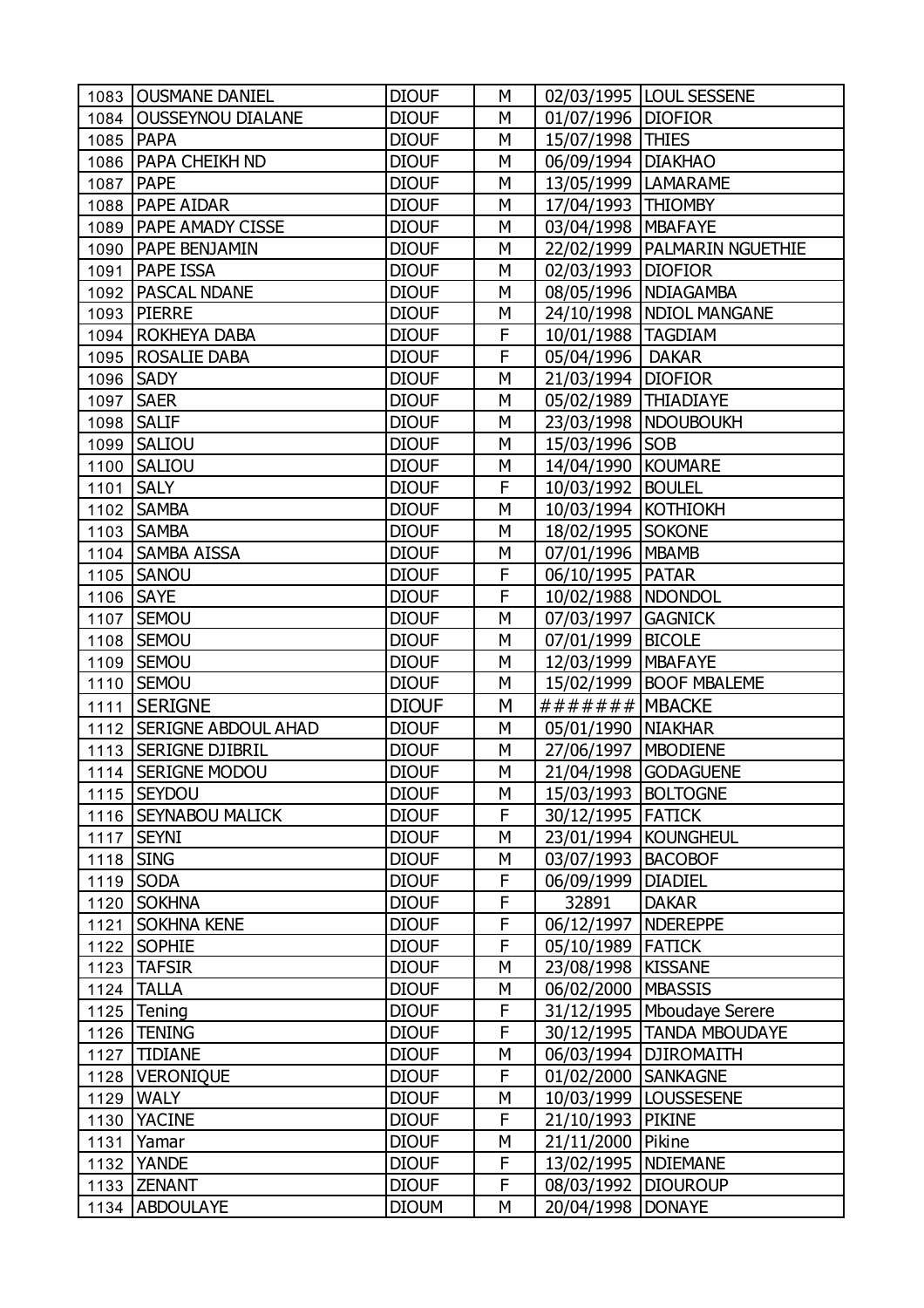|            | 1135 YACINE               | <b>DIOUM</b>    | F |                          | 12/03/1996   KARANG POSTE      |
|------------|---------------------------|-----------------|---|--------------------------|--------------------------------|
|            | 1136 ALIOUNE              | <b>DJIBA</b>    | M | 17/10/1993   MBAO        |                                |
|            | 1137 AMIE MOUSKEBA        | <b>DJIBA</b>    | F |                          | 24/03/1994   THIONCKESSYL      |
|            | 1138 ARAMATA              | <b>DJIBA</b>    | F | 17/09/1997               | <b>DJILONGUIA</b>              |
|            | 1139 BABACAR              | <b>DJIBA</b>    | M |                          | 09/03/1998   NDOSS DIARAF      |
|            | 1140   EUGENE             | <b>DJIBA</b>    | M | 07/02/1991   DJILAPAO    |                                |
|            | 1141   MOUSTAPHA POULOTTE | <b>DJIBA</b>    | М | 23/10/1999   DAKAR       |                                |
|            | 1142 SENEBOU              | <b>DJIBA</b>    | F | 16/04/1997   BIGNONA     |                                |
|            | 1143   EMMANUEL           | <b>DJIBOUNE</b> | M | 24/06/1998 CAGNOUT       |                                |
|            | 1144   ABDOURAHMANE       | <b>DJIMERA</b>  | M | 12/04/1997   YEUMBEUL    |                                |
|            | 1145   ELHADJI FODE       | <b>DJITE</b>    | M |                          | 28/10/1988 THIAROYE SUR MER    |
|            | 1146   ISMAILA            | <b>DJITE</b>    | M |                          | 25/07/1992   MEDINA GOUNASS    |
|            | 1147   ABDOU              | <b>DJITTE</b>   | М | 12/06/1994   NDJITTE     |                                |
|            | 1148 ABDOULAYE            | <b>DJITTE</b>   | M | 10/06/1999   YADE        |                                |
|            | 1149   NDEYE ROKHAYA      | <b>DJITTE</b>   | F |                          | 01/12/1993 GUEDIAWAYE          |
|            | 1150 AMIDOU               | <b>DOUCOURE</b> | M |                          | 10/08/1989   FAYE MASSE        |
| 1151       | <b>MOHAMED</b>            | <b>DOUCOURE</b> | M |                          | 26/11/1997 GUINGUINEO          |
|            | 1152 OUSMANE              | <b>DOUCOURE</b> | M | 15/09/1999   MBAFAYE     |                                |
|            | 1153 CHEIKH SADIBOU       | <b>DOUMBYA</b>  | М |                          | 15/10/1998   ZIGUINCHOR        |
|            | 1154 BACHIR               | <b>DRAME</b>    | M |                          | 02/02/1994   TATTAGUINE SERERE |
|            | 1155 DAME                 | <b>DRAME</b>    | M |                          | 16/08/1998   PORT NDRAME       |
|            | 1156   DAOUDA             | <b>DRAME</b>    | М |                          | 10/11/1995   MISSARA BACODAYE  |
|            | 1157   MAMADOU LAMINE     | <b>DRAME</b>    | M | 13/07/1999 SITABA        |                                |
|            | 1158 OUMAR                | <b>DRAME</b>    | M | 08/05/1998 KOLDA         |                                |
|            | 1159 BABOUCAR             | <b>FABOURE</b>  | М | 04/03/1993   DIATTANG    |                                |
|            | 1160 ERIC KOFFI           | Fadonougbe      | M | 30/07/1999   DAKAR       |                                |
| 1161       | AHMADOU BAMBA             | <b>FALL</b>     | M |                          | 10/09/1999   MBAMPANARE        |
|            | 1162 ABDOUL AZIZ          | <b>FALL</b>     | М |                          | 03/02/1993   TIVAOUANE         |
|            | 1163 ABDOUL KADER         | <b>FALL</b>     | M | 20/12/1996 THIES         |                                |
|            | 1164 ABDOULAYE            | <b>FALL</b>     | M | 06/12/1999               | <b>GAE</b>                     |
|            | 1165 ABDOULAYE            | <b>FALL</b>     | М | 05/01/1997   MEKHE       |                                |
|            | 1166 ADAMA                | <b>FALL</b>     | M |                          | 02/01/1998 DIAGANE SEN         |
|            | 1167 ADJI FATOU           | <b>FALL</b>     | F | 07/01/1986   nguick fall |                                |
|            | 1168 ALIOUN               | <b>FALL</b>     | М |                          | 04/12/1998   SEBIKOTANE        |
|            | 1169 AMADOU BOUNA         | <b>FALL</b>     | M |                          | 04/11/1987   TAMBACOUNDA       |
|            | 1170   AMADOU LAMINE      | <b>FALL</b>     | М |                          | 22/05/1989   DIOKOUL FALL      |
| 1171       | <b>AMINATA</b>            | <b>FALL</b>     | F |                          | 18/05/1999   THIARENE MOMATH   |
| 1172       | <b>ASSANE</b>             | <b>FALL</b>     | M | 28/04/1998 KAOLACK       |                                |
| 1173 AWA   |                           | <b>FALL</b>     | F |                          | 06/07/1993   NDIEFFOUNE KEUR M |
| 1174 AWA   |                           | <b>FALL</b>     | F |                          | 22/04/1998   NGOUNOUL SERERE   |
|            | 1175 BABACAR              | <b>FALL</b>     | M | 16/06/1994   YEUMBEUL    |                                |
|            | 1176   BABACAR            | <b>FALL</b>     | М | 10/04/1992               | <b>MONE</b>                    |
| 1177       | BAKARY                    | <b>FALL</b>     | М | 04/01/1993   NDIAFFATE   |                                |
| 1178       | bardy                     | fall            | M | 10/07/1994               | keur samba k                   |
|            | 1179   BAYE CHEIKH        | <b>FALL</b>     | М |                          | 05/11/1999   KEUR MASSAR       |
|            | 1180   BAYE SADIO         | <b>FALL</b>     | М | 07/05/1998   THIES       |                                |
|            | 1181   BINETA             | <b>FALL</b>     | F | 01/01/2000   YEUMBEUL    |                                |
| 1182 Binta |                           | <b>FALL</b>     | F | 02/01/1999               | Dakar                          |
| 1183       | <b>BINTOU</b>             | <b>FALL</b>     | F | 01/06/1996   KEUR BAKA   |                                |
| 1184       | BOUH                      | <b>FALL</b>     | M |                          | 15/12/1999   TABATACHE         |
|            | 1185 CHEIKH               | <b>FALL</b>     | М | 13/05/1997   PAFFE       |                                |
|            | 1186 CHEIKH               | <b>FALL</b>     | М | 15/03/1997               | <b>THIES</b>                   |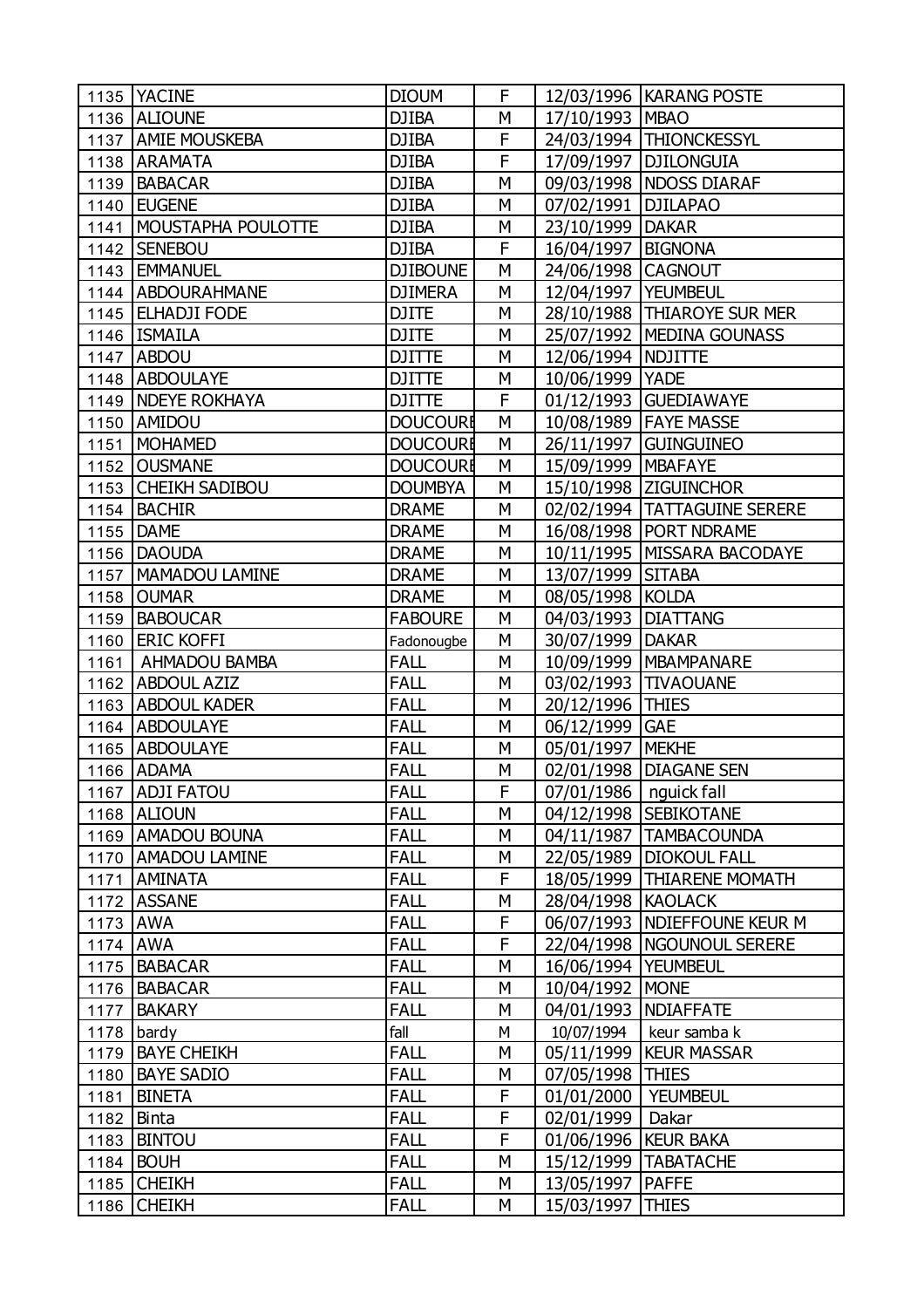|                  | 1187 CHEIKH               | <b>FALL</b> | М | 13/03/1994   NDOFFENE  |                               |
|------------------|---------------------------|-------------|---|------------------------|-------------------------------|
|                  | 1188 CHEIKH ABDOU AZIZ    | <b>FALL</b> | М | 23/02/1999   MBACKE    |                               |
|                  | 1189 CHEIKH SADIBOU       | <b>FALL</b> | M |                        | 18/02/1999 ZIGUINCHOR         |
| 1190             | <b>DAOUDA</b>             | <b>FALL</b> | M |                        | 18/07/1997   NIORO DU RIP     |
| 1191             | <b>DAOUDA</b>             | <b>FALL</b> | M | 11/05/1995   FATICK    |                               |
|                  | 1192   DIOME NDIAYE       | <b>FALL</b> | M | 01/01/1997   THIES     |                               |
| 1193             | <b>DJIBY SAMBOU</b>       | <b>FALL</b> | М | 10/10/1996 THIES       |                               |
|                  | 1194   EL HADJI AMADOU    | <b>FALL</b> | M | 08/02/1996   DIAKHAO   |                               |
|                  | 1195   ELHADJI MAMADOU    | <b>FALL</b> | M | 21/09/1988 THIES       |                               |
| 1196 IBRA        |                           | <b>FALL</b> | М | 05/01/1993 PIKINE      |                               |
| 1197 <b>IBRA</b> |                           | <b>FALL</b> | M | 01/01/1998 SAWILA      |                               |
|                  | 1198   IBRAHIMA           | <b>FALL</b> | M | 21/10/1995 NIAKHENE    |                               |
|                  | 1199   IBRAHIMA           | <b>FALL</b> | М | 03/05/1997 BOUNE       |                               |
|                  | 1200   IBRAHIMA           | <b>FALL</b> | M |                        | 26/10/1997   TIVAOUANE        |
|                  | 1201   IBRAHIMA           | <b>FALL</b> | M | 04/04/1986   MECKHE    |                               |
|                  | 1202 IBRAHIMA HOUMOUNA    | <b>FALL</b> | M | 01/04/1991   PIKINE    |                               |
|                  | 1203 KANKOU               | <b>FALL</b> | F | 15/01/1998 DAKAR       |                               |
|                  | 1204 KHADY                | <b>FALL</b> | F | 20/07/1997   KEBEMER   |                               |
|                  | 1205   KHADY              | <b>FALL</b> | F | 16/02/1997   LABGAR    |                               |
|                  | 1206 KHASSOUM             | <b>FALL</b> | M |                        | 20/10/1989   KEUR MOMAR SARR  |
|                  | 1207   MAGUETTE           | <b>FALL</b> | F | 20/09/1999 KAOLACK     |                               |
|                  | 1208   MAISSA MOUSTAPHA   | <b>FALL</b> | М |                        | 03/12/1994   DIEMBERING       |
| 1209             | <b>MALADO</b>             | <b>FALL</b> | F | 07/03/1998   BAMBEY    |                               |
| 1210             | <b>MAMADOU</b>            | <b>FALL</b> | M | 25/05/1996   NGUINDOR  |                               |
| 1211             | MAME ADAMA                | <b>FALL</b> | F | 06/12/1998 PIKINE      |                               |
|                  | 1212   MAME THIERNO       | <b>FALL</b> | M |                        | 21/06/1992 GUI GUI WO         |
| 1213             | <b>MASS</b>               | <b>FALL</b> | М | 31/12/1997             | <b>THIES</b>                  |
| 1214             | <b>MASSAER</b>            | <b>FALL</b> | М |                        | 12/06/1998   BOURNDOU         |
| 1215             | <b>MASSAMBA</b>           | <b>FALL</b> | M |                        | 05/01/2000 KEUR PATHE KHEWE   |
|                  | 1216 MATY                 | <b>FALL</b> | F |                        | 12/03/1994 GUEDE CHANTIER     |
| 1217             | <b>MONDOR</b>             | <b>FALL</b> | М | 05/07/1997 FATICK      |                               |
|                  | 1218   MOUSTAPHA          | <b>FALL</b> | M | 18/06/1996   YAYEME    |                               |
|                  | 1219   MOUSTAPHA          | <b>FALL</b> | М |                        | 01/04/1991   DIOUNGANE        |
|                  | 1220 NDEYE KEWE           | <b>FALL</b> | F | 13/01/1993   DIARIGNE  |                               |
| 1221             | <b>NGOSSE</b>             | <b>FALL</b> | F | 17/01/1999 PIRE        |                               |
| 1222             | <b>OUSSEYNOU</b>          | <b>FALL</b> | М | 01/03/1995 BAMBEY      |                               |
|                  | 1223 PENDA                | <b>FALL</b> | F | 10/09/1987   DIOURBEL  |                               |
| 1224             | <b>SERIGNE SALIOU</b>     | <b>FALL</b> | М | 04/04/1997             | <b>PIKINE</b>                 |
|                  | 1225 SOKHNA               | <b>FALL</b> | F | 01/01/1998   BAMBEY    |                               |
|                  | 1226   SOULEYMANE BABOUNA | <b>FALL</b> | М | 02/06/1995 GOUDOMP     |                               |
|                  | 1227   TANOR              | <b>FALL</b> | М |                        | 10/04/1992   KEUR PATHE KHEWE |
| 1228             | <b>WOLIMATA</b>           | <b>FALL</b> | F | 04/01/1991   THIES     |                               |
|                  | 1229   FABOURAMA          | <b>FATY</b> | М | 27/02/1997   LINGUETTO |                               |
| 1230             | <b>KEBA</b>               | <b>FATY</b> | М |                        | 10/05/1993   SANSANCOUTOTO    |
| 1231             | <b>OUSMANE</b>            | <b>FATY</b> | М | 07/02/1996   MBOUR     |                               |
|                  | 1232 Abass                | <b>FAYE</b> | М | 06/10/1994   Dakar     |                               |
|                  | 1233 ABDOU                | <b>FAYE</b> | М | 22/04/1994             | <b>GOMONE</b>                 |
|                  | 1234 ABDOU                | <b>FAYE</b> | М | 02/01/1999 POLECK      |                               |
|                  | 1235 ABDOULAYE            | <b>FAYE</b> | М | 30/05/1986 FATICK      |                               |
|                  | 1236   ABDOULAYE          | <b>FAYE</b> | М | 25/10/1998 FATICK      |                               |
|                  | 1237 ABDOURAHMANE         | <b>FAYE</b> | М | 07/03/1992   MBAFAYE   |                               |
|                  | 1238 ABLAYE               | <b>FAYE</b> | М |                        | 10/10/1988 DJOUROUP           |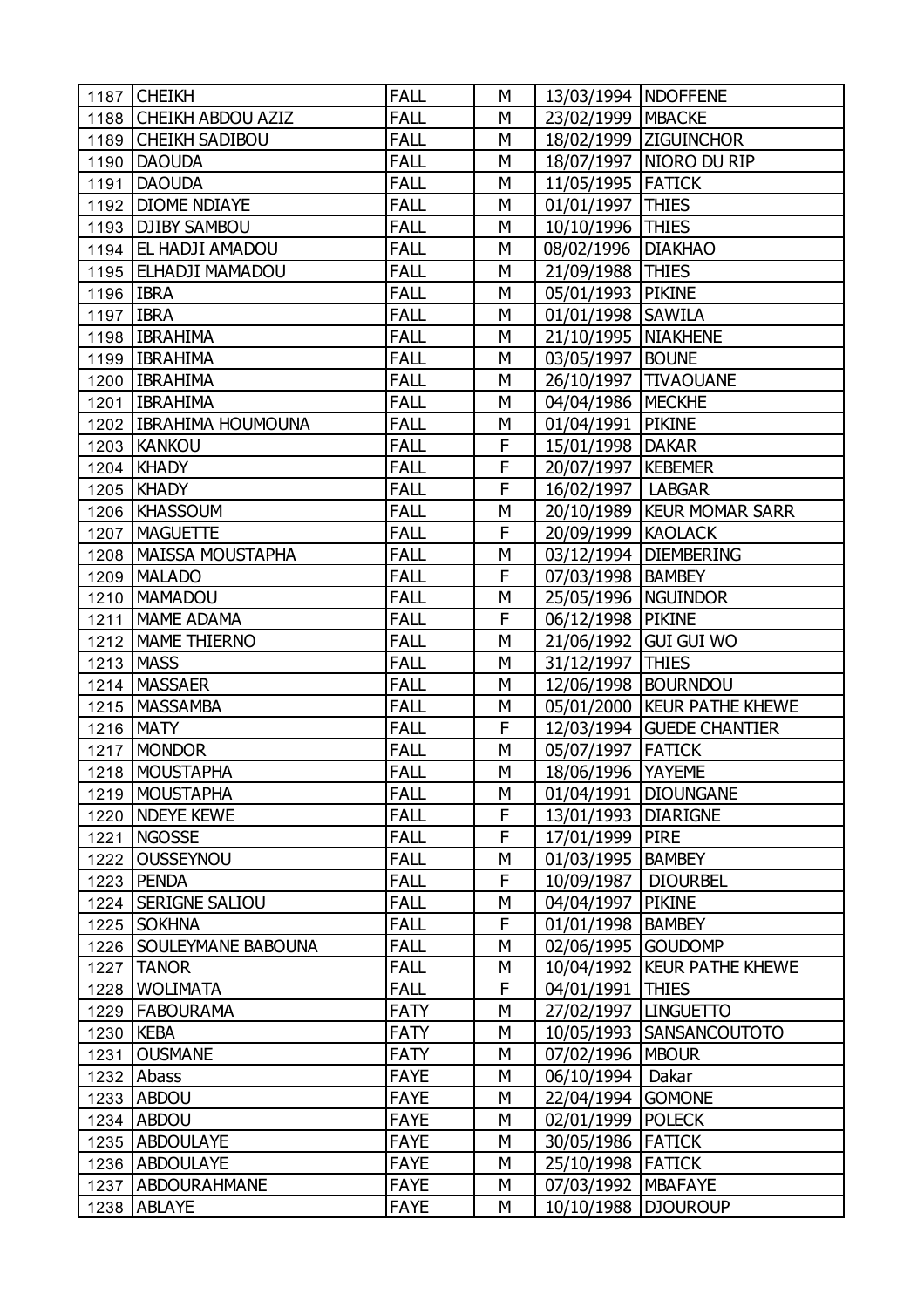|          | 1239 AISSATOU             | <b>FAYE</b> | F              | 11/08/1988 SAGNE       |                                |
|----------|---------------------------|-------------|----------------|------------------------|--------------------------------|
|          | 1240 Aissatou             | <b>FAYE</b> | F              | 13/09/1995   Bambèye   |                                |
| 1241     | <b>ALASSANE</b>           | <b>FAYE</b> | M              |                        | 30/11/1994   NDOCK SARE        |
| 1242     | <b>ALIOU</b>              | <b>FAYE</b> | М              |                        | 17/03/1998   MLOMP DJICOMOL    |
|          | 1243 ALIOUNE BADARA       | <b>FAYE</b> | M              | 18/07/2000   NGOYENE   |                                |
|          | 1244   AMADE DIOUF        | <b>FAYE</b> | M              |                        | 12/05/1990   MANDE K MIGNAN    |
|          | 1245 AMADOU               | <b>FAYE</b> | М              | 20/02/2000   KAHONE    |                                |
| 1246 Amy |                           | <b>FAYE</b> | F              | 04/01/1998   Linguère  |                                |
| 1247     | <b>ANNA</b>               | <b>FAYE</b> | F              | 23/10/2000 DIOUROUP    |                                |
| 1248     | <b>AWA</b>                | <b>FAYE</b> | F              |                        | 02/02/1995   MBAYENE NDIACK    |
| 1249     | <b>BABACAR</b>            | <b>FAYE</b> | M              |                        | 10/07/1996   NDOSS MBADIOCK    |
|          | 1250 BABACAR              | <b>FAYE</b> | М              | 03/12/1997   SAGNE     |                                |
| 1251     | BABACAR                   | <b>FAYE</b> | M              |                        | 28/07/1999   KHALAMBASSE       |
| 1252     | <b>BABACAR KOLOU</b>      | <b>FAYE</b> | M              | 16/05/1987   SAGNE     |                                |
| 1253     | BAKARY                    | <b>FAYE</b> | М              |                        | 11/01/1997   TATTAGUINE ESCALE |
| 1254     | <b>BALLE</b>              | <b>FAYE</b> | M              | 02/11/1996 SAGNE       |                                |
| 1255     | <b>BARA</b>               | <b>FAYE</b> | М              | 01/01/1988 FATICK      |                                |
|          | 1256 BAYE                 | <b>FAYE</b> | М              | 01/01/1995   DIOURBEL  |                                |
| 1257     | <b>BAYE CHEIKH</b>        | <b>FAYE</b> | M              | 15/02/1993   BARGNY    |                                |
| 1258     | <b>BERTRAND DIEGANE</b>   | <b>FAYE</b> | М              | 06/09/1995 PIKINE      |                                |
| 1259     | <b>BINETA</b>             | <b>FAYE</b> | F              |                        | 12/06/1996   NOHAMDANE         |
| 1260     | <b>CHEIKH</b>             | <b>FAYE</b> | M              | 12/06/1997   DIORAL    |                                |
| 1261     | <b>CHEIKH</b>             | <b>FAYE</b> | М              |                        | 03/04/1995   NDOSS MBADIOCK    |
|          | 1262 CHEIKH               | <b>FAYE</b> | М              | 18/03/1997   DIAMBEYE  |                                |
|          | 1263 CHEIKH               | <b>FAYE</b> | M              | 10/04/1998 KAOLACK     |                                |
|          | 1264 CHEIKH               | <b>FAYE</b> | M              |                        | 26/03/1994   NDIONGOLOR        |
| 1265     | <b>CHEIKH OUMAR</b>       | <b>FAYE</b> | М              | 16/01/1999 COLOBANE    |                                |
|          | 1266 CODOU DITE YAMOUNDAO | <b>FAYE</b> | F              | 19/03/1999 SOKONE      |                                |
| 1267     | <b>COUMBA</b>             | <b>FAYE</b> | F              |                        | 10/11/1996   NDIANDIAYE        |
| 1268     | DABA                      | <b>FAYE</b> | F              | 01/03/1995   DIOUROUP  |                                |
|          | 1269 DABA                 | <b>FAYE</b> | F              | 09/02/1996   MBADATTE  |                                |
| 1270     | <b>DABA</b>               | <b>FAYE</b> | $\overline{F}$ | 24/01/1997   ABALLING  |                                |
| 1271     | DANIEL NGOUYE             | <b>FAYE</b> | М              | 21/10/1998 KHAKH       |                                |
|          | 1272   DEMBA              | <b>FAYE</b> | М              |                        | 06/03/1999   NDIOBEL PAYENE    |
| 1273     | <b>DIBOR MARIE NOEL</b>   | <b>FAYE</b> | F              | 25/12/1995 PIKINE      |                                |
| 1274     | <b>DIOGOYE</b>            | <b>FAYE</b> | М              | 28/05/1992 NIAKHAR     |                                |
| 1275     | <b>DIOULY</b>             | <b>FAYE</b> | М              |                        | 14/09/1995   BOUSSINKILY       |
|          | 1276   DIOUMA             | <b>FAYE</b> | М              | 09/01/1986             | <b>MBAM</b>                    |
| 1277     | <b>DIOUMA</b>             | <b>FAYE</b> | F              | 08/11/1999   BAMBEY    |                                |
|          | 1278   DJIBRIL            | <b>FAYE</b> | М              |                        | 12/08/1996 SOUMENANE           |
| 1279     | <b>DJIBRIL</b>            | <b>FAYE</b> | М              |                        | 01/01/1999   NIORO DU RIP      |
| 1280     | <b>DJIDIACK</b>           | <b>FAYE</b> | М              | 05/03/1997             | <b>BOYARD TOCK</b>             |
| 1281     | <b>EDOUARD NGOR</b>       | <b>FAYE</b> | М              |                        | 13/04/1999   BOYARD TOCK       |
| 1282     | <b>FAKHANE</b>            | <b>FAYE</b> | F              | 04/04/1996   SOUMNANE  |                                |
| 1283     | <b>FALLOU</b>             | <b>FAYE</b> | М              | 13/12/2000             | <b>NOBOU</b>                   |
| 1284     | <b>FARAGANE</b>           | <b>FAYE</b> | M              | 02/12/1996   NGOUYE    |                                |
| 1285     | FARBA                     | <b>FAYE</b> | М              | 22/12/1995             | <b>POLECK</b>                  |
| 1286     | <b>FASSAR</b>             | <b>FAYE</b> | М              | 12/12/1998             | <b>TATTAGUINE</b>              |
| 1287     | <b>FATOU</b>              | <b>FAYE</b> | F              | 18/06/1997             | <b>BOOF MBALEME</b>            |
| 1288     | <b>FATOU KINE</b>         | <b>FAYE</b> | F              | 13/11/1998   NGUESSINE |                                |
| 1289     | <b>FEIX WILLIAM</b>       | <b>FAYE</b> | М              | 10/02/1993   KAOLACK   |                                |
| 1290     | <b>GABRIEL</b>            | <b>FAYE</b> | M              | 08/09/1994             | <b>BOUTHIE</b>                 |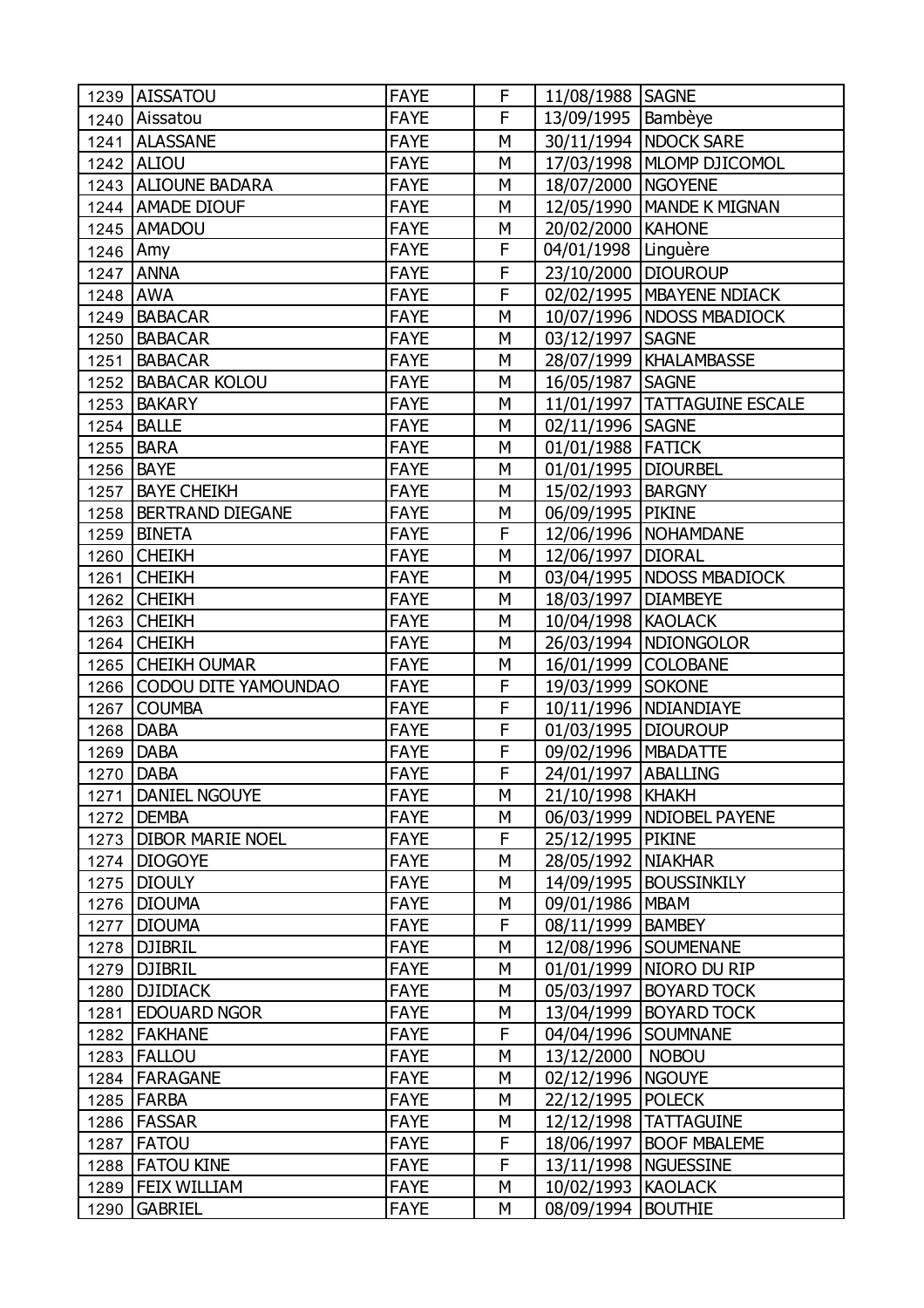| 1291 | <b>GABRIEL</b>             | <b>FAYE</b> | М | 24/08/1998   MBEDAP    |                                 |
|------|----------------------------|-------------|---|------------------------|---------------------------------|
|      | 1292 GERARD R G            | <b>FAYE</b> | M | 27/10/2000             |                                 |
|      | 1293 GORGUI                | <b>FAYE</b> | M | 23/03/1996 SIMAL       |                                 |
|      | 1294 HELENE                | <b>FAYE</b> | F | 04/01/1991             | <b>MBAO</b>                     |
|      | 1295 BOU                   | <b>FAYE</b> | M | 03/01/2000   LAMBAYE   |                                 |
|      | 1296 IBOU                  | <b>FAYE</b> | M |                        | 03/01/1995 SIKATROUM            |
|      | 1297   IBRAHIMA            | <b>FAYE</b> | M | 06/02/1996   BOUKHOU   |                                 |
|      | 1298 IBRAHIMA              | <b>FAYE</b> | M | 11/10/1995   MBOUR     |                                 |
|      | 1299   IBRAHIMA            | <b>FAYE</b> | M | 15/03/1998   KALOM     |                                 |
|      | 1300 IBRAHIMA              | <b>FAYE</b> | M | 19/02/1995 SENGHOR     |                                 |
|      | 1301   IBRAHIMA            | <b>FAYE</b> | M |                        | 15/12/1995   NDIONGOLOR         |
|      | 1302 IBRAHIMA              | <b>FAYE</b> | M | 03/01/2000 FISSEL      |                                 |
|      | 1303   IBRAHIMA            | <b>FAYE</b> | M | 05/09/1992   SANGUE    |                                 |
|      | 1304   IBRAHIMA            | <b>FAYE</b> | M |                        | 22/01/1997   NDIOULBETH         |
|      | 1305 IDRISSA               | <b>FAYE</b> | M | 20/07/1999             | <b>DIASS</b>                    |
|      | 1306   ISIDORE             | <b>FAYE</b> | М |                        | 06/04/1999   KEUR MANGARY       |
|      | 1307 JEAN                  | <b>FAYE</b> | M |                        | 07/06/1994   GAGUE MODY         |
|      | 1308 JEAN MARIE            | <b>FAYE</b> | F | 05/10/1994   FASSANE   |                                 |
|      | 1309   KHADIDIATOU         | <b>FAYE</b> | F | 18/10/2000   DIOURBEL  |                                 |
|      | 1310   KHADIDIATOU         | <b>FAYE</b> | F |                        | 12/05/1991   NDIOUDIOUF         |
|      | 1311   KHADIM MBACKE       | <b>FAYE</b> | M |                        | 28/06/1998   NIONDOUNE          |
|      | 1312   KHADIM MBACKE       | <b>FAYE</b> | М |                        | 14/08/1999 JOAL FADIOUTH        |
|      | 1313 KHADY                 | <b>FAYE</b> | F | 13/12/1996   DIORAL    |                                 |
|      | 1314 KHADY                 | <b>FAYE</b> | F | 20/04/1994   BELICAEL  |                                 |
|      | 1315 KHADY                 | <b>FAYE</b> | F | 23/03/1993   SANGUE    |                                 |
|      | 1316   KHADY               | <b>FAYE</b> | F | 15/09/1995   THIOFFIOR |                                 |
|      | 1317   KHADY               | <b>FAYE</b> | F | 02/12/1990             | <b>DAKAR</b>                    |
|      | 1318   KHADY               | <b>FAYE</b> | F | 22/10/1996 PATAR       |                                 |
| 1319 | KHADY                      | <b>FAYE</b> | F | 20/10/2000 SAMBE       |                                 |
|      | 1320 KHADY                 | <b>FAYE</b> | F | 20/04/1999 KAOLACK     |                                 |
| 1321 | KHALIFA ABABACAR           | <b>FAYE</b> | M | 03/06/1989 DAKAR       |                                 |
|      | 1322 KHAMACODOU            | <b>FAYE</b> | M | 14/07/1998 PARARE      |                                 |
|      | 1323 KHOKHANE              | <b>FAYE</b> | M |                        | 10/02/1994 THIANDENE            |
|      | $1324$ LATTY               | <b>FAYE</b> | М |                        | 07/04/1997   NDORONG LOG        |
|      | 1325   LAMINE              | <b>FAYE</b> | M |                        | 18/01/1993 SING NGUESSINE       |
|      | 1326   LAMINE              | <b>FAYE</b> | M |                        | 04/08/1997   NGUENIENE          |
|      | 1327   LAT DEMBA           | <b>FAYE</b> | M | 17/02/1996   KALOM     |                                 |
|      | 1328   LATDEMBA            | <b>FAYE</b> | M | 01/11/1999   NIAKHAR   |                                 |
|      | 1329   LATYR               | <b>FAYE</b> | M |                        | 12/07/1995   MBELLONGOUTH       |
|      | 1330   LATYR               | <b>FAYE</b> | М | 17/02/1984   NGOUYE    |                                 |
|      | 1331 LOUISE SIGA           | <b>FAYE</b> | F | 21/08/1989   NDIANDA   |                                 |
|      | 1332 LOUISE THERESE DIOUMA | <b>FAYE</b> | F | 04/03/1995   TEROKH    |                                 |
|      | 1333   MAGUETTE            | <b>FAYE</b> | F |                        | 15/10/1995   NDIOMBENE MBAFFAYE |
|      | 1334   MAIMOUNA            | <b>FAYE</b> | F | 05/03/1994 THIES       |                                 |
|      | 1335   MAIMOUNA            | <b>FAYE</b> | F | 10/12/1989   DIAMBOUR  |                                 |
|      | 1336   MAMADOU             | <b>FAYE</b> | М | 20/08/1995   KAOLACK   |                                 |
|      | 1337   MAMADOU             | <b>FAYE</b> | M | 10/10/1996             | <b>MBANE</b>                    |
|      | 1338   MAMADOU             | <b>FAYE</b> | M | 20/10/1993             | <b>DOUDAME</b>                  |
| 1339 | MAMADOU                    | <b>FAYE</b> | М |                        | 02/10/1994   MEDINA GOUNASS     |
|      | 1340   MAMADOU             | <b>FAYE</b> | M |                        | 13/03/1995   NIORO DU RIP       |
|      | 1341   MAMADOU             | <b>FAYE</b> | M | 03/04/1995   NDOKH     |                                 |
|      | 1342   MAMADOU             | <b>FAYE</b> | М | 24/12/1997             | <b>GAYAME</b>                   |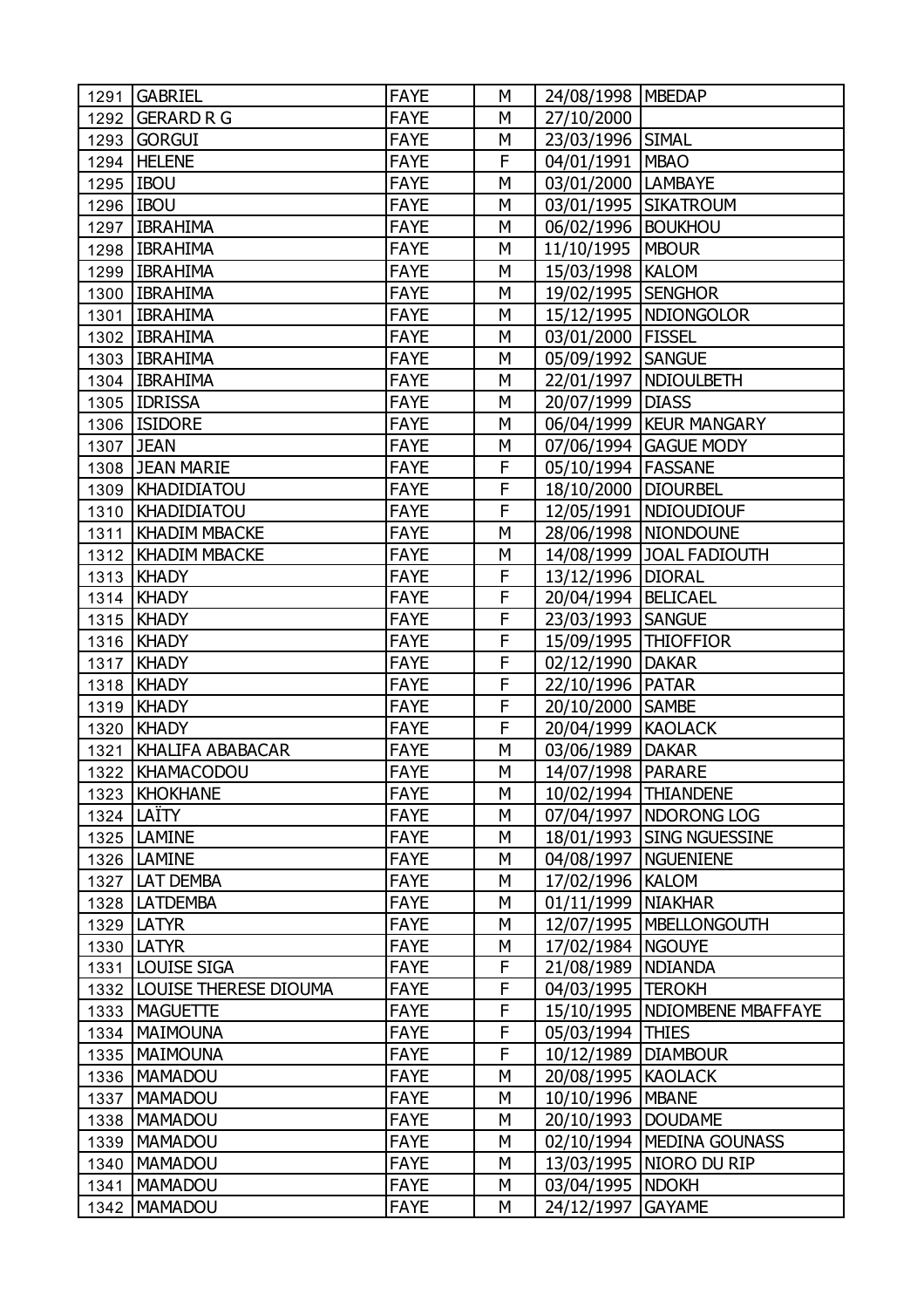|      | 1343   MAMADOU         | <b>FAYE</b> | М | 19/08/1998   NGOUYE    |                                |
|------|------------------------|-------------|---|------------------------|--------------------------------|
|      | 1344   MAMADOU         | <b>FAYE</b> | M | 01/03/1999 FAYIL       |                                |
|      | 1345   MAMADOU         | <b>FAYE</b> | М | 24/07/1999   MAKHADJI  |                                |
| 1346 | MAMADOU                | <b>FAYE</b> | М |                        | 30/12/1996 SANTHIOU MOUTHE     |
| 1347 | MAMADOU LAMINE         | <b>FAYE</b> | M |                        | 25/11/1999   KHALAMBASSE       |
|      | 1348   MAMADOU MBEGANE | <b>FAYE</b> | M | 07/12/1998 DIOFIOR     |                                |
| 1349 | <b>MAME BIRAME</b>     | <b>FAYE</b> | М |                        | 30/01/1994   NDIOBENE MBAFFAYE |
|      | 1350   MAME FATA       | <b>FAYE</b> | F | 16/07/1998 DIOFIOR     |                                |
| 1351 | <b>MARCEL</b>          | <b>FAYE</b> | M | 02/01/1992             | <b>DOUDAME</b>                 |
| 1352 | <b>MARIAMA</b>         | <b>FAYE</b> | F | 09/05/1988   DIOFIOR   |                                |
| 1353 | <b>MASSAMBA</b>        | <b>FAYE</b> | M | 06/07/1999 THIES       |                                |
|      | 1354   MATAR           | <b>FAYE</b> | M |                        | 10/01/1993   NDOFFANE MOURIDE  |
|      | 1355   MATY ND         | <b>FAYE</b> | F | 25/08/1999             | NG DIARAF                      |
|      | 1356   MBAGNICK        | <b>FAYE</b> | M |                        | 13/11/1995   LOULY BENTEGNE    |
| 1357 | <b>MBAGNICK</b>        | <b>FAYE</b> | M | 05/10/2000             | WARDIAKHAL                     |
| 1358 | <b>MBAYE</b>           | <b>FAYE</b> | М |                        | 03/03/1995   KHODJIL BALING    |
| 1359 | <b>MBAYE</b>           | <b>FAYE</b> | M |                        | 07/11/1996 GUITYR SERERE       |
| 1360 | <b>MBAYE</b>           | <b>FAYE</b> | M | 01/09/1991   MBOMBAYE  |                                |
| 1361 | <b>MBAYE BABACAR</b>   | <b>FAYE</b> | М | 10/02/1990   PACKY     |                                |
| 1362 | MOUHAMED               | <b>FAYE</b> | M |                        | 18/03/2000   LATMINGUE         |
| 1363 | MOUSSA                 | <b>FAYE</b> | M | 11/04/1994   DIOKHAR   |                                |
| 1364 | <b>MOUSTAPHA</b>       | <b>FAYE</b> | М | 13/05/1994 SENGHOR     |                                |
| 1365 | MOUSTAPHA              | <b>FAYE</b> | M | 23/02/1993 SASSMACK    |                                |
|      | 1366   MOUSTAPHA       | <b>FAYE</b> | M | 02/02/1998 DIOURBEL    |                                |
|      | 1367 NDEYE             | <b>FAYE</b> | F | 06/02/1994   DIORAL    |                                |
| 1368 | ndeye A                | <b>FAYE</b> | F | 01/04/1997             | thies                          |
| 1369 | <b>NDEYE GUIGNEMBA</b> | <b>FAYE</b> | F | 17/08/2000             | <b>THIADIAYE</b>               |
| 1370 | <b>NDEYE MAISSA</b>    | <b>FAYE</b> | F | 18/03/1999 FATICK      |                                |
| 1371 | <b>NDIANKO</b>         | <b>FAYE</b> | M |                        | 04/06/2000 KOUNGHUEL           |
| 1372 | <b>NGOR</b>            | <b>FAYE</b> | М | 10/03/1993 NGAPP       |                                |
|      | 1373   NGOR            | <b>FAYE</b> | М | 03/05/1997 FATICK      |                                |
|      | 1374   NGOR            | <b>FAYE</b> | M | 25/08/1998 LOUMATYR    |                                |
|      | 1375   NGOR            | <b>FAYE</b> | М |                        | 15/01/2000   NGAYOKHEME        |
|      | 1376   NGOR MACK SIDI  | <b>FAYE</b> | М | 13/11/1995   DIOUROUP  |                                |
| 1377 | <b>OMAR</b>            | <b>FAYE</b> | М |                        | 10/03/1997   NDIOL MANGANE     |
| 1378 | <b>OMAR</b>            | <b>FAYE</b> | М | 05/12/2000             | <b>DIASS</b>                   |
| 1379 | <b>ONGUE</b>           | <b>FAYE</b> | М | 22/05/1995             | <b>THIES</b>                   |
| 1380 | <b>OUSMANE</b>         | <b>FAYE</b> | М | 10/01/1996   NGUESSINE |                                |
| 1381 | <b>OUSMANE</b>         | <b>FAYE</b> | М | 02/01/1984 SANGHARE    |                                |
|      | 1382 OUSMANE           | <b>FAYE</b> | М |                        | 01/01/1994   NDIAFFA SERERE    |
| 1383 | <b>OUSMANE</b>         | <b>FAYE</b> | М | 07/01/1998 THIADIAYE   |                                |
| 1384 | <b>OUSMANE</b>         | <b>FAYE</b> | М | 08/08/1996             | <b>DIOFFIOR</b>                |
| 1385 | <b>OUSMANE</b>         | <b>FAYE</b> | М | 10/04/1998             | <b>DAGGA</b>                   |
| 1386 | <b>OUSMANE</b>         | <b>FAYE</b> | М | 10/02/1984 FETTO       |                                |
| 1387 | <b>OUSMANE</b>         | <b>FAYE</b> | М | 26/07/1991   FATICK    |                                |
|      | 1388 OUSMANE           | <b>FAYE</b> | М | 12/04/1999 KOUTAL      |                                |
| 1389 | <b>OUSSEYNOU</b>       | <b>FAYE</b> | М |                        | 17/03/2000   NGOUMSANE         |
| 1390 | <b>PAPA DJIBRIL</b>    | <b>FAYE</b> | М | 10/11/1995             | <b>DAKAR</b>                   |
| 1391 | <b>PAPA SAKOU</b>      | <b>FAYE</b> | М | 28/06/1996 KAOLACK     |                                |
| 1392 |                        |             |   |                        |                                |
|      | <b>PAPA SAMBA</b>      | <b>FAYE</b> | М | 23/12/1996 KAOLACK     |                                |
|      | 1393   PAPE ABDOU      | <b>FAYE</b> | М | 12/11/1992             | <b>GANDIAYE</b>                |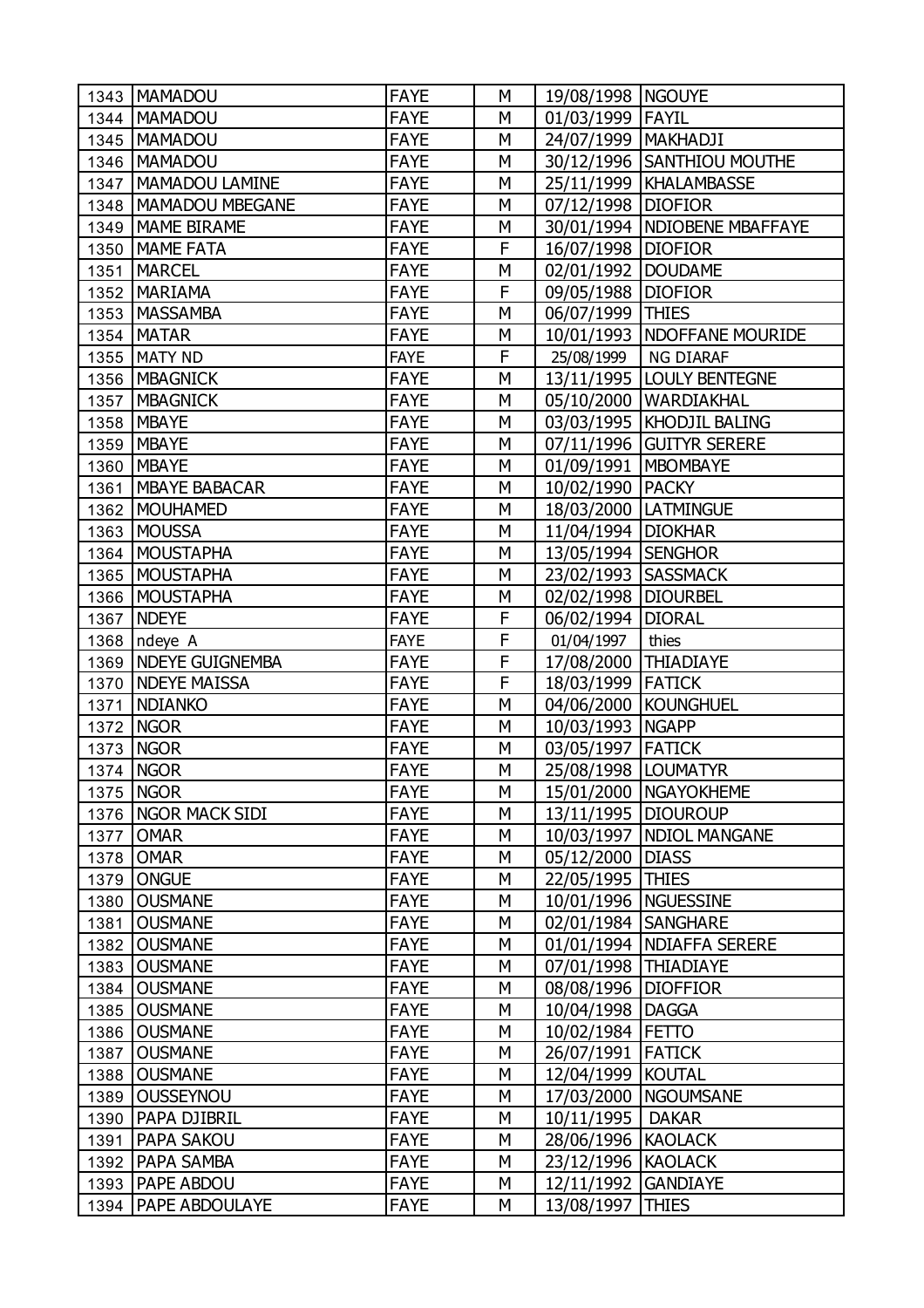|          | 1395   Pape Birame     | faye           | M | 09/08/1992   Fatick    |                               |
|----------|------------------------|----------------|---|------------------------|-------------------------------|
|          | 1396   PAPE BOUR       | <b>FAYE</b>    | M | 24/07/1998   MBAFAYE   |                               |
|          | 1397   PAPE CHERIF     | <b>FAYE</b>    | M | 06/10/1986   YEUMBEUL  |                               |
| 1398     | <b>PAPE IBRAHIMA</b>   | <b>FAYE</b>    | M | 08/02/1988   DAKAR     |                               |
| 1399     | <b>PAPE MOUSSA</b>     | <b>FAYE</b>    | M | 31/01/1998   RUFISQUE  |                               |
| 1400     | <b>PASCAL D ALFRED</b> | <b>FAYE</b>    | M | 30/06/1998   YENDANE   |                               |
| 1401     | <b>PATHE NDIAYE</b>    | <b>FAYE</b>    | M | 26/08/1994   RUFISQUE  |                               |
|          | 1402   PHILIP NGOR     | <b>FAYE</b>    | M | 21/02/1997   DIOUROUP  |                               |
|          | 1403 ROSE MANE         | <b>FAYE</b>    | F | 28/05/1982             | <b>DIAGLE</b>                 |
|          | 1404 SALIOU            | <b>FAYE</b>    | M | 02/11/1993             | <b>PIKINE</b>                 |
| 1405     | Samba                  | <b>FAYE</b>    | M | 13/01/2000 Senghor     |                               |
|          | 1406 SAMBA             | <b>FAYE</b>    | M | 02/03/1998   BICOLE    |                               |
|          | 1407 SANOUKOR          | <b>FAYE</b>    | M | 09/09/1999   DOUDAME   |                               |
| 1408     | <b>SENY</b>            | <b>FAYE</b>    | M | 27/03/1997   KALOM     |                               |
| 1409     | <b>SEYNABOU</b>        | <b>FAYE</b>    | F | 10/01/1994   MBAFAYE   |                               |
| 1410     | <b>SOKHNA</b>          | <b>FAYE</b>    | F | 08/12/1984 KAOLACK     |                               |
| 1411     | <b>SOULEYE</b>         | <b>FAYE</b>    | M |                        | 18/08/1987   KHALAMBASSE      |
| 1412     | <b>SOULEYE</b>         | <b>FAYE</b>    | M | 04/03/1997   NGUENIENE |                               |
|          | 1413   SOULEYMANE      | <b>FAYE</b>    | М | 06/10/1999   FATICK    |                               |
|          | 1414 SOULEYMANE        | <b>FAYE</b>    | M |                        | 24/12/1995   LOGDIR DIOHINE   |
|          | 1415   SOULEYMANE      | <b>FAYE</b>    | M | 02/01/1997             | <b>KEBEMER</b>                |
|          | 1416   SOULEYMANE      | <b>FAYE</b>    | М | 13/05/1998 GOSSAS      |                               |
|          | 1417   TABASKI         | <b>FAYE</b>    | F | 05/02/1996   NGOYERE   |                               |
| 1418     | <b>TAMSIR</b>          | <b>FAYE</b>    | M |                        | 18/11/1994 ZIGUINCHOR         |
| 1419     | <b>TENING</b>          | <b>FAYE</b>    | F |                        | 15/08/1999   KEUR NIOKHOR     |
| 1420     | <b>THERESE</b>         | <b>FAYE</b>    | F | 10/11/1999   DIOUROUP  |                               |
| 1421     | <b>THIABA</b>          | <b>FAYE</b>    | F | 05/08/1994             | <b>SINDIA</b>                 |
| 1422     | <b>THOMAS</b>          | <b>FAYE</b>    | M | 30/03/1996             | <b>GANDIAYE</b>               |
| 1423     | <b>VINCENT</b>         | <b>FAYE</b>    | M | 10/12/1989   DIOUROUP  |                               |
|          | 1424 WALY              | <b>FAYE</b>    | M | 09/05/1998   THIOMBY   |                               |
|          | 1425   WALY BABACAR    | <b>FAYE</b>    | M | 19/05/1998   NGOUYE    |                               |
|          | 1426 YACINE            | <b>FAYE</b>    | F | 28/08/1998 THIES       |                               |
|          | 1427   YACINE          | <b>FAYE</b>    | F |                        | 26/05/1998   NDIANDIAYE       |
|          | 1428 YANDE             | <b>FAYE</b>    | F | 03/03/1996   MBOUMA    |                               |
|          | 1429 YAOUD             | <b>FAYE</b>    | М |                        | 21/02/1994 SOUMBEL KEUR LATYR |
|          | 1430 YOUSSOU           | <b>FAYE</b>    | M | 23/03/1996   DIASS     |                               |
|          | 1431   MBISSANE        | <b>FAYE</b>    | M |                        | 10/10/1999   MBALAKHAT        |
|          | 1432   FATOU           | <b>FAYE</b>    | F | 11/07/1996   MBANE     |                               |
|          | 1433 HADJI             | <b>FEDIOR</b>  | F |                        | 11/03/1995 ZIGUINCHOR         |
|          | 1434   MASSENEBA       | <b>FEDIOR</b>  | M | 10/02/1990   THIES     |                               |
|          | 1435   MAMADOU         | <b>FOBA</b>    | M | 06/02/1998 SINDIA      |                               |
|          | 1436 CHEIKH            | <b>FOUNE</b>   | М | 01/01/1998   MBAMANE   |                               |
|          | 1437   DIEYNABA        | <b>FOUNE</b>   | F | 12/04/1999   MBAMANE   |                               |
| 1438 AMY |                        | <b>GACKOU</b>  | F | 09/09/1999   NDIEBEL   |                               |
|          | 1439 ADJIARATOU DAYA   | <b>GADIAGA</b> | F | 16/12/1998   KAFFRINE  |                               |
|          | 1440 DIERY             | <b>GADIAGA</b> | М | 11/01/1998 FISSEL      |                               |
|          | 1441   ELHADJI OUSMANE | <b>GADIAGA</b> | M | 04/09/1996   KHELCOM   |                               |
|          | 1442   MODOU           | <b>GADIAGA</b> | M | 10/02/1999   NGADIAGA  |                               |
|          | 1443 ALIOU             | <b>GADJIGO</b> | М |                        | 12/11/1997   TAMBACOUNDA      |
|          | 1444 CHEIKH            | <b>GAKOU</b>   | M | 14/05/1992   MBAKHANE  |                               |
|          | 1445   BOUBOUYEL       | <b>GANO</b>    | М |                        | 26/01/1998   KANDIATOR        |
|          | 1446 IDRISSA           | <b>GASSAMA</b> | М |                        | 20/03/1990   LATMINGUE        |
|          |                        |                |   |                        |                               |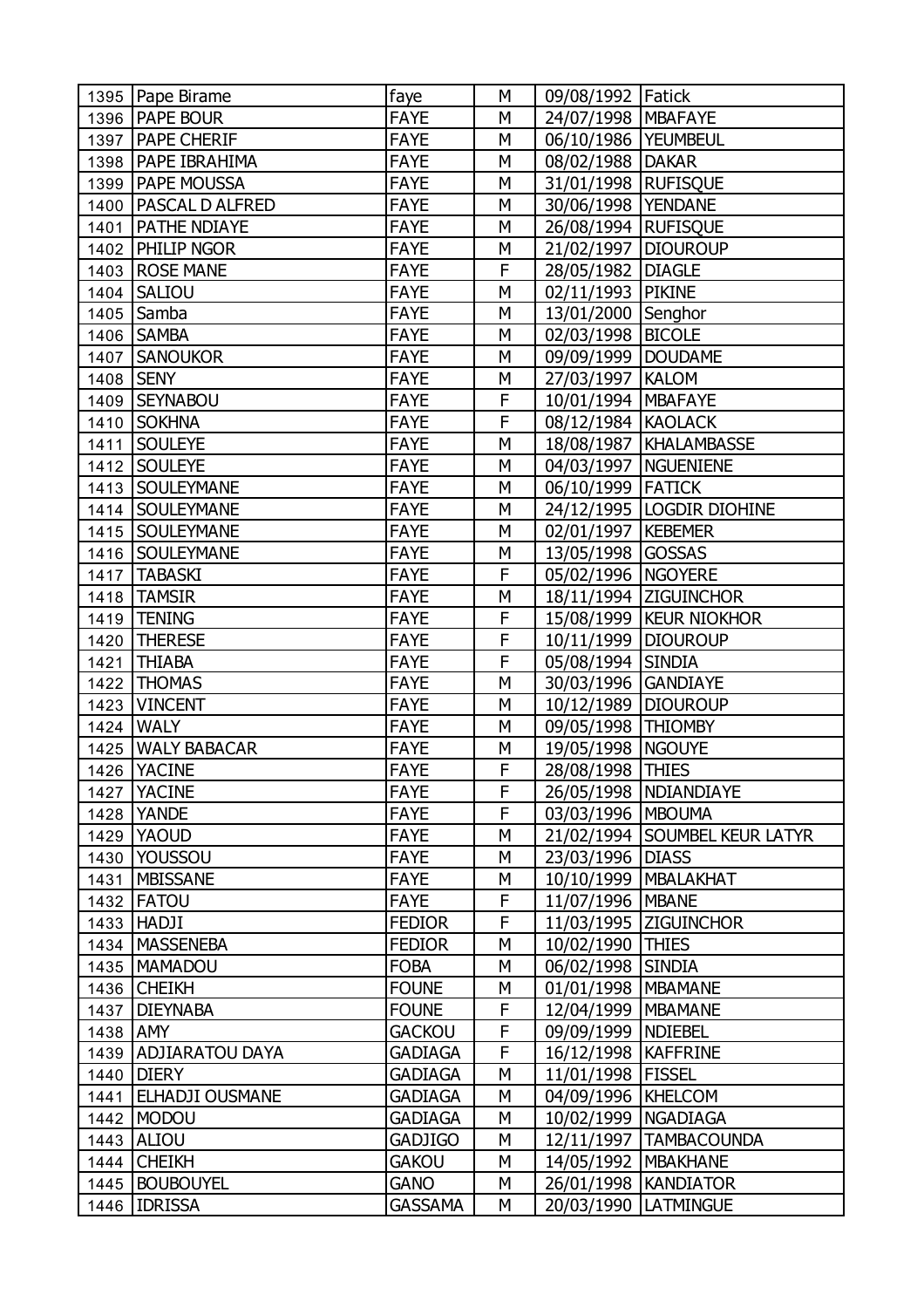|           | 1447 JAOSEPH ABDOULAYE    | GASSAMA         | М | 02/01/2001   DAKAR     |                             |
|-----------|---------------------------|-----------------|---|------------------------|-----------------------------|
|           | 1448   KHADY              | <b>GASSAMA</b>  | F |                        | 14/01/1987   NDIAKHIRATE    |
| 1449      | <b>MOUSSA</b>             | <b>GASSAMA</b>  | M | 22/12/1995   DARSALAM  |                             |
| 1450      | <b>FATOU BAKAR</b>        | GATH            | F |                        | 16/01/1999   DIAMAGUENE     |
| 1451      | <b>DJIBY</b>              | <b>GAYE</b>     | M |                        | 18/01/1995   KOUTAL OUOLOF  |
| 1452      | <b>DJIBY</b>              | <b>GAYE</b>     | M | 24/10/1996 SINDIANE1   |                             |
| 1453      | <b>DJIBY</b>              | <b>GAYE</b>     | М |                        | 12/08/1998   RICHARD TOLL   |
|           | 1454   EL HADJI           | <b>GAYE</b>     | M |                        | 10/10/2000   NDONRONG WOLOF |
|           | 1455 ELHADJI MALICK       | <b>GAYE</b>     | M |                        | 03/02/1998   SAINT LOUIS    |
|           | 1456 GUELAYE              | <b>GAYE</b>     | M | 15/05/1999   DOUNGUEL  |                             |
| 1457      | <b>IBRAHIMA</b>           | <b>GAYE</b>     | M |                        | 20/01/1991   KEUR TAMBA     |
| 1458      | <b>MAMATH</b>             | <b>GAYE</b>     | M |                        | 10/01/1998   KEUR TAMBA     |
|           | 1459   MAME DIARRA        | <b>GAYE</b>     | F | 14/04/1996 KAOLACK     |                             |
|           | 1460 MBOR                 | <b>GAYE</b>     | M | 09/01/1999 THIES       |                             |
| 1461      | <b>MOMY</b>               | <b>GAYE</b>     | F | 03/03/1997 SINDIA      |                             |
| 1462      | <b>NDAKHTE</b>            | <b>GAYE</b>     | М | 26/12/1991   NDANDE    |                             |
|           | 1463   PAPE MALICK        | <b>GAYE</b>     | M |                        | 22/06/1994 GUINGUINEO       |
|           | 1464 SERIGNE MBACKE MADIA | <b>GAYE</b>     | M | 04/05/1994 RUFISQUE    |                             |
|           | 1465 CHEIKH               | <b>GNING</b>    | М |                        | 14/03/2000   MBALAMSONE     |
|           | 1466 DAOUDA               | <b>GNING</b>    | M | 18/12/1996   BAMBEY    |                             |
| 1467      | MOUSSA                    | <b>GNING</b>    | M | 02/02/1999   BAMBEY    |                             |
| 1468      | <b>PAPE MODOU</b>         | <b>GNING</b>    | M | 12/06/1994   KAHONE    |                             |
| 1469      | <b>THILAW</b>             | <b>GNING</b>    | M |                        | 10/10/1991  LOULY BENTENE   |
| 1470      | PAPA M                    | <b>GNINGNE</b>  | M | 05/05/1988             | <b>KAOLACK</b>              |
| 1471      | <b>DAOUDA</b>             | <b>GNINGUE</b>  | М | 10/02/1998   BOYE 1    |                             |
|           | 1472 DIAB                 | <b>GNINGUE</b>  | M | 23/06/1991   LOMENE    |                             |
| 1473      | Mamour                    | <b>GNINGUE</b>  | M | 03/02/1990   Ndiomdy   |                             |
| 1474      | MOUHAMADOU LAMINE         | <b>GNINGUE</b>  | M | 16/09/1995   DIOURBEL  |                             |
| 1475      | <b>SALIOU</b>             | <b>GNINGUE</b>  | M | 25/12/1998 FATICK      |                             |
| 1476      | <b>SEYDINA MOUHAMED</b>   | <b>GNINGUE</b>  | M |                        | 23/06/1988 TIVAOUANE        |
| 1477      | <b>ARONA</b>              | <b>GOMAR</b>    | М | 19/04/1993   FATICK    |                             |
|           | 1478 ALIOUNE BADARA       | <b>GOUDIABY</b> | M |                        | 21/06/1995 ZIGUINCHOR       |
|           | 1479 ANSOUMANA            | <b>GOUDIABY</b> | М | 07/11/1997   MONGONE   |                             |
| 1480      | <b>ARONA</b>              | <b>GOUDIABY</b> | М | 06/02/1998   BALANKINE |                             |
|           | 1481 ARONA                | <b>GOUDIABY</b> | М | 15/07/1995   KAGNAROU  |                             |
|           | 1482   ARPHAN BALLA       | <b>GOUDIABY</b> | М | 11/11/1999   KAGNAROU  |                             |
| 1483      | <b>DIENEBA</b>            | <b>GOUDIABY</b> | F |                        | 28/10/1990 ZIGUINCHOR       |
|           | 1484   DOUDOU             | <b>GOUDIABY</b> | М | 25/01/1992             | <b>BIGNONA</b>              |
|           | 1485   IBRAHIMA           | <b>GOUDIABY</b> | М | 13/03/1991 EBINKINE    |                             |
|           | 1486   ISMAÏLA            | <b>GOUDIABY</b> | М |                        | 02/02/1998   MANGAGOULACK   |
| 1487 ISSA |                           | <b>GOUDIABY</b> | М |                        | 04/01/1995   BOUTOLATTE     |
| 1488      | KAOUSSOU                  | <b>GOUDIABY</b> | М | 13/11/1995             | <b>TENDOUCK</b>             |
| 1489      | KHADY                     | <b>GOUDIABY</b> | F | 01/04/1994             | <b>BIGNONA</b>              |
| 1490      | MAMADOU KROUMA            | <b>GOUDIABY</b> | M |                        | 30/01/1994   NDIASSANE      |
|           | 1491 MOUSSA               | <b>GOUDIABY</b> | М | 16/08/1997   PIKINE    |                             |
| 1492      | MOUSSA LAMBO              | <b>GOUDIABY</b> | М | 03/09/1999             | <b>DAKAR</b>                |
|           | 1493 OUMAR                | <b>GOUDIABY</b> | М | 21/05/1997             | <b>DAKAR</b>                |
|           | 1494   PAPA ALY           | <b>GOUDIABY</b> | М | 08/09/1994 THIES       |                             |
|           | 1495 RAMA GAYE            | <b>GOUDIABY</b> | F |                        | 05/06/1990   DJILACOUNE     |
| 1496      | <b>SAMSIDINE</b>          | <b>GOUDIABY</b> | М | 05/03/1989             | <b>DAKAR</b>                |
|           | 1497 SANA                 | GOUDIABY        | М | 20/09/1991   BIGNONA   |                             |
|           | 1498 SENY                 | <b>GOUDIABY</b> | M | 03/11/1991   KATOUDIE  |                             |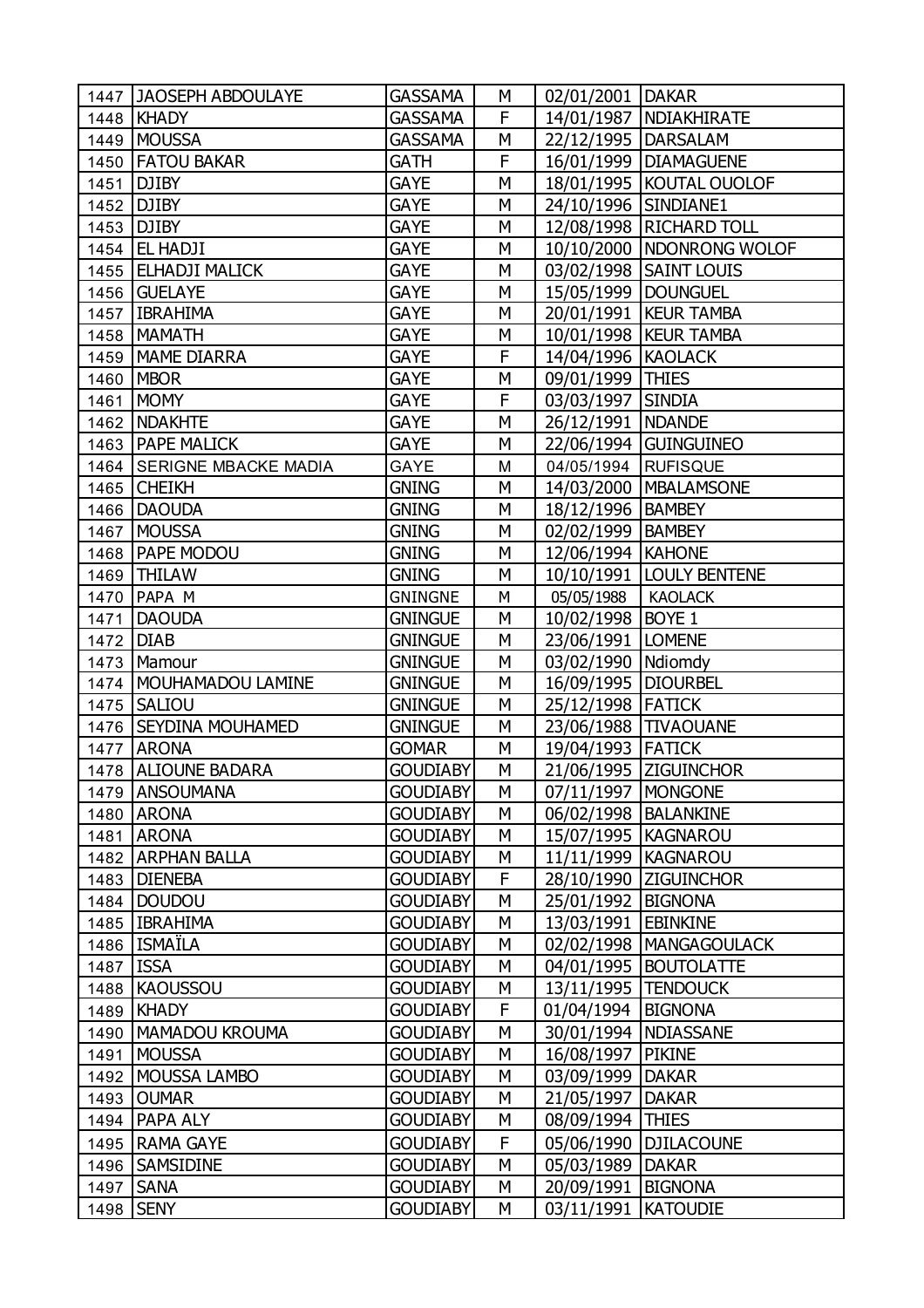|           | 1499 SIRIFO                   | <b>GOUDIABY</b>              | М              | 13/04/1995   KAGNAROU |                                |
|-----------|-------------------------------|------------------------------|----------------|-----------------------|--------------------------------|
|           | 1500 SOUNKAROU                | <b>GOUDIABY</b>              | F              | 15/03/1994   KAGNAROU |                                |
|           | 1501 YANCOUBA                 | <b>GOUDIABY</b>              | M              | 07/08/1993   BADIANA  |                                |
|           | 1502 Aminata                  | <b>GUAYE</b>                 | $\overline{F}$ | 09/11/1981   Thies    |                                |
|           | 1503 MAME                     | <b>GUETTE</b>                | F              |                       | 08/02/1996   DAROU KEUR MOR KH |
|           | 1504 ABDOU                    | <b>GUEYE</b>                 | M              |                       | 02/03/1993   SEGRE GATTA       |
|           | 1505 ABDOU                    | <b>GUEYE</b>                 | M              | 16/08/1998   BOKHOL   |                                |
|           | 1506 ABDOULAYE                | <b>GUEYE</b>                 | М              |                       | 13/07/1997   SAKHAO SERERE     |
|           | 1507 ABDOULAYE                | <b>GUEYE</b>                 | М              | 01/01/1997 GOROM 1    |                                |
| 1508      | Aby                           | <b>GUEYE</b>                 | F              |                       | 06/03/1992   Toglou Ouolof     |
| 1509      | <b>ALASSANE</b>               | <b>GUEYE</b>                 | M              | 02/02/1998 THIES      |                                |
|           | 1510 AMADOU                   | <b>GUEYE</b>                 | M              | 03/01/1995   PIKINE   |                                |
|           | 1511 AMATH                    | <b>GUEYE</b>                 | M              | 19/05/2000 KAMATANE   |                                |
|           | 1512 AMINATA                  | <b>GUEYE</b>                 | F              |                       | 07/01/1995   KEUR M. GUEYE 1   |
|           | 1513   AMINATA MBAYE          | <b>GUEYE</b>                 | F              | 20/12/1996 TIVAOUNE   |                                |
|           | 1514 AMSATA                   | <b>GUEYE</b>                 | M              |                       | 25/12/1992   MEDINAGOUNASS     |
|           | 1515 ASSANE                   | <b>GUEYE</b>                 | M              | 14/05/1993 THIES      |                                |
|           | 1516   BABACAR                | <b>GUEYE</b>                 | M              |                       | 07/10/1999 SANIAMENE           |
|           | 1517 BACAR WALY               | <b>GUEYE</b>                 | M              | 09/08/1994 KAOLACK    |                                |
|           | 1518 BACHIR                   | <b>GUEYE</b>                 | M              |                       | 21/06/1995   KEUR N OUOLOF     |
|           | 1519 CODOU                    | <b>GUEYE</b>                 | F              |                       | 01/01/1999   KEUR ALY GUEYE    |
|           | 1520   DIALLE                 | <b>GUEYE</b>                 | $\overline{F}$ | 20/10/1998 KOKI       |                                |
| 1521      | <b>FATOU</b>                  | <b>GUEYE</b>                 | F              |                       | 15/03/1998 SAKHAO SERERE       |
|           | 1522   IBRAHIMA               | <b>GUEYE</b>                 | M              | 10/10/1997   DAKAR    |                                |
| 1523 ISSA |                               | <b>GUEYE</b>                 | M              |                       | 07/05/1989   KEUR MBAYE MATY   |
|           | 1524 KHADIM                   | <b>GUEYE</b>                 | М              | 09/12/1984 NGOUYE     |                                |
|           | 1525   KHADIM                 | <b>GUEYE</b>                 | М              | 28/08/1988 KAOLACK    |                                |
|           | 1526 KHADY                    | <b>GUEYE</b>                 | $\overline{F}$ |                       | 05/01/1999   FOUNDIOUGNE       |
| 1527      | <b>MAKHTAR</b>                | <b>GUEYE</b>                 | M              |                       | 12/03/1990 GUEDIAWAYE          |
|           | 1528   MAMADOU                | <b>GUEYE</b>                 | M              | 22/01/1999 MBAO       |                                |
|           | 1529   MAMADOU                | <b>GUEYE</b>                 | M              |                       | 28/12/1998 GUEDIAWAYE          |
|           | 1530   MAMADOU                | <b>GUEYE</b>                 | M              |                       | 14/07/1997   RICHARD TOLL      |
| 1531      | <b>MAMADOU SALIOU</b>         | <b>GUEYE</b>                 | М              | 28/03/1987   DAKAR    |                                |
|           | 1532   MAXIME                 | <b>GUEYE</b>                 | M              | 02/12/1988 BIFFECHE   |                                |
|           | 1533 MBEYE                    | <b>GUEYE</b>                 | М              |                       | 12/01/1998   NGONDIAYE SERERE  |
|           | 1534   MODOU                  | <b>GUEYE</b>                 | М              | 12/12/1998 KAOLACK    |                                |
| 1535      | <b>MODOU</b>                  | <b>GUEYE</b>                 | M              | 15/03/1997            | <b>TOUBA</b>                   |
|           | 1536 MODOU                    | <b>GUEYE</b>                 | М              |                       | 21/06/1995   KHALAMBASSE       |
| 1537      | MODOU KHABANE                 | <b>GUEYE</b>                 | М              | 02/05/1992 THIES      |                                |
| 1538      | MODOU MAI                     | <b>GUEYE</b>                 | М              | 08/03/1996 FAYLAR     |                                |
|           | MODOU MBACKE                  | <b>GUEYE</b>                 | М              | 01/01/2000   MBACKE   |                                |
| 1539      |                               |                              |                |                       |                                |
| 1540      | MOHAMED FADILOU<br><b>MOR</b> | <b>GUEYE</b><br><b>GUEYE</b> | М<br>M         | 02/01/1997            | <b>MBOUR</b>                   |
| 1541      |                               |                              |                | 26/01/1995   YEUMBEUL |                                |
| 1542      | <b>MOR MBAYE</b>              | <b>GUEYE</b>                 | М              | 19/03/1982            | <b>MBACKE</b>                  |
| 1543      | MOUHAMADOU MOUSTAPHA          | <b>GUEYE</b>                 | М              |                       | 30/09/1992   MEDINA GOUNASS    |
|           | 1544   MOUHAMED RASSOUL       | <b>GUEYE</b>                 | М              | 13/01/1998 PIKINE     |                                |
| 1545      | MOUHAMETH MOUSTAPHA           | <b>GUEYE</b>                 | М              | 03/12/1997            | <b>PIKINE</b>                  |
| 1546      | <b>MOUSSA</b>                 | <b>GUEYE</b>                 | М              | 30/03/1997            | <b>BODE</b>                    |
| 1547      | <b>MOUSSA</b>                 | <b>GUEYE</b>                 | М              | 23/07/1995 SANGUE     |                                |
| 1548      | MOUSTAPHA                     | <b>GUEYE</b>                 | М              | 04/01/1992            | <b>SAMBA DIA</b>               |
| 1549      | <b>NDEYE COUMBA</b>           | <b>GUEYE</b>                 | F              | 06/06/1992            | <b>DAKAR</b>                   |
| 1550      | <b>NDEYE MATTY</b>            | <b>GUEYE</b>                 | F              | 08/06/1997            | <b>MBOULOUCTENE</b>            |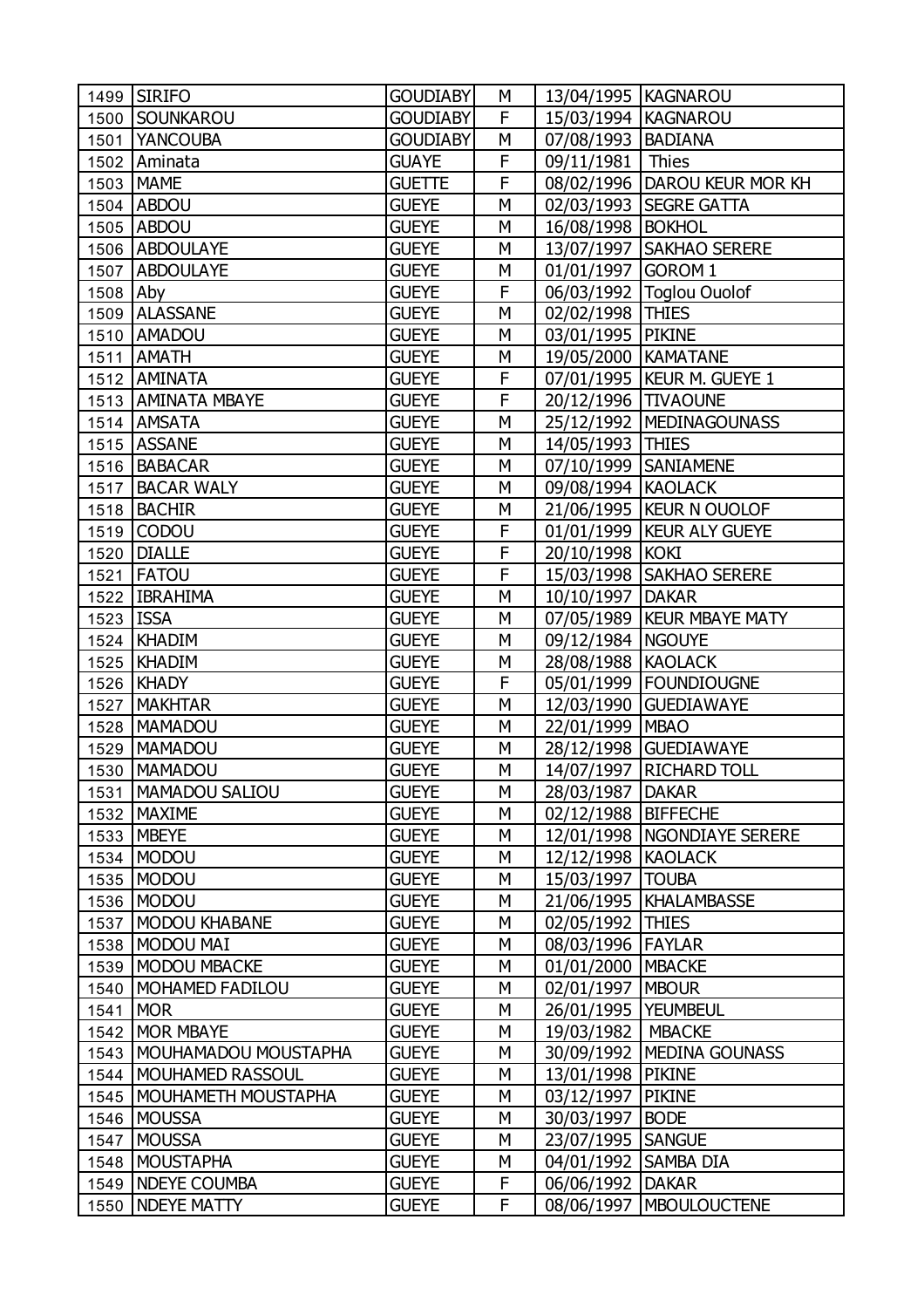| 1551 | NDIOGOU DIOUF           | <b>GUEYE</b>    | М | 07/12/1994   THIADIAYE |                              |
|------|-------------------------|-----------------|---|------------------------|------------------------------|
|      | 1552 OMAR               | <b>GUEYE</b>    | М | 05/12/1999   NDIEDIENG |                              |
|      | 1553 OMAR KHADY         | <b>GUEYE</b>    | M |                        | 10/11/1997   KEUR ABIBOU     |
| 1554 | <b>OUMAR</b>            | <b>GUEYE</b>    | M | 15/03/1995 GAE         |                              |
| 1555 | <b>SADENE</b>           | <b>GUEYE</b>    | М |                        | 01/01/1997   MBOUDAYE SERERE |
|      | 1556   SAKOURA          | <b>GUEYE</b>    | M |                        | 13/11/1992   MBOTIL COOP     |
| 1557 | <b>SALLE</b>            | <b>GUEYE</b>    | М | 02/01/1991   DAKAR     |                              |
|      | 1558 SAMBA DIENG        | <b>GUEYE</b>    | M |                        | 15/12/1988 GUEDIAWAYE        |
| 1559 | <b>SERIGNE BABACAR</b>  | <b>GUEYE</b>    | M | 15/11/1997   YEUMBEUL  |                              |
| 1560 | <b>SERIGNE MBACKE</b>   | <b>GUEYE</b>    | М | 10/04/1995   NDIENE    |                              |
| 1561 | <b>SAMBA</b>            | <b>HANE</b>     | М |                        | 03/09/1999 GUEDE CHANTIER    |
|      | 1562   MAME DIARRA      | <b>HANN</b>     | F | 06/08/1994   PODOR     |                              |
|      | 1563   PAPA BEME        | <b>HANN</b>     | М | 07/01/1994 KAOLACK     |                              |
|      | 1564   AISSATOU MAMADOU | <b>HANNE</b>    | F |                        | 06/04/1993 GUEDE SANTIER     |
|      | 1565 ALIOU              | <b>HANNE</b>    | M | 12/05/1998   NDIOFNDE  |                              |
| 1566 | <b>BRA</b>              | <b>HANNE</b>    | М | 02/01/1996   PODOR     |                              |
| 1567 | MARIEME                 | <b>HANNE</b>    | F | 25/10/1986   NDIOUGUE  |                              |
| 1568 | <b>MOR</b>              | <b>HANNE</b>    | M |                        | 20/03/1991   MEDINA GOUNASS  |
|      | 1569 JONATHAN           | <b>HIMBANE</b>  | М |                        | 07/07/1995 CAROUNATE         |
|      | 1570 Adama              | KA              | M | 15/09/1997   BIGNONA   |                              |
| 1571 | <b>AMADOU</b>           | KA              | M | 18/03/1989   DAHRA     |                              |
|      | 1572   AMINATA          | KA              | F | 23/01/1997             | THIARIACK                    |
|      | 1573   AMINATA          | KA              | M | 23/01/1997   THIAROYE  |                              |
|      | 1574 Bocar              | KA              | M |                        | 20/01/1999   Keur Massar     |
|      | 1575 CHEIKH             | КA              | М | 15/05/2000 THIALLA     |                              |
|      | 1576 CHEIKH TIDIANE     | KA              | M | 17/06/1991   KAOLACK   |                              |
| 1577 | <b>DIAM</b>             | KA              | M | 07/05/1992             | <b>THIAWANDO</b>             |
| 1578 | <b>DJIBY</b>            | KA              | М | 06/06/1986             | <b>NIACA</b>                 |
| 1579 | <b>EL HADJI</b>         | KA              | М | 28/02/2000   KARONGUE  |                              |
| 1580 | <b>MAMADOU</b>          | KA              | M | 08/01/1994 GOUDOMP     |                              |
| 1581 | <b>MAMADOU</b>          | KA              | М | 03/07/1999 KAOLACK     |                              |
|      | 1582 MOHAMED            | <b>KABA</b>     | M |                        | 29/03/1988   VELINGARA       |
|      | 1583   PAPE OUSMANE     | <b>KADAM</b>    | М | 11/10/1995   DIASS     |                              |
|      | 1584 EUGENE             | <b>KALING</b>   | М | 30/08/1996   MBISSEL   |                              |
|      | 1585 AUBAIN             | <b>KALY</b>     | M |                        | 16/11/1995   BINDIALOUM B    |
|      | 1586 ABLAYE             | <b>KAMA</b>     | М |                        | 18/04/1998   KHALAMBASSE     |
| 1587 | BABACAR                 | <b>KAMA</b>     | М | 10/10/1994   NGANE     |                              |
| 1588 | <b>COUMBA</b>           | <b>KAMA</b>     | F | 12/03/1998   NGANE     |                              |
| 1589 | <b>DIARRA</b>           | <b>KAMA</b>     | F | 25/01/1997   SOUSSANE  |                              |
|      | 1590 GUEDJI             | <b>KAMA</b>     | М | 14/08/1990   TOUCAR    |                              |
| 1591 | MAMADOU                 | <b>KAMA</b>     | М | 05/09/1997             | <b>DALIFORT</b>              |
|      | 1592   MAMADOU          | <b>KAMA</b>     | М |                        | 02/10/2000 LOUL SESSENE      |
| 1593 | <b>MARIE</b>            | <b>KAMA</b>     | F | 18/07/1997             | <b>KHAOUL GODAGUENE</b>      |
|      | 1594   MBAYE            | <b>KAMA</b>     | М | 18/01/1996 JOAL        |                              |
|      | 1595 NDEYE              | <b>KAMA</b>     | F |                        | 08/01/1999   LOUMBEL KELLY   |
|      | 1596 Ndeye Mbarou       | <b>KAMA</b>     | F | 08/04/2000 Gandiaye    |                              |
| 1597 | Soda                    | <b>KAMA</b>     | F | 12/03/1995             | <b>TOFFAYE</b>               |
|      | 1598 JULIEN             | <b>KAMPARAN</b> | М | 10/01/1988             | <b>TEMENTO</b>               |
| 1599 | <b>DEMBA</b>            | <b>KANDE</b>    | М | 10/04/1986             | <b>DIATTAMINE</b>            |
| 1600 | <b>EL HADJI</b>         | <b>KANDE</b>    | М |                        | 10/07/1995   MANECOUNDA      |
| 1601 | <b>FATOUMATA</b>        | <b>KANDE</b>    | F |                        | 14/01/1990   BALANCOUNTOU    |
|      | 1602 ASSANE             | <b>KANE</b>     | М | 29/01/1993             | <b>DIAMAGUENE</b>            |
|      |                         |                 |   |                        |                              |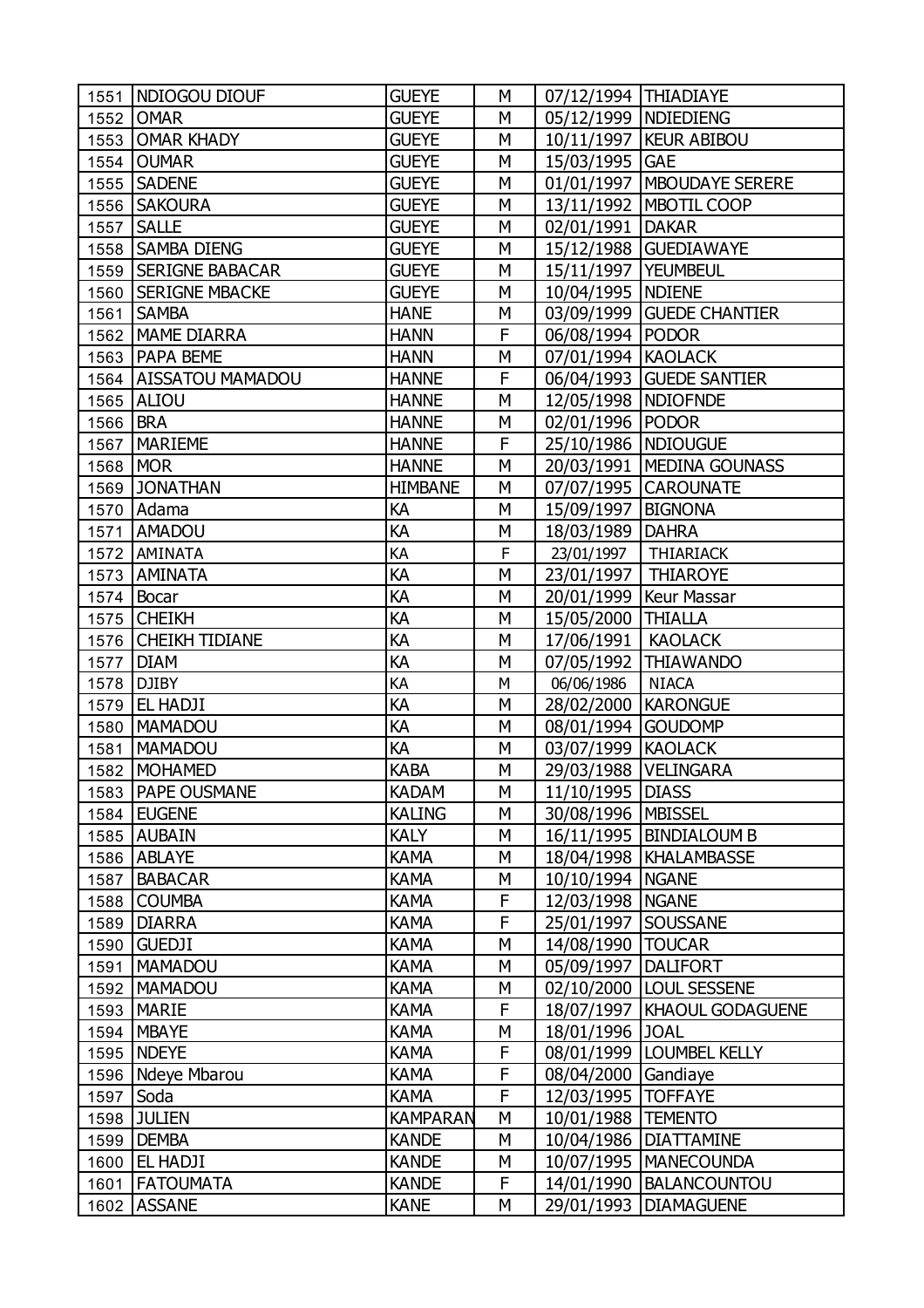|      | 1603 ASTOU                     | <b>KANE</b>    | F      | 04/02/1999   MBAR     |                                 |
|------|--------------------------------|----------------|--------|-----------------------|---------------------------------|
|      | 1604 BASSIROU                  | <b>KANE</b>    | M      |                       | 20/01/1997   NDOULOUMADJI DEMBE |
|      | 1605 BOUBACAR MAKHTAR          | <b>KANE</b>    | M      | 16/10/1995   MBAO     |                                 |
|      | 1606   MAME DIARRA             | <b>KANE</b>    | F      | 06/09/1997 GOTTE 2    |                                 |
|      | 1607 NDEYE DADO                | <b>KANE</b>    | F      | 16/08/1992   DAKAR    |                                 |
|      | 1608 OUSMANE                   | <b>KANE</b>    | M      | 26/04/1987   SANDIARA |                                 |
|      | 1609 SADIO                     | <b>KANE</b>    | F      |                       | 14/05/1998   MAKA ESCALE        |
|      | 1610 AISSATOU                  | <b>KANOUTE</b> | F      | 29/01/1996 KAOLACK    |                                 |
| 1611 | <b>SATAN</b>                   | <b>KANOUTE</b> | F      |                       | 03/12/1994   TAMBACOUNDA        |
|      | 1612   BABACAR                 | <b>KANTE</b>   | M      | 14/06/1993 THIES      |                                 |
|      | 1613 SANA                      | KAO            | M      |                       | 05/05/1996   BAMBADIONG         |
|      | 1614 ABDOU                     | <b>KEBE</b>    | M      |                       | 13/01/1994 AFIA THIAMENE        |
|      | 1615 ABDOU AZIZ                | <b>KEBE</b>    | M      | 12/06/1996   MBACKE   |                                 |
|      | 1616 ADJA PENDA                | <b>KEBE</b>    | F      | 27/01/1995   DIOURBEL |                                 |
|      | 1617 AISSATOU                  | <b>KEBE</b>    | F      |                       | 06/06/1997   KEBE MBOUDAYE      |
|      | 1618   AMINATA                 | <b>KEBE</b>    | F      |                       | 13/09/1993   MEDINA GOUNASS     |
|      | 1619   DIARRA SARR             | <b>KEBE</b>    | F      | 18/01/1997   MATAM    |                                 |
|      | 1620   DOUSSOU                 | <b>KEBE</b>    | F      | 05/09/1995   DIASS    |                                 |
|      | 1621 HAMIDOU                   | <b>KEBE</b>    | М      | 11/07/1994   DAKAR    |                                 |
|      | 1622 Khady                     | <b>KEBE</b>    | F      |                       | 26/12/1997   Kebe Koude         |
|      | 1623   MAMADOU LAMINE          | <b>KEBE</b>    | M      |                       | 15/03/1996   MARSASSOUM         |
|      | 1624   MOMATH                  | <b>KEBE</b>    | М      |                       | 10/09/1992   KEBE MBOUDAYE      |
|      | 1625 OUMAR                     | <b>KEBE</b>    | M      | 28/02/1987   MATAM    |                                 |
|      | 1626 ABDOU KARIM               | <b>KEITA</b>   | M      |                       | 15/08/1997   TAMBACOUNDA        |
|      | 1627   AMADOU NICOLAS          | <b>KEITA</b>   | М      | 14/12/1990   THIES    |                                 |
|      | 1628 BAYE SAMBA                | <b>KEITA</b>   | M      | 04/02/1995   DAGANA   |                                 |
|      | 1629   FALILOU                 | <b>KEITA</b>   | M      | 20/08/1998   BIGNONA  |                                 |
|      | 1630 FALY                      | <b>KEITA</b>   | М      |                       | 12/07/1994   THILLA NDIAYE      |
| 1631 | <b>IBRAHIMA</b>                | <b>KEITA</b>   | M      |                       | 13/06/1996 ZIGUINCHOR           |
|      | 1632 IDRISSA                   | <b>KEITA</b>   | М      |                       | 11/06/1990   BANDAFASSI         |
|      | 1633   MAMADOU DIONE           | <b>KEITA</b>   | М      |                       | 10/11/1998  TOMBORONKOTO        |
|      | 1634   MOUHAMAD DJIBRIL        | <b>KEITA</b>   | M      |                       | 10/03/1998 KARANG POSTE         |
|      | 1635   PAPA BALLA              | <b>KEITA</b>   | М      |                       | 22/12/1998 GUEDIAWAYE           |
|      | 1636   PAPA NDIAWAR            | <b>KEITA</b>   | М      | 04/10/1998   RUFISQUE |                                 |
| 1637 | <b>TASSILY</b>                 | <b>KEITA</b>   | М      | 07/10/1995   BIGNONA  |                                 |
| 1638 | HENRI CHRISTOPHE M.            | <b>KENY</b>    | М      | 04/12/1995            | <b>DAKAR</b>                    |
| 1639 | <b>GORGUI</b>                  | <b>KITANE</b>  | М      | 20/01/1996   THIOMBY  |                                 |
| 1640 | <b>NDOUPE</b>                  | <b>KITANE</b>  | М      | 29/04/1995   THIOMBY  |                                 |
| 1641 | <b>MOR DIAW</b>                | <b>KOBAR</b>   | М      | 25/05/1993   LINGUERE |                                 |
|      | 1642 ALASSANE                  | <b>KONARE</b>  | М      | 27/04/1997   FATICK   |                                 |
| 1643 | Awa                            | <b>KONATE</b>  | F      | 20/03/1998            | Kaolack                         |
|      | <b>BABACAR</b>                 | <b>KONATE</b>  | М      | 12/09/1988   KEUR WAR |                                 |
| 1644 | <b>BINETOU</b>                 | <b>KONATE</b>  | F      | 15/09/1997            | <b>DAKAR</b>                    |
| 1645 | <b>CHEIKH</b>                  | <b>KONATE</b>  | М      |                       | <b>THIAMENE BAMABARA</b>        |
| 1646 |                                |                |        | 10/01/1999            |                                 |
| 1647 | <b>DIAKARDIA</b>               | <b>KONATE</b>  | М      | 05/03/2000   NDIMBERE |                                 |
| 1648 | Mahamadou                      | <b>KONATE</b>  | М<br>F | 10/05/1997            | <b>MAKA</b>                     |
| 1649 | <b>MAGUETTE</b>                | <b>KONDE</b>   |        | 02/03/2000            | <b>TAMBA</b>                    |
| 1650 | <b>ABDOU MAGIB</b>             | <b>KONE</b>    | М      | 05/01/1991            | <b>DAKAR</b>                    |
| 1651 | <b>FESS JEAN DIT ABDOULAYE</b> | <b>KONE</b>    | М<br>F | 27/07/1992            | <b>MEDINE MBOUR</b>             |
| 1652 | <b>IRDE</b>                    | <b>KONE</b>    |        | 14/12/1999            | <b>THIES</b>                    |
|      | 1653 KHASSIM                   | <b>KONE</b>    | М      | 15/09/1998            | <b>DAKAR</b>                    |
| 1654 | <b>CHEIKH OMAR</b>             | <b>KONTE</b>   | М      | 22/09/1993            | <b>DIOULOULOU</b>               |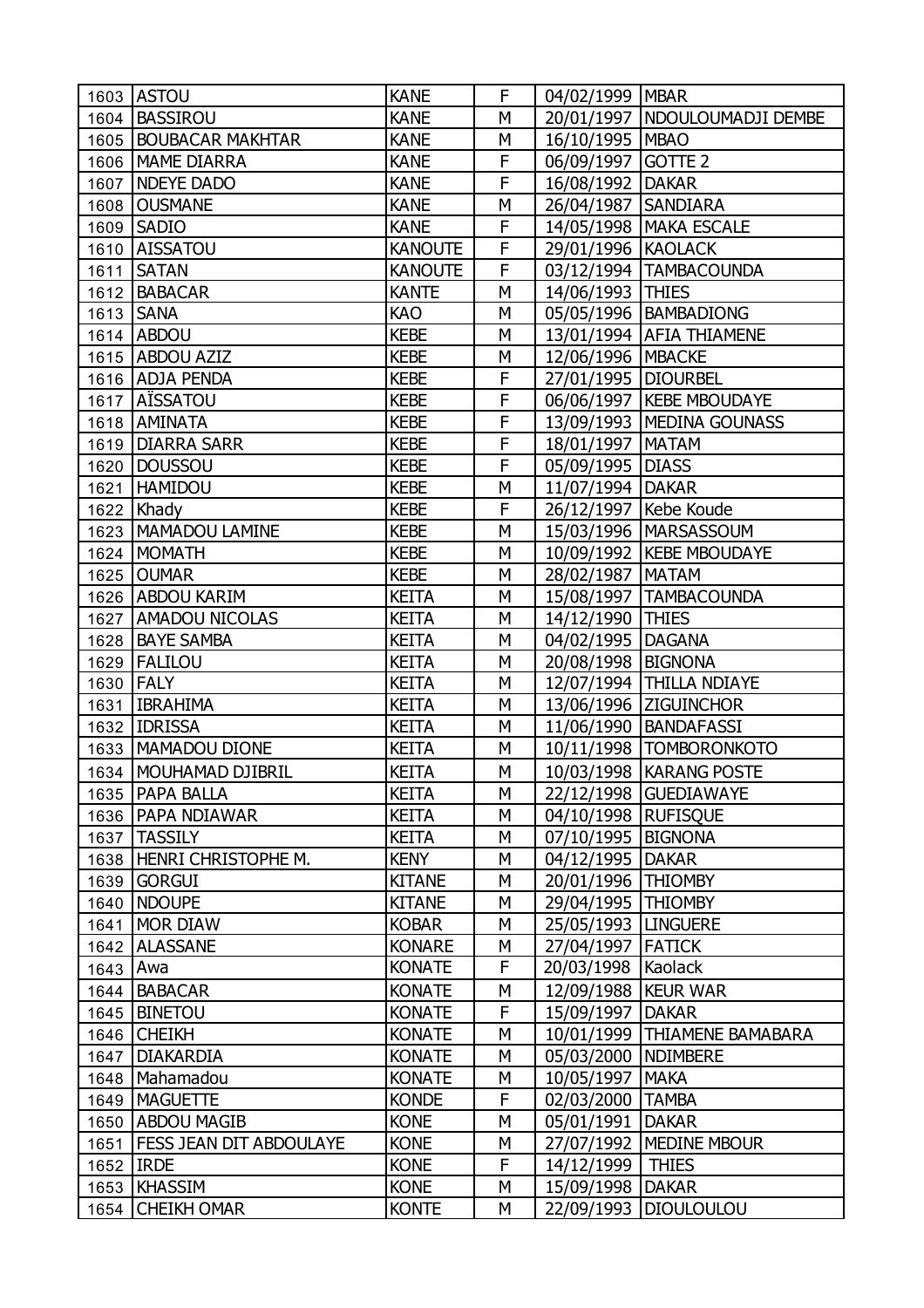|      | 1655   MAFATMA                 | <b>KONTE</b>     | М | 18/04/1994   DJILOR    |                                  |
|------|--------------------------------|------------------|---|------------------------|----------------------------------|
|      | 1656 OUSMANE                   | <b>KOULIBALY</b> | M |                        | 05/10/1998   NDOULOUMADJI DEMBE  |
| 1657 | Ibore                          | Koute            | М | 03/07/1994   Pikine    |                                  |
|      | 1658 AWA FATOU                 | <b>LABOU</b>     | F | 21/09/1986   FADIAL    |                                  |
| 1659 | <b>ELHADJI ARFANG</b>          | <b>LABOU</b>     | М | 11/01/1990   DIOFIOR   |                                  |
| 1660 | <b>MAMADOU</b>                 | LAKH             | M |                        | 29/02/1989   KEUR MOMAR SARR     |
| 1661 | <b>CHEIKH AMET TIDIANE</b>     | LAM              | М | 28/01/1997   DAKAR     |                                  |
|      | 1662 CHEIKH AHMADOU BAMABA     | <b>LATOUFFE</b>  | M | 18/03/1998 THIES       |                                  |
|      | 1663 KHOUMA                    | <b>LELO</b>      | M |                        | 03/07/1992   NGALAGNE DIARAF     |
| 1664 | <b>BABACAR</b>                 | <b>LEYE</b>      | М | 25/08/1986   LINGUERE  |                                  |
|      | 1665 BABACAR                   | <b>LEYE</b>      | М |                        | 12/05/1989   NGAYE NGAYE         |
|      | 1666 OMAR                      | <b>LEYE</b>      | M | 22/01/1994   PAOSKOTO  |                                  |
|      | 1667 OUMAR                     | <b>LEYE</b>      | М | 30/10/1996   NDIAREME  |                                  |
|      | 1668 ANTA                      | LO               | F | 20/03/1990   DAHARA    |                                  |
|      | 1669 ATOUMANE                  | LO               | М | 20/05/1990   NGUIDILE  |                                  |
|      | 1670   FATOU COUMBA            | LO               | F | 05/17/1998             | <b>DAHRA</b>                     |
| 1671 | <b>MAKHOUDIA</b>               | LO               | M |                        | 30/04/1994   TAIBA NDIAYE        |
|      | 1672   MAME NGONE              | LO               | F | 11/02/1998   DAHRA     |                                  |
|      | 1673 NDIMO                     | LO               | F | 10/11/1999   DAHRA     |                                  |
|      | 1674 ROKHAYA                   | LO               | F |                        | 06/01/1998   PARCELLES ASSAINIES |
|      | 1675   MOUHAMADOU LAMINE       | LO               | М |                        | 17/03/1999   P, A UNITE 24 N°332 |
| 1676 | <b>JUSTINE AMEDIE</b>          | <b>LOPY</b>      | F | 13/10/1994   DAKAR     |                                  |
| 1677 | <b>DAME</b>                    | <b>LOUM</b>      | M | 15/06/1988 COLOBANE    |                                  |
|      | 1678   IBRAHIMA                | <b>LOUM</b>      | М | 07/02/1996 SANGUIL     |                                  |
|      | 1679   KHADY                   | <b>LOUM</b>      | F | 10/08/1992   DIAKHA    |                                  |
|      | 1680   MBOUNE YANDE            | <b>LOUM</b>      | F | 12/01/1992   NIAKHAR   |                                  |
| 1681 | <b>SERIGNE ABDOU</b>           | <b>LOUM</b>      | M | 07/02/1992   LATMINGUE |                                  |
| 1682 | <b>ALIOUNE BADARA</b>          | LY               | M | 26/01/1994   RUFISQUE  |                                  |
|      | 1683   DAOUDA                  | LY               | М | 24/06/1994 KAOLACK     |                                  |
| 1684 | <b>DEMBA</b>                   | LY               | M |                        | 12/03/1993   KEUR BACKA          |
| 1685 | <b>MALICK</b>                  | LY               | М | 20/08/1995   NDIOUM    |                                  |
|      | 1686   MAMADOU                 | LY               | M | 31/01/1994 DAKAR       |                                  |
|      | 1687 ADAMA                     | MAIGA            | M | 06/03/1994 KAOLACK     |                                  |
| 1688 | <b>SIDY</b>                    | <b>MAKHAZI</b>   | М |                        | 06/01/1998   TAMBACOUNDA         |
|      | 1689 EUGENE CHARLES            | <b>MALACK</b>    | М | 13/01/1995 SONE        |                                  |
| 1690 | <b>SOULEYMANE</b>              | <b>MALE</b>      | М | 06/02/1998             | <b>DAKAR</b>                     |
| 1691 | <b>EGAZ MONIZ NICOLAS</b>      | <b>MALGUETA</b>  | М | 01/03/1986 ADEANE      |                                  |
|      | 1692   AUGUSTIN GHBALA AITE    | <b>MALOU</b>     | М |                        | 28/08/1989 ZIGUINCHOR            |
| 1693 | <b>JULES BONIFACE SOUKOUMA</b> | <b>MALOU</b>     | М |                        | 09/03/2000 ZIGUINCHOR            |
| 1694 | <b>MATURIN</b>                 | <b>MALOU</b>     | М | 14/02/1997   MPACK     |                                  |
|      | 1695   BAPTISTE AUDERY ALBERT  | <b>MANCABOL</b>  | М | 24/06/1998   DAKAR     |                                  |
|      | 1696   MARIE ADELINE           | <b>MANDIAMY</b>  | F | 16/12/1992   NIAGUIS   |                                  |
|      | 1697 ALIOU                     | <b>MANE</b>      | М |                        | 04/04/1998 ZIGUINCHOR            |
|      | 1698 ALPHOUSSEYNI              | <b>MANE</b>      | М | 10/01/1992   MANDINA   |                                  |
|      | 1699 ANNA                      | <b>MANE</b>      | F | 12/02/1999   BARGNY    |                                  |
|      | 1700 ATAB                      | <b>MANE</b>      | М |                        | 12/10/1997   TIVAOUANE           |
|      | 1701 BABA                      | <b>MANE</b>      | М |                        | 30/03/1989   SARE YOBA DIEGA     |
| 1702 | <b>BABOUCAR</b>                | <b>MANE</b>      | М | 05/06/1991             | <b>BIGNONA</b>                   |
| 1703 | <b>BACARY FADA</b>             | <b>MANE</b>      | М |                        | 03/02/1998 ZIGUINCHOR            |
| 1704 | <b>BASSIROU</b>                | <b>MANE</b>      | М | 21/03/1995   NIAFOR    |                                  |
| 1705 | <b>BOUBACAR</b>                | <b>MANE</b>      | М | 23/11/1994   KABILINE  |                                  |
| 1706 | <b>COUMBA</b>                  | <b>MANE</b>      | F | 10/08/1995 SALY        |                                  |
|      |                                |                  |   |                        |                                  |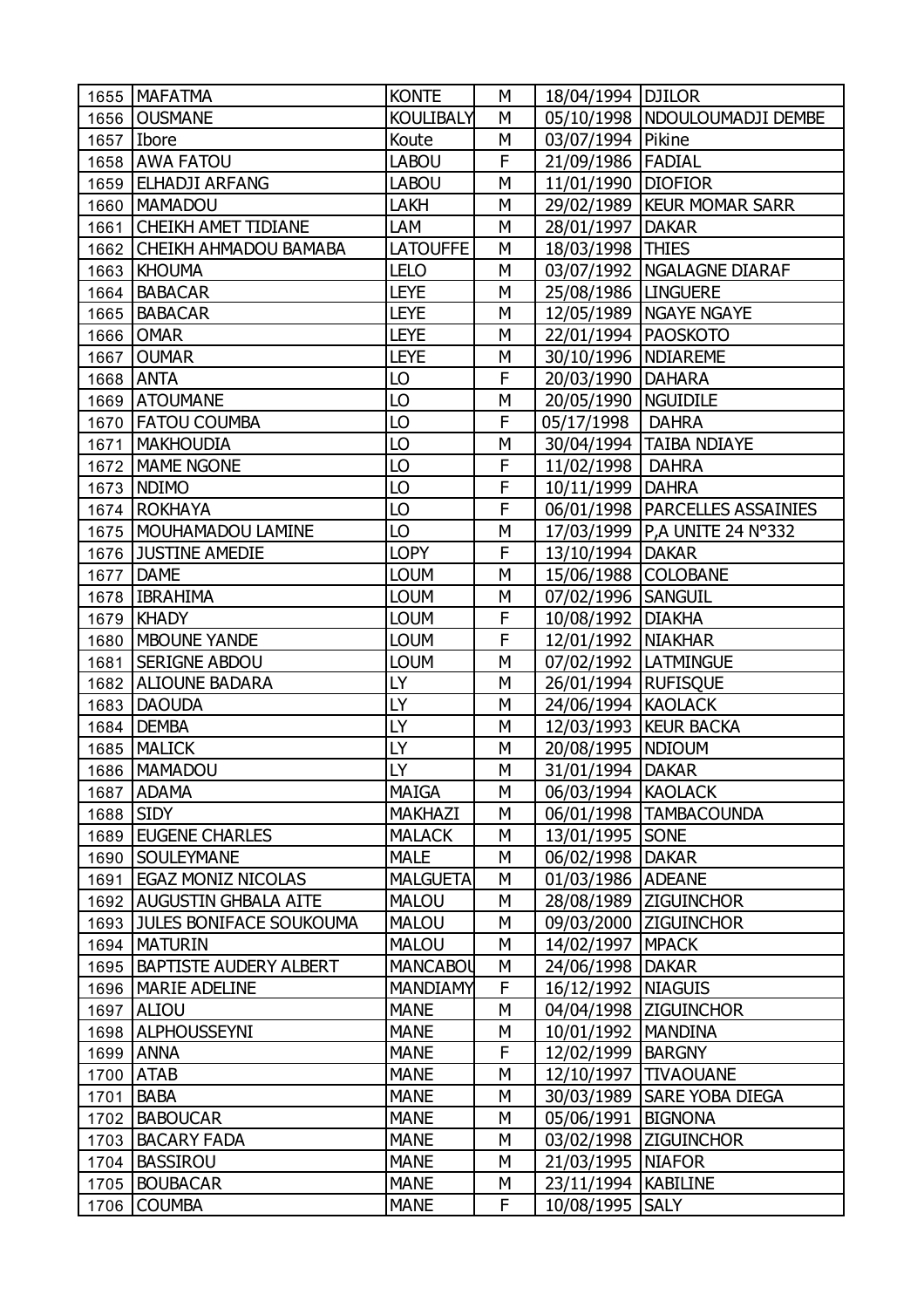| 1707 | <b>DIERE</b>                  | <b>MANE</b>    | М | 21/03/1999   DAKAR    |                              |
|------|-------------------------------|----------------|---|-----------------------|------------------------------|
|      | 1708 FATOU BINTOU             | <b>MANE</b>    | F |                       | 30/01/2000   MANECOUNDA 2    |
|      | 1709 FODE                     | <b>MANE</b>    | M | 29/08/1991   DAKAR    |                              |
|      | 1710 IBRAHIMA ABIB            | <b>MANE</b>    | М | 27/03/1998   LINGUIRE |                              |
| 1711 | <b>ISSA</b>                   | <b>MANE</b>    | M |                       | 17/05/1994   THIONCK ESSYL   |
| 1712 | <b>JUSTIN</b>                 | <b>MANE</b>    | M |                       | 12/01/1996   DIATTACOUNDA    |
| 1713 | KADIDIATOU                    | <b>MANE</b>    | F | 10/12/1993   DJIBANAR |                              |
|      | 1714   MALICK                 | <b>MANE</b>    | M | 07/10/1998   DAKAR    |                              |
|      | 1715   MARIAMA                | <b>MANE</b>    | F | 13/08/1999   KAGNOBON |                              |
| 1716 | <b>IMBAFATOU</b>              | <b>MANE</b>    | F | 26/08/1985   THIOBON  |                              |
| 1717 | MOHAMED                       | <b>MANE</b>    | M |                       | 28/12/1997 ZIGUINCHOR        |
|      | 1718   MOUHAMADOU LAMINE M.   | <b>MANE</b>    | M |                       | 24/12/1994   ZIGUINCHOR      |
| 1719 | <b>MOUSTAPHA</b>              | <b>MANE</b>    | М |                       | 17/02/1991   ZIGUINCHOR      |
| 1720 | <b>SAMSIDINE</b>              | <b>MANE</b>    | M | 11/12/1995   KAGNOBON |                              |
| 1721 | <b>SOULEYMANE</b>             | <b>MANE</b>    | M |                       | 16/01/1993   DIATTACOUNDA    |
| 1722 | <b>THIERNO MADEMBA</b>        | <b>MANE</b>    | М |                       | 25/07/1996   ZIGUINCHOR      |
|      | 1723 Achille                  | <b>MANGA</b>   | M | 20/11/1996 Oukout     |                              |
|      | 1724   AHMED INSA             | <b>MANGA</b>   | M | 15/10/1992   MAMBIGNE |                              |
| 1725 | <b>ANASSE</b>                 | <b>MANGA</b>   | М |                       | 23/09/1996   DJIRINGOUMANE   |
|      | 1726   AXEL BALDWIN           | <b>MANGA</b>   | M |                       | 26/04/1990 EDIOUNGOU         |
| 1727 | <b>BARTHELEMY</b>             | <b>MANGA</b>   | M |                       | 13/05/1995   MLOMP DJIBETENE |
| 1728 | <b>BENOIT</b>                 | <b>MANGA</b>   | М |                       | 12/02/1995   MLOMP DJIBETENE |
| 1729 | <b>FRANCIS</b>                | <b>MANGA</b>   | M | 16/05/1994 NYASSIA    |                              |
| 1730 | <b>HILAIRE</b>                | <b>MANGA</b>   | M |                       | 08/01/1991   NIAMBALANG      |
| 1731 | <b>JEAN BAPTISTE</b>          | <b>MANGA</b>   | М |                       | 08/01/1998   LOUDIA DIOLA    |
| 1732 | JOSEPHINE CECILE              | <b>MANGA</b>   | F | 15/03/2000   KAHONE   |                              |
| 1733 | <b>JUSTIN</b>                 | <b>MANGA</b>   | M | 15/03/1989   DIOHER   |                              |
|      | 1734 KALIDOU                  | <b>MANGA</b>   | М |                       | 29/10/1992   ZIGUINCHOR      |
|      | 1735   KHOULIBE DALIDA ATOUDO | <b>MANGA</b>   | F | 08/02/1992 THIES      |                              |
|      | 1736   LEON                   | <b>MANGA</b>   | М |                       | 13/10/1988   BOUROFAYE DIOLA |
| 1737 | <b>MARIE LAZARE N</b>         | <b>MANGA</b>   | F | 19/03/1989   DJIVENTE |                              |
| 1738 | <b>MATAR</b>                  | <b>MANGA</b>   | M | 23/12/1990            | <b>BIGNONA</b>               |
|      | 1739 MEDOUNE                  | <b>MANGA</b>   | М | 29/11/1998   ENAMPORE |                              |
| 1740 | <b>MOISE</b>                  | <b>MANGA</b>   | М |                       | 10/09/1995 ZIGUINCHOR        |
| 1741 | <b>NAZAIRE</b>                | <b>MANGA</b>   | М | 15/03/1993   DJIVENTE |                              |
| 1742 | <b>OUSMANE</b>                | <b>MANGA</b>   | М |                       | 17/06/1992 SAINT-LOUIS       |
| 1743 | <b>PASCAL</b>                 | <b>MANGA</b>   | М | 26/06/1996   NIAGUIS  |                              |
| 1744 | <b>SANKOU</b>                 | <b>MANGA</b>   | M | 12/02/1991            | <b>YEUMBEUL</b>              |
| 1745 | <b>THOMAS</b>                 | <b>MANGA</b>   | М |                       | 27/02/1995 ZIGUINCHOR        |
|      | 1746   DONATIEN SILONTIANG    | <b>MANGA</b>   | М | 25/06/1994 DJIVENTE   |                              |
| 1747 | <b>ISSA</b>                   | <b>MANGANE</b> | М | 01/01/1999   MATAM    |                              |
| 1748 | <b>SEYDOU</b>                 | <b>MANGANE</b> | М | 15/04/1996            | <b>DIASS</b>                 |
| 1749 | <b>PAPA ABDOULAYE</b>         | <b>MANGARA</b> | М |                       | 17/03/1992   KEUR S KANE     |
| 1750 | <b>ANGE GEREMI VICTOR</b>     | <b>MANSAL</b>  | М | 30/03/1999 SEDHIOU    |                              |
| 1751 | <b>IBRAHIMA</b>               | <b>MANSALY</b> | М | 01/02/1993            | <b>BALINGORE</b>             |
| 1752 | <b>OUMAR</b>                  | <b>MANSALY</b> | М |                       | 14/04/1994 ZIGUINCHOR        |
| 1753 | SOUTYO                        | <b>MANSALY</b> | М | 12/12/1994            | <b>SANOU</b>                 |
| 1754 | <b>ADAMA</b>                  | <b>MAR</b>     | F | 10/03/1995 FATICK     |                              |
| 1755 | <b>GUIRANE</b>                | <b>MAR</b>     | М | 24/04/1997   KAHONE   |                              |
| 1756 | <b>MARIALE</b>                | <b>MAR</b>     | F | 07/10/1991 FATICK     |                              |
| 1757 | <b>MOR</b>                    | <b>MAR</b>     | М | 12/02/1998   MAYAYE   |                              |
|      | 1758 Malick                   | <b>MARA</b>    | М | 01/09/1999 FAMB       |                              |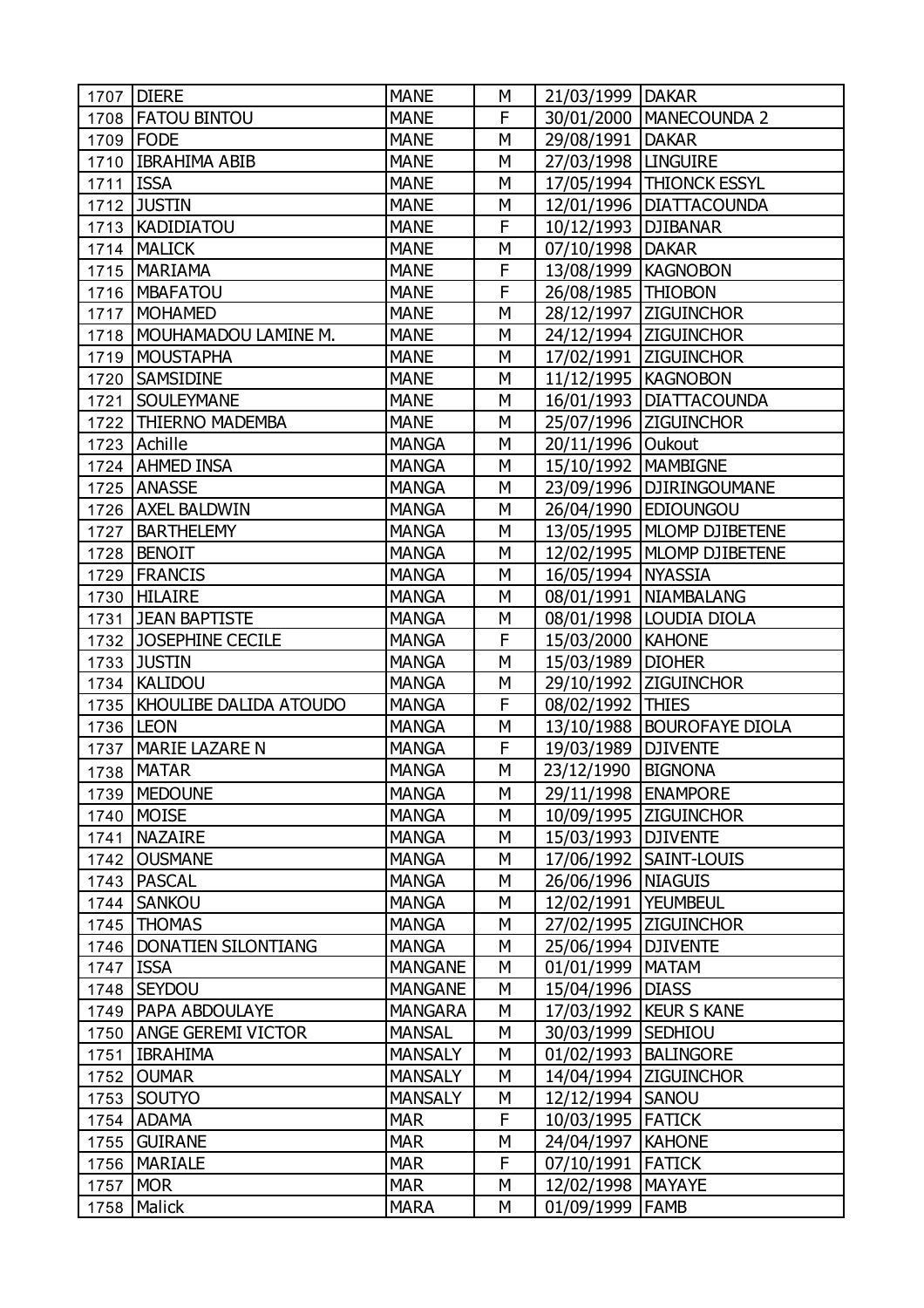|          | 1759   MOUSSA CIRE        | <b>MARA</b>    | М | 06/06/1994 THIES      |                                    |
|----------|---------------------------|----------------|---|-----------------------|------------------------------------|
|          | 1760 ELHADJI CHEIKH       | <b>MARE</b>    | M |                       | 16/08/1997   TAMBACOUNDA           |
|          | 1761 ELHADJI MOUSSA       | <b>MARE</b>    | М | 01/01/2000 SIMAL      |                                    |
|          | 1762 ASMAOU               | <b>MARENA</b>  | F | 04/10/1999   KARTIACK |                                    |
|          | 1763 ADAMA                | <b>MARICO</b>  | M | 07/02/1995 SOUDIANE   |                                    |
|          | 1764   LAMINE             | <b>MARIGO</b>  | M |                       | 31/07/1995 GAINTHE BOYE            |
|          | 1765 ABLAYE               | <b>MARONE</b>  | M |                       | 01/01/1998   NDIOL KHOKHANE        |
|          | 1766 CHEIKH               | <b>MARONE</b>  | M |                       | 18/04/1998   KEUR MADIABEL         |
|          | 1767 GNILANE              | <b>MARONE</b>  | F |                       | 15/07/1997   NGAYOKHEME            |
|          | 1768 GUILLADIO            | <b>MARONE</b>  | M | 22/10/1991   MBEDAP   |                                    |
| 1769     | <b>NGOR</b>               | <b>MARONE</b>  | M | 12/12/1994 FATICK     |                                    |
|          | 1770   SEYNABOU           | <b>MARONE</b>  | F | 23/05/1996 NIANING    |                                    |
|          | 1771   ALPHA SOULEYMANE   | <b>MARY</b>    | M | 17/04/1992   KABILINE |                                    |
|          | 1772 CHEIKH MOURAMA       | <b>MARY</b>    | M | 11/05/1986   KABILINE |                                    |
|          | 1773 ABIBOU               | <b>MASSALY</b> | M | 08/01/1988   NIAGUIS  |                                    |
|          | 1774   LAMINE             | <b>MASSALY</b> | M | 08/11/1995 SEDHIOU    |                                    |
|          | 1775   MAMADOU            | <b>MASSALY</b> | M |                       | 07/05/1987   MANECOUNDA            |
|          | 1776   ALASSANE           | <b>MBALLO</b>  | M |                       | 28/12/1994 SINTHIANG ASSANE        |
|          | 1777 ALETTE               | <b>MBALLO</b>  | F |                       | 15/06/1996   KENEBA YERO           |
|          | 1778   DEMBA              | <b>MBALLO</b>  | M |                       | 27/11/1996   MEDINA GOUNASS        |
| 1779     | <b>DIEDHIOU</b>           | <b>MBALLO</b>  | M |                       | 12/08/2000 SARE MORY               |
| 1780     | <b>IBRAHIMA</b>           | <b>MBALLO</b>  | М | 02/04/1994   KOLDA    |                                    |
|          | 1781   MOMODOU SANGHERE   | <b>MBALLO</b>  | M | 27/09/1993 KOLDA      |                                    |
|          | 1782 OUMAR                | <b>MBALLO</b>  | M | 30/01/1989 KOLDA      |                                    |
|          | 1783 SAIBATOU             | <b>MBALLO</b>  | F | 12/04/1995 KOLDA      |                                    |
|          | 1784 MODOU                | <b>MBAO</b>    | M | 23/07/1999 THIES      |                                    |
| 1785     | <b>MANSOR</b>             | <b>MBATHIE</b> | M | 03/09/1998   THIES    |                                    |
| 1786     | <b>ABABACAR</b>           | <b>MBAYE</b>   | M | 12/11/1996   KHOMBOLE |                                    |
|          | 1787 ABIBATOU             | <b>MBAYE</b>   | F | 12/04/1998   DAKAR    |                                    |
| 1788     | <b>AIDA</b>               | <b>MBAYE</b>   | F | 06/02/2000 THIES      |                                    |
| 1789     | ALIOU                     | <b>MBAYE</b>   | М |                       | 15/03/1994   SAINT-LOUIS           |
|          | 1790 ALIOUNE              | <b>MBAYE</b>   | M |                       | 07/01/1995   DIAMAGUENE SICAP MBAC |
|          | 1791   AMADOU DIAGNE      | <b>MBAYE</b>   | M |                       | 13/02/1995   SAINT LOUIS           |
|          | 1792 ANNA                 | <b>MBAYE</b>   | F | 12/06/1999 THIES      |                                    |
|          | 1793 ASTOU                | <b>MBAYE</b>   | F | 27/12/1996 THIES      |                                    |
| 1794 AWA |                           | <b>MBAYE</b>   | F |                       | 04/03/1992   KEUR M GUEYE          |
| 1795     | <b>BINETOU</b>            | <b>MBAYE</b>   | F | 20/02/1995   MBORO    |                                    |
|          | 1796 CHARLES BERNARD      | <b>MBAYE</b>   | М | 22/09/1995 THIES      |                                    |
|          | 1797 COUMBA NDAO          | <b>MBAYE</b>   | F |                       | 28/03/1986   TAMBACOUNDA           |
|          | 1798   EL HADJI MADIAKHOU | <b>MBAYE</b>   | М | 02/07/1996   NDANDE   |                                    |
|          | 1799 ELHADJI              | <b>MBAYE</b>   | M |                       | 01/01/1994   DAROU KHODOSS         |
| 1800     | <b>ELHADJI MALICK</b>     | <b>MBAYE</b>   | М | 12/02/1993   THIES    |                                    |
|          | 1801   FATOU              | <b>MBAYE</b>   | F |                       | 13/02/1995   TAIBA MBAYE           |
|          | 1802   FATOU              | <b>MBAYE</b>   | F | 01/04/1995   KHAONE   |                                    |
|          | 1803   FATOU              | <b>MBAYE</b>   | F |                       | 28/08/1981   TIVAOUANE             |
|          | 1804 Hawa Aly             | <b>MBAYE</b>   | F | 12/03/1992   AERE LAO |                                    |
|          | 1805 KHALY                | <b>MBAYE</b>   | М |                       | 08/07/1993 GUEDIAWAYE              |
|          | 1806   LAMINE             | <b>MBAYE</b>   | М | 01/01/1995 THIENABA   |                                    |
|          | 1807   LAMINE             | <b>MBAYE</b>   | М | 07/12/1993   MBAO     |                                    |
|          | 1808   MAME CHEIKH        | <b>MBAYE</b>   | М | 20/10/1999 RUFISQUE   |                                    |
| 1809     | MAMICK DICKO              | <b>MBAYE</b>   | М | 01/10/1998   NDOFFANE |                                    |
| 1810     | <b>MANSOUR</b>            | <b>MBAYE</b>   | М | 07/08/1992            | <b>KEUR GALLO</b>                  |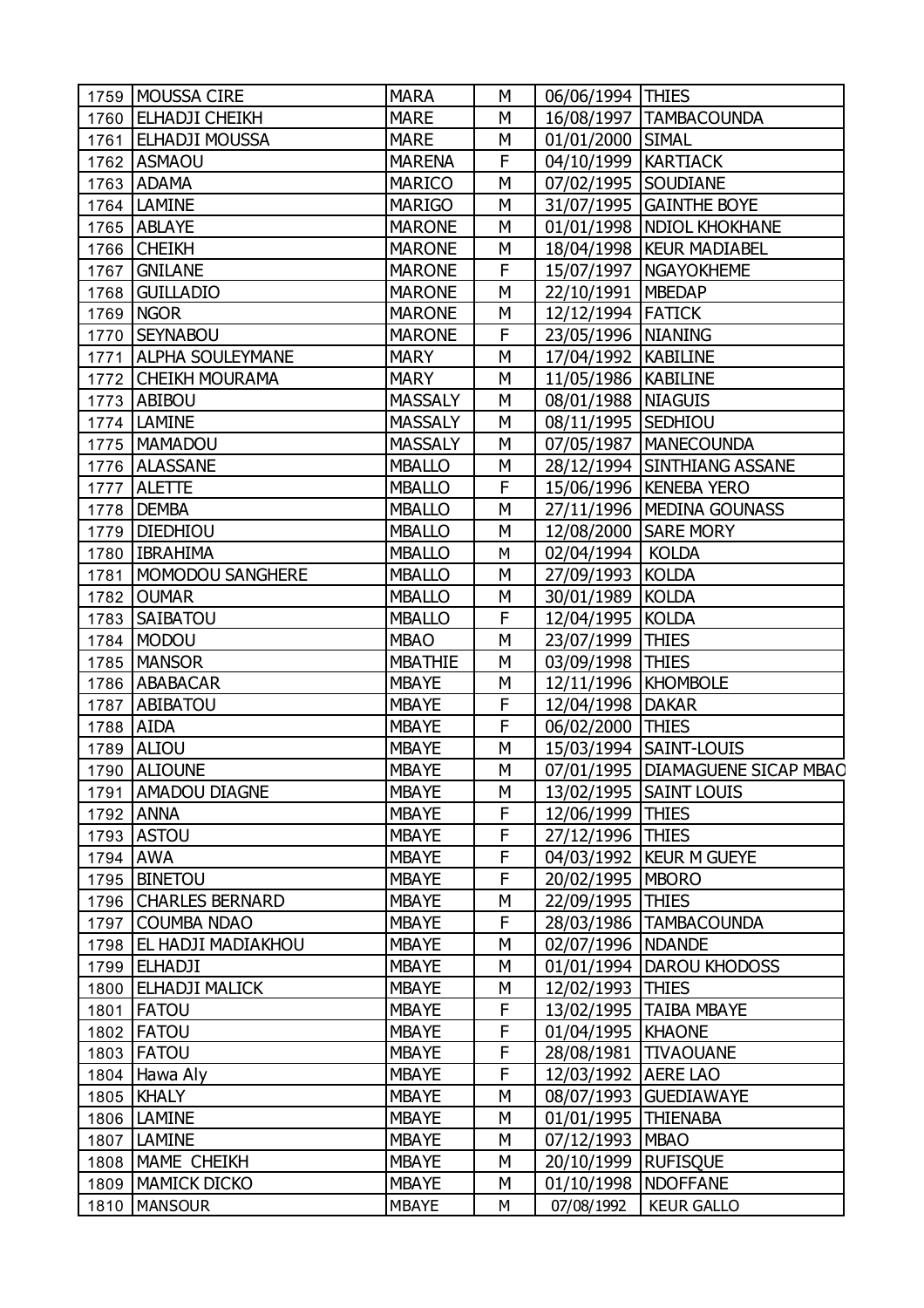| 1811 | <b>MANSOUR ABDALLAH</b>     | <b>MBAYE</b>   | М | 02/01/1997   KAOLACK  |                                 |
|------|-----------------------------|----------------|---|-----------------------|---------------------------------|
|      | 1812   MAREME DIOUM         | <b>MBAYE</b>   | F | 27/03/1998 KAOLACK    |                                 |
|      | 1813   MARIE THERESE FATOU  | <b>MBAYE</b>   | F |                       | 11/03/1996   FANDENE NDIOUR     |
| 1814 | <b>MOHAMED</b>              | <b>MBAYE</b>   | M | 15/05/1998 THIES      |                                 |
| 1815 | <b>MORY</b>                 | <b>MBAYE</b>   | M | 25/09/1994   DIOURBEL |                                 |
|      | 1816   MOUHAMADOU           | <b>MBAYE</b>   | M |                       | 07/01/1995   SAINT-LIOUS        |
| 1817 | MOUHAMADOU LAMINE           | <b>MBAYE</b>   | М | 30/09/1998 POUT       |                                 |
|      | 1818   MOUHAMADOU MOUSTAPHA | <b>MBAYE</b>   | M |                       | 30/03/1993 GUEDIAWAYE           |
| 1819 | MOUHAMET                    | <b>MBAYE</b>   | M | 01/01/1999   BAMBEY   |                                 |
| 1820 | <b>MOUSSA</b>               | <b>MBAYE</b>   | М | 03/05/1987 ADEHANE    |                                 |
| 1821 | <b>NDATE</b>                | <b>MBAYE</b>   | F |                       | 10/10/1989   WAKHINANE NIMZAT   |
| 1822 | <b>NDEYE</b>                | <b>MBAYE</b>   | F | 15/02/1991            | <b>THIES</b>                    |
|      | 1823 OUSMANE                | <b>MBAYE</b>   | М |                       | 01/07/1999   GATTE NGARAFF      |
|      | 1824 SERIGNE BASSIROU       | <b>MBAYE</b>   | M | 11/10/1988   KAHONE   |                                 |
|      | 1825   SOULEYMANE           | <b>MBAYE</b>   | M |                       | 01/01/2000 DIAMAGUENE           |
| 1826 | <b>SOULEYMANE</b>           | <b>MBAYE</b>   | М |                       | 05/02/1998   KEUR LAYINE        |
| 1827 | <b>THIECOUTA</b>            | <b>MBAYE</b>   | M | 25/12/1996 DAKAR      |                                 |
| 1828 | Thierno Amadou              | <b>MBAYE</b>   | M |                       | 24/08/1998 Gamadji Saré         |
| 1829 | <b>WALIMATA</b>             | <b>MBAYE</b>   | F | 17/05/1984   DAKAR    |                                 |
| 1830 | <b>DIAKHOU</b>              | <b>MBENGUE</b> | F |                       | 22/10/1998   DIAMAGUENE         |
| 1831 | <b>EL HADJI OUSMANE</b>     | <b>MBENGUE</b> | M | 25/12/1997            | <b>DAROU ALPHA</b>              |
| 1832 | <b>FATOUMATA</b>            | <b>MBENGUE</b> | F | 20/02/1995 KOLDA      |                                 |
| 1833 | <b>IBRAHIMA</b>             | <b>MBENGUE</b> | M | 09/06/2000            | <b>DAHRA</b>                    |
|      | 1834   MAGUETTE             | <b>MBENGUE</b> | M | 26/05/1996   MBOUR    |                                 |
|      | 1835   MAME FATOU           | <b>MBENGUE</b> | F | 25/11/1986 THIES      |                                 |
| 1836 | <b>MATAR</b>                | <b>MBENGUE</b> | M | 20/05/1999            | <b>DAROU ALPHA</b>              |
| 1837 | <b>MBAYANG</b>              | <b>MBENGUE</b> | F | 04/10/1990            | dakar                           |
| 1838 | <b>MODOU</b>                | <b>MBENGUE</b> | М |                       | 10/12/1998   NDIOULENE          |
| 1839 | MODOU                       | <b>MBENGUE</b> | M | 25/03/1991   KOBA     |                                 |
| 1840 | <b>MOUHAMED</b>             | <b>MBENGUE</b> | M | 12/04/1997   MBORO    |                                 |
| 1841 | Mouhamed                    | <b>MBENGUE</b> | М |                       | 07/08/1997 Guinaw Rails         |
| 1842 | <b>NDEYE MAGUETTE</b>       | <b>MBENGUE</b> | F | 03/03/1996   NDOTHIE  |                                 |
|      | 1843 OUMAR                  | <b>MBENGUE</b> | М |                       | 05/11/1981   NDIAYE BOP         |
|      | 1844 SAHISSA                | <b>MBENGUE</b> | М | 30/10/1989   THIES    |                                 |
| 1845 | <b>SEYDINA MOUHAMED</b>     | <b>MBENGUE</b> | М | 23/01/1998            | <b>SOKONE</b>                   |
| 1846 | <b>NDENE</b>                | <b>MBODJ</b>   | М | 12/09/1994            | <b>DIAKHAO</b>                  |
| 1847 | NDIAPALY                    | <b>MBODJ</b>   | М |                       | 25/07/1999 SIKATROUM            |
| 1848 | <b>VIEUX HAMADY FALL</b>    | <b>MBODJ</b>   | M | 25/07/1993            | <b>PODOR</b>                    |
| 1849 | <b>ADAMA NDENE</b>          | <b>MBODJI</b>  | F | 07/01/1997            | <b>TANDA BAR</b>                |
| 1850 | <b>ALIOU</b>                | <b>MBODJI</b>  | М | 12/02/1994 DJILOR     |                                 |
| 1851 | <b>ASSANE</b>               | MBODJI         | M | 17/08/1990            | <b>MBELLACADIAO</b>             |
| 1852 | <b>ASSANE</b>               | <b>MBODJI</b>  | М | 29/07/1996            | <b>TANDA BAR</b>                |
| 1853 | <b>DICKO</b>                | <b>MBODJI</b>  | F |                       | 17/11/1997   NDOULOUMADJI DEMBE |
| 1854 | <b>EL HADJI NIAOUD</b>      | <b>MBODJI</b>  | M |                       | 29/02/1992   FOUNDIOUGNE        |
|      | 1855 IDRISSA                | <b>MBODJI</b>  | М | 14/06/1997            | <b>SIKATROUM</b>                |
|      | 1856   KHOUREDIA            | <b>MBODJI</b>  | F | 15/12/1993 MEME       |                                 |
| 1857 | <b>MAMADOU</b>              | MBODJI         | M | 13/05/1998            | <b>KEUR SENGHANE</b>            |
| 1858 | MAMADOU LAMINE              | <b>MBODJI</b>  | М | 29/10/1997            | <b>DIAGLE</b>                   |
| 1859 | <b>MAME DIARRA</b>          | <b>MBODJI</b>  | F | 10/03/1986            | <b>YEUMBEUL</b>                 |
| 1860 | Mame Yandé                  | <b>MBODJI</b>  | F | 17/01/1987            | <b>LATMINGUE</b>                |
| 1861 | <b>OUSMANE</b>              | <b>MBODJI</b>  | M | 02/11/1997            | <b>DAKAR</b>                    |
| 1862 | <b>OUSSEYNOU</b>            | MBODJI         | М | 20/01/1997            | <b>KAMATANE</b>                 |
|      |                             |                |   |                       |                                 |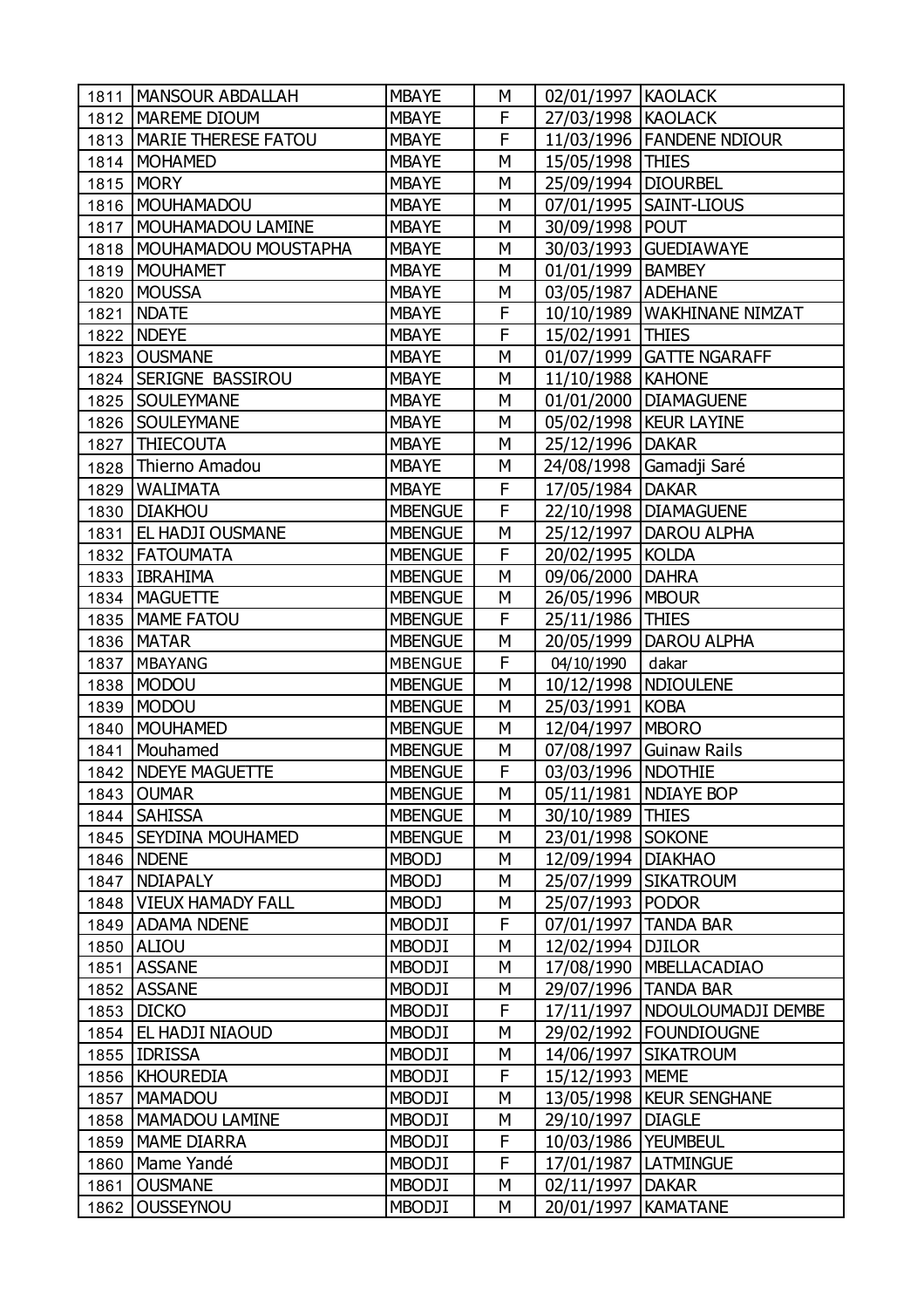|          | 1863 PAPE                 | <b>MBODJI</b>   | М | 17/04/1994   NGOTHIE   |                                |
|----------|---------------------------|-----------------|---|------------------------|--------------------------------|
|          | 1864   PAPE IBRAHIMA      | <b>MBODJI</b>   | М |                        | 07/09/1994 SIKATROUM           |
| 1865 ALE |                           | <b>MBOUP</b>    | M |                        | 10/04/1995   KARANG POSTE      |
| 1866     | <b>AMINATA</b>            | <b>MBOUP</b>    | F |                        | 07/07/2000 KOUNGHEUL           |
| 1867     | <b>CHEIKH</b>             | <b>MBOUP</b>    | М | 15/01/1994   MBOUBENE  |                                |
| 1868     | MODOU KARA                | <b>MBOUP</b>    | M | 13/12/1999   BAMBEY    |                                |
| 1869     | <b>MOR</b>                | <b>MBOUP</b>    | М | 09/03/1997   THIADIAYE |                                |
|          | 1870   PAPE CHEIKH        | <b>MBOUP</b>    | M |                        | 16/02/1995   FOUNDIOUGNE       |
| 1871     | <b>THIANE</b>             | <b>MBOUP</b>    | F | 03/06/1992 COKI        |                                |
|          | 1872 ARFANG               | <b>MBOW</b>     | M |                        | 15/10/1990 THIAMENE BIRAME     |
|          | 1873   FATOU              | <b>MBOW</b>     | F | 08/07/1995   MERINA    |                                |
|          | 1874   IBRAHIMA           | <b>MBOW</b>     | M | 26/07/1993   TIVAOUNE  |                                |
|          | 1875   MALICK             | <b>MBOW</b>     | М |                        | 17/04/2000 TIVAOUANE           |
|          | 1876 JOHN                 | <b>MENDI</b>    | M | 19/01/1998   DAKAR     |                                |
| 1877     | <b>AMIE LEA</b>           | <b>MENDY</b>    | F | 03/02/1999   DAKAR     |                                |
| 1878     | <b>ANTOINE</b>            | <b>MENDY</b>    | M |                        | 09/04/1989   BOFFA BAYOTTE     |
|          | 1879   EL HADJI MOUSTAPHA | <b>MENDY</b>    | M | 04/11/1998   MBASSIS   |                                |
| 1880     | <b>GEORGES SIMON</b>      | <b>MENDY</b>    | M |                        | 28/10/1992   DIAMNIADIO        |
| 1881     | Jacques                   | <b>MENDY</b>    | М |                        | 22/08/1999   Keur Massar       |
|          | 1882 JEAN PHILIPS ACHILLE | <b>MENDY</b>    | M |                        | 07/06/1999 ZIGUINCHOR          |
|          | 1883 JULLIETTE ANITA      | <b>MENDY</b>    | F | 12/09/1996   DAKAR     |                                |
|          | 1884   Marie Eve          | <b>MENDY</b>    | F | 08/08/1994   Adeane    |                                |
|          | 1885   NICOLA FRANCOIS    | <b>MENDY</b>    | M | 25/06/1992 SONE        |                                |
|          | 1886 RAYMOND              | <b>MENDY</b>    | М |                        | 05/01/1990 SAINT LOUIS         |
| 1887     | <b>ANGE EVELINE</b>       | <b>NAHOUCAN</b> | F | 12/12/1993 KOLDA       |                                |
|          | 1888 CHRISTIAN LIONEL     | <b>NAKIGAN</b>  | M | 22/08/1989 KOLDA       |                                |
| 1889     | <b>ADONIS JEFFREIN</b>    | <b>NAKOUYE</b>  | M | 16/11/1993 SEDHIOU     |                                |
| 1890     | <b>LOUIS PATRICE</b>      | <b>NAKOUYE</b>  | M |                        | 31/12/1994 ZIGUINCHOR          |
| 1891     | <b>JEAN CHRISTOPHE</b>    | <b>NAMATANE</b> | M | 09/03/2000 DJIBONKER   |                                |
| 1892     | <b>ADJA ROKHAYA</b>       | <b>NAME</b>     | F | 19/11/1999   DAKAR     |                                |
| 1893     | Bity                      | <b>NAME</b>     | F | 03/09/2000 DAKAR       |                                |
|          | 1894 NICOLAS              | <b>NANGO</b>    | M |                        | 08/03/1991 ZIGUINCHOR          |
|          | 1895   BEDOUIN RAPHAEL    | <b>NASSALAN</b> | M | 12/06/1997   ADEANE    |                                |
|          | 1896   ABDOULAYE          | <b>NDAO</b>     | М |                        | 10/03/1999   DIOKOUL MBELBOUCK |
|          | 1897 ABLAYE               | <b>NDAO</b>     | M | 20/04/1998 SANGUIL     |                                |
| 1898     | <b>ABLAYE</b>             | <b>NDAO</b>     | М | 20/02/2000             | <b>DAKAR</b>                   |
| 1899     | <b>ADAMA</b>              | <b>NDAO</b>     | М | 12/08/1988             | <b>KAOALCK</b>                 |
| 1900     | <b>ADAME</b>              | <b>NDAO</b>     | F | 07/07/1986             | <b>PETHIE</b>                  |
| 1901     | <b>ALY</b>                | <b>NDAO</b>     | М | 02/03/1997             | <b>KAFFRINE</b>                |
|          | 1902 AMADOU               | <b>NDAO</b>     | М |                        | 18/03/1995   SARE YOBA DIEGA   |
|          | 1903   AMINATA            | <b>NDAO</b>     | F | 27/09/1999   MALIKA    |                                |
|          | 1904 BABACAR              | <b>NDAO</b>     | M |                        | 17/09/1993   MBEULEUKHE        |
| 1905     | <b>BABOU</b>              | <b>NDAO</b>     | М | 15/03/2000             | <b>DIOFIOR</b>                 |
|          | 1906 BINETA               | <b>NDAO</b>     | F |                        | 25/03/1993   FOUNDIOUGNE       |
|          | 1907 CHEIKH               | <b>NDAO</b>     | М | 04/01/1996             | <b>MBABANE GOUYARD</b>         |
|          | 1908 CHEIKH AHMADOU BAMBA | <b>NDAO</b>     | М | 06/01/1991             | <b>THIES</b>                   |
|          | 1909   DOUDOU             | <b>NDAO</b>     | М | 05/11/1997             | <b>DIOURBEL</b>                |
| 1910     | <b>FATOU</b>              | <b>NDAO</b>     | F | 19/10/1988             | <b>GUINGUINEO</b>              |
| 1911     | <b>GORGUI</b>             | <b>NDAO</b>     | М |                        | 11/01/1988   KEUR DAOUDA SARR  |
|          | 1912   HADAM              | <b>NDAO</b>     | F | 01/02/1999   KOULOR    |                                |
|          | 1913   IBRAHIMA           | <b>NDAO</b>     | М | 22/07/1996   KHELCOME  |                                |
|          | 1914   IBRAHIMA           | <b>NDAO</b>     | М |                        | 04/01/1998   SAGATTA DJOLOFF   |
|          |                           |                 |   |                        |                                |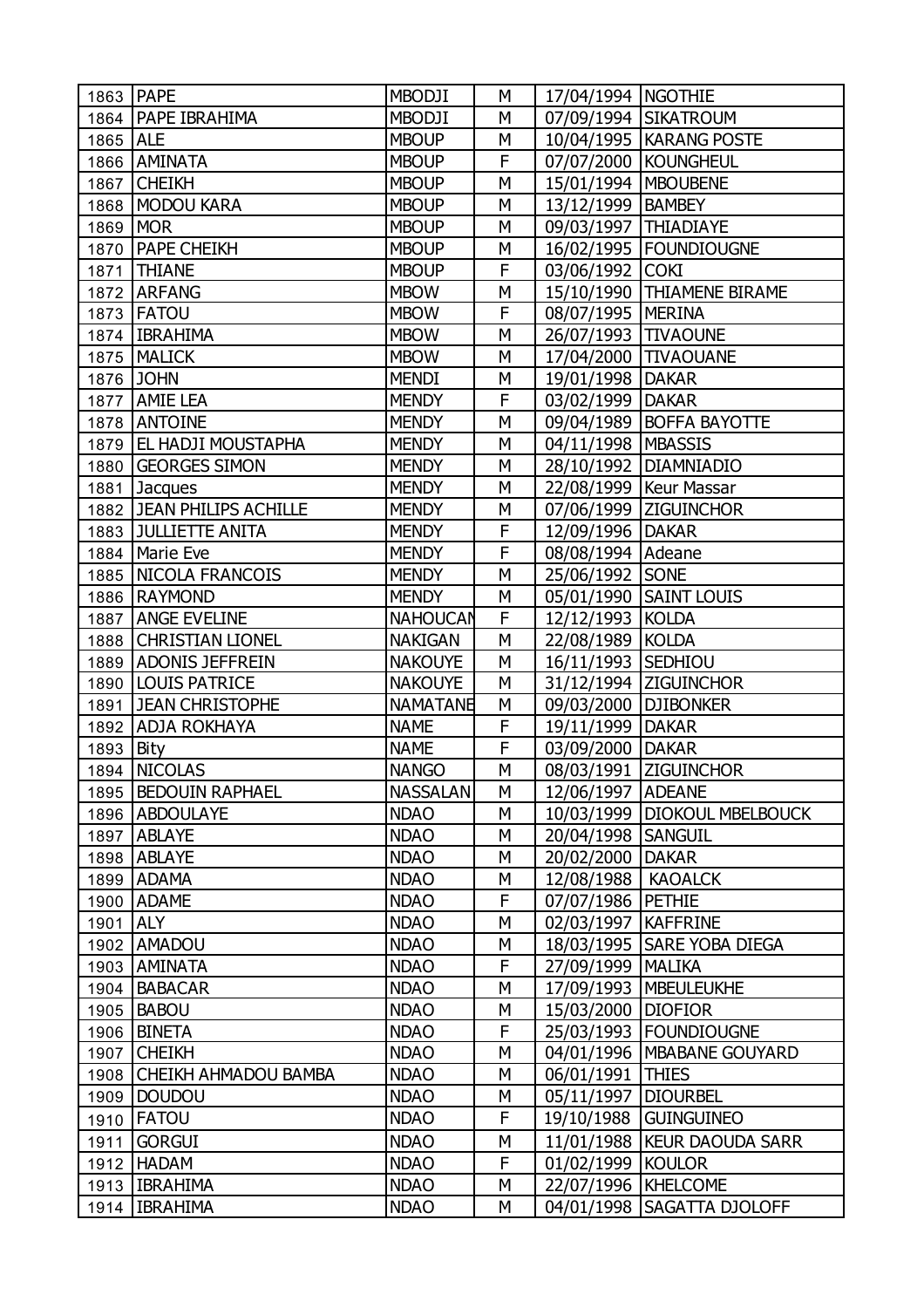|                  | 1915   IDRISSA          | <b>NDAO</b>   | М | 24/04/1997   SIBASSOR  |                                |
|------------------|-------------------------|---------------|---|------------------------|--------------------------------|
| 1916 <b>Issa</b> |                         | <b>NDAO</b>   | М | 05/03/1991 Linguère    |                                |
|                  | 1917   KHADY            | <b>NDAO</b>   | F |                        | 30/06/1999 SOUKHOUPE           |
|                  | 1918   MAMADOU KAYADI   | <b>NDAO</b>   | M | 08/02/1996 FATICK      |                                |
| 1919             | <b>MAME KOR</b>         | <b>NDAO</b>   | M |                        | 05/04/1998   NDIAROGNE         |
| 1920             | MANSAMBA                | <b>NDAO</b>   | M | 10/07/1997             | <b>DIOUDIOUF</b>               |
| 1921             | <b>MOUHAMED</b>         | <b>NDAO</b>   | М |                        | 03/06/1994   NDOFFANE COLY     |
| 1922             | <b>MOUSTAPHA</b>        | <b>NDAO</b>   | M | 22/10/1995 PODOR       |                                |
| 1923             | NGUISSALY               | <b>NDAO</b>   | F | 03/05/1991   KAFFRINE  |                                |
| 1924             | <b>OUSMANE</b>          | <b>NDAO</b>   | M | 10/07/1998   KHELCOM   |                                |
| 1925             | <b>RAMATOULAYE</b>      | <b>NDAO</b>   | F | 27/08/1995   THIOFFOR  |                                |
|                  | 1926   SAMBA            | <b>NDAO</b>   | M | 16/02/1996 PIKINE      |                                |
| 1927             | Saourou                 | <b>NDAO</b>   | М | 11/09/1993 Linguère    |                                |
|                  | 1928 SENY               | <b>NDAO</b>   | M | 13/11/1998   FIMELA    |                                |
|                  | 1929   THIERNO BIRAHIM  | <b>NDAO</b>   | M |                        | 20/12/1998 GUINGUINEO          |
|                  | 1930   IBRAHIMA         | <b>NDAW</b>   | M | 25/08/1990 THIES       |                                |
| 1931             | MAMADOU                 | <b>NDAW</b>   | M |                        | 02/01/1996 SAINT LOUIS         |
|                  | 1932 GEORGES            | <b>NDEYE</b>  | M | 10/01/1993   NIAGUIS   |                                |
|                  | 1933   MARIAMA          | <b>NDIALE</b> | F | 06/10/1999   BAMBYLOR  |                                |
|                  | 1934   MARTINE AISSATOU | <b>NDIALE</b> | F |                        | 07/05/1997 GUEDIAWAYE          |
|                  | 1935 JEAN               | <b>NDIANE</b> | M | 13/09/1992 FOUA1       |                                |
|                  | 1936 ABASSE             | <b>NDIAYE</b> | M | 02/02/1998   BOULEL    |                                |
|                  | 1937 Abdou              | <b>NDIAYE</b> | M | 02/05/1992   Thioffior |                                |
|                  | 1938 ABDOU AZIZ         | <b>NDIAYE</b> | М |                        | 17/02/1993   MBAMB LAGHEM      |
|                  | 1939 ABDOULAYE          | <b>NDIAYE</b> | M | 01/04/1993   BAMBEY    |                                |
|                  | 1940 ABDOULAYE          | <b>NDIAYE</b> | M |                        | 04/06/1997   KEUR WALY NDIAYE  |
| 1941             | <b>ABDOULAYE</b>        | <b>NDIAYE</b> | M |                        | 10/11/1993   MBAMB LAGHEM      |
|                  | 1942 ABDOULAYE          | <b>NDIAYE</b> | M | 23/02/1998   THIOMBY   |                                |
|                  | 1943 ABDOULAYE          | <b>NDIAYE</b> | М |                        | 30/03/2000   NDIOFFATE SERERE  |
|                  | 1944 ABDOULAYE          | <b>NDIAYE</b> | M | 09/08/1997   SAGNE     |                                |
|                  | 1945   ABDOURAHMANE     | <b>NDIAYE</b> | M | 05/10/1993   MBACKE    |                                |
|                  | 1946   ABDOURAHMANE     | <b>NDIAYE</b> | M | 08/03/1995 KAOLACK     |                                |
|                  | 1947   Abdourahmane     | <b>NDIAYE</b> | М | 27/04/1995   Linguère  |                                |
|                  | 1948 ABLAYE             | <b>NDIAYE</b> | М |                        | 20/11/1994  LEONA THIAROYE     |
|                  | 1949 ABOU               | <b>NDIAYE</b> | М | 20/11/1998 PODOR       |                                |
| 1950 ADA         |                         | <b>NDIAYE</b> | М | 02/01/1996 GANDIAYE    |                                |
| 1951             | <b>ADAMA</b>            | <b>NDIAYE</b> | F |                        | 03/02/1996   POUKHAMTOCK       |
|                  | 1952 ADAMA              | <b>NDIAYE</b> | F | 20/02/1998   MBOUR     |                                |
|                  | 1953 ADAMA              | <b>NDIAYE</b> | F |                        | 04/02/1999   LAMBANEME         |
|                  | 1954   ADAMA LAMINE     | <b>NDIAYE</b> | М | 04/05/1994   KHOMBOLE  |                                |
|                  | 1955   ALADJI           | <b>NDIAYE</b> | М | 19/12/1995   LAKHAR    |                                |
|                  | 1956 ALASSANE           | <b>NDIAYE</b> | M |                        | 05/04/1991 JOAL FADIOUTH       |
| 1957             | <b>ALASSANE</b>         | <b>NDIAYE</b> | М | 06/05/1996 GAGNICK     |                                |
|                  | 1958 ALIOU              | <b>NDIAYE</b> | М | 09/02/1986   DAKAR     |                                |
|                  | 1959 ALIOU              | <b>NDIAYE</b> | М |                        | 02/03/1997   KEUR NIENE SERERE |
|                  | 1960 ALIOU              | <b>NDIAYE</b> | М | 15/04/1995 JOAL        |                                |
| 1961             | ALIOU                   | <b>NDIAYE</b> | М |                        | 03/02/1995   KEUR MANGARY      |
|                  | 1962 ALIOU BADARA       | <b>NDIAYE</b> | М | 09/09/1998   FASS      |                                |
|                  | 1963 ALIOUNE            | <b>NDIAYE</b> | М | 13/02/2000 KAOLACK     |                                |
|                  | 1964   ALIOUNE BADARA   | <b>NDIAYE</b> | М | 10/10/1994   FATICK    |                                |
|                  | 1965   ALIOUNE BADARA   | <b>NDIAYE</b> | М | 03/07/1995   THIES     |                                |
| 1966 ALY         |                         | <b>NDIAYE</b> | М | 13/04/1996             | <b>BARKEDJI</b>                |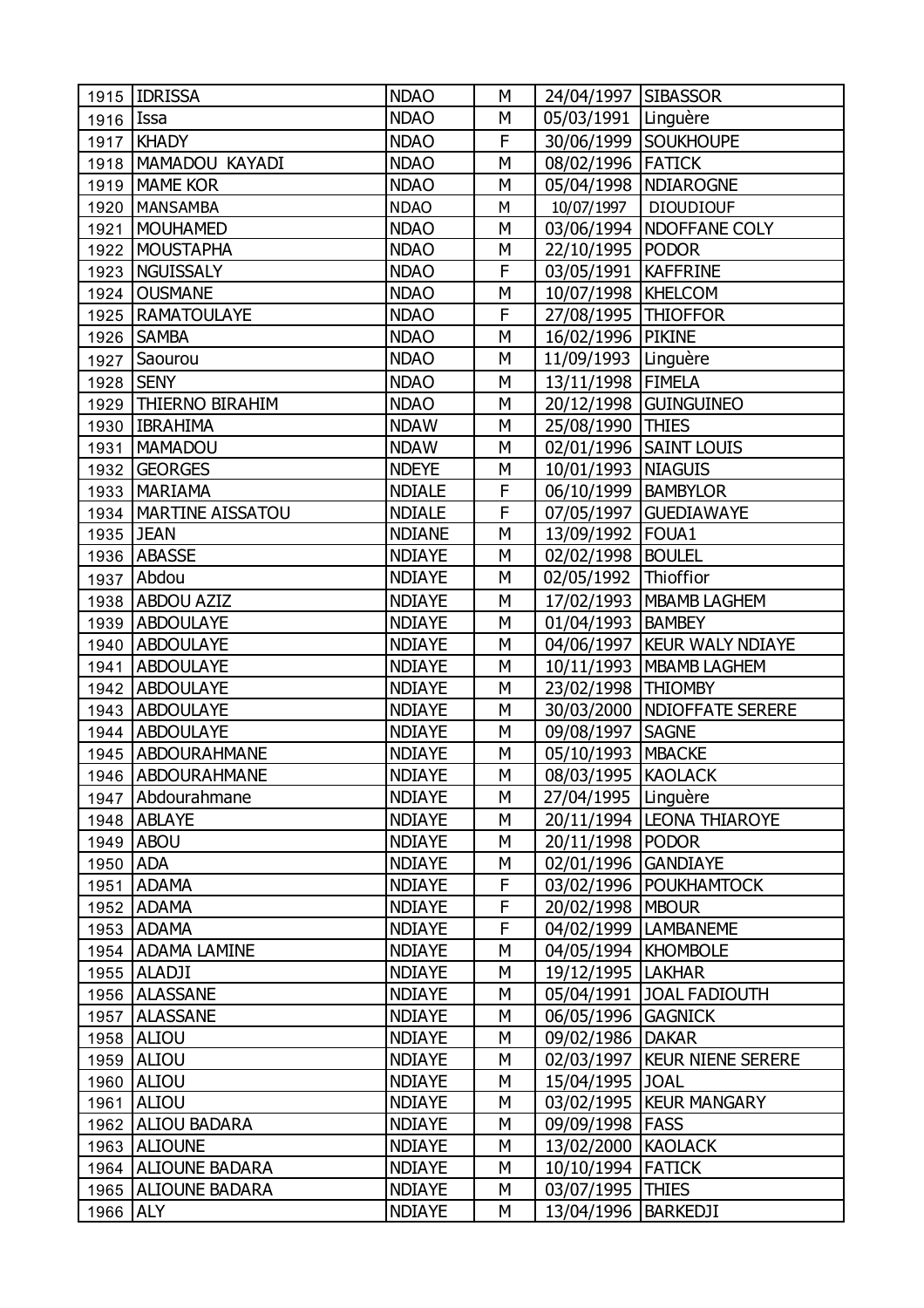|      | 1967   AMADOU               | <b>NDIAYE</b> | М | 19/09/1994   MBAM      |                                 |
|------|-----------------------------|---------------|---|------------------------|---------------------------------|
|      | 1968   AMADOU MOCTAR        | <b>NDIAYE</b> | M |                        | 28/11/1993   NDORONG LOG        |
| 1969 | <b>AMADY</b>                | <b>NDIAYE</b> | M | 05/04/1994   THIES     |                                 |
| 1970 | <b>AMATH</b>                | <b>NDIAYE</b> | M |                        | 23/01/1998   NGUESSINE          |
| 1971 | <b>ARONA</b>                | <b>NDIAYE</b> | M | 27/07/1992 DAKAR       |                                 |
| 1972 | <b>ASSANE</b>               | <b>NDIAYE</b> | M |                        | 22/10/1997   NDORONG LOG        |
| 1973 | <b>ASSANE</b>               | <b>NDIAYE</b> | M | 02/08/1996   NGUESSINE |                                 |
|      | 1974 ASTOU                  | <b>NDIAYE</b> | F |                        | 09/12/1994   NDIASSANE          |
| 1975 | <b>AWA</b>                  | <b>NDIAYE</b> | F | 01/07/1994   NIASSENE  |                                 |
| 1976 | <b>AWA</b>                  | <b>NDIAYE</b> | F |                        | 04/02/1999   LAMBANEME          |
| 1977 | <b>AWA</b>                  | <b>NDIAYE</b> | F |                        | 13/04/1995   GUEDIAWAYE         |
| 1978 | <b>BABA</b>                 | <b>NDIAYE</b> | M | 30/01/2017   LINGUERE  |                                 |
| 1979 | BABA                        | <b>NDIAYE</b> | М |                        | 18/12/1995   DIAMAGUENE         |
| 1980 | <b>BABACAR</b>              | <b>NDIAYE</b> | M | 06/06/1994 DIOFIOR     |                                 |
| 1981 | <b>BABACAR</b>              | <b>NDIAYE</b> | M | 14/03/1997   NGADIAGA  |                                 |
| 1982 | <b>BABACAR</b>              | <b>NDIAYE</b> | М |                        | 04/01/1995   KEUR MBAGNE DIOP 2 |
| 1983 | <b>BALLE</b>                | <b>NDIAYE</b> | M |                        | 07/07/1995 SIKATROUM            |
|      | 1984   BASSIROU             | <b>NDIAYE</b> | M |                        | 18/08/1997   DAKABANTANG        |
| 1985 | <b>BASSIROU</b>             | <b>NDIAYE</b> | М | 10/10/1991 SIKHANE     |                                 |
|      | 1986 BASSIROU               | <b>NDIAYE</b> | M | 24/01/1994   NGOLOUM   |                                 |
| 1987 | <b>BAYE TOUTE</b>           | <b>NDIAYE</b> | M | 14/12/1993 NIASSENE    |                                 |
| 1988 | <b>BINETA GAYE</b>          | <b>NDIAYE</b> | F | 11/10/1993 THIES       |                                 |
| 1989 | Biram                       | <b>NDIAYE</b> | M |                        | 02/06/2000   Keur guirane       |
| 1990 | <b>CHEIKH</b>               | <b>NDIAYE</b> | M | 25/07/1992 FATICK      |                                 |
| 1991 | <b>CHEIKH</b>               | <b>NDIAYE</b> | M | 20/02/1996   AERO LAO  |                                 |
|      | 1992 CHEIKH                 | <b>NDIAYE</b> | M | 08/01/1998   NDAGANE   |                                 |
| 1993 | <b>CHEIKH</b>               | <b>NDIAYE</b> | M |                        | 10/06/1993   GUEDIAWAYE         |
| 1994 | <b>CHEIKH</b>               | <b>NDIAYE</b> | M | 05/02/1995   DIOCK     |                                 |
|      | 1995 CHEIKH                 | <b>NDIAYE</b> | M | 03/01/1995   DIOUROUP  |                                 |
| 1996 | <b>CHEIKH ABDOUL KHADRE</b> | <b>NDIAYE</b> | M | 19/09/1993             | <b>THIES</b>                    |
| 1997 | <b>CHEIKH TIDIANE</b>       | <b>NDIAYE</b> | М | 21/06/1994   NIAKHAR   |                                 |
|      | 1998 COUMBA                 | <b>NDIAYE</b> | F |                        | 12/12/1998   FOUNDIOUNE         |
|      | 1999 COUMBA AWA             | <b>NDIAYE</b> | F | 11/08/1998   MBOUR     |                                 |
|      | 2000   DABA                 | <b>NDIAYE</b> | F | 08/08/1990   NDIAYENE  |                                 |
|      | 2001 DEMBA SOKHNA           | <b>NDIAYE</b> | М |                        | 12/11/1996 JOAL FADIOUTH        |
| 2002 | <b>DIARY</b>                | <b>NDIAYE</b> | F |                        | 12/11/1989 GUINGUINEO           |
| 2003 | <b>DIBOR</b>                | <b>NDIAYE</b> | F | 19/08/1993             | <b>DIARRERE</b>                 |
|      | 2004 DIEYNABA               | <b>NDIAYE</b> | F | 04/01/1989 KAOLACK     |                                 |
|      | 2005   Djibril              | <b>NDIAYE</b> | М | 12/11/1993             | Pikine                          |
|      | 2006 DJIBY                  | <b>NDIAYE</b> | М | 15/03/1994             | <b>KEUR NIENE SERERE</b>        |
|      | 2007   Djiby Ngouille       | <b>NDIAYE</b> | M | 01/07/2000 Linguère    |                                 |
| 2008 | <b>DJINDE</b>               | <b>NDIAYE</b> | М | 10/02/1996             | <b>DABALY</b>                   |
| 2009 | DOUDOU                      | <b>NDIAYE</b> | М | 02/12/1998             | <b>THIES</b>                    |
|      | 2010   EL HADJI             | <b>NDIAYE</b> | М | 27/05/1986             | <b>THIARE</b>                   |
|      | 2011   EL HADJI BABOU       | <b>NDIAYE</b> | М | 18/10/1996   NDEMENE   |                                 |
|      | 2012 ELHADJI                | <b>NDIAYE</b> | М | 20/09/1997   MBASSIS   |                                 |
|      | 2013 ELHADJI                | <b>NDIAYE</b> | М | 03/01/1998             | <b>LOHENE</b>                   |
|      | 2014   ELHADJI ABDOUL AZIZ  | <b>NDIAYE</b> | М | 14/09/1997             | kaoloack                        |
| 2015 | <b>ELHADJI ISSA</b>         | <b>NDIAYE</b> | М | 25/04/1997             | <b>THIES</b>                    |
|      | 2016   ELHADJI PATHE        | <b>NDIAYE</b> | М | 27/10/1995             | NIORO DU RIP                    |
|      | 2017 ETIENNE                | <b>NDIAYE</b> | М | 09/11/1997             | <b>GAGUE MODY</b>               |
|      | 2018   FADIARA              | <b>NDIAYE</b> | М | 08/05/1990             | <b>DIAMAGUENE</b>               |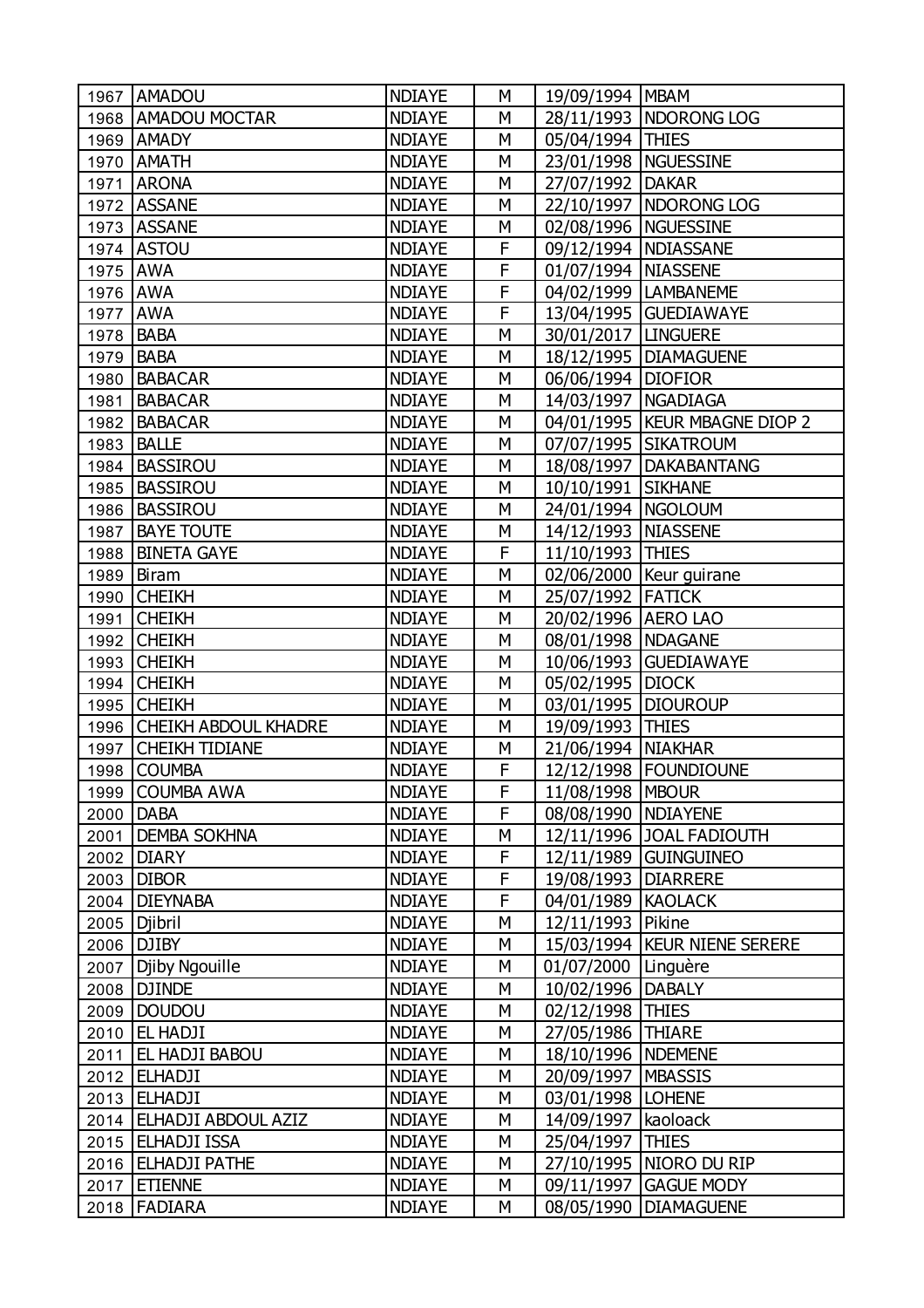| 2019        | <b>IFATOU</b>            | <b>NDIAYE</b> | F | 01/01/1998   KEUR DIBA  |                               |
|-------------|--------------------------|---------------|---|-------------------------|-------------------------------|
|             | 2020   Fatou             | <b>NDIAYE</b> | F |                         | 30/10/1996   KEUR MACODOU     |
| 2021        | <b>FATOU</b>             | <b>NDIAYE</b> | F | 04/11/1997   FAYAKO     |                               |
|             | 2022   FATOU             | <b>NDIAYE</b> | F | 01/06/1998   MBASSIS    |                               |
|             | 2023   FATOU HELAINE     | <b>NDIAYE</b> | F | 18/08/1995   KOUTAL     |                               |
|             | 2024 GILBERT             | <b>NDIAYE</b> | M |                         | 09/12/1997   LOULY NGOGOM     |
|             | 2025 GNILANE             | <b>NDIAYE</b> | F | 25/02/1996   TAGDIAM    |                               |
|             | 2026 GNILANE             | <b>NDIAYE</b> | F |                         | 03/07/1996   NGUENIENE        |
|             | 2027 Gorgui Macoumba     | <b>NDIAYE</b> | M | 21/05/1997   Ndiathiang |                               |
| 2028        | <b>GUIRANE SIGUI</b>     | <b>NDIAYE</b> | M |                         | 03/09/1998   MBOUDAYE SERERE  |
|             | 2029 HABIB               | <b>NDIAYE</b> | M |                         | 12/06/1995 JOAL FADIOUTH      |
|             | 2030 HAMAD               | <b>NDIAYE</b> | M | 03/03/1997   NDIEMANE   |                               |
|             | 2031   HASSANE           | <b>NDIAYE</b> | М | 01/11/1996   MBAO       |                               |
| 2032 IBRA   |                          | <b>NDIAYE</b> | M | 10/05/1995   SAGATTA    |                               |
|             | 2033   IBRAHIMA          | <b>NDIAYE</b> | M | 01/01/1997              | <b>GANDIAYE</b>               |
|             | 2034   IBRAHIMA          | <b>NDIAYE</b> | М |                         | 24/07/1996 SEINDINGNE         |
|             | 2035   IBRAHIMA          | <b>NDIAYE</b> | M | 22/10/1993 SOKONE       |                               |
|             | 2036   IBRAHIMA          | <b>NDIAYE</b> | M |                         | 23/06/1996   MBOSS LAGHEM     |
|             | 2037   IBRAHIMA          | <b>NDIAYE</b> | М | 22/06/1999   MBORO      |                               |
|             | 2038   IBRAHIMA AMADOU   | <b>NDIAYE</b> | M | 12/02/1996   NDIOUM     |                               |
|             | 2039   ISMAILA           | <b>NDIAYE</b> | M | 23/11/1997 FATICK       |                               |
| 2040        | <b>KADER</b>             | <b>NDIAYE</b> | М | 23/07/1995   THIES      |                               |
| 2041        | KAOUSOU                  | <b>NDIAYE</b> | M | 02/02/1995  TENDOUCK    |                               |
| 2042   KEBA |                          | <b>NDIAYE</b> | M | 01/04/1994   NDIOBENE   |                               |
|             | 2043 KHADIM              | <b>NDIAYE</b> | М |                         | 15/10/1998   NDIEULBERT 1     |
|             | 2044 KHADY               | <b>NDIAYE</b> | F |                         | 02/05/1986   NDIONGOLOR       |
|             | 2045   KHADY             | <b>NDIAYE</b> | F |                         | 27/11/1994   HANN SUR MER     |
|             | 2046   LANSANA OUSSEYNOU | <b>NDIAYE</b> | М | 12/04/1996 FATICK       |                               |
|             | 2047   LATYR             | <b>NDIAYE</b> | M |                         | 30/01/1996   NDIOETHULB       |
| 2048        | <b>MADICKE</b>           | <b>NDIAYE</b> | M | 21/02/1998 GOSSAS       |                               |
| 2049        | <b>MADIOR DIOUF</b>      | <b>NDIAYE</b> | М | 14/03/1993 FATICK       |                               |
| 2050        | <b>MAIMOUNA</b>          | <b>NDIAYE</b> | F |                         | 08/01/1993 SANTESSOU MBOUR    |
| 2051        | <b>MALICK</b>            | <b>NDIAYE</b> | M | 20/01/1997 SAMBANDE     |                               |
|             | 2052   MAMADOU           | <b>NDIAYE</b> | М | 05/05/1990 PIKINE       |                               |
|             | 2053   MAMADOU           | <b>NDIAYE</b> | М |                         | 20/08/1996   NDIAFFATE SERERE |
| 2054        | MAMADOU                  | <b>NDIAYE</b> | М | 24/06/1995   THIES      |                               |
|             | 2055   MAMADOU           | <b>NDIAYE</b> | М |                         | 10/07/1992   MBAMB LAGHEM     |
| 2056        | MAME DEMBA               | <b>NDIAYE</b> | M | 22/01/1993              | <b>THIES</b>                  |
|             | 2057   MAME DIARRA       | <b>NDIAYE</b> | F | 09/10/2000              | <b>DIOURBEL</b>               |
|             | 2058   MAME FATOU MATA   | <b>NDIAYE</b> | F | 02/02/1993              | <b>THIES</b>                  |
| 2059        | Mame Issakha             | <b>NDIAYE</b> | M |                         | 25/11/1998   MBELOLON GUITHIE |
| 2060        | <b>MANSOUR</b>           | <b>NDIAYE</b> | М | 07/09/1994 FATICK       |                               |
| 2061        | <b>MARTHE</b>            | <b>NDIAYE</b> | F |                         | 04/02/1986   NGUENIENE        |
|             | 2062 MATY                | <b>NDIAYE</b> | F | 01/05/1995  LINGUERE    |                               |
|             | 2063 MATY                | <b>NDIAYE</b> | F |                         | 05/05/1999   KEUR MADIABEL    |
| 2064 Maty   |                          | <b>NDIAYE</b> | F | 01/01/2000   LINGUERE   |                               |
| 2065        | <b>MBAYE</b>             | <b>NDIAYE</b> | М |                         | 20/03/1993   NDALLANE K.M     |
| 2066        | Mbéne                    | <b>NDIAYE</b> | F | 11/09/1995   MBACKE     |                               |
| 2067        | MICHEL                   | <b>NDIAYE</b> | М | 01/11/1997   FATICK     |                               |
| 2068        | MOAMAR                   | <b>NDIAYE</b> | М | 10/08/1998              | <b>KHOKOL</b>                 |
|             | 2069 MOMATH              | <b>NDIAYE</b> | М | 14/07/1996              | DAROU LOUGUE                  |
| 2070        | MOR FATOU                | <b>NDIAYE</b> | М | 13/12/1998   NDIEDIENG  |                               |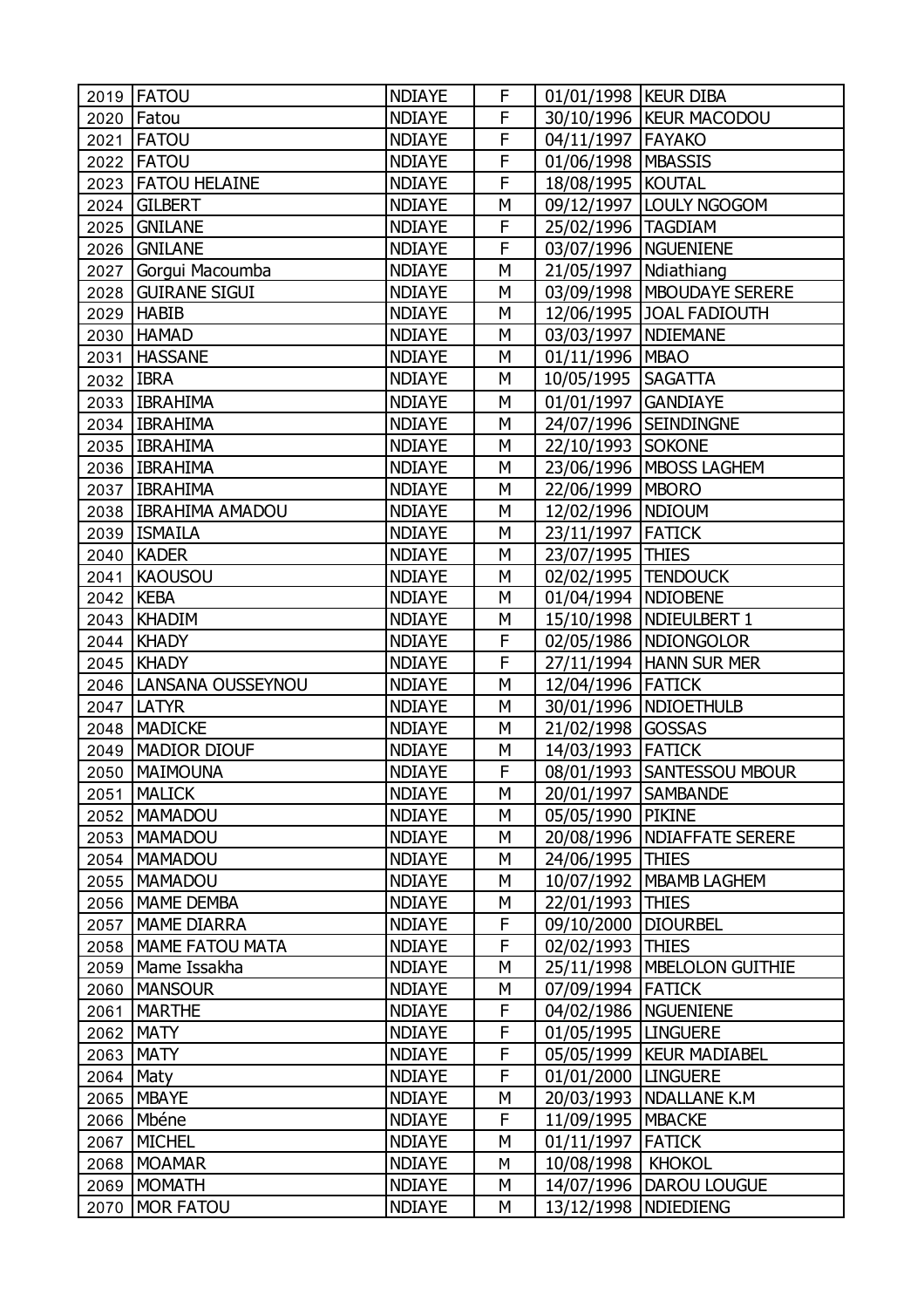| 2071 | <b>MOR TALLA</b>         | <b>NDIAYE</b> | М |                       | 14/10/1996   KEUR MOUSSA         |
|------|--------------------------|---------------|---|-----------------------|----------------------------------|
|      | 2072   MOR TALLA         | <b>NDIAYE</b> | M | 02/02/1998   NGOTHIE  |                                  |
|      | 2073   MOUHAMADE         | <b>NDIAYE</b> | M | 29/12/1994   FATICK   |                                  |
| 2074 | MOUHAMADOU MANSOUR       | <b>NDIAYE</b> | M | 03/01/1991   DAKAR    |                                  |
| 2075 | MOUHAMED                 | <b>NDIAYE</b> | М | 14/01/1991 THIES      |                                  |
|      | 2076   MOUHAMED          | <b>NDIAYE</b> | M | 20/10/1994   MBOUR    |                                  |
| 2077 | <b>MOUSSA</b>            | <b>NDIAYE</b> | М | 17/01/1990   DIOURBEL |                                  |
|      | 2078   MOUSSA            | <b>NDIAYE</b> | М |                       | 19/01/1999   JOAL FADIOUTH       |
| 2079 | MOUSSA                   | <b>NDIAYE</b> | M | 12/10/1988   VEREANE  |                                  |
| 2080 | MOUSSA ABLAYE            | <b>NDIAYE</b> | М | 17/01/1999   NIANING  |                                  |
| 2081 | MOUSTAPHA                | <b>NDIAYE</b> | М | 12/12/1988 THIARIACK  |                                  |
|      | 2082   MOUSTAPHA KA      | <b>NDIAYE</b> | M | 22/08/1990   NDORONG  |                                  |
|      | 2083 NDENE               | <b>NDIAYE</b> | М | 27/07/1996   KAOLACK  |                                  |
|      | 2084 NDEYE COUMBA        | <b>NDIAYE</b> | F |                       | 12/01/1999   LATMINGUE           |
|      | 2085 NDIAW               | <b>NDIAYE</b> | M |                       | 16/08/1995 GUINGUINEO            |
| 2086 | NDIOGOU                  | <b>NDIAYE</b> | M | 05/04/1991   DIADIEL  |                                  |
| 2087 | <b>OMAR</b>              | <b>NDIAYE</b> | M | 06/05/1994 THIAR      |                                  |
|      | 2088   OULIMATA          | <b>NDIAYE</b> | F |                       | 16/04/1995   THIAROYE GARE       |
|      | 2089 OUMAR DJINBY        | <b>NDIAYE</b> | M | 12/01/1991   NDIENE   |                                  |
|      | 2090 OUMY                | <b>NDIAYE</b> | F | 24/10/1990 PIKINE     |                                  |
| 2091 | <b>OUMY</b>              | <b>NDIAYE</b> | F | 02/06/1996 KAOLACK    |                                  |
| 2092 | Oumy                     | <b>NDIAYE</b> | F | 08/06/1996   Ngouye   |                                  |
| 2093 | <b>OUSMANE</b>           | <b>NDIAYE</b> | M |                       | 03/05/1997   KEUR ALIOU GUEYE    |
|      | 2094 OUSMANE             | <b>NDIAYE</b> | M |                       | 12/03/1997   NDORONG LOG         |
| 2095 | <b>OUSSEYNOU</b>         | <b>NDIAYE</b> | М |                       | 01/02/1995   MBELLONGUITHIE      |
|      | 2096   PAPA BIRAHIM      | <b>NDIAYE</b> | M |                       | 28/07/1999   KEUR GUIRANE SERERE |
| 2097 | <b>PAPA MADIODIO</b>     | <b>NDIAYE</b> | M | 10/04/1994   MBACKE   |                                  |
| 2098 | <b>PAPE</b>              | <b>NDIAYE</b> | M |                       | 25/04/1996   SIKATROUM           |
|      | 2099   PAPE NDENE        | <b>NDIAYE</b> | M | 12/09/1995   MBOUR    |                                  |
| 2100 | <b>PAPE SAMBARE</b>      | <b>NDIAYE</b> | M |                       | 13/05/1995 SIKATROUM             |
|      | 2101   PATHE             | <b>NDIAYE</b> | М |                       | 20/09/1989   SAINT-LOUIS         |
|      | 2102   PATHE             | <b>NDIAYE</b> | M |                       | 05/07/2000   KEUR GUIRANE SERERE |
|      | 2103   PATHE DIARRA      | <b>NDIAYE</b> | М |                       | 10/03/1990   TATENE MBAMBARA     |
|      | 2104   PAUL AMATH        | <b>NDIAYE</b> | М | 15/04/1994   NDOFFANE |                                  |
|      | 2105 RAMATA              | <b>NDIAYE</b> | F | 21/01/1997   NDIAGNE  |                                  |
|      | 2106 ROKHAYA             | <b>NDIAYE</b> | F |                       | 17/02/1995   SAINT-LOUIS         |
|      | 2107 SAFIETOU            | <b>NDIAYE</b> | F | 22/11/1993 KAOLACK    |                                  |
|      | 2108 SALIOU              | <b>NDIAYE</b> | М |                       | 08/04/1994   PATAR SINE          |
| 2109 | <b>SAMBA</b>             | <b>NDIAYE</b> | М | 01/09/1990            | <b>TATTAGUINE ESCALE</b>         |
|      | 2110   SAMBA             | <b>NDIAYE</b> | М |                       | 11/06/1993   KEUR AL. DIALLO     |
|      | 2111 SAMBA               | <b>NDIAYE</b> | М |                       | 01/01/1998   SAINT LOUIS         |
|      | 2112   SEBASTIEN M NIAKI | <b>NDIAYE</b> | М | 17/10/1993            | <b>ELINKINE</b>                  |
|      | 2113 SEYDINA             | <b>NDIAYE</b> | М | 11/01/1997            | <b>DIOKOUL BANEKH</b>            |
|      | 2114 SEYNABOU            | <b>NDIAYE</b> | F |                       | 26/10/1991   TAMBACOUNDA         |
|      | 2115 SEYNABOU            | <b>NDIAYE</b> | F |                       | 26/10/1991   TAMBACOUNDA         |
|      | 2116 SEYNABOU            | <b>NDIAYE</b> | F | 12/03/2000 K,S,KANE   |                                  |
|      | 2117 SIMON PIERRE NGOR   | <b>NDIAYE</b> | М |                       | 05/09/1992   NGUENIENE           |
| 2118 | <b>SIRA</b>              | <b>NDIAYE</b> | М | 07/03/1990            | <b>THIOMBY</b>                   |
| 2119 | <b>SOKHNA</b>            | <b>NDIAYE</b> | F | 14/07/1986            | <b>KOLDA</b>                     |
| 2120 | <b>SOKHNA AIDA</b>       | <b>NDIAYE</b> | F | 26/03/1999            | <b>TIVAOUANE</b>                 |
| 2121 | <b>SOULEYMANE</b>        | <b>NDIAYE</b> | М |                       | 21/06/1995   SAINT LOUIS         |
| 2122 | <b>SOULEYMANE</b>        | <b>NDIAYE</b> | М | 08/05/2000            | <b>THIES</b>                     |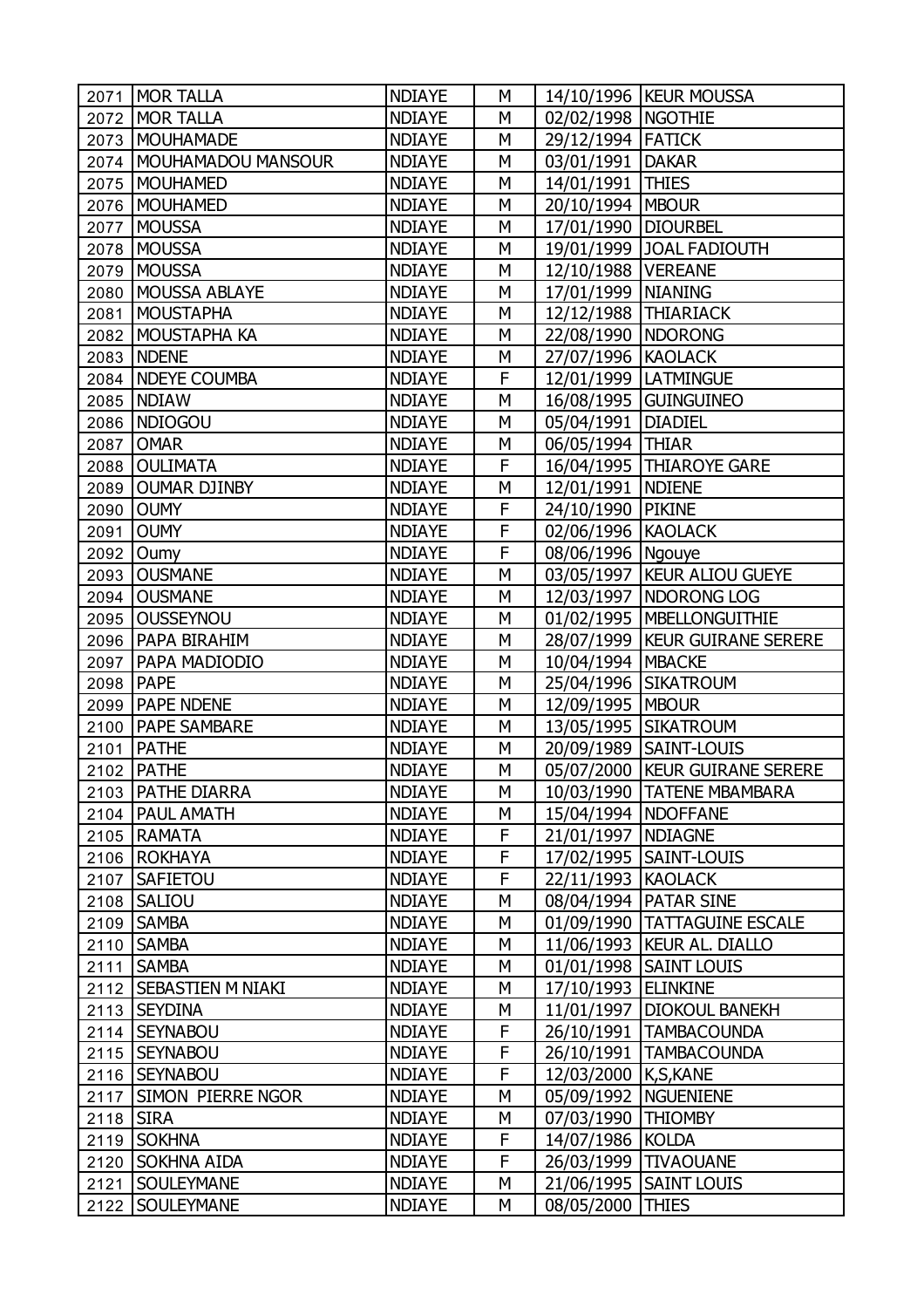|           | 2123 Tamsir               | Ndiaye          | М | 01/01/1996 Sakhor     |                                  |
|-----------|---------------------------|-----------------|---|-----------------------|----------------------------------|
|           | 2124   THERESE DABA       | <b>NDIAYE</b>   | F |                       | 05/04/1985   NIACOULRAP          |
|           | 2125   THIABA             | <b>NDIAYE</b>   | F |                       | 05/11/1995   DIAMAGUEUNE         |
|           | 2126   THYLOR             | <b>NDIAYE</b>   | F |                       | 01/02/1993   BOUDY SAKHO         |
|           | 2127   WALY               | <b>NDIAYE</b>   | M | 15/05/1998   DIADIEL  |                                  |
|           | 2128   YACINE             | <b>NDIAYE</b>   | F |                       | 16/02/1998   BOOF POUPOUYE       |
|           | 2129 YACINE               | <b>NDIAYE</b>   | F |                       | 11/10/1998   DIAREME LIMAMOULAYE |
|           | 2130 YACINE               | <b>NDIAYE</b>   | F | 10/09/1994   NDIEDING |                                  |
|           | 2131 YAMA                 | <b>NDIAYE</b>   | F |                       | 01/01/1998   KEUR KABOU          |
|           | 2132 YANDE                | <b>NDIAYE</b>   | F | 08/05/1999   KAOLACK  |                                  |
|           | 2133 JACQUES BARTHELEMY B | <b>NDIOLENE</b> | М | 24/08/1993   LAMLAM   |                                  |
| 2134 AIDA |                           | <b>NDIONE</b>   | F |                       | 23/12/1994   NDOUFFOUCK          |
|           | 2135 JEAN PAUL MARIE      | <b>NDIONE</b>   | M |                       | 16/08/1995   MANDOUARD 1         |
|           | 2136 MODOU                | <b>NDIONE</b>   | M | 04/01/1998   MBOMBOYE |                                  |
|           | 2137   VANESSA NDEYE AMY  | <b>NDIONE</b>   | F | 21/11/1999 THIES      |                                  |
|           | 2138 OUMAR                | <b>NDIONGUE</b> | M |                       | 29/09/1999   GUEDIAWAYE          |
|           | 2139   DIEGANE            | <b>NDIOR</b>    | M | 11/05/1998 DIOUROUP   |                                  |
|           | 2140   FALLOU             | <b>NDIOR</b>    | M | 19/04/1996   MAROUTH  |                                  |
|           | 2141   KHADY              | <b>NDIOR</b>    | F | 03/04/1992   MAROUTH  |                                  |
|           | 2142 MOUSTAPHA            | <b>NDIOR</b>    | M |                       | 17/09/1995   MBELLACADIAO        |
|           | 2143   RAPHAEL            | <b>NDIOR</b>    | M | 04/07/1992 DIOUROUP   |                                  |
|           | 2144 SOULEYE              | <b>NDIOR</b>    | M |                       | 02/01/1997   THIACALAR           |
|           | 2145   WETTE DALO         | <b>NDIOR</b>    | F | 16/07/1994   MBODIENE |                                  |
|           | 2146 DADO                 | <b>NDIR</b>     | F | 18/09/1994   KAFFRINE |                                  |
|           | 2147   LATYR              | <b>NDIR</b>     | M |                       | 02/05/1985   DIAMAGUENE          |
|           | 2148 ABLAYE               | <b>NDONG</b>    | M |                       | 25/11/1995   KONTEYENE DAPPA     |
|           | 2149 AHMETH               | <b>NDONG</b>    | M | 10/06/1993   SAKHAO   |                                  |
| 2150      | <b>AISSATOU</b>           | <b>NDONG</b>    | F |                       | 08/05/1988   NIORO DU RIP        |
| 2151      | <b>ANDY</b>               | <b>NDONG</b>    | M | 07/08/1997 GANDIAYE   |                                  |
|           | 2152   ANGELE KHEMESSE    | <b>NDONG</b>    | F | 04/02/1998   NDOUBOR  |                                  |
|           | 2153 BENOIT DIENE         | <b>NDONG</b>    | M |                       | 16/02/1994   TATTAGUINE ESCALE   |
|           | 2154 DIEGANE              | <b>NDONG</b>    | M | 15/02/2000 DIOFIOR    |                                  |
|           | 2155 ELHADJI              | <b>NDONG</b>    | М |                       | 01/01/2000 GADE CHERIF           |
|           | 2156   FALLOU             | <b>NDONG</b>    | М |                       | 09/10/1997   THIABE DIENE        |
|           | 2157 FANTA                | <b>NDONG</b>    | F | 03/02/1998 KAOLACK    |                                  |
| 2158 FINE |                           | <b>NDONG</b>    | M | 10/05/1989            | <b>KAOLACK</b>                   |
|           | 2159   HENRIETTE COUMBA   | <b>NDONG</b>    | F | 30/08/1999            | <b>THIOFFOR</b>                  |
|           | 2160   IBRAHIMA           | <b>NDONG</b>    | M | 31/07/1996   BASSOUL  |                                  |
| 2161      | <b>IBRAHIMA</b>           | <b>NDONG</b>    | М | 07/09/2000 SADIOGA    |                                  |
|           | 2162   IBRAHIMA           | <b>NDONG</b>    | М | 30/10/1996   KAFFRINE |                                  |
|           | 2163 KHADY                | <b>NDONG</b>    | F | 13/04/1990   RUFISQUE |                                  |
|           | 2164   LATYR              | <b>NDONG</b>    | М | 10/06/1990            | <b>GODAGUENE</b>                 |
|           | 2165   MADELEINE          | <b>NDONG</b>    | F | 10/02/1996            | <b>BICOLE</b>                    |
|           | 2166   MAMADOU            | <b>NDONG</b>    | М |                       | 22/12/2000 SAKHAO SERERE         |
|           | 2167   MAMADOU            | <b>NDONG</b>    | M | 21/09/1998   MBASSIS  |                                  |
|           | 2168   MARIAMA            | <b>NDONG</b>    | F |                       | 12/06/1999   NIORO DU RIP        |
| 2169 MOR  |                           | <b>NDONG</b>    | М |                       | 28/10/1999   DAGA DIAKHATE       |
| 2170      | <b>NDEYE MINGUE</b>       | <b>NDONG</b>    | F | 03/06/1994            | <b>GOBACK</b>                    |
| 2171      | <b>NDIAYE</b>             | <b>NDONG</b>    | F | 23/10/1995 LERANE     |                                  |
| 2172      | <b>NIOKHOR</b>            | <b>NDONG</b>    | М |                       | 24/01/1997   NDIELEME SOUP       |
| 2173      | <b>SALIOU</b>             | <b>NDONG</b>    | М |                       | 12/04/1997   NDOFFANE LATYR      |
| 2174      | <b>SERIGNE FALLOU</b>     | <b>NDONG</b>    | М | 10/03/1999   NIANIANE |                                  |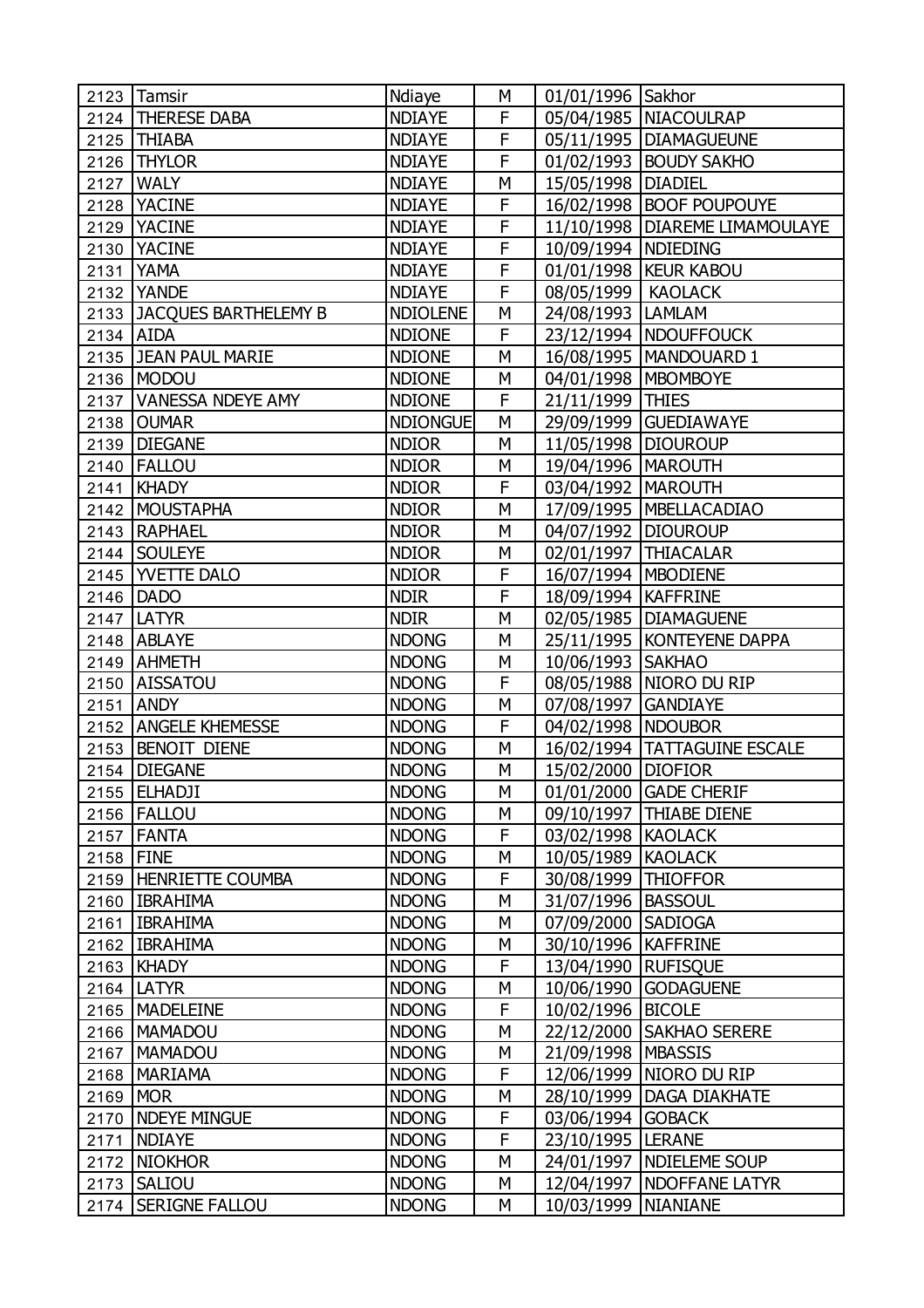| 2175 SIGA |                                           | <b>NDONG</b>  | F           | 12/05/1988   KEUR SOCE |                              |
|-----------|-------------------------------------------|---------------|-------------|------------------------|------------------------------|
|           | 2176 SOULEYMANE                           | <b>NDONG</b>  | M           | 02/05/1996   MBASSIS   |                              |
|           | 2177   THIEYACINE                         | <b>NDONG</b>  | M           |                        | 22/03/1998   MBELBOUCK       |
| 2178      | <b>THOMAS</b>                             | <b>NDONG</b>  | М           | 02/07/1997   PASSY     |                              |
|           | 2179 IDRISSA                              | <b>NDONGO</b> | M           |                        | 26/12/1999   TIVAOUANE       |
|           | 2180 ABDOULAYE                            | <b>NDOUR</b>  | M           | 16/05/2000   NDAIRY    |                              |
|           | 2181 AHMED IYANE                          | <b>NDOUR</b>  | М           | 20/01/1988   THIARE    |                              |
|           | 2182 AISSA                                | <b>NDOUR</b>  | F           |                        | 06/12/1991   BAGANA SERERE   |
|           | 2183 AITOU                                | <b>NDOUR</b>  | F           |                        | 05/04/1998   LOUL SESSENE    |
|           | 2184 ALIOU                                | <b>NDOUR</b>  | M           | 04/10/1996   THICKY    |                              |
|           | 2185 ALIOU                                | <b>NDOUR</b>  | M           | 05/02/1992   NAFFAR    |                              |
|           | 2186 AMADOU                               | <b>NDOUR</b>  | M           |                        | 13/02/1994   BOUBOU DEME     |
|           | 2187 AMADOU                               | <b>NDOUR</b>  | М           | 18/02/1995   KOUTAL    |                              |
|           | 2188 AMADY                                | <b>NDOUR</b>  | M           |                        | 12/04/1995 NDIAMBOUR         |
|           | 2189   AMATH                              | <b>NDOUR</b>  | M           | 03/03/1993   KAHONE    |                              |
|           | 2190 AMATH                                | <b>NDOUR</b>  | М           | 12/09/1997   PAFFA     |                              |
| 2191 AMY  |                                           | <b>NDOUR</b>  | F           |                        | 24/10/2000 BAGANA SERERE     |
|           | 2192 ANDRE                                | <b>NDOUR</b>  | M           |                        | 10/11/1999 LOUL NDOUNDOUR    |
|           | 2193   ANGELIQUE DIAMBOGNE                | <b>NDOUR</b>  | F           |                        | 15/11/1998   LOUL NDOUNDOUR  |
|           | 2194 ANNA DABA                            | <b>NDOUR</b>  | F           | 07/01/1999 SASSAR      |                              |
|           | 2195 ASSANE                               | <b>NDOUR</b>  | M           | 04/03/1991  THIOMBY    |                              |
|           | 2196 Assane                               | <b>NDOUR</b>  | M           | 03/07/1999 FATICK      |                              |
|           | 2197 BABACAR                              | <b>NDOUR</b>  | M           | 15/03/1994 SIMAL       |                              |
|           | 2198 CECILE SALANE                        | <b>NDOUR</b>  | F           |                        | 28/03/1992   NGOHE POFFINE   |
|           | 2199 CHEIKH AHMET TIDIANE                 | <b>NDOUR</b>  | M           |                        | 03/09/2000   WARDIAKHAL      |
|           | 2200 COUMBA                               | <b>NDOUR</b>  | F           | 12/04/1999   MERETO    |                              |
| 2201      | Darby                                     | <b>NDOUR</b>  | F           | 16/10/1997 Ndiagamba   |                              |
|           | 2202 DIEGANE                              | <b>NDOUR</b>  | M           | 27/03/1998   MEME      |                              |
|           | 2203 DIOCKEL                              | <b>NDOUR</b>  | M           | 18/04/1996 FATICK      |                              |
|           | 2204 DJIBY                                | <b>NDOUR</b>  | М           |                        | 27/05/2000   NGOHE POFFINE   |
|           | 2205 FATOU                                | <b>NDOUR</b>  | $\mathsf F$ | 12/12/2000 FATICK      |                              |
|           | 2206 GUEDJI                               | <b>NDOUR</b>  | M           | 11/11/1997   NDIEMANE  |                              |
|           | 2207   HELENE                             | <b>NDOUR</b>  | F           |                        | 02/05/1995   TOCK NGOL NDIMB |
|           | 2208 IBRAHIMA                             | <b>NDOUR</b>  | М           | 12/12/1995   SANGHARE  |                              |
|           | 2209   IGNACE                             | <b>NDOUR</b>  | M           |                        | 09/10/1997   LOUL SESSENE    |
|           | 2210 JEAN BENOIT                          | <b>NDOUR</b>  | М           | 01/04/1993             | <b>MBISSEL</b>               |
|           | 2211 JONAS ARISTIDE NDOFFENE              | <b>NDOUR</b>  | М           | 23/11/1998   NDIANDA   |                              |
| 2212      | Joseph Marie Mbégane                      | <b>NDOUR</b>  | М           | 10/10/1994             | <b>TITINE</b>                |
|           | 2213   KHADY                              | <b>NDOUR</b>  | F           | 09/10/1995 SIMAL       |                              |
|           | 2214   LAMINE                             | <b>NDOUR</b>  | М           |                        | 03/01/1900   THIACALAR       |
|           | 2215   MADELEINE                          | <b>NDOUR</b>  | F           |                        | 10/01/1986   NGUENIENE       |
|           | 2216   MAGUETTE                           | <b>NDOUR</b>  | F           | 06/04/1996             | <b>DIARRERE</b>              |
| 2217      | <b>MAMADOU</b>                            | <b>NDOUR</b>  | М           | 19/02/1997             | <b>TOUCAR</b>                |
|           | 2218   MAMADOU LATYR                      | <b>NDOUR</b>  | М           |                        | 15/04/1996   NDIAMBOUR       |
|           | 2219   MAME                               | <b>NDOUR</b>  | F           | 04/04/2000 TOUKAR      |                              |
|           | 2220   MAME EL HADJI ABDOUL AZIZ SY NDOUR |               | М           | 29/01/1998 RUFISQUE    |                              |
| 2221      | MARCEL WALY                               | <b>NDOUR</b>  | М           | 16/01/1997             | <b>NGOHE MBOUGUEL</b>        |
| 2222      | MARIE JEANNE                              | <b>NDOUR</b>  | F           | 01/01/2000 SAKHA       |                              |
| 2223      | <b>MARTA</b>                              | <b>NDOUR</b>  | F           |                        | 10/03/1993   LOUL SESSENE    |
|           | 2224   MBAYANG                            | <b>NDOUR</b>  | F           | 03/10/1997             | <b>FATICK</b>                |
|           | 2225   MICHEL HUBERT BIRANE               | <b>NDOUR</b>  | М           |                        | 12/09/1988 JJOAL FADIOUTH    |
|           | 2226 NDEYE ADAME                          | <b>NDOUR</b>  | F.          | 04/06/1991             | <b>THIORE</b>                |
|           |                                           |               |             |                        |                              |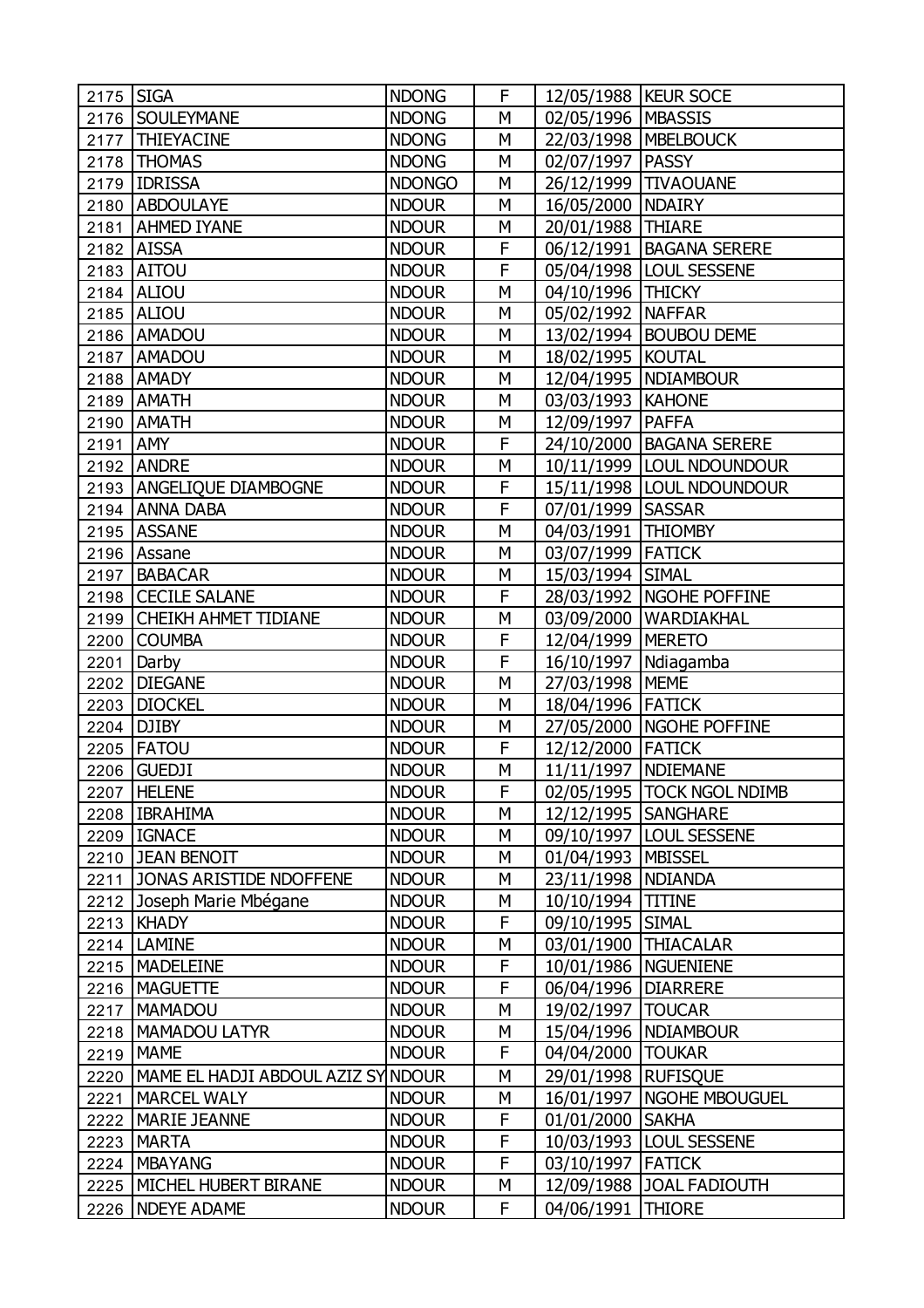|           | 2227   NDEYE FATOU        | <b>NDOUR</b>  | F | 25/11/1981   DAKAR     |                                  |
|-----------|---------------------------|---------------|---|------------------------|----------------------------------|
|           | 2228   NDEYE ROKHAYA DABA | <b>NDOUR</b>  | F |                        | 27/02/1992 GUEDIAWAYE            |
| 2229      | <b>OMAR</b>               | <b>NDOUR</b>  | M | 05/12/1999 KAOLACK     |                                  |
| 2230      | <b>OMAR</b>               | <b>NDOUR</b>  | М | 20/10/1996 FATICK      |                                  |
| 2231      | <b>OUSMANE</b>            | <b>NDOUR</b>  | M |                        | 15/06/1991   POUKAM TOCK         |
|           | 2232 OUSMANE              | <b>NDOUR</b>  | М | 16/09/1999 THIES       |                                  |
|           | 2233 OUSSEYNOU            | <b>NDOUR</b>  | М |                        | 10/10/1989   DIOUDIOUF           |
|           | 2234   PAPA SALIOU        | <b>NDOUR</b>  | M | 02/09/1991 KAOLACK     |                                  |
|           | 2235   PAPE MAKHTAR       | <b>NDOUR</b>  | М | 21/01/2000 DAKAR       |                                  |
|           | 2236   PAPE NGOR          | <b>NDOUR</b>  | М | 18/11/1994 FATICK      |                                  |
|           | 2237   RAPHAEL            | <b>NDOUR</b>  | M |                        | 20/03/1996   NGAYOKHEME          |
|           | 2238   ROBERT IGNACE      | <b>NDOUR</b>  | М | 15/01/1993   MBISSEL   |                                  |
|           | 2239 SOULEYMANE           | <b>NDOUR</b>  | M |                        | 26/03/2000   MBADAKHOUNE         |
|           | 2240 YOUSSOU              | <b>NDOUR</b>  | M | 03/04/1999   DIOUROUP  |                                  |
|           | 2241 ABDOULAYE            | <b>NDOYE</b>  | М |                        | 10/01/1997   DIAMNIADIO          |
| 2242 AIDA |                           | <b>NDOYE</b>  | F | 10/01/1999 RUFISQUE    |                                  |
|           | 2243   ALIOUNE MANSOUR    | <b>NDOYE</b>  | M | 01/11/1994 GOROM       |                                  |
|           | 2244 AMADOU               | <b>NDOYE</b>  | М | 02/11/1995 KAOLACK     |                                  |
|           | 2245 ARAME                | <b>NDOYE</b>  | F | 17/01/1999 RUFISQUE    |                                  |
|           | 2246 DABA                 | <b>NDOYE</b>  | F |                        | 05/01/1991 TIVAOUANE             |
|           | 2247 ELHADJI BABACAR      | <b>NDOYE</b>  | М | 12/12/1992 THIES       |                                  |
|           | 2248 FATOU                | <b>NDOYE</b>  | F |                        | 12/05/1999   DIENDER THOR        |
| 2249      | <b>MAGUEYE</b>            | <b>NDOYE</b>  | M |                        | 10/10/1995   KEUR BARA KAIRE     |
|           | 2250   MAMADOU BARA       | <b>NDOYE</b>  | М | 09/09/1999 KAYAR       |                                  |
| 2251      | <b>MASSAMBA</b>           | <b>NDOYE</b>  | М | 10/05/1996   NDEUCOU   |                                  |
| 2252      | MATAR-G                   | <b>NDOYE</b>  | M | 03/03/1993   DAKAR     |                                  |
| 2253      | MOUHAMADOU MOURTADA       | <b>NDOYE</b>  | М | 04/04/1997 GOROM 2     |                                  |
|           | 2254 OMAR                 | <b>NDOYE</b>  | M | 02/01/1999   TOUBA     |                                  |
|           | 2255   PAPA ABDOU         | <b>NDOYE</b>  | M | 30/09/1999   DAKAR     |                                  |
|           | 2256   PAPA BABACAR       | <b>NDOYE</b>  | М |                        | 31/07/1995   PIKINE GUINAW RAILS |
| 2257      | <b>PATHE</b>              | <b>NDOYE</b>  | M |                        | 24/03/1997   RICHARD TOLL        |
| 2258      | <b>ABLAYE</b>             | <b>NGHANE</b> | M |                        | 26/12/1998   NDIAFFATE WOLOF     |
| 2259      | <b>MOUSSA</b>             | <b>NGING</b>  | М |                        | 01/01/1996   MBALAM SOME         |
| 2260      | <b>ABDOULAYE</b>          | <b>NGOM</b>   | M | 16/02/1999             | <b>TATTAGUINE SERERE</b>         |
| 2261      | <b>ALIOU</b>              | <b>NGOM</b>   | М | 11/10/1999             | <b>GANDE</b>                     |
| 2262      | <b>ANNA</b>               | <b>NGOM</b>   | F | 02/01/1999             | <b>TATTAGUINE SERERE</b>         |
| 2263      | <b>ASTOU</b>              | <b>NGOM</b>   | F | 03/03/1999             | <b>PEYCOUCK</b>                  |
| 2264      | <b>AZIZ</b>               | <b>NGOM</b>   | M | 02/09/1991   MBANE     |                                  |
| 2265      | <b>BASSIROU</b>           | <b>NGOM</b>   | М | 04/08/1996 SOROKH      |                                  |
| 2266      | <b>BIRAME</b>             | <b>NGOM</b>   | М | 26/06/1994   NDOLLOR   |                                  |
| 2267      | <b>CHEIKH</b>             | <b>NGOM</b>   | М | 13/01/1992   NDIEDIENG |                                  |
| 2268      | <b>CHEIKH OMAR</b>        | <b>NGOM</b>   | М | 09/12/1995 FATICK      |                                  |
| 2269      | <b>DIAMBE</b>             | <b>NGOM</b>   | M | 04/04/1994             | <b>PIKINE</b>                    |
| 2270      | <b>DIAME</b>              | <b>NGOM</b>   | M | 07/01/1996 FOUA 1      |                                  |
| 2271      | FALLOU                    | <b>NGOM</b>   | М | 11/09/1993   MBASSIS   |                                  |
| 2272      | FATOU                     | <b>NGOM</b>   | F |                        | 12/09/1998   NIONDOUNE           |
| 2273      | <b>FATOU KINE</b>         | <b>NGOM</b>   | F | 03/11/1995             | <b>THIES</b>                     |
| 2274      | <b>JEAN BAPTISTE</b>      | <b>NGOM</b>   | М | 08/05/1999             | <b>THIANDENE</b>                 |
| 2275      | <b>MAGUETTE</b>           | <b>NGOM</b>   | M | 03/05/1993             | <b>GAYAME</b>                    |
| 2276      | MAMADOU                   | <b>NGOM</b>   | M | 02/03/1992             | <b>DIOUROUP</b>                  |
| 2277      | <b>MASSENE</b>            | <b>NGOM</b>   | М | 28/01/1989             | <b>DAKAR</b>                     |
| 2278      | MODOU                     | <b>NGOM</b>   | М | 01/01/1996             | <b>BAMBEY</b>                    |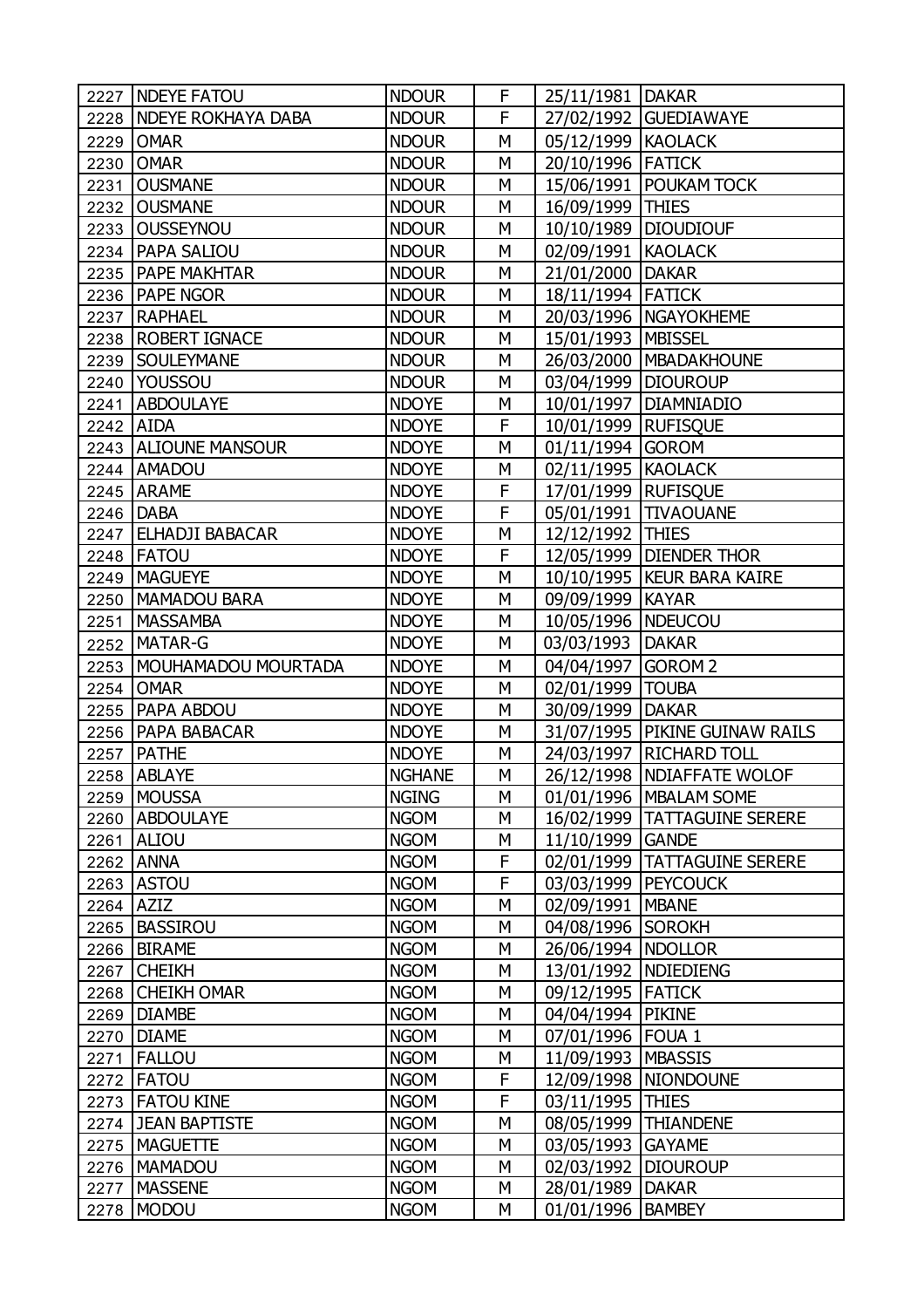| 2279     | <b>MOHAMED</b>               | <b>NGOM</b>      | М | 15/03/1997   DAKAR    |                               |
|----------|------------------------------|------------------|---|-----------------------|-------------------------------|
| 2280     | <b>MOUSSA</b>                | <b>NGOM</b>      | M |                       | 26/02/2000   DAROU SALAM      |
| 2281     | <b>MOUSSA</b>                | <b>NGOM</b>      | M | 01/01/1989   THIES    |                               |
| 2282     | <b>MOUSTAPHA</b>             | <b>NGOM</b>      | М |                       | 14/05/1990 GAGUE MODY         |
| 2283     | <b>NDOUP</b>                 | <b>NGOM</b>      | M | 20/12/1998   THIOMBY  |                               |
| 2284     | <b>NIOKHOR</b>               | <b>NGOM</b>      | M | 15/03/1996 GANDIAYE   |                               |
| 2285     | <b>OUSMANE</b>               | <b>NGOM</b>      | M | 25/01/1993   MBAMANE  |                               |
| 2286     | <b>OUSSEYNOU MBANE</b>       | <b>NGOM</b>      | M |                       | 15/10/1993 JOAL FADIOUTH      |
| 2287     | <b>PAPA AMADOU</b>           | <b>NGOM</b>      | M | 06/01/1999   THIES    |                               |
| 2288     | <b>PAPE DIENE SOUM</b>       | <b>NGOM</b>      | M | 18/08/1990 PIKINE     |                               |
| 2289     | Pape El Hadji Cheikh Léna    | <b>NGOM</b>      | M | 11/08/1998   DAKAR    |                               |
| 2290     | <b>PAPE J P NGOSSIDE</b>     | <b>NGOM</b>      | М |                       | 19/05/1997   BOYARD NDIODIOME |
| 2291     | <b>ROKHAYA</b>               | <b>NGOM</b>      | F | 07/04/1991   BARGNY   |                               |
| 2292     | <b>SALIMATA</b>              | <b>NGOM</b>      | F | 18/04/1999   DIARRERE |                               |
| 2293     | <b>SALIOU</b>                | <b>NGOM</b>      | М | 02/09/1998 DIOFIOR    |                               |
| 2294     | <b>THEREZE DIBOR</b>         | <b>NGOM</b>      | F |                       | 03/02/1993   NGOHE NDOFFONGOR |
| 2295     | <b>WALY</b>                  | <b>NGOM</b>      | M | 01/01/1998   THIOMBY  |                               |
| 2296     | <b>WALY</b>                  | <b>NGOM</b>      | M | 01/01/1998   THIOMBY  |                               |
| 2297     | <b>WALY</b>                  | <b>NGOM</b>      | М |                       | 13/02/1996   NDOSS DIARAF     |
| 2298     | <b>YACINE</b>                | <b>NGOM</b>      | F | 20/09/1998   MBORO    |                               |
| 2299     | YOUNGAR                      | <b>NGOM</b>      | M | 13/01/1995 SOUMBEL    |                               |
| 2300     | <b>YAYA</b>                  | <b>NGUETHIAI</b> | М |                       | 18/11/1997   SAINT-LOUIS      |
| 2301     | KADY                         | <b>NIABALY</b>   | F |                       | 30/05/1991 ZIGUINCHOR         |
| 2302     | <b>TAFSIROU M MOCTAR</b>     | <b>NIAGANE</b>   | М | 29/01/2000   NDIARY   |                               |
| 2303     | <b>COUMBA</b>                | <b>NIAKH</b>     | F | 29/08/1994   SANGUE   |                               |
| 2304     | AISSATOU                     | <b>NIANE</b>     | F |                       | 01/05/1990 GAGUE BOKAR        |
| 2305     | <b>AMINATA</b>               | <b>NIANE</b>     | F | 02/02/1999   NDOFFANE |                               |
| 2306     | <b>CHERIF</b>                | <b>NIANE</b>     | M | 12/03/1994            | <b>BANANE</b>                 |
| 2307     | Mamadou                      | <b>NIANE</b>     | M | 06/05/1993 Thiare     |                               |
| 2308     | <b>MINANE</b>                | <b>NIANE</b>     | M | 01/12/1998 CISSIS     |                               |
| 2309     | <b>MOHAMED</b>               | <b>NIANE</b>     | М | 16/05/1998   FATICK   |                               |
| 2310     | MOUSSA                       | <b>NIANE</b>     | M | 15/10/1999            | <b>SIMAL</b>                  |
|          | 2311 ABLAYE                  | <b>NIANG</b>     | М | 02/03/1988   THIENABA |                               |
|          | 2312 ADAMA                   | <b>NIANG</b>     | М | 18/04/1998 KAOLACK    |                               |
|          | 2313 Alpha Ndiaye            | <b>NIANG</b>     | M | 17/01/1991 THIES      |                               |
| 2314 ALY |                              | <b>NIANG</b>     | М | 15/02/1998            | <b>TIVAOUANE</b>              |
| 2315     | <b>BABACAR</b>               | <b>NIANG</b>     | М | 07/08/1993            | <b>NIANDANE</b>               |
|          | 2316   BABACAR               | <b>NIANG</b>     | M | 05/01/1995   BARGNY   |                               |
|          | 2317   BABACAR               | <b>NIANG</b>     | М | 10/06/1996            | <b>GANDIAYE</b>               |
|          | 2318   BALLA                 | <b>NIANG</b>     | М | 14/11/1994            | <b>DAHRA</b>                  |
|          | 2319 BOCAR                   | <b>NIANG</b>     | М | 11/05/1997            | <b>TIVAOUANE</b>              |
| 2320     | <b>CHEIKH</b>                | <b>NIANG</b>     | М | 23/05/1993            | <b>DOUNDODJI</b>              |
| 2321     | <b>CHERIF MOUHAMADOU ALI</b> | <b>NIANG</b>     | М | 05/01/1997            | <b>TIVAOUNE</b>               |
|          | 2322 COUMBA                  | <b>NIANG</b>     | F | 19/02/1999            | <b>KAFFRINE</b>               |
|          | 2323 ELHADJI AMADOU          | <b>NIANG</b>     | М | 13/03/1994            | <b>THIES</b>                  |
|          | 2324 GANA                    | <b>NIANG</b>     | М | 17/01/1998            | <b>WACK NGOUNA</b>            |
|          | 2325 HABY                    | <b>NIANG</b>     | F | 25/07/1990            | <b>KAOLACK</b>                |
|          | 2326   ISMAILA               | <b>NIANG</b>     | М | 22/10/1997            | <b>MBACKE</b>                 |
| 2327     | MAME KAMOYE                  | <b>NIANG</b>     | F |                       | 08/04/1986   LOUCKY SEANE     |
|          | 2328   MAMOUR                | <b>NIANG</b>     | М | 03/03/1999   MBACKE   |                               |
|          | 2329 MATAR                   | <b>NIANG</b>     | М |                       | 08/03/1992   YANG YANG        |
| 2330     | <b>MEDOUNE</b>               | <b>NIANG</b>     | М | 17/04/1993   KAOLACK  |                               |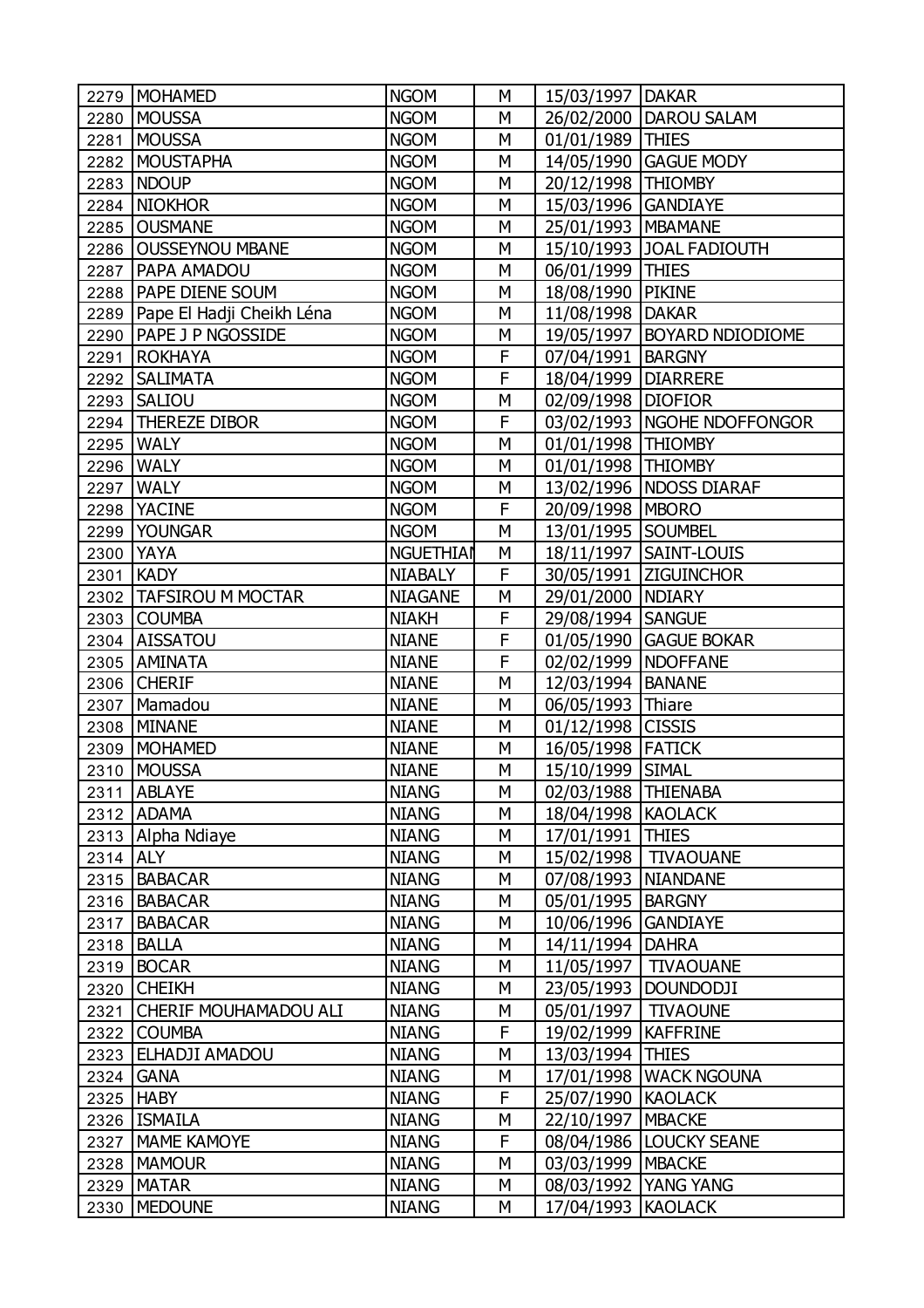| 2331      | <b>MOUHAMED</b>                 | <b>NIANG</b>    | М |                        | 27/05/1996 SAINT LOUIS       |
|-----------|---------------------------------|-----------------|---|------------------------|------------------------------|
| 2332      | MOUHAMED                        | <b>NIANG</b>    | М | 05/03/1992   DAKAR     |                              |
| 2333      | Ndeye Fatou                     | <b>NIANG</b>    | F | 19/11/1998   BARGNY    |                              |
| 2334      | <b>NDEYE SAMB</b>               | <b>NIANG</b>    | F | 17/03/2000             | <b>KAYAR</b>                 |
| 2335      | <b>NGUENE</b>                   | <b>NIANG</b>    | M | 10/03/1990   DIAKHAO   |                              |
| 2336      | NOUMOU                          | <b>NIANG</b>    | M | 19/08/1994   BARGNY    |                              |
| 2337      | <b>OMAR</b>                     | <b>NIANG</b>    | М | 03/05/1991 KAOLACK     |                              |
| 2338      | <b>OUSMANE</b>                  | <b>NIANG</b>    | M |                        | 19/12/1996   BARGNY MINAM    |
| 2339      | <b>PAPA SAMBA</b>               | <b>NIANG</b>    | M | 12/04/1996   DIAKHAO   |                              |
| 2340      | <b>PAPA SAMBA</b>               | <b>NIANG</b>    | M | 18/07/1996   MBACKE    |                              |
| 2341      | <b>PENDA</b>                    | <b>NIANG</b>    | F | 09/06/1994   DIAKHAO   |                              |
| 2342      | <b>SALA</b>                     | <b>NIANG</b>    | F | 02/06/1999   PASSY     |                              |
|           | 2343 SERIGNE CHEIKH             | <b>NIANG</b>    | M | 11/09/1996   DIAKHAO   |                              |
| 2344      | <b>SEYNABOU</b>                 | <b>NIANG</b>    | F | 01/01/1998   KEBEMER   |                              |
| 2345      | <b>SINE</b>                     | <b>NIANG</b>    | F | 02/02/1992   KAHONE    |                              |
| 2346      | <b>SOPHIATOU</b>                | <b>NIANG</b>    | F | 10/01/1997   KAFFRINE  |                              |
| 2347      | SOUBAYROU                       | <b>NIANG</b>    | M | 14/02/1995   DAKAR     |                              |
| 2348      | <b>SOULEYMANE</b>               | <b>NIANG</b>    | M | 12/09/1991 KOLDA       |                              |
| 2349      | Souleymane                      | <b>NIANG</b>    | М | 18/01/1995             | Gallo                        |
| 2350      | YAYE DIOMA                      | <b>NIANG</b>    | F | 17/11/2000 DAKAR       |                              |
| 2351      | <b>YOUSSOUFA</b>                | <b>NIANG</b>    | M | 09/09/1998             | <b>DIAGLE</b>                |
| 2352      | <b>ALADJI</b>                   | <b>NIASS</b>    | М |                        | 15/04/1995   KEUR NDENE KHAR |
| 2353      | <b>ALIOU</b>                    | <b>NIASS</b>    | M | 03/05/1998 NIASSENE    |                              |
| 2354 INSA |                                 | <b>NIASS</b>    | M |                        | 07/03/1992   NIORO DU RIP    |
| 2355      | <b>MOR</b>                      | <b>NIASS</b>    | М | 27/10/1993             | golbyassane                  |
| 2356      | MOMATH                          | <b>NIASSE</b>   | M | 02/06/1993 NIASSENE    |                              |
| 2357      | <b>CHEIKH SALIOU MBACKE</b>     | <b>NINGUE</b>   | M | 17/03/1994             | <b>TIVAOUANE</b>             |
| 2358      | <b>ROLLINGS SAVIGNY LUCIE N</b> | <b>NIOUKY</b>   | F | 15/01/1989             | <b>KOLDA</b>                 |
| 2359      | <b>NDEYE SOUKEYNA</b>           | <b>NYAFOUNA</b> | F |                        | 13/12/1998 ZIGUINCHOR        |
| 2360      | <b>SABINE BINETTE</b>           | <b>NYAFOUNA</b> | F | 02/01/1994             | <b>DIALANG</b>               |
| 2361      | <b>ANGE BERNARD</b>             | <b>NZALE</b>    | M |                        | 09/12/1997 ZIGUINCHOR        |
| 2362      | <b>MARIUS DANTY</b>             | <b>NZALE</b>    | M | 16/11/1982             | <b>DIAMAGUENE</b>            |
|           | 2363   KHALY                    | <b>OUALY</b>    | М |                        | 28/06/1995 SABAKE THIEWAL    |
|           | 2364   Djibrirou Osmane         | <b>PAM</b>      | М | 20/03/1997   ALWAR     |                              |
|           | 2365 IDENE OLINDA               | <b>PANDOUPY</b> | F |                        | 10/06/1996 ZIGUINCHOR        |
|           | 2366 BOURY                      | <b>POUMANE</b>  | F | 23/07/1989             | linguere                     |
|           | 2367 ABDOUL AZIZ                | <b>POUYE</b>    | М | 29/09/1991             | <b>MBIRDIAM</b>              |
| 2368      | <b>AMY COLLE</b>                | <b>POUYE</b>    | F | 19/03/2000   MBIRDIAM  |                              |
| 2369      | <b>FATOU NDIAYE</b>             | <b>POUYE</b>    | F |                        | 10/12/1989   KEUR MOUSSA     |
|           | 2370   IBARAHIMA                | <b>POUYE</b>    | М | 19/08/1999   TANGUISS  |                              |
| 2371      | MAME DJIGUENE                   | <b>POUYE</b>    | F | 14/02/1993 GANDOUL     |                              |
| 2372      | <b>ROKHAYA GUEYE</b>            | <b>POUYE</b>    | F | 08/10/1993             | <b>NDAYANE</b>               |
| 2373      | Safietou                        | <b>POUYE</b>    | F | 07/08/2000             | Mbao                         |
|           | 2374 ABDOULAYE WASSA            | <b>SABALY</b>   | M | 30/10/1997             | <b>BANDIAGARA MODY</b>       |
|           | 2375 CHERIF                     | <b>SABALY</b>   | М |                        | 04/04/1995   MEDINA DIATTA   |
|           | 2376   SAMBA                    | <b>SABALY</b>   | М | 21/04/1996   THIADIAYE |                              |
| 2377      | <b>ABDOULAYE</b>                | <b>SADIO</b>    | M | 25/12/1994             | <b>NGUINDIR</b>              |
| 2378      | <b>ALASSANE</b>                 | <b>SADIO</b>    | М | 17/04/1997             | <b>DIATTACOUNDA</b>          |
| 2379      | <b>CASIMIR SADIA</b>            | <b>SADIO</b>    | М | 14/12/1997             | <b>KANICOU</b>               |
| 2380      | <b>CHEICK</b>                   | <b>SADIO</b>    | M | 06/01/1990   BARAF     |                              |
| 2381      | <b>CHEIKH ABA</b>               | <b>SADIO</b>    | М | 06/04/1998   MBORO     |                              |
|           | 2382   FATOUMATA                | SADIO           | F |                        | 06/02/1991   FOUNDIOUGNE     |
|           |                                 |                 |   |                        |                              |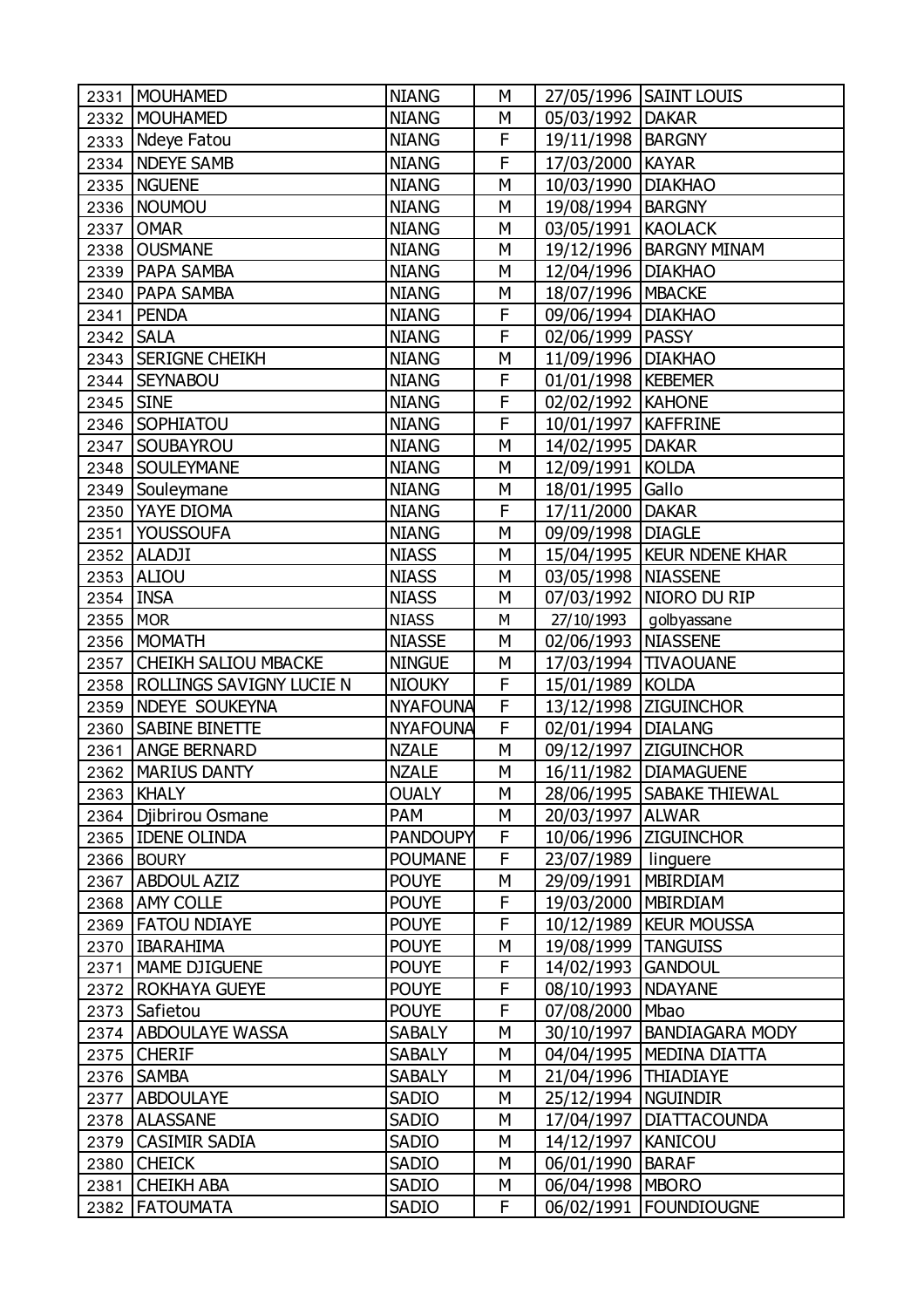|             | 2383 FODE                    | <b>SADIO</b> | М |                       | 11/08/1996   DIATTACOUNDA        |
|-------------|------------------------------|--------------|---|-----------------------|----------------------------------|
|             | 2384   IBRAHIMA              | <b>SADIO</b> | М | 20/11/1983 DAKAR      |                                  |
|             | 2385  LANDING                | <b>SADIO</b> | М | 10/01/1991   KARTIACK |                                  |
|             | 2386   MAME SONA             | <b>SADIO</b> | F | 02/02/2000   BIRKAMA  |                                  |
| 2387        | <b>MAR</b>                   | <b>SADIO</b> | М | 05/11/1992 BARAF      |                                  |
| 2388        | <b>OUDE</b>                  | <b>SADIO</b> | F | 04/02/1997   MLOMP    |                                  |
|             | 2389 OUSMANE                 | <b>SADIO</b> | М |                       | 06/08/1997   MANDINA BALANTE     |
|             | 2390 PIERRE                  | <b>SADIO</b> | М | 14/05/1998 THIANAFF   |                                  |
| 2391        | <b>SALOUM KOYO</b>           | <b>SADIO</b> | M |                       | 17/12/1997   MANDINA BALANTE     |
|             | 2392 Abdou                   | <b>SAGNA</b> | M | 25/02/1990   Diatock  |                                  |
|             | 2393 ABDOULAYE               | <b>SAGNA</b> | М | 15/11/1984   BAGAYA   |                                  |
|             | 2394   ABDOURAHMANE          | <b>SAGNA</b> | M | 16/01/1992   PIKINE   |                                  |
|             | 2395   ALAIN                 | <b>SAGNA</b> | М |                       | 10/11/1995 ZIGUINCHOR            |
|             | 2396 ANNE MARIE              | <b>SAGNA</b> | F | 06/03/1994 SOUDIANE   |                                  |
|             | 2397 ASSANE                  | <b>SAGNA</b> | M | 30/03/1999   NIAKHAR  |                                  |
| 2398        | <b>JAWA</b>                  | <b>SAGNA</b> | F | 05/11/1990   DIATOCK  |                                  |
| 2399        | <b>BABACAR MBAYE</b>         | <b>SAGNA</b> | M | 25/01/1992   TOBOR    |                                  |
| 2400        | BABOUCAR                     | <b>SAGNA</b> | M |                       | 16/06/1990   THIONCK ESSYL       |
|             | 2401   BACARY VIEUX DIEDHIOU | <b>SAGNA</b> | М | 13/04/1995   NIANDANE |                                  |
|             | 2402 Baindouha Yves Laurent  | <b>SAGNA</b> | M | 28/07/1992   Kamobeul |                                  |
|             | 2403 CHEIKH SIDATE           | <b>SAGNA</b> | M |                       | 18/01/1990   SAINT-LOUIS         |
|             | 2404 CLEMENTINE              | <b>SAGNA</b> | F | 04/01/1995 EFFOC      |                                  |
|             | 2405   DESSAMBA DIENG        | <b>SAGNA</b> | M | 13/01/1990 NIAGUIS    |                                  |
|             | 2406 El hadji                | <b>SAGNA</b> | M | 25/02/1998   KALEANE  |                                  |
|             | 2407   FATOU SIGA            | <b>SAGNA</b> | F | 05/10/1991   DAKAR    |                                  |
|             | 2408   FATOUMATA             | <b>SAGNA</b> | F | 13/09/1992   LINGUERE |                                  |
| 2409        | FIRMIN                       | <b>SAGNA</b> | M | 11/10/1998   DAKAR    |                                  |
| 2410        | <b>GNIMA</b>                 | <b>SAGNA</b> | F | 26/06/1994   BOURECK  |                                  |
|             | 2411   HABIL                 | <b>SAGNA</b> | M |                       | 15/01/1998 DJIFANGHOR            |
|             | 2412   IBRAHIMA              | <b>SAGNA</b> | M |                       | 10/01/1996   DJIGUINOUM          |
| 2413   INSA |                              | <b>SAGNA</b> | М | 20/04/1994   DJIKESSE |                                  |
|             | 2414 KARIM                   | <b>SAGNA</b> | M | 11/12/1985   DIANNAH  |                                  |
|             | 2415   KARIM                 | <b>SAGNA</b> | M | 11/12/1985   DIANNAH  |                                  |
|             | 2416   LAMINE                | <b>SAGNA</b> | М | 15/01/1994   TOGHO    |                                  |
|             | 2417   MARIE                 | <b>SAGNA</b> | F |                       | 17/06/1997   PARCELLES-ASSAINIES |
| 2418        | <b>MARIE THEREZE</b>         | <b>SAGNA</b> | F | 18/11/1995 SOUDIANE   |                                  |
| 2419        | <b>MOUSSA</b>                | <b>SAGNA</b> | М | 15/06/1996   NIOMRE   |                                  |
| 2420        | <b>MOUSSA</b>                | <b>SAGNA</b> | М |                       | 01/10/1991   DJIGUINOUM          |
| 2421        | <b>MOUSTAPHA</b>             | <b>SAGNA</b> | М | 05/01/1995   KAGUITTE |                                  |
| 2422        | <b>MOUSTAPHA</b>             | <b>SAGNA</b> | М | 27/09/1992   THIES    |                                  |
| 2423        | <b>MOUSTAPHA</b>             | <b>SAGNA</b> | М | 30/01/1994            | <b>TOGHO</b>                     |
| 2424        | <b>OUSMANE</b>               | <b>SAGNA</b> | М | 22/10/1996            | <b>DAKAR</b>                     |
| 2425        | <b>PAPA AMADOU</b>           | <b>SAGNA</b> | М | 09/11/1990 KAOLACK    |                                  |
|             | 2426   PHILOMENE FATOUMATA   | <b>SAGNA</b> | F | 18/09/1995   MBORO    |                                  |
|             | 2427   RAMATOULAYE           | <b>SAGNA</b> | F | 16/04/1992            | <b>BITI BITI</b>                 |
|             | 2428 SYLVERE                 | <b>SAGNA</b> | М | 28/12/1998   BANDIALE |                                  |
|             | 2429   VIVIANE               | <b>SAGNA</b> | F | 28/03/1993            | <b>KOLDA</b>                     |
|             | 2430 YAYA                    | <b>SAGNA</b> | М | 05/05/2000            | <b>BRIKAMANDING</b>              |
| 2431        | <b>IBRA</b>                  | <b>SAGNE</b> | М | 06/01/1996 SAMBE      |                                  |
| 2432        | <b>MICHEL LAT NGOR</b>       | <b>SAGNE</b> | М | 28/03/1997            | <b>KAHONE</b>                    |
|             | 2433   SAFOUDE               | <b>SAGNE</b> | М |                       | 02/10/1998   SAMBE GUINTH        |
| 2434        | <b>SOULEYMANE</b>            | <b>SAGNE</b> | М | 04/12/1994 SIMAL      |                                  |
|             |                              |              |   |                       |                                  |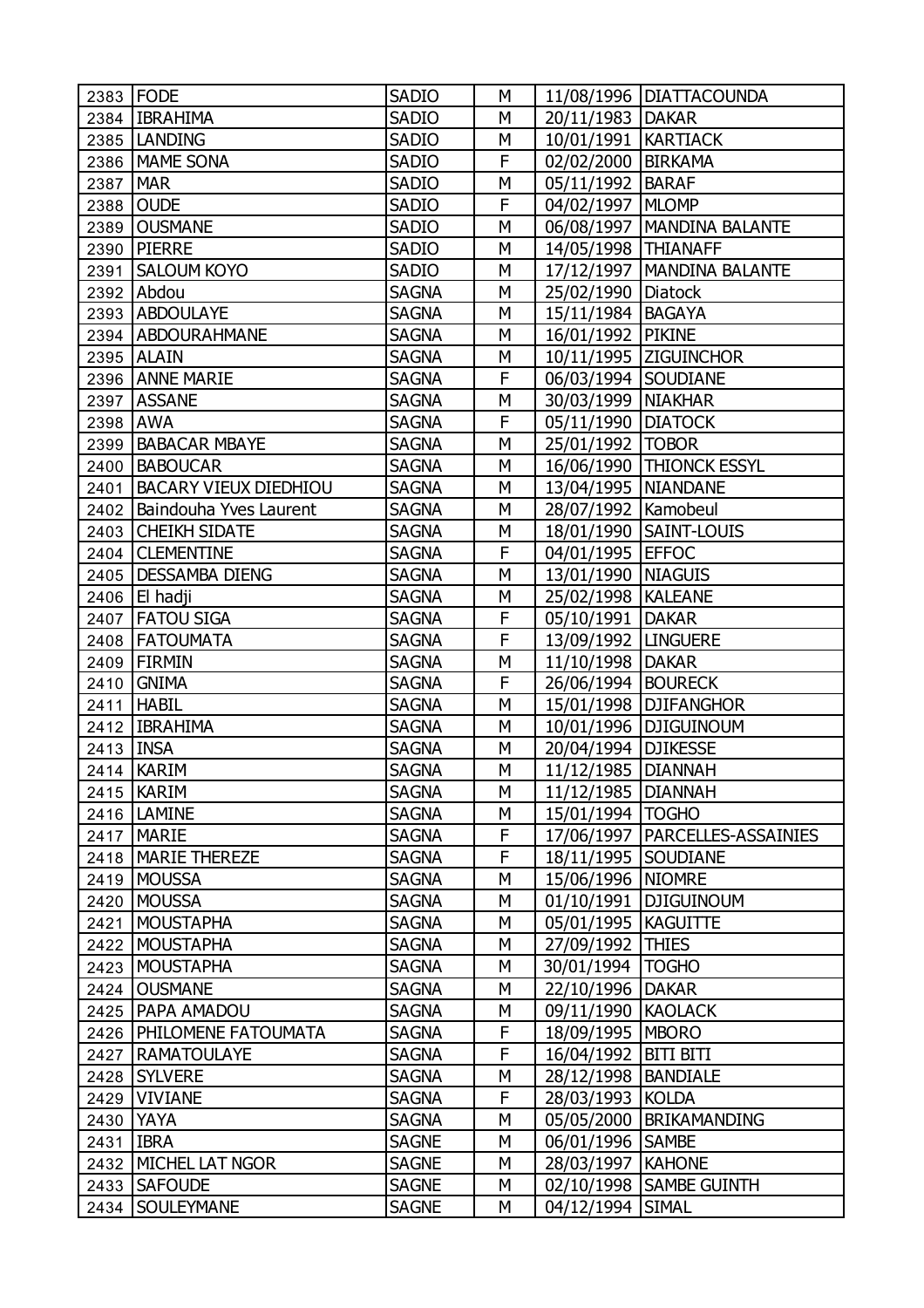|          | 2435 BINTOU                  | <b>SAKANOKH</b> | F |                        | 17/02/1996 KOUSSANAR           |
|----------|------------------------------|-----------------|---|------------------------|--------------------------------|
|          | 2436 AMADOU                  | <b>SAKHO</b>    | М | 31/12/1992 THIES       |                                |
|          | 2437   EL HADJI MAMADOU FATA | <b>SAKHO</b>    | M | 20/05/1985   BIRKELANE |                                |
|          | 2438 GALLO                   | <b>SAKHO</b>    | M |                        | 10/11/1988   TAMBACOUNDA       |
|          | 2439   IBOU                  | <b>SAKHO</b>    | М |                        | 03/01/1990 JOAL FADIOUTH       |
| 2440     | <b>MAMADOU</b>               | <b>SAKHO</b>    | M | 20/03/1992 KAOLACK     |                                |
| 2441     | <b>MATAR</b>                 | <b>SAKHO</b>    | М | 17/06/1985   KAOLACK   |                                |
|          | 2442 Thiédel                 | <b>SAKHO</b>    | М |                        | 18/08/1997   TAMBACOUNDA       |
| 2443     | <b>ELHADJI ABDOULAYE</b>     | <b>SALL</b>     | М | 07/11/1997 KAOLACK     |                                |
|          | 2444 ABDOUL                  | <b>SALL</b>     | М | 13/02/1992   NDIOUM    |                                |
|          | 2445 ABDOURAHMANE            | <b>SALL</b>     | M |                        | 12/12/1996 GUINGUINEO          |
|          | 2446 ABDOUYLAYE              | <b>SALL</b>     | М |                        | 10/01/2000   NDIAFFATE OUOLOF  |
|          | 2447 AHMADANE                | <b>SALL</b>     | M | 13/09/1994   PASSY     |                                |
|          | 2448   AMADOU BOCAR          | <b>SALL</b>     | M | 27/01/1997   NDIAWARE  |                                |
|          | 2449   AMETH                 | <b>SALL</b>     | М | 19/05/1995   DAGANA    |                                |
| 2450 AWA |                              | <b>SALL</b>     | F | 11/03/1990 KAOLACK     |                                |
| 2451     | <b>BIGUE</b>                 | <b>SALL</b>     | F |                        | 07/06/1993   GAINTHIE KAYE     |
|          | 2452 Boune Abdoulaye         | <b>SALL</b>     | М |                        | 26/01/2001 Gamadji Saré        |
| 2453     | <b>CHEIKH AMADOU BAMBA</b>   | <b>SALL</b>     | M | 18/11/1996 KAFFRINE    |                                |
| 2454     | <b>CHEIKH TIDIANE</b>        | <b>SALL</b>     | М |                        | 02/12/1988   MEDINA GOUNASS    |
|          | 2455   DJIMBA                | <b>SALL</b>     | M |                        | 09/02/1994   TAWA WALO         |
|          | 2456 FAMA                    | <b>SALL</b>     | F | 25/04/1993   LOUGA     |                                |
|          | 2457   KHADIDIATOU           | <b>SALL</b>     | F | 07/10/1998   NIAGUIS   |                                |
|          | 2458   MAIMOUNA AMADOU       | <b>SALL</b>     | F |                        | 23/03/1996   DAHARA HALEYBA    |
|          | 2459   MAMADOU FALL          | <b>SALL</b>     | M | 07/02/1992 THIES       |                                |
| 2460     | MAME DIARRA                  | <b>SALL</b>     | F | 18/05/1996   MBANE     |                                |
| 2461     | <b>NDEYE PENDA</b>           | <b>SALL</b>     | F | 25/12/1996 THIES       |                                |
|          | 2462 NDEYE PENDA             | <b>SALL</b>     | F |                        | 17/10/1988 GUEDIAWAYE          |
|          | 2463 PENDA                   | <b>SALL</b>     | F | 13/08/1991 MEDINA      |                                |
|          | 2464 SAMBA                   | <b>SALL</b>     | М | 22/10/1997   DAKAR     |                                |
| 2465     | <b>TALLA</b>                 | <b>SALL</b>     | M |                        | 10/04/1996   NGATHIE NDIASSANE |
|          | 2466 ADAMA                   | <b>SAMA</b>     | M | 22/04/1992   DIANABO   |                                |
|          | 2467   BADARA                | <b>SAMAKE</b>   | М | 04/02/1994 GANDIAYE    |                                |
| 2468     | <b>DIGUI</b>                 | <b>SAMAKE</b>   | М |                        | 18/04/1992   THIAOUNE KOUNTA   |
|          | 2469   MAMADOU LAMAINE       | <b>SAMATE</b>   | М | 21/12/1988   NDANDE    |                                |
|          | 2470 ABDOULAYE               | <b>SAMB</b>     | М | 07/05/1994   PAOSKOTO  |                                |
| 2471     | <b>ANTA</b>                  | <b>SAMB</b>     | F | 25/06/1996             | <b>THIES</b>                   |
|          | 2472 KHADIM                  | <b>SAMB</b>     | М | 01/02/1995 KAOLACK     |                                |
|          | 2473   MACTAR                | <b>SAMB</b>     | М | 16/12/1996 THIES       |                                |
|          | 2474   MADIOUF               | <b>SAMB</b>     | М | 03/05/1992             | <b>GANG</b>                    |
| 2475     | <b>MAMADOU</b>               | <b>SAMB</b>     | М | 19/02/1998             | <b>BAMBEY</b>                  |
|          | 2476   MAME DIARRA BOUSSO    | <b>SAMB</b>     | F | 03/03/1990 THIENABA    |                                |
| 2477     | <b>NDIACK</b>                | <b>SAMB</b>     | М | 06/03/1996   DIAKHAO   |                                |
|          | 2478   PAPA ABDOULAYE        | <b>SAMB</b>     | М | 01/10/1992   DIOURBEL  |                                |
|          | 2479   PAPA MOMAR            | <b>SAMB</b>     | М |                        | 04/01/1993   LOUL SESSENE      |
| 2480     | <b>PAPE BOUBOU</b>           | <b>SAMB</b>     | М | 26/02/1997             | <b>TIVAOUNE</b>                |
| 2481     | <b>ABDOULAYE</b>             | <b>SAMBOU</b>   | М | 01/01/1998             | <b>MLOMP</b>                   |
| 2482     | <b>AIDA</b>                  | <b>SAMBOU</b>   | F |                        | 13/05/1993   MANGAGOULACK      |
|          | 2483 ALAIN PAUL              | SAMBOU          | М | 09/07/1989   NIAGUIS   |                                |
|          | 2484   AMADOU JEAN BASSENA   | <b>SAMBOU</b>   | М |                        | 10/05/1986 ZIGUINCHOR          |
|          | 2485 APPOLINAIRE             | <b>SAMBOU</b>   | М | 12/12/1998   DAKAR     |                                |
| 2486     | <b>ARABIATOU</b>             | <b>SAMBOU</b>   | F | 11/03/1989             | <b>KARIAYE</b>                 |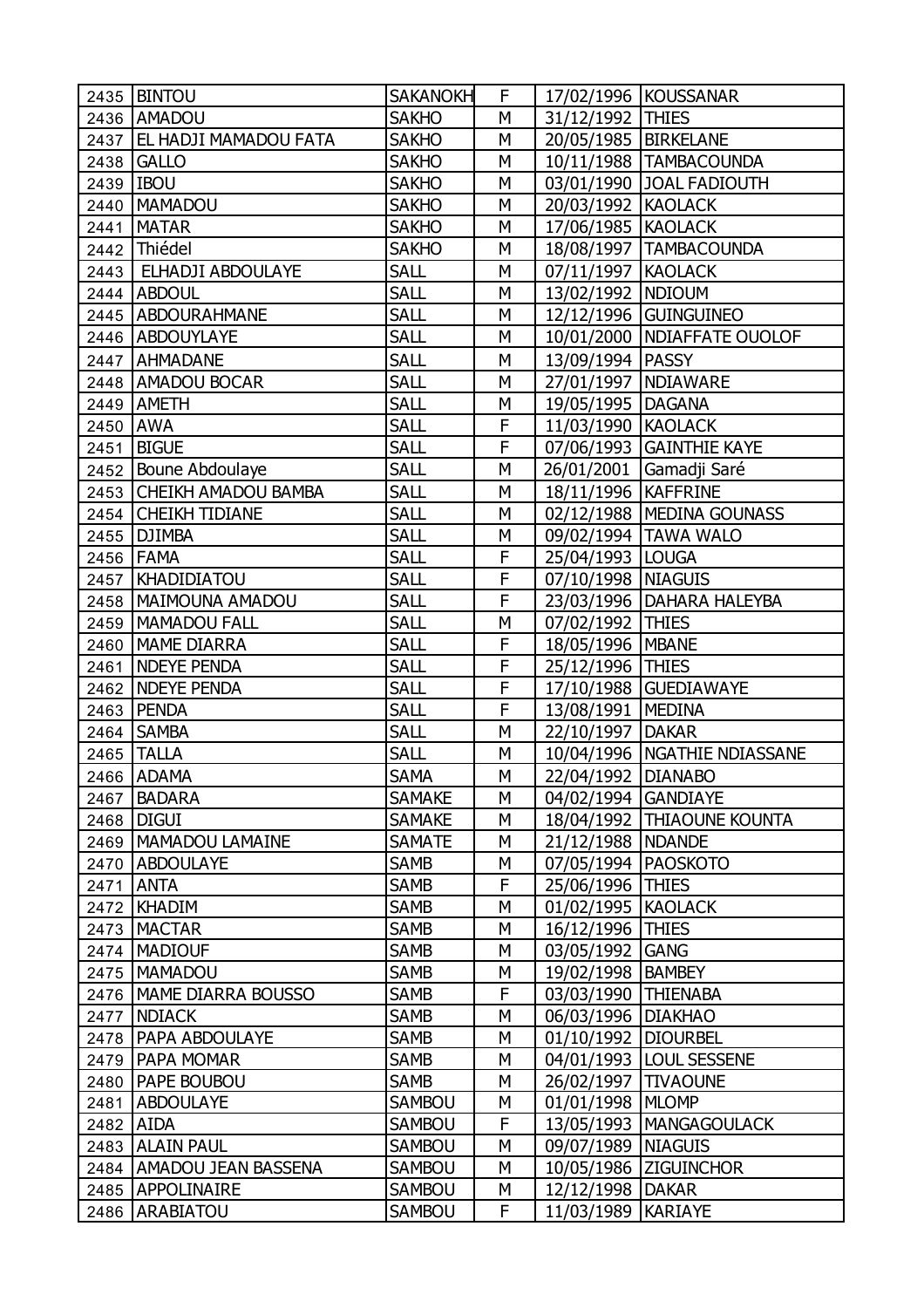|             | 2487 ASSANE                 | <b>SAMBOU</b>  | М | 29/09/1984   KARTIACK |                               |
|-------------|-----------------------------|----------------|---|-----------------------|-------------------------------|
|             | 2488 ATHANASSE              | <b>SAMBOU</b>  | М | 10/06/1996 ELINKINE   |                               |
| 2489        | <b>BABONE WILLIAM</b>       | <b>SAMBOU</b>  | М | 03/04/1994   MLOMP    |                               |
| 2490        | <b>COLETTE</b>              | <b>SAMBOU</b>  | F | 17/07/1998   KAGUITTE |                               |
| 2491        | <b>DIANSABA</b>             | <b>SAMBOU</b>  | F | 02/07/1998   BOUTEGOL |                               |
| 2492        | <b>ERASME</b>               | <b>SAMBOU</b>  | M | 18/09/1991   MLOMP    |                               |
|             | 2493 FATOUMATA              | SAMBOU         | F | 17/01/1994            | <b>BOUTEGOL</b>               |
|             | 2494   GABRIEL ALEDESOUCK   | <b>SAMBOU</b>  | M | 24/05/1995 DAKAR      |                               |
|             | 2495 HONORE                 | <b>SAMBOU</b>  | М |                       | 12/03/1991   YOUTOU DJIBONKER |
|             | 2496 IDRISSA                | <b>SAMBOU</b>  | М | 04/03/1990   THIOBON  |                               |
| 2497   INSA |                             | <b>SAMBOU</b>  | M | 02/11/1993   KABILINE |                               |
|             | 2498 JOSEPH ALI SAKA        | <b>SAMBOU</b>  | M | 20/04/1999   RUFISQUE |                               |
|             | 2499   KADJOUPO PAUL IGNACE | SAMBOU         | М | 31/08/1988   DAKAR    |                               |
|             | 2500   LAMINE MANDJIKI      | <b>SAMBOU</b>  | M | 18/01/1999   BOUTEGOL |                               |
| 2501        | <b>MACOGNO</b>              | <b>SAMBOU</b>  | F |                       | 10/01/1988 ZIGUINCHOR         |
| 2502        | <b>MARIE VICTORINE</b>      | <b>SAMBOU</b>  | F | 06/02/1993 ELENA      |                               |
|             | 2503   MASSIRE              | <b>SAMBOU</b>  | M | 01/01/1990   KARTIACK |                               |
|             | 2504   MEDARD ALKALY        | <b>SAMBOU</b>  | M |                       | 02/02/1997   ZIGUINCHOR       |
|             | 2505   MOISE HENRI          | SAMBOU         | М | 17/08/1996   KAOLACK  |                               |
|             | 2506   MOUSSA BARO          | SAMBOU         | M |                       | 14/05/1994   THIONCK ESSYL    |
| 2507        | <b>OMAR</b>                 | <b>SAMBOU</b>  | М | 31/12/1994   KARTIACK |                               |
|             | 2508 SIMEON                 | <b>SAMBOU</b>  | М | 27/07/1997   BIGNONA  |                               |
|             | 2509 Ulrich Samuel          | <b>SAMBOU</b>  | M | 10/07/1996 Dakar      |                               |
|             | 2510   BINTA                | <b>SAMOURA</b> | F | 05/01/1993   DAKAR    |                               |
| 2511        | <b>OUMY</b>                 | <b>SANDE</b>   | F | 08/03/1992   MBASSIS  |                               |
|             | 2512 ADAMA                  | <b>SANDIN</b>  | F |                       | 02/02/1999   MAMPALAGO        |
| 2513        | CHEICKOU KARAMO             | <b>SANE</b>    | M | 20/01/1992            | <b>DIANGO</b>                 |
|             | 2514 ABBA                   | <b>SANE</b>    | М | 12/06/1993   DIEGOUNE |                               |
|             | 2515 ABDOU                  | <b>SANE</b>    | M | 06/10/1999 SINDIAN    |                               |
| 2516        | <b>ABOU</b>                 | <b>SANE</b>    | М |                       | 28/11/1989 ZIGUINCHOR         |
| 2517        | <b>ADJI ABY DIOP</b>        | <b>SANE</b>    | F | 03/11/1992 BIGNONA    |                               |
| 2518        | <b>ALLASSANE</b>            | <b>SANE</b>    | M | 09/01/1986 BALINGORE  |                               |
|             | 2519 Alpha Yaya             | <b>SANE</b>    | М |                       | 13/03/1991   TENDIMANE        |
|             | 2520 ALPHA YAYA             | <b>SANE</b>    | М |                       | 14/01/1981 ZIGUINCHOR         |
| 2521 AMY    |                             | <b>SANE</b>    | F |                       | 20/02/1995   DIACOUNDA        |
|             | 2522 ANSOU                  | <b>SANE</b>    | М | 15/05/1992   MEDIEGUE |                               |
|             | 2523 ANSOUMANA              | <b>SANE</b>    | M | 03/06/1987            | <b>OUFOULO</b>                |
|             | 2524   ARFANG SAMBOUDIANG   | <b>SANE</b>    | М |                       | 20/11/1998   THIAROYE SUR MER |
| 2525 AWA    |                             | <b>SANE</b>    | F |                       | 02/05/1990   BOULINDIENG      |
| 2526 AWA    |                             | <b>SANE</b>    | F |                       | 24/07/1994   MANDEGANE        |
| 2527 AWA    |                             | <b>SANE</b>    | F | 03/09/1997            | <b>DAKAR</b>                  |
| 2528 AWA    |                             | <b>SANE</b>    | F | 27/08/1999   BIGNONA  |                               |
| 2529        | <b>BABA</b>                 | <b>SANE</b>    | M | 12/12/1991   THIAMENE |                               |
|             | 2530 BAKARY VIEUX           | <b>SANE</b>    | М | 05/01/1997   NIAGUIS  |                               |
| 2531        | <b>BINTA DJIBEUB</b>        | <b>SANE</b>    | F |                       | 01/01/1990   BANDJIKAKY       |
|             | 2532 CHEIKH OMAR            | <b>SANE</b>    | M | 15/01/1993            | <b>BIGNONA</b>                |
|             | 2533   DIENABA              | <b>SANE</b>    | F | 03/12/1997            | <b>KOLDA</b>                  |
|             | 2534 DJIBRIL                | <b>SANE</b>    | М | 03/01/1989            | <b>THIES</b>                  |
|             | 2535   DJIBRIL              | <b>SANE</b>    | М | 08/10/1997            | <b>KAOLACK</b>                |
| 2536 IBOU   |                             | <b>SANE</b>    | М | 12/12/1994   BIGNONA  |                               |
|             | 2537 IBRAHIMA BARRY         | <b>SANE</b>    | М |                       | 05/06/1994   ZIGUINCHOR       |
|             | 2538   IBRAHIMA SECK        | <b>SANE</b>    | М | 27/01/1988            | <b>BIGNONA</b>                |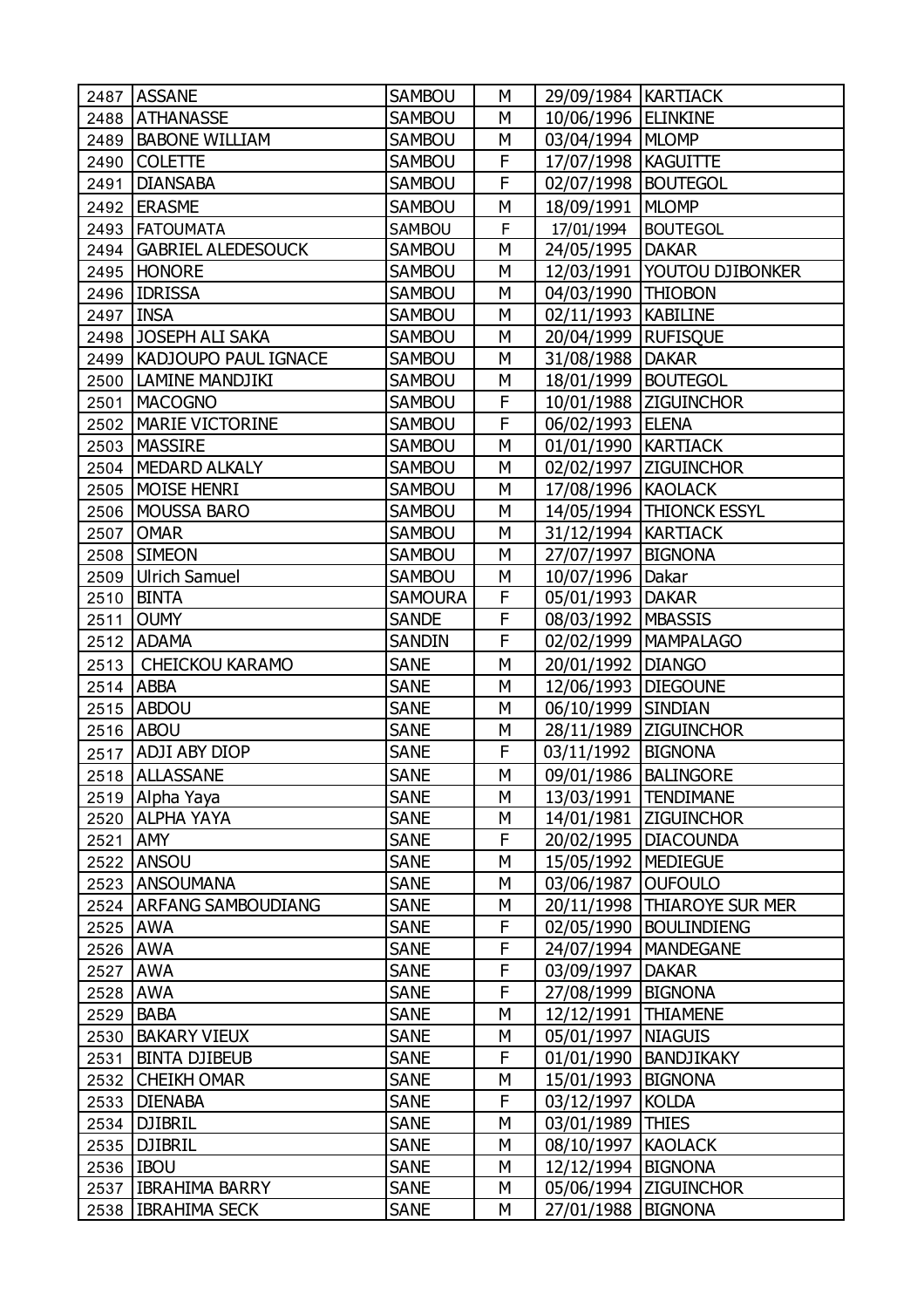|          | 2539 ISMAILA            | <b>SANE</b>     | М | 21/08/1997   BIGNONA   |                                |
|----------|-------------------------|-----------------|---|------------------------|--------------------------------|
|          | 2540 IYE CIRE           | <b>SANE</b>     | F | 12/10/1995 SELETY      |                                |
| 2541     | <b>KHADY AMOR</b>       | <b>SANE</b>     | F | 20/03/1997 CAPARAN     |                                |
|          | 2542  LAMINE            | <b>SANE</b>     | M | 25/06/1993   NIAHOUM   |                                |
|          | 2543   LAMINE           | <b>SANE</b>     | М |                        | 22/12/1997   TAMBACOUNDA       |
|          | 2544  LAMINE            | <b>SANE</b>     | M | 16/08/1995   MEDIEGUE  |                                |
|          | 2545   LANDING          | <b>SANE</b>     | М | 01/09/1998   DIEGOUNE  |                                |
|          | 2546  LANDING           | <b>SANE</b>     | М | 04/09/1989   YEUMBEUL  |                                |
|          | 2547   MAMADOU LAMINE   | <b>SANE</b>     | М |                        | 13/04/1997   ZIGUINCHOR        |
| 2548     | <b>MARIAMA</b>          | <b>SANE</b>     | F |                        | 20/11/1986   DIAMAGUENE        |
| 2549     | MOUSSA                  | <b>SANE</b>     | М |                        | 12/03/1991   RICHARD TOLL      |
| 2550     | <b>NFALLY NOUHA</b>     | <b>SANE</b>     | M | 26/04/2000   DIEGOUNE  |                                |
| 2551     | <b>OUMAR</b>            | <b>SANE</b>     | М | 01/06/1996   FINTHOCK  |                                |
|          | 2552 RAMATOULAYE        | <b>SANE</b>     | F | 15/07/1999   PAROUMBA  |                                |
| 2553     | <b>SADIA</b>            | <b>SANE</b>     | M | 22/04/1993 SINDIAN     |                                |
| 2554     | <b>SALIMATA</b>         | <b>SANE</b>     | F | 25/06/1993   NIAGUIS   |                                |
| 2555     | <b>SOUKEYNA</b>         | <b>SANE</b>     | F | 12/01/1996 MBAO        |                                |
|          | 2556 YOUSSOUPH          | <b>SANE</b>     | M | 19/02/1993   BAGAYA    |                                |
|          | 2557 YOUSSOUPH          | <b>SANE</b>     | М | 18/08/1999   MPACK     |                                |
| 2558     | <b>TOUMANY</b>          | <b>SANKHARE</b> | M |                        | 16/09/1997 NETTEBOULOU         |
| 2559     | <b>MOUNIROU</b>         | <b>SANOU</b>    | М | 15/12/1998   DIENGUE   |                                |
| 2560     | <b>OUSMANE</b>          | <b>SAO</b>      | М |                        | 01/11/1997  LEONA THIAROYE     |
| 2561     | <b>ABDOU LAKHAT</b>     | <b>SARR</b>     | M | 20/10/1994   FAOYE     |                                |
| 2562     | <b>ABDOULAYE</b>        | <b>SARR</b>     | М |                        | 25/10/1997   TAMBACOUNDA       |
|          | 2563 ABLAYE             | <b>SARR</b>     | М | 15/03/1998 GAGNICK     |                                |
|          | 2564 ABLAYE             | <b>SARR</b>     | M |                        | 01/03/1999   TATTAGUINE ESCALE |
|          | 2565   ADRIEN PAUL MADE | <b>SARR</b>     | М |                        | 17/11/1995 JJOAL FADIOUTH      |
|          | 2566   AHMADOU MBACKE   | <b>SARR</b>     | М | 04/01/1997 KAOLACK     |                                |
| 2567     | <b>AISSITA</b>          | <b>SARR</b>     | F |                        | 15/05/1997   SOUSSOUNG         |
| 2568     | ALADJI                  | <b>SARR</b>     | M | 17/11/1995 SADIOGA     |                                |
| 2569     | <b>ALIOUNE</b>          | <b>SARR</b>     | М | 30/07/1990   DAKAR     |                                |
| 2570     | <b>AMADY</b>            | <b>SARR</b>     | M | 16/01/1998   NDAME     |                                |
| 2571 AMY |                         | <b>SARR</b>     | F | 30/01/1998 FAYIL       |                                |
|          | 2572 ASSANE             | <b>SARR</b>     | М | 01/02/1992   NIODIOR   |                                |
| 2573     | BABACAR                 | <b>SARR</b>     | М |                        | 04/03/1994   TATTAGUINE SERERE |
| 2574     | <b>BALLA</b>            | <b>SARR</b>     | М | 01/06/1997   NDIARNO   |                                |
| 2575     | <b>BARA</b>             | <b>SARR</b>     | М | 13/06/1997   MBACKE    |                                |
| 2576     | <b>BINETA</b>           | <b>SARR</b>     | F |                        | 28/07/1997   KOULOUCK SERERE   |
| 2577     | <b>BIRAM</b>            | <b>SARR</b>     | М | 10/11/1995   DJILOR    |                                |
| 2578     | <b>COLY</b>             | <b>SARR</b>     | М | 03/08/1995   THIOFFIOR |                                |
| 2579     | <b>DAOUDA</b>           | <b>SARR</b>     | М | 19/03/1993             | <b>KAOLACK</b>                 |
| 2580     | <b>DAOUDA</b>           | <b>SARR</b>     | М | 29/03/1994             | <b>SOB</b>                     |
| 2581     | <b>DENIS OMAR</b>       | <b>SARR</b>     | М | 10/03/1999             | BOYARD NDIODIOME               |
|          | 2582 DIAME              | <b>SARR</b>     | М | 06/02/1999             | <b>THIARE</b>                  |
|          | 2583   DIOME            | <b>SARR</b>     | М | 05/05/1997 FATICK      |                                |
|          | 2584   DJIBRIL          | <b>SARR</b>     | М |                        | 15/06/1999 GUEDE CHANTIER      |
| 2585     | <b>DJIBRIL DIAME</b>    | <b>SARR</b>     | М | 00/01/1900             | <b>SADIOGA</b>                 |
| 2586     | <b>ELISA DIODIO</b>     | <b>SARR</b>     | F | 31/03/1989             | <b>NDIAFFATE SERERE</b>        |
| 2587     | <b>EMMANUEL</b>         | <b>SARR</b>     | М | 02/09/1992             | <b>BACCOBOOF</b>               |
| 2588     | FALLOU                  | <b>SARR</b>     | М | 22/02/1986   PALMARIN  |                                |
|          | 2589   FATOU            | <b>SARR</b>     | F |                        | 17/08/1996   THIAROYE GARE     |
| 2590     | <b>FATOU</b>            | <b>SARR</b>     | F | 17/10/1997             | <b>GUITAR SERERE</b>           |
|          |                         |                 |   |                        |                                |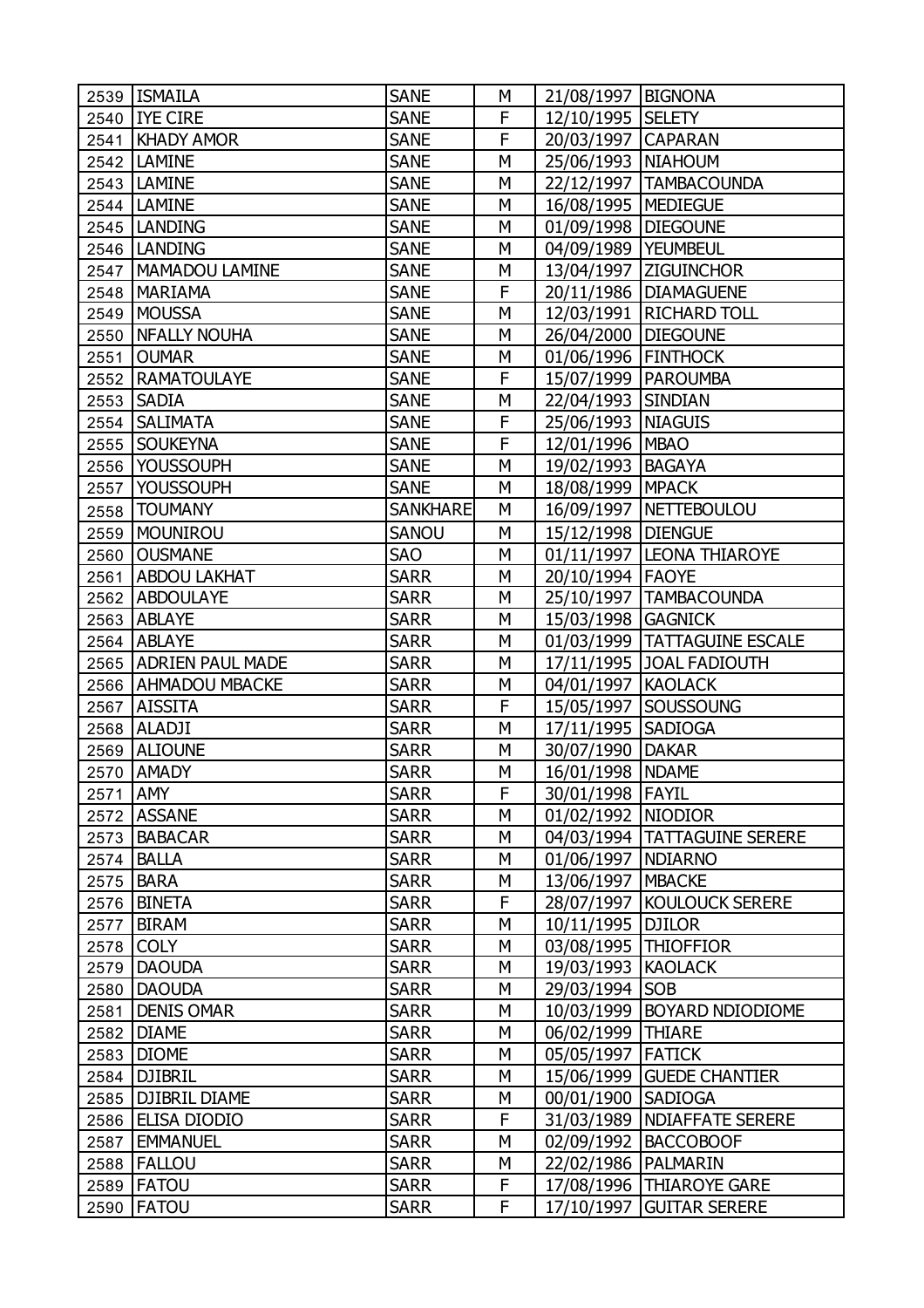|      | 2591   Fatou Binetou Cissé  | <b>SARR</b> | F | 24/09/1998   Dakar     |                               |
|------|-----------------------------|-------------|---|------------------------|-------------------------------|
|      | 2592 FRANCOIS MIGNANE       | <b>SARR</b> | M | 28/01/1996 SANGUE      |                               |
| 2593 | <b>GNILY</b>                | <b>SARR</b> | М |                        | 11/08/1998   KEUR FARBA       |
|      | 2594   IBRAHIMA             | <b>SARR</b> | М | 06/02/1992   SAKHOR    |                               |
|      | 2595   IBRAHIMA             | <b>SARR</b> | M | 19/03/1998 THIKY       |                               |
|      | 2596   IBRAHIMA             | <b>SARR</b> | М | 12/01/1993   THIOMBY   |                               |
|      | 2597   ISABELLE SALANE      | <b>SARR</b> | F | 13/08/1998 FAYIL       |                               |
|      | 2598   ISMAILA              | <b>SARR</b> | M |                        | 20/12/1997   NDOUR NDOUR      |
|      | 2599 JEAN JACQUES           | <b>SARR</b> | M | 01/01/1999   FATICK    |                               |
| 2600 | KHADY                       | <b>SARR</b> | F |                        | 04/06/1998 GATTE NGARAFF      |
| 2601 | KHANE                       | <b>SARR</b> | F | 04/08/1996   PATAR     |                               |
|      | 2602   KHEMESSE ANGELLE     | <b>SARR</b> | F |                        | 12/06/1999   LOILYNGOGOM      |
|      | 2603 KOSSO DIANE            | <b>SARR</b> | M | 24/02/1998 KAOLACK     |                               |
|      | 2604   LAMINE               | <b>SARR</b> | M | 31/03/1994   MISSIRAH  |                               |
|      | 2605   LAMINE               | <b>SARR</b> | M |                        | 11/05/1995   FOUNDIOUGNE      |
|      | 2606  LATSOUCK              | <b>SARR</b> | М | 02/02/2000 MBAM        |                               |
|      | 2607   MALICK               | <b>SARR</b> | M | 22/11/1995 RUFISQUE    |                               |
|      | 2608   MAMADOU              | <b>SARR</b> | М | 06/04/1994   SAMBA DIA |                               |
|      | 2609   MAMADOU              | <b>SARR</b> | М |                        | 13/05/1995   FOUNDIOUGNE      |
|      | 2610   MAMADOU              | <b>SARR</b> | M | 05/06/1991 SANDOCK     |                               |
| 2611 | MAMADOU                     | <b>SARR</b> | M |                        | 12/11/1994 GAGUE CHERIF       |
| 2612 | MAMADOU                     | <b>SARR</b> | М | 30/08/1995   DJILOR    |                               |
|      | 2613   MAMADOU LAMINE       | <b>SARR</b> | M |                        | 10/10/1995   TAMBACOUNDA      |
|      | 2614   MAME BIRAM           | <b>SARR</b> | M | 16/04/1997   DIOFIOR   |                               |
|      | 2615   MAME COUMBA          | <b>SARR</b> | F |                        | 07/05/1993   NGUENIENE        |
|      | 2616   MARIAMA              | <b>SARR</b> | F | 11/05/1996 LEONA       |                               |
| 2617 | <b>MARIAMA</b>              | <b>SARR</b> | F | 30/07/1998   RUFISQUE  |                               |
| 2618 | MATY NGOM                   | <b>SARR</b> | F | 14/05/1997   THIES     |                               |
| 2619 | <b>MBAYE</b>                | <b>SARR</b> | M | 10/08/1993   DIOLOFIRA |                               |
| 2620 | MICHEL EMMANUEL PHILIPE     | <b>SARR</b> | М | 05/03/1998   NDIAFATE  |                               |
| 2621 | <b>MOR</b>                  | <b>SARR</b> | М | 28/06/1999 THIES       |                               |
|      | 2622   MOUHAMADOU MOUSTAPHA | <b>SARR</b> | M |                        | 02/01/1992 CAMBERENE          |
|      | 2623   MOUHAMED I LAGAU     | <b>SARR</b> | М | 19/09/1998   SAMBA DIA |                               |
|      | 2624 MOUSSA                 | <b>SARR</b> | М |                        | 05/03/1992   KEUR THIONE SARR |
|      | 2625   MOUSTAPHA            | <b>SARR</b> | М |                        | 13/08/1999   ROFFANGUE        |
|      | 2626   NDENE                | <b>SARR</b> | М | 12/02/1998   DIAGLE    |                               |
| 2627 | <b>NDEYE REME</b>           | <b>SARR</b> | F |                        | 15/05/1985   FOUNDIOUGNE      |
| 2628 | <b>NDEYE ROUBA LEYE</b>     | <b>SARR</b> | F | 25/07/1998   SEDHIOU   |                               |
|      | 2629 NDIOBA                 | <b>SARR</b> | F | 07/04/2000             | <b>TOUBA</b>                  |
| 2630 | <b>OLIVIER NDANE</b>        | <b>SARR</b> | М |                        | 14/09/1992   BOYARD TOCK      |
| 2631 | <b>OULEYE DEMBA</b>         | <b>SARR</b> | F | 04/05/1995   MATAM     |                               |
| 2632 | <b>OUSMANE</b>              | <b>SARR</b> | М | 28/04/1999   KAHONE    |                               |
| 2633 | <b>PAPE ABDOU</b>           | <b>SARR</b> | М | 17/12/1998   NGOLGUI   |                               |
|      | 2634   PAPE MINIANE         | <b>SARR</b> | М | 12/03/1994   NDOFFANE  |                               |
|      | 2635   PAPE SAMBA           | <b>SARR</b> | М |                        | 30/07/1995   SANTHIE O DIAGNE |
|      | 2636   RAYMOND DIEGANE      | <b>SARR</b> | М | 13/11/1995   DIOUROUP  |                               |
| 2637 | <b>SAMBA</b>                | <b>SARR</b> | М |                        | 09/02/1991   MBOULOUM         |
|      | 2638   SAMBA                | <b>SARR</b> | М |                        | 19/02/1995   MBELONGUITHIE    |
| 2639 | <b>SENY</b>                 | <b>SARR</b> | М |                        | 15/03/1996   TOUBACOUTA       |
| 2640 | <b>SERIGNE MAMADOU</b>      | <b>SARR</b> | М | 07/01/2000             | <b>NIAKHAR</b>                |
|      | 2641   SEYDINA MOUHAMETH    | <b>SARR</b> | М | 04/09/1997             | <b>THIES</b>                  |
| 2642 | <b>SEYDOU</b>               | <b>SARR</b> | М | 15/04/1995             | <b>THIES</b>                  |
|      |                             |             |   |                        |                               |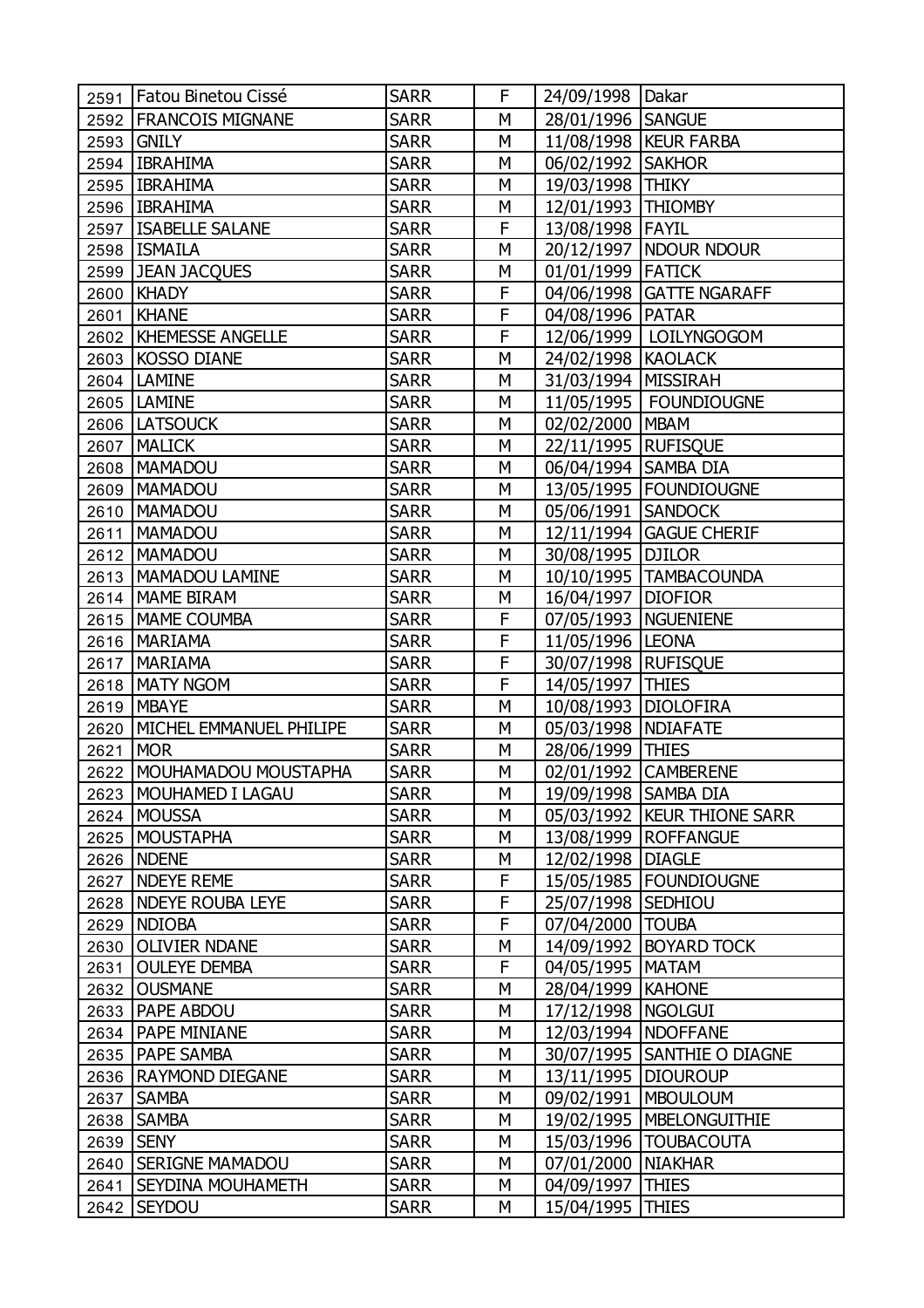|           | 2643 SEYNABOU            | <b>SARR</b> | F | 23/08/1992 CHERIF LO  |                                |
|-----------|--------------------------|-------------|---|-----------------------|--------------------------------|
|           | 2644 SIMON ISSA          | <b>SARR</b> | M | 06/06/1989   DAKAR    |                                |
|           | 2645   SOULEYMANE        | <b>SARR</b> | M |                       | 11/08/1990   FOUNDIOUGNE       |
|           | 2646   TENING            | <b>SARR</b> | F |                       | 02/09/1996   NGOHE POFFINE     |
|           | 2647   VIEUX NGOR        | <b>SARR</b> | M |                       | 08/03/1991   TATTAGUINE SERERE |
|           | 2648   WALY              | <b>SARR</b> | M | 15/08/1998   NIAKHAR  |                                |
|           | 2649 YACINE              | <b>SARR</b> | F | 24/12/1990 PIKINE     |                                |
|           | 2650 Youssou             | <b>SARR</b> | М | 14/04/1990 DAKAR      |                                |
|           | 2651 ABDOU BAMBA         | <b>SECK</b> | M |                       | 12/01/1999   MAKA SACOUMBA     |
|           | 2652 ABDOU KADER         | <b>SECK</b> | M | 31/03/1997   DIASSE   |                                |
|           | 2653 ABIBOU              | <b>SECK</b> | М |                       | 06/08/1997   SEBIKOTANE        |
|           | 2654 AMADY               | <b>SECK</b> | M |                       | 09/02/2000   FAOUROU SERERE    |
|           | 2655 ASSANE              | <b>SECK</b> | M | 08/09/1998 FATICK     |                                |
|           | 2656 BABOU               | <b>SECK</b> | M |                       | 10/10/1999   FAOUROU SERERE    |
|           | 2657   BAME              | <b>SECK</b> | M | 10/05/1995   TOUBA    |                                |
|           | 2658 CHEIKH TIDIANE      | <b>SECK</b> | М | 20/03/1993   DIASS    |                                |
| 2659 Djim |                          | <b>SECK</b> | F |                       | 08/03/1999 Tambacounda         |
|           | 2660 EL HADJI BADOU      | <b>SECK</b> | M |                       | 04/07/1999   PALMARIN GALLOU   |
|           | 2661   EL HADJI NDIASSE  | <b>SECK</b> | M |                       | 06/04/1991   KEUR NDIAYE LO    |
|           | 2662 ELHADJI             | <b>SECK</b> | M | 04/01/1992   DAKAR    |                                |
|           | 2663 FATOU               | <b>SECK</b> | F | 30/11/1989   DAKAR    |                                |
|           | 2664 FATOU               | <b>SECK</b> | F |                       | 07/12/1997   NDIOUROUKH NDOU   |
|           | 2665 GANA                | <b>SECK</b> | F |                       | 01/02/1996 OUARKHOKH           |
|           | 2666 IBRAHIMA            | <b>SECK</b> | M | 09/09/1994   BIGNONA  |                                |
| 2667 ISSA |                          | <b>SECK</b> | M | 29/10/1991   BARGNY   |                                |
|           | 2668 KHADY               | <b>SECK</b> | F | 12/08/2000 MBOUR      |                                |
| 2669      | KHARDIATA                | <b>SECK</b> | F |                       | 25/04/1993   BARGNY NDALDALY   |
| 2670      | KORANE                   | <b>SECK</b> | M | 18/01/1998 THIES      |                                |
| 2671      | MAMADOU                  | <b>SECK</b> | M |                       | 12/01/1994 TIVAOUANE           |
| 2672      | <b>MAMADOU</b>           | <b>SECK</b> | M | 26/09/1991   RUFISQUE |                                |
| 2673      | <b>MATABARA</b>          | <b>SECK</b> | М | 26/09/1995   RUFISQUE |                                |
|           | 2674 MBAYE               | <b>SECK</b> | M | 15/01/1995            | <b>DAHRA</b>                   |
|           | 2675   MODOU             | <b>SECK</b> | M |                       | 18/12/1995   DIAMAGUENE        |
| 2676      | MODOU                    | <b>SECK</b> | М | 03/01/1995   NDANDE   |                                |
| 2677      | MODOU                    | <b>SECK</b> | М |                       | 07/04/1995   MEDINA SABAKH     |
| 2678      | MODOU LO                 | <b>SECK</b> | М | 15/01/1995            | <b>MBACKE</b>                  |
| 2679      | MOUHAMADOU MOUSTAPHA     | <b>SECK</b> | М | 23/11/1999            | <b>KAOLACK</b>                 |
| 2680      | MOUHAMED                 | <b>SECK</b> | М | 04/07/1992            | <b>SAINT LOUIS</b>             |
| 2681      | <b>NDEYE KHODIA</b>      | <b>SECK</b> | F | 11/02/1995   KAOLACK  |                                |
| 2682      | <b>NDIAKHAT</b>          | <b>SECK</b> | М | 02/05/1993            | <b>MBALLING</b>                |
| 2683      | <b>NGUISSE</b>           | <b>SECK</b> | М | 11/05/1989   KOUTANGO |                                |
| 2684      | <b>OMAR</b>              | <b>SECK</b> | М | 17/11/1995            | <b>TOULY</b>                   |
| 2685      | <b>OULIMATA</b>          | <b>SECK</b> | F | 20/09/1989            | PARCELLES ASSAINIES            |
| 2686      | <b>OUSMANE</b>           | <b>SECK</b> | М | 04/09/1997            | <b>MBEDAP</b>                  |
| 2687      | <b>PAPE MOUSSA</b>       | <b>SECK</b> | М | 04/09/1995   SAMKEDJI |                                |
|           | 2688 SOKHNA OUMAR KHAIRY | <b>SECK</b> | F |                       | 05/04/1992   SAINT-LOUIS       |
|           | 2689 THIAO               | <b>SECK</b> | М | 15/01/1996   DIOHINE  |                                |
| 2690      | <b>WALY</b>              | <b>SECK</b> | М | 14/04/2000            | <b>SANGUE</b>                  |
| 2691      | <b>ABDOU SALAME</b>      | <b>SENE</b> | М | 22/09/1995            | <b>MBAM</b>                    |
| 2692      | <b>ABDOULAYE</b>         | <b>SENE</b> | М |                       | 15/03/1995   MBOKHODOFF        |
|           | 2693 ABLAYE              | <b>SENE</b> | М |                       | 31/01/2001 SASS NDIAFADJI      |
|           | 2694 ADAMA               | <b>SENE</b> | F | 10/10/1998            | <b>DIASS</b>                   |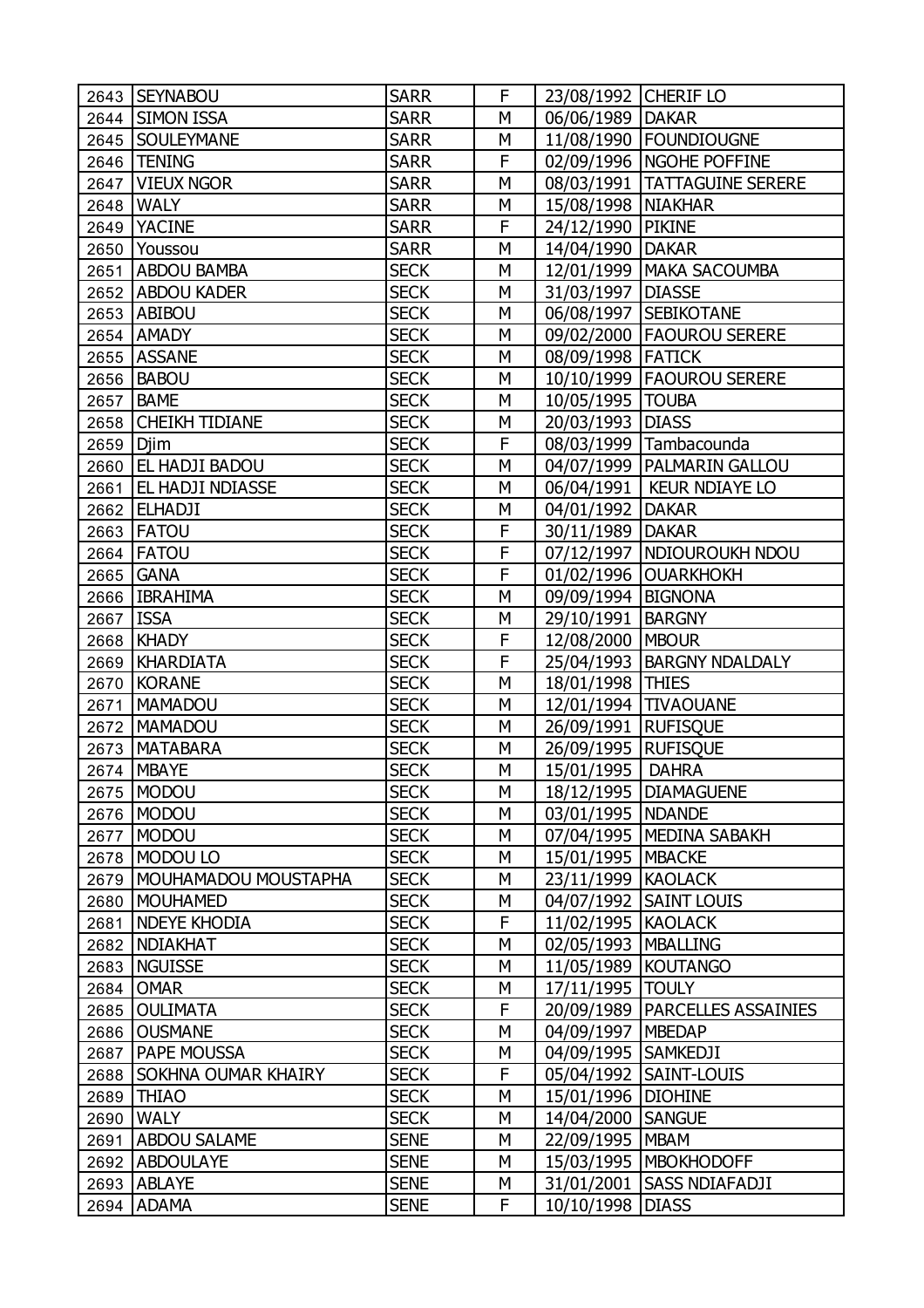|             | 2695 ALIOU                  | <b>SENE</b> | М |                        | 20/11/1996   WAKHALDIAM       |
|-------------|-----------------------------|-------------|---|------------------------|-------------------------------|
|             | 2696 ALIOU BADARA           | <b>SENE</b> | М | 10/11/1998   BABACK    |                               |
| 2697        | <b>ALIOUNE TABARA</b>       | <b>SENE</b> | M | 03/10/1996   DIOURBEL  |                               |
| 2698        | <b>AMADOU</b>               | <b>SENE</b> | М |                        | 03/10/1986   SAINT-LOUIS      |
| 2699        | <b>ANGELE</b>               | <b>SENE</b> | F |                        | 20/04/1998   DIOB NDOFFENE    |
| 2700        | <b>AWA</b>                  | <b>SENE</b> | F |                        | 20/05/1992   MEDINA GOUNASS   |
| 2701        | BABACAR                     | <b>SENE</b> | M |                        | 05/01/1998   BABACK SERERES   |
|             | 2702 BABACAR                | <b>SENE</b> | М |                        | 05/11/1995  NDONDOL SESSENE   |
| 2703        | <b>BEATRICE</b>             | <b>SENE</b> | F |                        | 08/11/1995   NDIOUDIOUF       |
|             | 2704 CATHERINE              | <b>SENE</b> | F | 30/04/1998   NDOUBAR   |                               |
|             | 2705 CHEIKH                 | <b>SENE</b> | М |                        | 16/03/1999   OUADIOUR SERERE  |
|             | 2706 CHEIKH                 | <b>SENE</b> | M | 19/04/1992   MBOUMA    |                               |
|             | 2707 CHEIKH                 | <b>SENE</b> | М | 20/04/1996   BOULEL    |                               |
|             | 2708 COUMBA                 | <b>SENE</b> | F | 02/04/1998   DOHINE    |                               |
| 2709        | <b>DA COUMBA</b>            | <b>SENE</b> | F | 05/09/1997             | <b>THIES</b>                  |
| 2710        | <b>DAOUDA</b>               | <b>SENE</b> | M | 05/10/1991   MBOUR     |                               |
| 2711        | <b>DIAKHERE</b>             | <b>SENE</b> | F |                        | 14/11/1995   NDIOUKH FISSEL   |
|             | 2712 DIBOR                  | <b>SENE</b> | F |                        | 03/02/1996   BOYARD TOCK      |
|             | 2713   DIENE                | <b>SENE</b> | M | 21/01/1999   NIAKHAR   |                               |
|             | 2714   DIEYNABA             | <b>SENE</b> | F |                        | 12/05/1997 GAGUE MODY         |
| 2715        | <b>DIOUMA</b>               | <b>SENE</b> | F | 09/10/1997             | <b>DIOURBEL</b>               |
| 2716        | <b>DIOUMA</b>               | <b>SENE</b> | F | 10/10/1997   MBEDAP    |                               |
| 2717        | DJE                         | <b>SENE</b> | F |                        | 04/05/1992   KHAOUL GODAGUENE |
| 2718        | <b>FATOU</b>                | <b>SENE</b> | F |                        | 08/10/1988   MEDITE GOUYE     |
|             | 2719   FATOU                | <b>SENE</b> | F |                        | 10/03/1999   DIAT MOURY       |
|             | 2720 FATOUMATA BINTOU DIBOR | <b>SENE</b> | F |                        | 16/07/1992 GAGUE MODY         |
| 2721        | <b>IBRA</b>                 | <b>SENE</b> | M | 10/03/1998   KHELCOM   |                               |
| 2722        | <b>IBRAHIMA</b>             | <b>SENE</b> | М | 04/05/1992             | <b>MBOUR</b>                  |
|             | 2723   IBRAHIMA             | <b>SENE</b> | М | 11/04/1995   VELINGARA |                               |
|             | 2724 IDRISSA                | <b>SENE</b> | M | 11/09/1992 DAKAR       |                               |
|             | 2725 JEAN PIERRE DIOMAYE    | <b>SENE</b> | М |                        | 09/10/1998   BOYARD TOCK      |
|             | 2726 JULES BONIFACE MOUSSA  | <b>SENE</b> | M | 04/03/1992             | <b>DAKAR</b>                  |
|             | 2727 KHADY                  | <b>SENE</b> | F | 12/03/1996   NAFFAR    |                               |
|             | 2728   KHEMESSE             | <b>SENE</b> | F |                        | 04/03/1997 GUITYR SERERE      |
| 2729   LABA |                             | <b>SENE</b> | М |                        | 18/11/1996   THIANDENE        |
|             | 2730   LAURENT L            | <b>SENE</b> | М | 05/05/1999 DIOUROUP    |                               |
| 2731        | <b>MAHMADANE</b>            | <b>SENE</b> | М | 03/01/1995   MBADATTE  |                               |
|             | 2732   MAMADOU              | <b>SENE</b> | М | 06/05/1995   KANGALY   |                               |
|             | 2733   MAMADOU              | <b>SENE</b> | М | 25/04/1996   MBOUDAYE  |                               |
|             | 2734   MAMADOU I            | <b>SENE</b> | М | 03/03/2000   MBANE     |                               |
|             | 2735   MAMADOU KHALY        | <b>SENE</b> | М | 03/05/2000   DIOURBEL  |                               |
|             | 2736   MAMAE BIRAME         | <b>SENE</b> | М | 13/11/1995   NIAKHAR   |                               |
| 2737        | MAME BOCAR                  | <b>SENE</b> | М | 12/02/1991   SANGUE    |                               |
| 2738        | <b>MARIAMA</b>              | <b>SENE</b> | F |                        | 24/10/2000   KEUR MARTIN      |
|             | 2739   MARIETOU             | <b>SENE</b> | F |                        | 24/11/1998   NGOLLAR SERERE   |
| 2740        | <b>MASSE</b>                | <b>SENE</b> | М | 10/01/1996   DIAKHAO   |                               |
| 2741        | <b>MBAGNICK</b>             | <b>SENE</b> | М | 10/07/1997             | SANGHAIE                      |
|             | 2742   MBAYE                | <b>SENE</b> | М | 10/01/1998   BAMBEY    |                               |
| 2743        | <b>MBAYE</b>                | <b>SENE</b> | М | 15/03/1995   GAGNICK   |                               |
|             | 2744 MBAYE                  | <b>SENE</b> | М |                        | 24/03/1998   NDIAMBOUR        |
|             | 2745   MBAYE                | <b>SENE</b> | М |                        | 25/01/2000   KEUR NDENE NDAO  |
|             | 2746   MENE                 | <b>SENE</b> | F |                        | 17/08/1995 GUITIR SERERE      |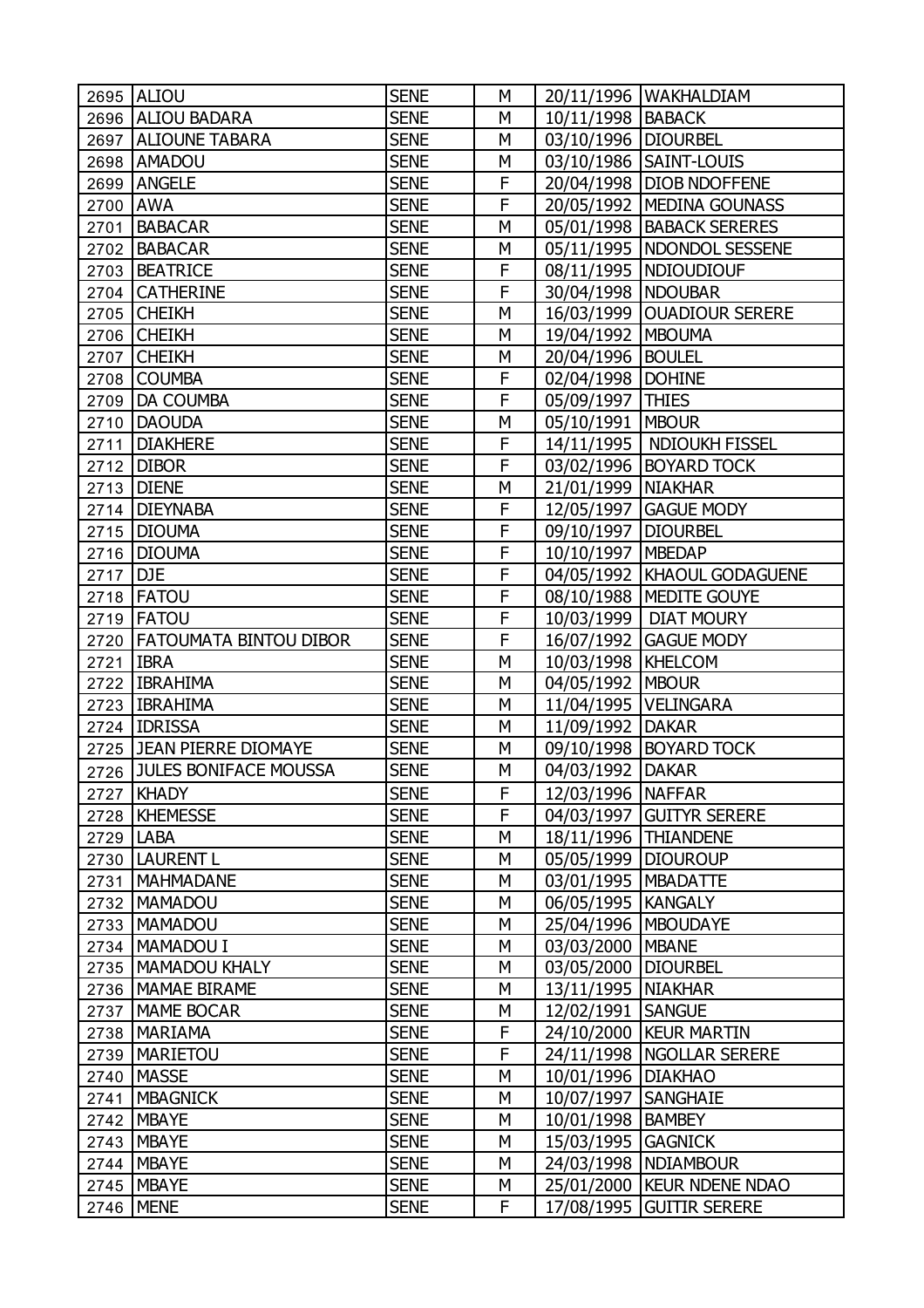| 2747 | MODOU                    | <b>SENE</b>    | М | 07/02/1996   MABO     |                                |
|------|--------------------------|----------------|---|-----------------------|--------------------------------|
| 2748 | <b>MODY</b>              | <b>SENE</b>    | M | 18/08/1996   RUFISQUE |                                |
| 2749 | MOUHAMETH                | <b>SENE</b>    | М | 10/01/1995   THIES    |                                |
| 2750 | <b>MOUSTAPHA</b>         | <b>SENE</b>    | M |                       | 13/09/1998   DIAMAGUENE        |
| 2751 | <b>NDAMA</b>             | <b>SENE</b>    | F |                       | 10/05/1999   DIATMOURY         |
| 2752 | <b>NDANE</b>             | <b>SENE</b>    | M |                       | 29/08/1993   TATTAGUINE SERERE |
|      | 2753 NDEYE ADJI          | <b>SENE</b>    | F | 13/01/2001   KHAYOKH  |                                |
|      | 2754 NDEYE COUMBA        | <b>SENE</b>    | F | 09/06/1997   DAKAR    |                                |
|      | 2755   NDEYE COUMBA      | <b>SENE</b>    | F | 02/09/1997   KAOLACK  |                                |
| 2756 | <b>NDEYE KHOUDIA</b>     | <b>SENE</b>    | F | 25/09/1998 THIES      |                                |
| 2757 | <b>NGOUMBA</b>           | <b>SENE</b>    | F | 07/04/1996 SANGHAIE   |                                |
| 2758 | <b>NIOKHOR</b>           | <b>SENE</b>    | M |                       | 04/01/1990   NIORO THIALLENE   |
| 2759 | <b>OMAR</b>              | <b>SENE</b>    | М | 02/03/1994   BABACK   |                                |
| 2760 | <b>OMAR</b>              | <b>SENE</b>    | M | 15/08/1990   BOUTHIE  |                                |
| 2761 | <b>OMAR</b>              | <b>SENE</b>    | M |                       | 13/03/1995   NGAYOKHEME        |
| 2762 | <b>OMAR</b>              | <b>SENE</b>    | M |                       | 08/01/1998   NIORO DU RIP      |
| 2763 | <b>OUSMANE</b>           | <b>SENE</b>    | M | 31/12/1999   MBOUR    |                                |
|      | 2764   Ousmane Ababacar  | <b>SENE</b>    | M | 05/05/1987   THIEPPE  |                                |
|      | 2765   OUSMANE DIENE     | <b>SENE</b>    | М | 25/03/1993   NGOUYE   |                                |
|      | 2766 OUSSEYNOU           | <b>SENE</b>    | M | 30/04/1994 MONE       |                                |
| 2767 | Pape Amadou              | <b>SENE</b>    | M | 25/02/1988 Dakar      |                                |
| 2768 | <b>PAUL DEMBA</b>        | <b>SENE</b>    | М |                       | 09/12/1996   NDIANDIAYE        |
| 2769 | <b>PAULINE</b>           | <b>SENE</b>    | F |                       | 17/01/1995   FOUNDIOUGNE       |
| 2770 | <b>PIERRE</b>            | <b>SENE</b>    | M | 21/11/1995 SEDHIOU    |                                |
| 2771 | <b>RAMATA</b>            | <b>SENE</b>    | F |                       | 01/01/1994   MBOUSNAKH NGOURB  |
| 2772 | <b>ROSE</b>              | <b>SENE</b>    | F | 04/01/1998   DOUDAME  |                                |
| 2773 | <b>SALIF</b>             | <b>SENE</b>    | M | 23/01/1986            | <b>KOLDA</b>                   |
| 2774 | <b>SALIOU</b>            | <b>SENE</b>    | M | 01/01/1995            | <b>MBADAKHOUNE</b>             |
| 2775 | <b>SAMBA</b>             | <b>SENE</b>    | М | 11/11/1998   MBEDAP   |                                |
|      | 2776   SENY NDIAYE       | <b>SENE</b>    | M | 12/08/1990 GANDIAYE   |                                |
| 2777 | <b>SERIGNE SALIOU</b>    | <b>SENE</b>    | М | 04/03/1998   DAROU    |                                |
|      | 2778 SEYNABOU            | <b>SENE</b>    | F | 17/03/1997   MBOUDAYE |                                |
| 2779 | <b>TALLA</b>             | <b>SENE</b>    | М |                       | 10/02/2000   TASSETTE SERERES  |
| 2780 | <b>TENING</b>            | <b>SENE</b>    | F | 03/02/2000   MARANE   |                                |
|      | 2781 WALY                | <b>SENE</b>    | М | 09/01/1994 LOGDIR     |                                |
| 2782 | <b>YANDE</b>             | <b>SENE</b>    | F | 19/01/1997            | <b>BOUTHIE</b>                 |
| 2783 | <b>YOUSSOUPHA</b>        | <b>SENE</b>    | М | 11/11/1994            | <b>DIAMAGUENE</b>              |
| 2784 | <b>ADAMA</b>             | <b>SENGHOR</b> | F | 13/09/1993 SOKONE     |                                |
| 2785 | Aissatou                 | <b>SENGHOR</b> | F | 16/03/1998   YENGUELE |                                |
|      | 2786 AISSATOU            | <b>SENGHOR</b> | F | 05/08/2000 SOUM       |                                |
|      | 2787 AMADOU LAMINE THIOR | <b>SENGHOR</b> | М | 10/01/1999   DOUDAME  |                                |
| 2788 | <b>DJIDIACK</b>          | <b>SENGHOR</b> | М | 24/06/1994            | <b>SIMAL</b>                   |
| 2789 | <b>ELHADJI MA ANSOU</b>  | <b>SENGHOR</b> | М | 08/09/1994            | <b>DIOFIOR</b>                 |
|      | 2790 IDRISSA             | <b>SENGHOR</b> | М | 22/02/1999   DJILOR   |                                |
| 2791 | <b>JOSEPH</b>            | <b>SENGHOR</b> | М | 06/10/1997   NGUERANE |                                |
|      | 2792 JOSEPH BOUCAR       | <b>SENGHOR</b> | М |                       | 27/08/1999   DIOB NDOFFENE     |
|      | 2793   LEOPOLD SEDAR     | <b>SENGHOR</b> | М |                       | 16/04/1998   NGOHE POFFINE     |
|      | 2794   MANSOR            | <b>SENGHOR</b> | М | 15/01/1998   PETHIE   |                                |
| 2795 | <b>MOUSSA</b>            | <b>SENGHOR</b> | М |                       | 01/01/1995   FOUNDIOUGNE       |
|      | 2796 NIOKHOBAYE          | <b>SENGHOR</b> | М | 20/02/1997   FAMB     |                                |
| 2797 | <b>NIOKHOR</b>           | <b>SENGHOR</b> | М | 01/02/1993            | <b>THIOMBY</b>                 |
| 2798 | <b>NOGAYE</b>            | <b>SENGHOR</b> | F | 33458                 | <b>KEUR MOUSSA</b>             |
|      |                          |                |   |                       |                                |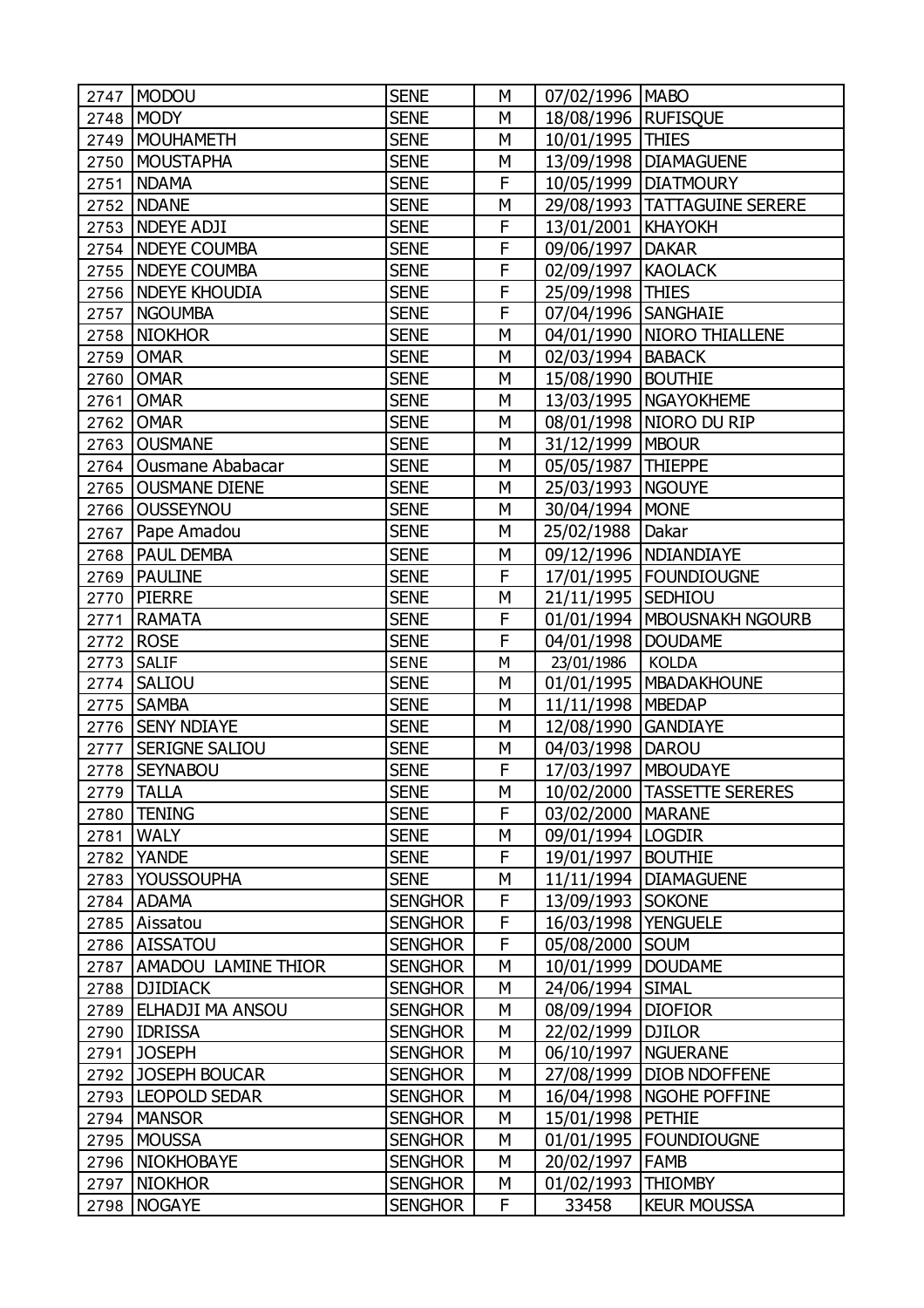|      | 2799   PAPA OUSMANE      | <b>SENGHOR</b>  | M |                       | 30/10/1995   KHALAMBASSE       |
|------|--------------------------|-----------------|---|-----------------------|--------------------------------|
| 2800 | <b>SALIF</b>             | <b>SENGHOR</b>  | М | 04/06/1997   DAKAR    |                                |
| 2801 | <b>SALIOU</b>            | <b>SENGHOR</b>  | M |                       | 03/03/1999 CADJINOLLE HASSOUKA |
| 2802 | <b>SAMBA</b>             | <b>SENGHOR</b>  | M |                       | 16/07/1988   GAGUE CHERIF      |
|      | 2803 SEDAR               | <b>SENGHOR</b>  | М |                       | 06/05/1996   MBOLTOGNE         |
|      | 2804 SERIGNE KHADIM      | <b>SENGHOR</b>  | M | 27/05/1997   FATICK   |                                |
|      | 2805 SIMON PIERRE        | <b>SENGHOR</b>  | M | 02/03/1984   BIGNONA  |                                |
|      | 2806 WALY                | <b>SENGHOR</b>  | М | 24/12/1998 THIABA     |                                |
|      | 2807 YOUSSOUPH           | <b>SENGHOR</b>  | M | 22/10/1997   FATICK   |                                |
|      | 2808 ABDOULAYE           | <b>SEYDI</b>    | M |                       | 12/01/1989   TEMENTO SAMBA     |
|      | 2809 AHMADOU             | <b>SEYDI</b>    | М | 25/01/1998 KOLDA      |                                |
|      | 2810 ARFANG              | <b>SEYDI</b>    | M |                       | 10/06/1999   NDOUMBOUDJI       |
|      | 2811   IBRAHIMA          | <b>SEYDI</b>    | M | 20/10/1997   MAMPATIM |                                |
|      | 2812 MOUSTAPHA           | <b>SEYDI</b>    | М |                       | 23/10/1997   DASSILAME SERERE  |
|      | 2813   DEBO              | <b>SEYE</b>     | F |                       | 06/03/1991   GUEDIAWAYE        |
|      | 2814   KHADIME           | <b>SEYE</b>     | M | 07/02/1997   HANENE   |                                |
|      | 2815   IBRAHIMA KALILOU  | <b>SIGNATE</b>  | M |                       | 17/11/1997   MARSASSOUM        |
|      | 2816   KALIBA            | <b>SIMA</b>     | M | 18/04/1996   SIGHERE  |                                |
|      | 2817   IBRAHIMA          | <b>SIMAL</b>    | M | 18/06/1990   LINGUIRE |                                |
|      | 2818   MOUHAMADOU LAMINE | <b>SISSOKHO</b> | M | 19/08/1999   KAOLACK  |                                |
|      | 2819   PAPA BAKARY       | <b>SISSOKHO</b> | M | 03/10/1987   THIES    |                                |
|      | 2820 MOUSTAPHA           | <b>SOCK</b>     | M | 12/12/1996 GNIBY      |                                |
|      | 2821   LAMINE            | <b>SOLLY</b>    | M | 12/03/1998   DAKAR    |                                |
|      | 2822   ABDOULAYE THIAW   | <b>SONKO</b>    | M | 25/03/1984   KAGNOBON |                                |
|      | 2823 ABOUBACAR           | <b>SONKO</b>    | M | 08/03/1998   KARANGUE |                                |
|      | 2824 ANSOU               | <b>SONKO</b>    | М | 25/01/1989 SAROUDIA   |                                |
|      | 2825   BACARY DEMBO      | <b>SONKO</b>    | M | 05/01/1992   KARTIACK |                                |
|      | 2826 COUMBA              | <b>SONKO</b>    | F | 01/12/1996   BIGNONA  |                                |
| 2827 | <b>EL HADJI</b>          | <b>SONKO</b>    | М | 12/01/1990   DIOURBEL |                                |
|      | 2828   EL HADJI          | <b>SONKO</b>    | M | 20/02/1997 THIOBON    |                                |
|      | 2829   FANSOU            | <b>SONKO</b>    | M | 09/05/1995 EBINAKO    |                                |
|      | 2830 KADIDIATOU          | <b>SONKO</b>    | F | 01/01/1996   KAGNABON |                                |
|      | 2831   LAMINE            | <b>SONKO</b>    | М | 22/01/1992   KAGNOBON |                                |
|      | 2832   RAMATOULAYE       | <b>SONKO</b>    | F | 10/12/1998 EBINKINE   |                                |
|      | 2833 SOULEYMANE          | <b>SONKO</b>    | М | 13/10/1987   KAGNOBON |                                |
|      | 2834 YACINE              | <b>SONKO</b>    | F | 02/02/1986   BIGNONA  |                                |
|      | 2835   LAMINE            | <b>SOUANE</b>   | М |                       | 20/01/1996   DIANNAHBA         |
|      | 2836   MALANG OUADIA     | <b>SOUANE</b>   | М | 01/01/1999   PIKINE   |                                |
| 2837 | Assane                   | SOUGOU          | М | 06/10/2000   Nguidile |                                |
|      | 2838   ABDOUL AZIZ       | <b>SOUMARE</b>  | М | 09/07/1998   MBOUR    |                                |
| 2839 | MOUSSA                   | <b>SOUMARE</b>  | М |                       | 23/03/1997   DIAKHALINE        |
| 2840 | <b>BAHAMADOU</b>         | <b>SOUNBOUN</b> | М |                       | 15/08/1993   VELINGARA         |
| 2841 | ABDOU                    | SOW             | М | 12/03/1997 JOAL       |                                |
| 2842 | ABDOU                    | SOW             | М | 01/12/1999            | <b>GOUYE TOUR</b>              |
|      | 2843 ABDOULAYE           | SOW             | М | 18/03/1995            | <b>THIES</b>                   |
|      | 2844 ABDOULAYE           | SOW             | М | 22/11/1998 THIES      |                                |
|      | 2845 ADAMA               | SOW             | М | 15/05/1996 GANDIAYE   |                                |
|      | 2846 AIDA                | SOW             | F |                       | 06/06/1999   KEUR NDIAYE LO    |
|      | 2847 AISSATA             | SOW             | F | 13/10/1996   MBAO     |                                |
| 2848 | <b>AISSE</b>             | SOW             | F | 02/03/1996            | <b>THIES</b>                   |
|      | 2849 AMADOU              | SOW             | М |                       | 01/12/1994 GUINGUINEO          |
|      | 2850 AMADOU              | SOW             | М | 30/10/1997 CONTOR     |                                |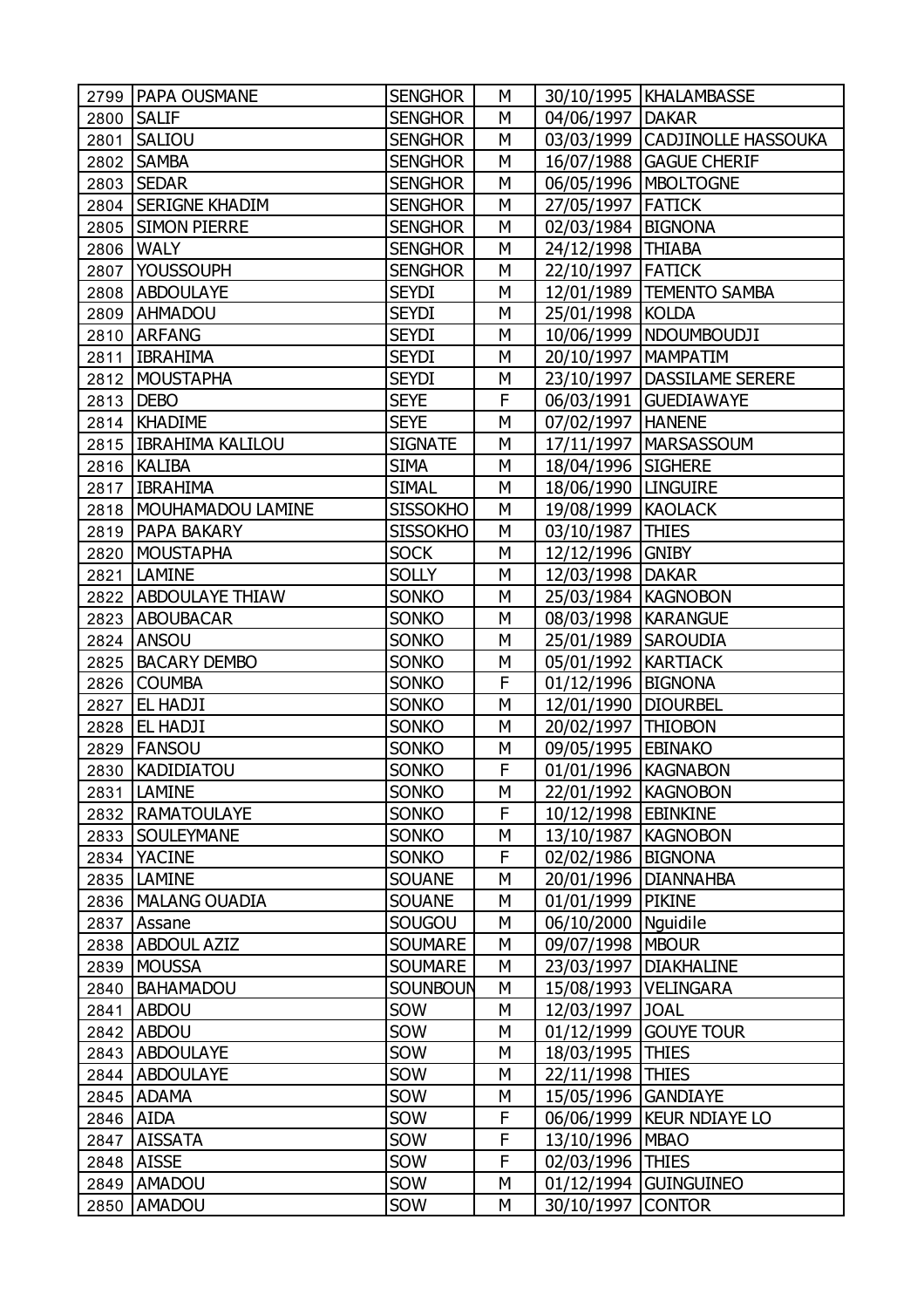|          | 2851 ARONA                    | SOW | М | 23/03/1993   DINGUIRAY |                                  |
|----------|-------------------------------|-----|---|------------------------|----------------------------------|
| 2852 AWA |                               | SOW | F |                        | 27/09/1999   RICHARD TOLL        |
| 2853     | <b>AWA</b>                    | SOW | F | 07/02/1985   YOFF      |                                  |
| 2854     | <b>BASSIROU</b>               | SOW | M |                        | 12/12/1999   THIAOKHO MADIAL     |
| 2855     | <b>BAYE IBRA</b>              | SOW | М |                        | 30/07/1992 JOAL FADIOUTH         |
|          | 2856   BINETA MBENGUE         | SOW | F |                        | 08/02/1996   TIVAOUANE           |
| 2857     | birame                        | SOW | M | 28/03/1991 FATICK      |                                  |
|          | 2858 CHEIKH TIDIANE           | SOW | М | 28/08/2000   TIVAOUNE  |                                  |
| 2859     | <b>CHEIKHOU</b>               | SOW | М | 01/01/2000             | MBARDIAM                         |
| 2860     | DADA                          | SOW | F | 03/03/1996 KAOLACK     |                                  |
| 2861     | <b>DEMBA</b>                  | SOW | М | 09/07/1997   DAHRA     |                                  |
|          | 2862   DJIBY IBRAHIMA         | SOW | M |                        | 12/02/1995   GUEDE CHANTIER      |
| 2863     | <b>EL HADJI MBACKE</b>        | SOW | М | 10/07/1997   MBACKE    |                                  |
| 2864     | <b>EL HADJI SEYDOU NOUROU</b> | SOW | M | 27/12/1997 KAOLACK     |                                  |
| 2865     | <b>ELHADJI ABDOUL AZIZ</b>    | SOW | M | 27/09/1997   TIVAOUNE  |                                  |
|          | 2866 FAMA                     | SOW | F |                        | 13/04/1991   TIVAOUANE           |
| 2867     | <b>FATOUMATA</b>              | SOW | F |                        | 26/10/1996   NIORO DU RIP        |
| 2868     | <b>GANDJI</b>                 | SOW | M | 05/08/1989 PIKINE      |                                  |
|          | 2869 HAMADY                   | SOW | М | 10/09/2000 SIBIDIANG   |                                  |
|          | 2870   IBRAHIMA               | SOW | M | 10/08/1993   YEUMBEUL  |                                  |
| 2871     | <b>ILIMANE</b>                | SOW | M | 22/09/1996             | <b>DAKAR</b>                     |
| 2872     | KHASSIM                       | SOW | М | 19/11/1995   THIES     |                                  |
| 2873     | Maimouna                      | SOW | F | 26/10/1999   Mbéraye   |                                  |
| 2874     | MAMADOU                       | SOW | M |                        | 04/04/1999   KEUR MADIABEL       |
| 2875     | MAMADOU                       | SOW | М | 13/06/1991   MASSEMBE  |                                  |
| 2876     | MAMADOU                       | SOW | M | 03/03/1998 THIES       |                                  |
| 2877     | MAMADOU                       | SOW | M |                        | 19/05/1994   KEUR BABOU DIOP     |
| 2878     | <b>MAMADOU</b>                | SOW | М | 10/03/1985   BAMBEY    |                                  |
| 2879     | <b>MAMADOU</b>                | SOW | M | 22/04/1996   DAKAR     |                                  |
| 2880     | <b>MAMADOU</b>                | SOW | M | 15/06/1999   MATAM     |                                  |
| 2881     | MAMADOU                       | SOW | М | 12/05/1992 JOAL        |                                  |
|          | 2882   MAMADOU                | SOW | M |                        | 06/07/1996 GNOLANEME             |
|          | 2883   MAME IBRAHIMA          | SOW | М | 11/12/1994   YEUMBEUL  |                                  |
|          | 2884   MAME SAMBA             | SOW | М | 12/04/1999 THIES       |                                  |
| 2885     | <b>MAME TOUBAB</b>            | SOW | F |                        | 23/11/1998   TIVAOUANE           |
| 2886     | <b>MANSALY</b>                | SOW | М | 06/12/1993   NDANGHA   |                                  |
| 2887     | <b>MANSOUR</b>                | SOW | М | 25/04/1998             | <b>TOURE NGUENE</b>              |
| 2888     | <b>MARIAMA</b>                | SOW | F | 20/04/1990             | <b>KAOLACK</b>                   |
| 2889     | MODOU                         | SOW | М | 30/08/1994             | <b>THIADIAYE</b>                 |
| 2890     | MOUHAMADOU RASSOUL            | SOW | М | 13/01/1997             | <b>MBAO</b>                      |
| 2891     | MOUSSA                        | SOW | М | 15/12/1999   BANDEGNE  |                                  |
| 2892     | <b>OMAR</b>                   | SOW | М | 20/01/1996   NDIOULO   |                                  |
| 2893     | <b>OMAR</b>                   | SOW | М |                        | 12/01/2000   KARANG POSTE        |
| 2894     | <b>OUSMANE</b>                | SOW | М |                        | 10/04/1993   KLHOMBOLE           |
| 2895     | <b>OUSMANE</b>                | SOW | М |                        | 20/10/1995   PANE ABDOULAYE DIOP |
| 2896     | <b>OUSMANE</b>                | SOW | М |                        | 04/01/1998   KEUR ABDOU KHOULE   |
| 2897     | <b>OUSMANE</b>                | SOW | М | 18/05/1990   thienaba  |                                  |
| 2898     | PAPE AMADOU                   | SOW | М | 01/01/1998             | <b>DAGANA</b>                    |
| 2899     | <b>SAIKOU</b>                 | SOW | М | 05/08/1999             | <b>TAMBACOUNDA</b>               |
| 2900     | <b>SAMBA</b>                  | SOW | М | 24/04/1996             | <b>FOULAMORY</b>                 |
| 2901     | <b>SAMBA</b>                  | SOW | М | 24/06/1989 KOLDA       |                                  |
| 2902     | <b>SERIGNE MODOU</b>          | SOW | М | 15/07/1997             | <b>MBACKE</b>                    |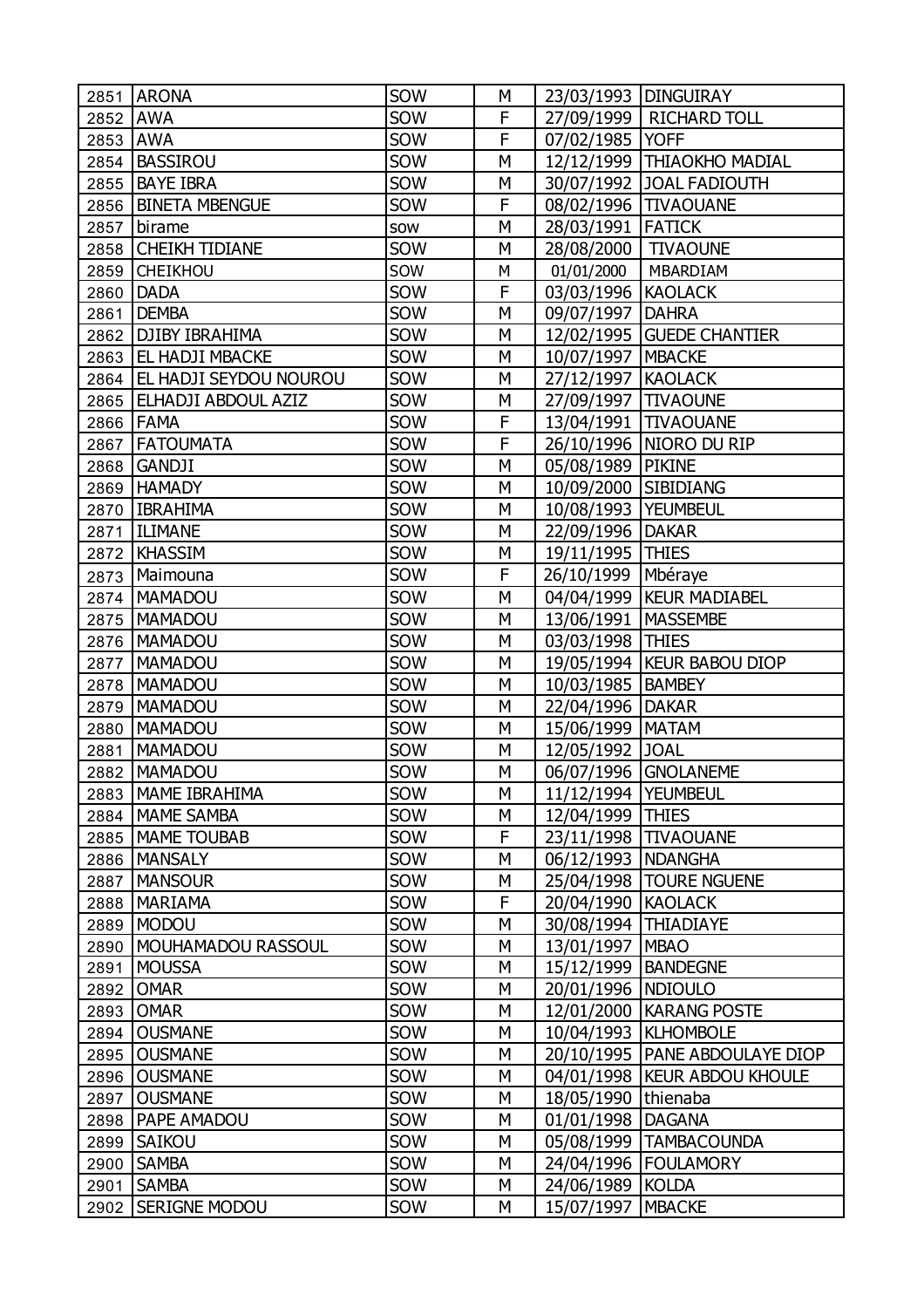|           | 2903 SERIGNE SALIOU      | SOW             | М |                        | 05/03/1994 SAINT-LOUIS          |
|-----------|--------------------------|-----------------|---|------------------------|---------------------------------|
|           | 2904 SEYDINA ABABACAR    | SOW             | М | 21/10/1995   MBOUR     |                                 |
| 2905 SIDY |                          | SOW             | M |                        | 19/01/1995 GUINGUINEO           |
|           | 2906 SIDY KHALY          | SOW             | М |                        | 26/12/1996 SEBIKOTANE           |
| 2907      | <b>SOKHNA FATY</b>       | SOW             | F | 28/12/1994   NDONGO    |                                 |
|           | 2908   TAMSIR            | SOW             | M | 01/01/1999 01/01/1999  |                                 |
|           | 2909   ABDOU LAHAD       | SY              | М | 20/01/1999   MBOUR     |                                 |
|           | 2910 ABDOULAYE           | SY              | M | 10/11/1994   DAKAR     |                                 |
| 2911      | <b>BALLY</b>             | <b>SY</b>       | M |                        | 28/10/1998   ROSSO SENEGAL      |
| 2912      | BASSIROU                 | <b>SY</b>       | М | 13/09/1991   DAHRA     |                                 |
|           | 2913   BOCAR             | <b>SY</b>       | M | 16/10/1994 POUT        |                                 |
|           | 2914   FATOUMATA         | <b>SY</b>       | F | 01/11/1996 KOLDA       |                                 |
|           | 2915   KHADY             | <b>SY</b>       | F |                        | 14/01/1993   THIONCK ESSYL      |
|           | 2916   KHADY             | <b>SY</b>       | F | 27/11/1995   DIOUROUP  |                                 |
|           | 2917   MAIMOUNA DIERY    | <b>SY</b>       | F | 09/10/2000   NDADE     |                                 |
|           | 2918   MAIRAME           | <b>SY</b>       | F |                        | 08/08/1993   NDOULOUMADJI DEMBE |
|           | 2919   MAMADOU           | <b>SY</b>       | M |                        | 03/03/1993   NIORO DU RIP       |
|           | 2920   Mamadou           | <b>SY</b>       | M | 10/01/2000 Thiakalar   |                                 |
|           | 2921   MAMADOU           | <b>SY</b>       | М | 21/04/1997   GOSSAS    |                                 |
|           | 2922   MBAYE             | <b>SY</b>       | M | 20/03/1990   DIAKHAO   |                                 |
|           | 2923   MONSIEUR NGADJ    | <b>SY</b>       | M | 04/07/1999 THIES       |                                 |
|           | 2924   MOUSSA AMADOU     | <b>SY</b>       | М | 04/05/1988   AERE LAO  |                                 |
|           | 2925 NDIAGA              | <b>SY</b>       | M | 08/08/1996 TIBAR       |                                 |
|           | 2926   PAPA MOUSSA       | <b>SY</b>       | M | 08/08/1993 LOUGA       |                                 |
|           | 2927   PAPE ABDOUL KARIM | <b>SY</b>       | М | 23/09/1985   TIVAOUNE  |                                 |
|           | 2928   PAPE SIDY         | <b>SY</b>       | M | 10/01/1995             | <b>DIAOULE</b>                  |
| 2929      | PENDA                    | SY              | F | 20/11/1991             | <b>GUINAWRAYE</b>               |
| 2930      | <b>SALIF</b>             | <b>SY</b>       | М | 29/11/1989             | <b>BAKEL</b>                    |
| 2931      | <b>SALIF</b>             | <b>SY</b>       | M | 01/01/1998   DIATAR    |                                 |
|           | 2932 SAMBA ISSA          | <b>SY</b>       | M | 10/09/1982   NABADJI   |                                 |
|           | 2933 Serigne Mansour     | <b>SY</b>       | M | 18/10/1993 Thies       |                                 |
| 2934      | <b>SERIGNE MOR</b>       | SY              | M | 04/07/1994 DAHRA       |                                 |
|           | 2935 SEYDINA OUMAR       | <b>SY</b>       | М |                        | 10/01/1991   MBEULEUKHE         |
|           | 2936 SOKHNA              | SY              | F |                        | 24/11/1993   DIAMAGUENE         |
|           | 2937   ABDOU AZIZ        | <b>SYLL</b>     | М | 26/12/1988   PIKINE    |                                 |
|           | 2938 ABDOU               | <b>SYLLA</b>    | М | 01/01/1995   BIGNONA   |                                 |
| 2939      | DIAKARIA                 | <b>SYLLA</b>    | М | 25/06/1993 KOUNKANE    |                                 |
| 2940      | Aicha                    | <b>TALL</b>     | F | 20/02/1996 PIKINE      |                                 |
|           | 2941 ALIOU               | TALL            | М |                        | 13/03/1994   KEUR MADIABEL      |
|           | 2942 ELHADJI             | <b>TALL</b>     | М |                        | 05/05/1993   KEUR MADIABEL      |
|           | 2943   SAIDOU ALIOU      | TALL            | М | 15/07/1990   CAS-CAS   |                                 |
|           | 2944   MOUHAMADOU BACHIR | <b>TALLA</b>    | М | 10/08/1984             | <b>PIKINE</b>                   |
|           | 2945 ADAMA COLY          | <b>TAMBA</b>    | F | 16/01/1994   NIAGUE    |                                 |
|           | 2946   ALIOU LAMINE      | TAMBA           | М | 06/06/1999 COUBANAO    |                                 |
| 2947 AMY  |                          | <b>TAMBA</b>    | F | 14/01/1996   MBAO      |                                 |
|           | 2948 ANSOUMANE           | <b>TAMBA</b>    | М | 28/02/1996   MBORO     |                                 |
| 2949      | <b>BINTA YAH</b>         | TAMBA           | F | 02/10/1993             | <b>DIONDJI</b>                  |
| 2950      | <b>IBOU</b>              | <b>TAMBA</b>    | М | 14/05/2000             | <b>KILINKO</b>                  |
| 2951      | <b>MAIMOUNA</b>          | <b>TAMBA</b>    | F | 14/08/1998   DIENDIEME |                                 |
| 2952      | MAMADOU                  | <b>TAMBA</b>    | М |                        | 12/01/1989 ZIGUINCHOR           |
| 2953      | <b>NDEYE FATOU</b>       | <b>TAMBA</b>    | F |                        | 10/05/1997   YABOCOUNDA         |
| 2954      | <b>ABOU</b>              | <b>TAMBOURA</b> | M | 21/09/1995   KANEL     |                                 |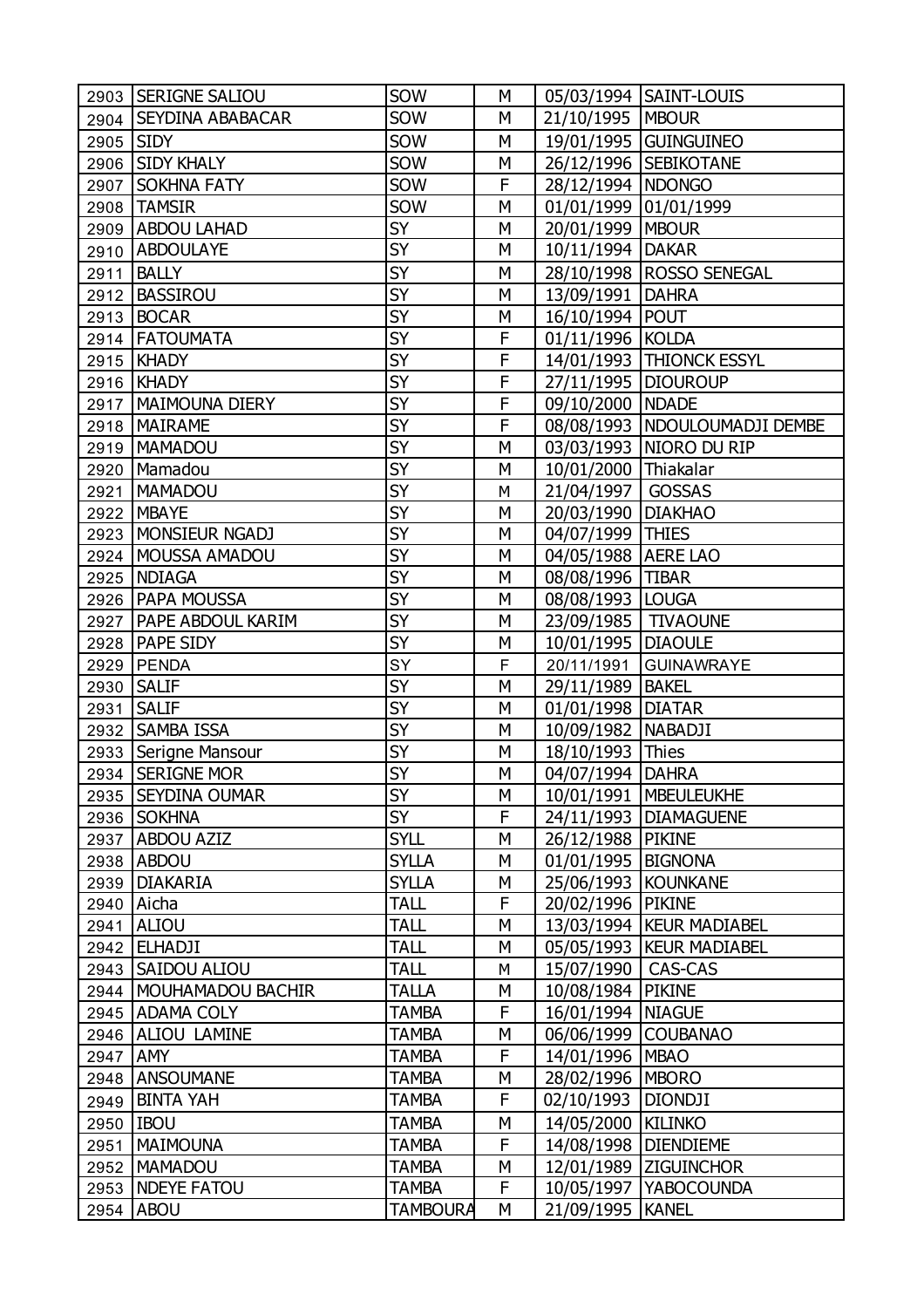| 2955     | <b>OUSMANE</b>              | <b>TAMBOURA</b> | М |                       | 31/12/1985 ZIGUINCHOR          |
|----------|-----------------------------|-----------------|---|-----------------------|--------------------------------|
|          | 2956 AISSATOU               | <b>TENDENG</b>  | F |                       | 16/07/1992 SELEKI BAHIMBANE    |
| 2957     | <b>ASTOU</b>                | <b>TENDENG</b>  | F | 20/01/1993   ENAMPOR  |                                |
| 2958     | <b>BETTY</b>                | <b>TENDENG</b>  | F | 02/02/1990 ENAMPORE   |                                |
| 2959     | <b>DIARIETOU T ALILOE</b>   | <b>TENDENG</b>  | F |                       | 23/11/1993 SELEKY BAKENE       |
| 2960     | <b>MAURICE ANDRE</b>        | <b>TENDENG</b>  | M |                       | 08/03/1995   TAIBA MBAYE       |
| 2961     | <b>OLIVIER FOUYAO</b>       | <b>TENDENG</b>  | М |                       | 11/07/1991   SELEKI EBOHA      |
| 2962     | <b>OUHILO THEODORE</b>      | <b>TENDENG</b>  | M |                       | 16/02/1989 SELEKY BAHIMBANE    |
| 2963     | <b>RAISSA JEANINE</b>       | <b>TENDENG</b>  | F |                       | 23/02/1986   ZIGUINCHOR        |
| 2964     | <b>RODRIGUE MICHEL</b>      | <b>TENDENG</b>  | М |                       | 14/01/1996 ZIGUINCHOR          |
| 2965     | <b>SEBASTIEN</b>            | <b>TENDENG</b>  | M |                       | 11/12/1998 SELEKY B EBOHA      |
|          | 2966 MOUSSA                 | <b>TEUW</b>     | M | 02/02/1999 JOAL       |                                |
| 2967     | <b>JAMY</b>                 | TEW             | F |                       | 08/04/1986   LOUMBEL KELLY     |
|          | 2968   MOHAMET              | <b>THAILL</b>   | M | 10/05/1998 DIOUDIENE  |                                |
|          | 2969 VICTOR DUCAS DOMINIQUE | <b>THIAKANE</b> | M | 21/02/1994            | <b>DAKAR</b>                   |
| 2970     | <b>ABOUBACAR</b>            | THIAM           | М | 06/01/1996 KAOLACK    |                                |
| 2971     | <b>ADAMA</b>                | <b>THIAM</b>    | F | 01/11/1990   BARGNY   |                                |
| 2972     | <b>ADAMA</b>                | THIAM           | M | 09/01/1999   DIOFIOR  |                                |
|          | 2973 ALIOU TABARA           | THIAM           | М |                       | 01/01/1994 KOLMA DIOR DIOR     |
| 2974 AWA |                             | <b>THIAM</b>    | F |                       | 25/05/1991 GUEDIAWAYE          |
| 2975     | <b>BARA</b>                 | THIAM           | M |                       | 02/12/1995   TAMBACOUNDA       |
|          | 2976 CHEIKH SADIBOU         | THIAM           | М | 06/12/1995   MAROUTTE |                                |
| 2977     | <b>CHEIKHNA CHEIKH</b>      | <b>THIAM</b>    | M | 29/06/1997   DIOFFOR  |                                |
| 2978     | <b>CHEIKHOU</b>             | THIAM           | M | 13/02/1996 KAOLACK    |                                |
| 2979     | <b>DJIBY</b>                | THIAM           | М |                       | 22/11/1990   MALEM NIANI       |
|          | 2980 DJIBY                  | <b>THIAM</b>    | M |                       | 07/04/1996   DIAMAGUENE        |
| 2981     | <b>DJIM</b>                 | THIAM           | M |                       | 28/12/1998   THIAMENE OUSMANE  |
| 2982     | <b>DJIM MOMAR LO</b>        | THIAM           | М | 16/05/2000 PASSY      |                                |
| 2983     | <b>FAMA</b>                 | <b>THIAM</b>    | F |                       | 13/12/1999 LEONA THIAROYE      |
|          | 2984   IBRAHIMA             | <b>THIAM</b>    | M | 01/01/1993 PIKINE     |                                |
|          | 2985   IBRAHIMA             | THIAM           | М | 10/03/1997   NDIAGO 2 |                                |
|          | 2986   IBRAHIMA             | <b>THIAM</b>    | M | 27/01/1999   DIOFIOR  |                                |
| 2987     | KHADIM                      | THIAM           | М |                       | 07/06/1996   MBELLACADIAO      |
| 2988     | KHOUDIA                     | THIAM           | F | 08/06/1998   THIAMENE |                                |
| 2989     | KODIAM                      | <b>THIAM</b>    | F |                       | 12/02/1991   SAINT LOUIS       |
| 2990     | Malick                      | <b>THIAM</b>    | М | 03/01/1997            | <b>THIES</b>                   |
| 2991     | MAMADOU KANE                | <b>THIAM</b>    | М | 17/11/1996            | <b>DIOFIOR</b>                 |
|          | 2992   MBAGNICK             | <b>THIAM</b>    | М |                       | 02/01/1998   TANDA BAR         |
| 2993     | <b>MBAYE</b>                | <b>THIAM</b>    | М | 24/08/1995   DJILOR   |                                |
|          | 2994   NAZIHOU              | <b>THIAM</b>    | М |                       | 18/05/1998 KAOLACKATT          |
|          | 2995   NDEYE NGONE          | THIAM           | F | 14/08/2000            | <b>THIADIAYE</b>               |
| 2996     | <b>NDIARE</b>               | <b>THIAM</b>    | F | 24/03/1995            | <b>KEUR SOCE</b>               |
| 2997     | <b>OUSMANE</b>              | <b>THIAM</b>    | М | 21/06/1993            | <b>THIELAO</b>                 |
| 2998     | <b>OUSMANE</b>              | THIAM           | М | 01/10/1997            | <b>DIOFFOR</b>                 |
| 2999     | <b>PAPA SEYE</b>            | <b>THIAM</b>    | М | 01/10/1995   NIAGUE   |                                |
|          | 3000   PAPE MOUHAMADOU      | <b>THIAM</b>    | М |                       | 31/03/1997   SAINT-LOUIS       |
| 3001     | <b>SARA DIOUMA</b>          | THIAM           | М | 05/01/1987            | <b>SAINT LOUIS</b>             |
| 3002     | <b>SERIGNE</b>              | <b>THIAM</b>    | М | 20/07/1992            | <b>GOSSAS</b>                  |
| 3003     | <b>WARABA</b>               | <b>THIAM</b>    | F | 11/02/1997            | <b>KOUSSANAR</b>               |
|          | 3004   FATOU                | <b>THIAMANE</b> | F |                       | 21/02/1999   TATTAGUINE SERERE |
|          | 3005   FAMARA               | <b>THIANA</b>   | М | 17/02/1994   SEDHIOU  |                                |
|          | 3006   MOUSSA NDIAYE        | <b>THIANDOU</b> | M | 01/07/1994            | <b>DIASS</b>                   |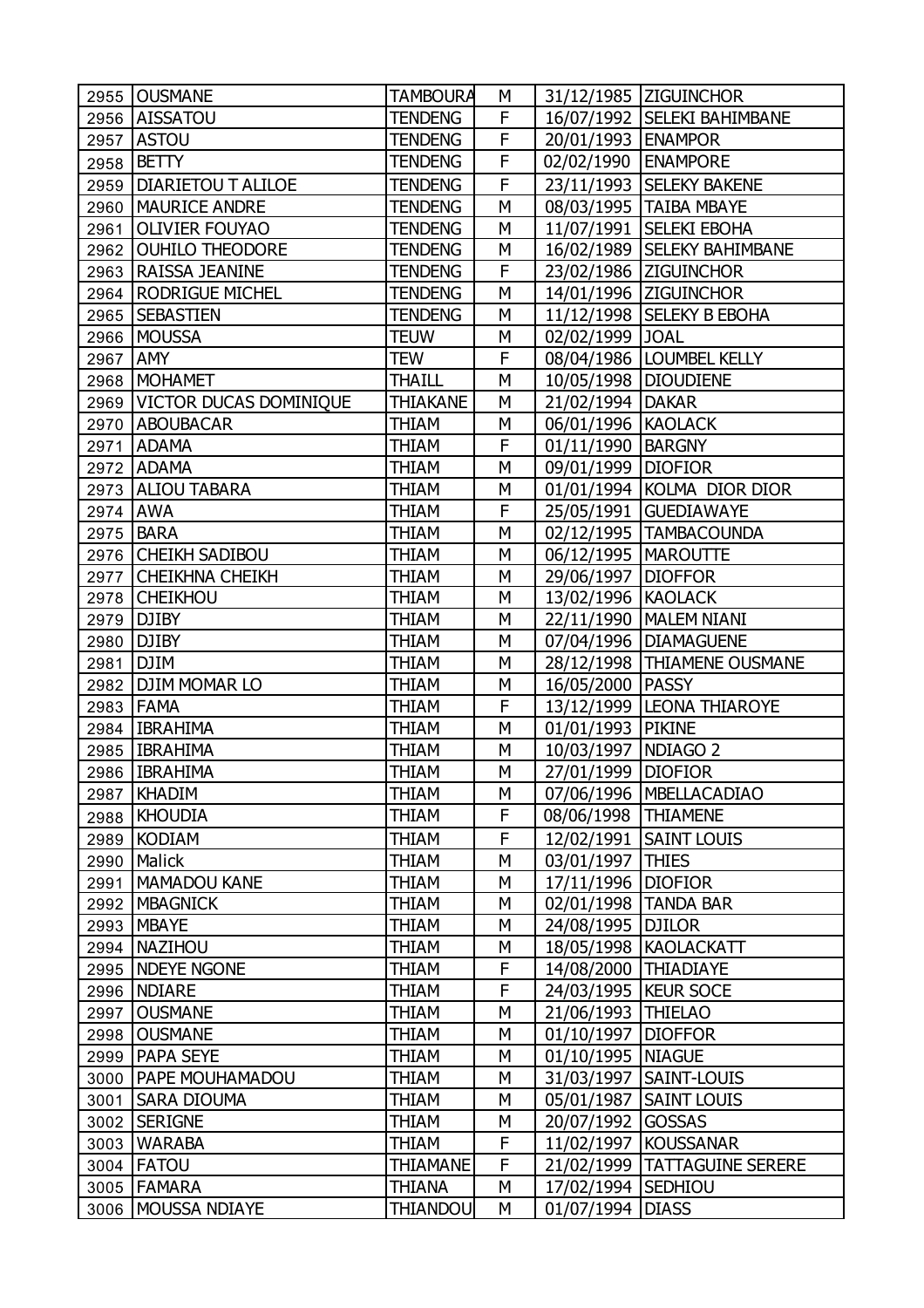| 3007      | <b>NDIOM</b>            | THIANDOU        | М | 12/06/1999   GATE     |                                |
|-----------|-------------------------|-----------------|---|-----------------------|--------------------------------|
|           | 3008 BABA               | <b>THIANE</b>   | M | 18/06/1999   MELAKH   |                                |
|           | 3009 IBRAHIMA           | <b>THIANE</b>   | M |                       | 12/01/1992   DIOULOULOU        |
| 3010      | MAMADOU DIOGO           | <b>THIANG</b>   | М | 15/05/1987   DIOFIOR  |                                |
| 3011      | <b>MOUSTAPHA</b>        | <b>THIANG</b>   | M |                       | 07/01/1999   MBOULOUM          |
|           | 3012   BERNARD          | <b>THIAO</b>    | M | 12/01/1999   MBOUR    |                                |
|           | 3013   FASSAR           | <b>THIAO</b>    | М |                       | 05/07/1998   BACCOBOOF         |
|           | 3014 FATIME             | <b>THIAO</b>    | F |                       | 19/11/1994   TATTAGUINE SERERE |
|           | 3015   NDEYE YACINE     | <b>THIAO</b>    | F | 22/09/1999 THIES      |                                |
|           | 3016   Pape Abdoulaye   | <b>THIAO</b>    | М | 10/03/1996   NGAPAROU |                                |
| 3017      | <b>SEYNABOU</b>         | <b>THIAO</b>    | F |                       | 13/11/1997   NGANGARLAM        |
|           | 3018 CHEIKH             | <b>THIARE</b>   | M | 26/09/1996 GOSSAS     |                                |
|           | 3019 CHEIKH MBACKE      | <b>THIARE</b>   | М | 20/10/1994 FATICK     |                                |
|           | 3020   FULGENCE BADARA  | THIARE          | M | 10/08/1998   DIOUROUP |                                |
| 3021      | <b>GNIMA</b>            | THIARE          | F | 18/01/1992            | <b>DAGA BABOU</b>              |
|           | 3022 IBRAHIMA           | <b>THIARE</b>   | М | 28/05/1999 FATICK     |                                |
|           | 3023   ISABELLE         | <b>THIARE</b>   | F |                       | 11/04/1999   WAKHALDIAM        |
|           | 3024   MOUSTAPHA        | <b>THIARE</b>   | M |                       | 01/12/1999   NDIONGOLOR        |
|           | 3025   ABACAR SADIKH    | <b>THIAW</b>    | М | 29/10/1998   DAKAR    |                                |
|           | 3026 ABDOU              | <b>THIAW</b>    | M | 01/01/1991   NDIOBENE |                                |
|           | 3027 ABDOU MOUSTAPHA    | <b>THIAW</b>    | M | 28/05/1992            | <b>DIAREKH</b>                 |
| 3028 ABSA |                         | <b>THIAW</b>    | F | 09/08/1996   NDOFFANE |                                |
| 3029      | <b>ADAMA</b>            | THIAW           | F | 08/05/1998 DACK       |                                |
|           | 3030 ADIOUMA            | <b>THIAW</b>    | M | 06/05/1995   NGALAGNE |                                |
| 3031      | <b>AISSATOU</b>         | <b>THIAW</b>    | F |                       | 20/01/1994   BAMBEY SERERE     |
|           | 3032 ASSANE             | <b>THIAW</b>    | M |                       | 12/10/1995   KAOLAKATTE        |
| 3033      | <b>CHEIKH</b>           | <b>THIAW</b>    | M | 29/11/1997            | <b>THIES</b>                   |
|           | 3034 DJIBRIL            | <b>THIAW</b>    | M |                       | 12/05/1994   DIAMAGUENE        |
| 3035      | <b>GUEDJI</b>           | <b>THIAW</b>    | M |                       | 01/10/1995  SEKHELAKOLANE      |
|           | 3036 JOSEPH MARIE DEMBA | <b>THIAW</b>    | M | 15/08/1993   KAFFRINE |                                |
| 3037      | <b>MBAGNICK</b>         | <b>THIAW</b>    | М | 25/03/1997 KAOLACK    |                                |
| 3038      | <b>MBISSANE</b>         | <b>THIAW</b>    | M |                       | 04/04/2000   KHAOUL GODAGUENE  |
|           | 3039 MOUHAMADOU AHMED   | THIAW           | М | 21/04/1993   DAKAR    |                                |
|           | 3040   NGOR             | THIAW           | М |                       | 07/01/1996   NDIOSMONE         |
| 3041      | <b>ORTAL JOEL SAMBA</b> | <b>THIAW</b>    | М | 24/01/1997   KAFFRINE |                                |
| 3042      | <b>SERIGNE SIDY</b>     | <b>THIAW</b>    | М |                       | 04/09/1995   KEUR ALIOU GUEYE  |
| 3043      | <b>BASSIROU</b>         | <b>THIENE</b>   | М |                       | 03/05/1998   KEUR M L SERE     |
|           | 3044 OUSMANE            | <b>THIONGAN</b> | M | 14/11/1993   PODOR    |                                |
|           | 3045 ELIMANE            | <b>THIOR</b>    | М | 30/06/1996            | <b>THIES</b>                   |
|           | 3046 <b>FATOU</b>       | <b>THIOR</b>    | F | 18/09/1995 FATICK     |                                |
|           | 3047   MAMADOU          | <b>THIOR</b>    | M |                       | 10/06/1988   FOUNDIOUGNE       |
|           | 3048 ROKHAYA            | <b>THIOR</b>    | F | 26/10/1983            | <b>PIKINE</b>                  |
|           | 3049   FATOU BINETOU    | <b>THIOUNE</b>  | F | 03/05/1997   LOUGA    |                                |
| 3050      | MICHEL BOUCAR           | <b>THIOUNE</b>  | М | 09/10/2000 DIOUROUP   |                                |
| 3051 PAPE |                         | <b>THIOUNE</b>  | М | 05/08/1996 DIOUROUP   |                                |
|           | 3052 SIMON PIERRE       | <b>THIOUNE</b>  | М | 02/05/1996   DIOUROUP |                                |
|           | 3053 ALOYSE DEMBA       | <b>TINE</b>     | М |                       | 24/11/1995   FANDENE THIATHIE  |
|           | 3054 JEAN MARIE SOMBEL  | <b>TINE</b>     | М |                       | 13/11/1989   NDIANDIAYE        |
|           | 3055 KHADY              | <b>TINE</b>     | F | 31/12/1998   KOUTHIE  |                                |
|           | 3056   MBAYE            | <b>TINE</b>     | М | 12/12/1998   SESSENE  |                                |
|           | 3057   MBAYE            | <b>TINE</b>     | М |                       | 31/12/1999   BOTH ESCALE       |
|           | 3058 SALIOU             | <b>TINE</b>     | М |                       | 30/06/1998   POUT NDOFF        |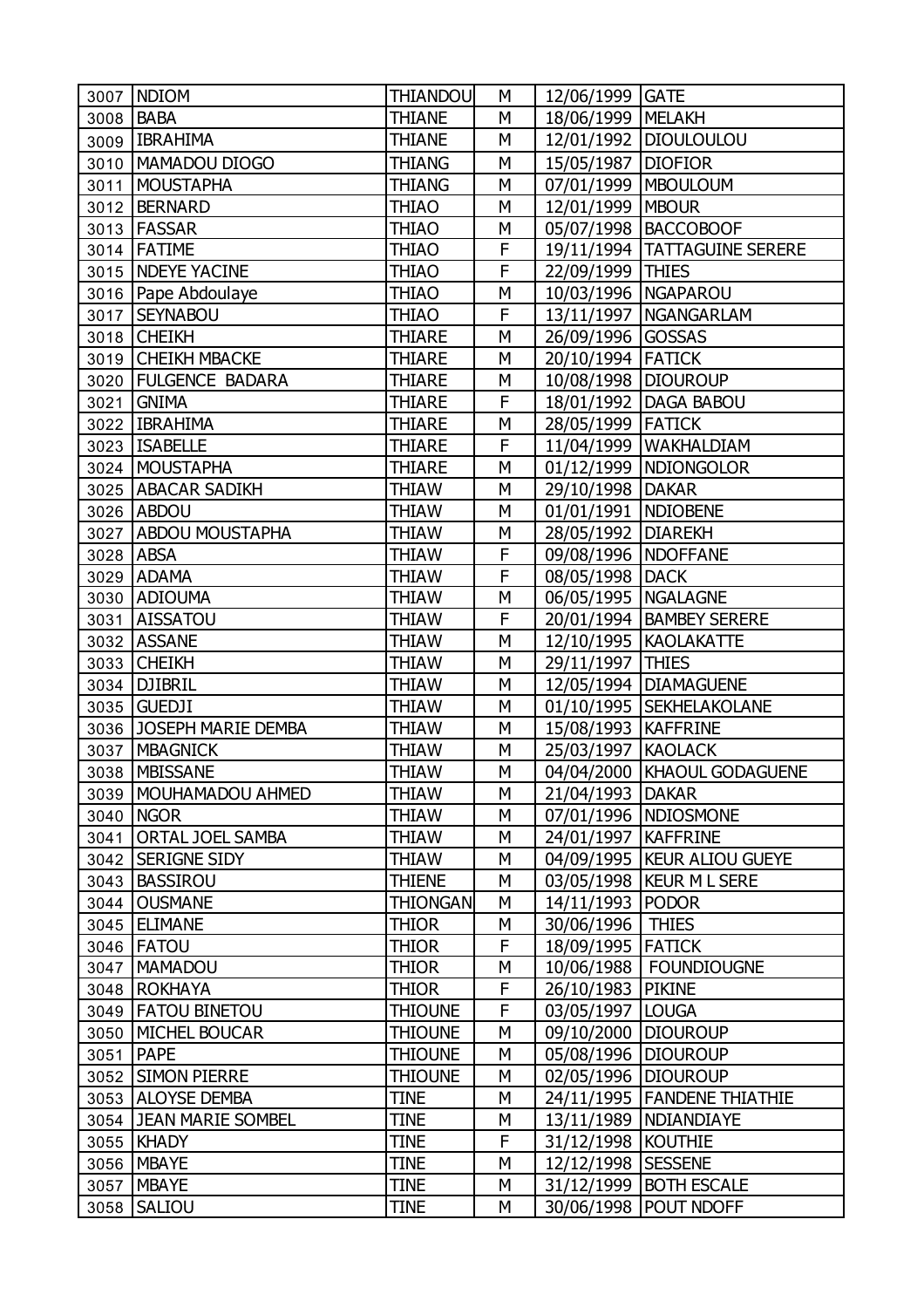|            | 3059 SALIOU                     | <b>TINE</b>     | M  | 02/01/2000 SESSENE    |                               |
|------------|---------------------------------|-----------------|----|-----------------------|-------------------------------|
|            | 3060 SALIOU                     | <b>TINE</b>     | M  |                       | 20/02/1996   MBOUSNAKH GOTTE  |
|            | 3061   THOMAS ATHANASE G        | <b>TINE</b>     | M  |                       | 11/07/1997   FANDENE THIATHIE |
|            | 3062 ALIOU                      | <b>TOP</b>      | M  | 14/06/1995   SADIO    |                               |
|            | 3063 ASSANE                     | <b>TOP</b>      | M  | 10/04/1993            | <b>PODOR</b>                  |
|            | 3064   DAOUDA                   | <b>TOP</b>      | M  | 05/03/1997            | <b>GASSANE</b>                |
|            | 3065   MAME SETTE               | <b>TOP</b>      | M  | 24/02/2000            | <b>DAGAYE</b>                 |
|            | 3066   MAMOUD                   | <b>TOP</b>      | M  | 15/03/1998 THIARE     |                               |
|            | 3067 ABDOULAYE                  | <b>TOUNKARA</b> | M  | 19/01/1990            | <b>BIGNONA</b>                |
| 3068       | <b>ALASSANE</b>                 | <b>TOURE</b>    | M  |                       | 10/05/1998   TAMBACOUNDA      |
| 3069 Aliou |                                 | <b>TOURE</b>    | M  |                       | 22/09/1998 Nioro Du Rip       |
|            | 3070 ASSANE                     | <b>TOURE</b>    | M  | 08/06/1995   BAGHAGHA |                               |
|            | 3071   BABACAR                  | <b>TOURE</b>    | M  | 03/02/1995   DAKAR    |                               |
|            | 3072 CHEIKH TIDIANE             | <b>TOURE</b>    | M  |                       | 10/01/1990 TOURECOUNDA        |
|            | 3073 EL HADJI M ABIBOU          | <b>TOURE</b>    | M  | 09/08/2000            | NIORO DU RIP                  |
|            | 3074   EL HADJI MOUHAMED LAMINE | <b>TOURE</b>    | M  | 11/11/1987            | <b>KOLDA</b>                  |
|            | 3075   FALLOU                   | <b>TOURE</b>    | M  |                       | 22/01/1997   KEUR S KANE      |
|            | 3076   FATMA MINT MOUHAMED      | <b>TOURE</b>    | F  | 25/02/1984 LOUGA      |                               |
|            | 3077   IMAM ASSANE              | <b>TOURE</b>    | M  | 18/08/1997   KAOLACK  |                               |
|            | 3078   MALANG                   | <b>TOURE</b>    | M  |                       | 15/03/1992   MEDINA SAMBEL    |
|            | 3079   MALICK                   | <b>TOURE</b>    | M  |                       | 02/11/1997   PANE SADER       |
| 3080       | <b>MAMADOU</b>                  | <b>TOURE</b>    | M  | 17/09/1998            | <b>CAYAR</b>                  |
|            | 3081   MAMADOU                  | <b>TOURE</b>    | M  | 12/04/2000 KAOLACK    |                               |
|            | 3082   MAMADOU LAMINE           | <b>TOURE</b>    | M  | 29/08/1996            | <b>BAMBEY</b>                 |
|            | 3083   MAME FATOU               | <b>TOURE</b>    | F  | 20/02/1990            | <b>KAOLACK</b>                |
|            | 3084 OUSMANE                    | <b>TOURE</b>    | M  | 10/11/1993            | SAMAKO BAMBARA                |
|            | 3085   PAPA MEISSA              | <b>TOURE</b>    | M  | 22/10/1995 FATICK     |                               |
|            | 3086   PAPA NDIAGA              | <b>TOURE</b>    | M  | 13/11/1999            | <b>PIKINE</b>                 |
|            | 3087   PAPA THIERNO             | <b>TOURE</b>    | M  | 20/12/1988            | <b>THIES</b>                  |
|            | 3088 SANOUSSY                   | <b>TOURE</b>    | M  | 15/08/1992            | <b>KEDOUGOU</b>               |
|            | 3089 SEYNABOU                   | <b>TOURE</b>    | F  |                       | 21/01/1998   FOUGNOUGNE       |
|            | 3090 THIEKOURA                  | <b>TOURE</b>    | M  | 31/12/1986            | SINDIANE SELLICK              |
|            | 3091 ARONA                      | <b>TRAORE</b>   | M  | 30/08/2000 DAKAR      |                               |
|            | 3092 BOUBA                      | <b>TRAORE</b>   | M  | 01/01/2000 KAOLACK    |                               |
|            | 3093 CHEIKH OMAR                | <b>TRAORE</b>   | M  | 10/01/1986            | <b>TAMBACOUNDA</b>            |
|            | 3094 EL HADJI BABA              | <b>TRAORE</b>   | М  | 14/07/1995            | <b>GUINGUINEO</b>             |
|            | 3095 KADIATOU                   | <b>TRAORE</b>   | F  | 01/01/1998            | <b>MADINA MABOUBE</b>         |
|            | 3096 MOUSSA                     | <b>TRAORE</b>   | M  | 30/01/1996            | <b>DAKAR</b>                  |
|            | 3097 SAMBA                      | <b>TRAORE</b>   | M  | 23/02/1998 KAOLACK    |                               |
| 3098 SIDY  |                                 | <b>TRAORE</b>   | М  | 07/11/1996            | <b>BAKEL</b>                  |
|            | 3099 ABOUBACRY                  | <b>WADE</b>     | M  | 17/04/1997            | <b>RICHARD TOLL</b>           |
|            | 3100 AMADOU                     | <b>WADE</b>     | M  | 06/01/1995            | NDIAR TIDIANE                 |
| 3101       | <b>BIRAHIME</b>                 | <b>WADE</b>     | М  | 06/03/2000            | <b>PATAR</b>                  |
|            | 3102 Fatou                      | <b>WADE</b>     | F  | 10/02/1987            | Niandane                      |
|            | 3103   MAMADOU                  | <b>WADE</b>     | M  | 11/01/1997            | <b>GANDON</b>                 |
|            | 3104   MAMADOU LOUM             | <b>WADE</b>     | М  | 22/09/1993            | <b>MBOUR</b>                  |
|            | 3105   Ndèye Ndiémé             | <b>WADE</b>     | F  | 05/09/1999            |                               |
|            | 3106   NDIASSE                  | <b>WADE</b>     | M  | 04/11/1997            | <b>THIES</b>                  |
| 3107       | <b>PATHE</b>                    | <b>WADE</b>     | M  | 21/09/1999            | <b>DAKAR</b>                  |
|            | 3108   VINCENT NDONGO           | <b>WADE</b>     | M  | 20/09/1995            | <b>LALANE</b>                 |
|            | 3109 NDOUMBE                    | WADJI           | F  | 19/05/1996            | <b>GUEDIAWAYE</b>             |
|            | 3110   RAMATOULAYE              | <b>WADOU</b>    | F. | 29/06/1993            | <b>OREFONDE</b>               |
|            |                                 |                 |    |                       |                               |